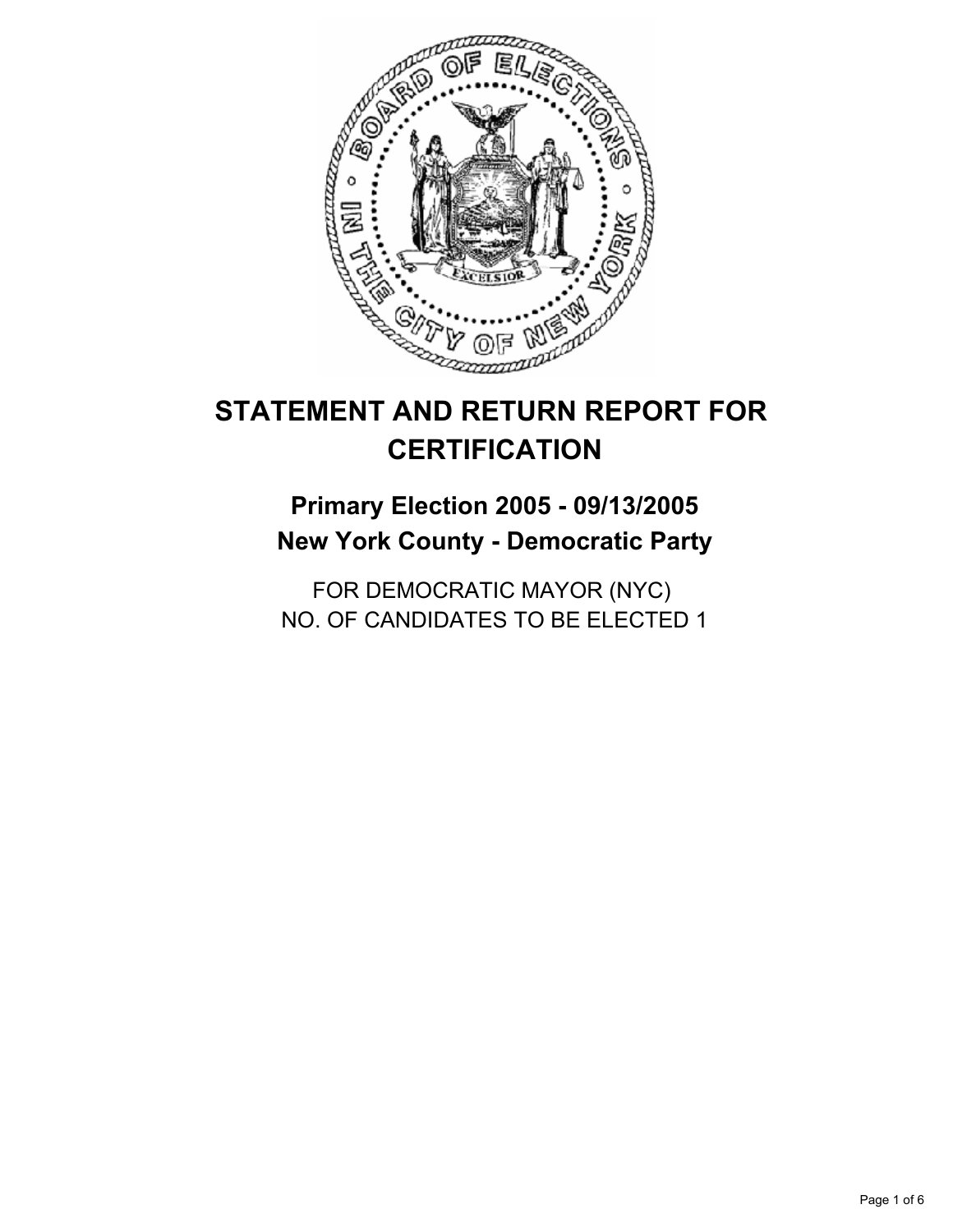

| <b>EMERGENCY</b>       | 10     |
|------------------------|--------|
| ABSENTEE/MILITARY      | 161    |
| AFFIDAVIT              | 141    |
| CHRISTOPHER X BRODEUR  | 417    |
| <b>FERNANDO FERRER</b> | 4,225  |
| C VIRGINIA FIELDS      | 1,081  |
| <b>GIFFORD MILLER</b>  | 1,252  |
| <b>ARTHUR PICCOLO</b>  | 131    |
| ANTHONY D WEINER       | 2,918  |
| <b>TOTAL VOTES</b>     | 10,024 |

#### **ASSEMBLY DISTRICT 65**

| <b>EMERGENCY</b>                | 47     |
|---------------------------------|--------|
| ABSENTEE/MILITARY               | 263    |
| AFFIDAVIT                       | 140    |
| CHRISTOPHER X BRODEUR           | 109    |
| <b>FERNANDO FERRER</b>          | 1,958  |
| C VIRGINIA FIELDS               | 742    |
| <b>GIFFORD MILLER</b>           | 3,316  |
| <b>ARTHUR PICCOLO</b>           | 90     |
| ANTHONY D WEINER                | 4,822  |
| BILL CLINTON (WRITE-IN)         |        |
| CHRISTOPHER BRODER (WRITE-IN)   |        |
| EUGENE V DOBBS (WRITE-IN)       |        |
| KATRINA T. MONZON (WRITE-IN)    |        |
| MICHAEL R. BLOOMBERG (WRITE-IN) | 13     |
| <b>TOTAL VOTES</b>              | 11,054 |

| <b>EMERGENCY</b>                | 66     |
|---------------------------------|--------|
| ABSENTEE/MILITARY               | 331    |
| <b>AFFIDAVIT</b>                | 167    |
| CHRISTOPHER X BRODEUR           | 197    |
| <b>FERNANDO FERRER</b>          | 3,859  |
| C VIRGINIA FIELDS               | 1,454  |
| <b>GIFFORD MILLER</b>           | 2,922  |
| <b>ARTHUR PICCOLO</b>           | 87     |
| ANTHONY D WEINER                | 5,847  |
| BILL CLINTON (WRITE-IN)         |        |
| FULL PUBLIC FUNDING (WRITE-IN)  |        |
| MICHAEL R. BLOOMBERG (WRITE-IN) | 14     |
| TERRANCE MCCALL (WRITE-IN)      |        |
| <b>TOTAL VOTES</b>              | 14,383 |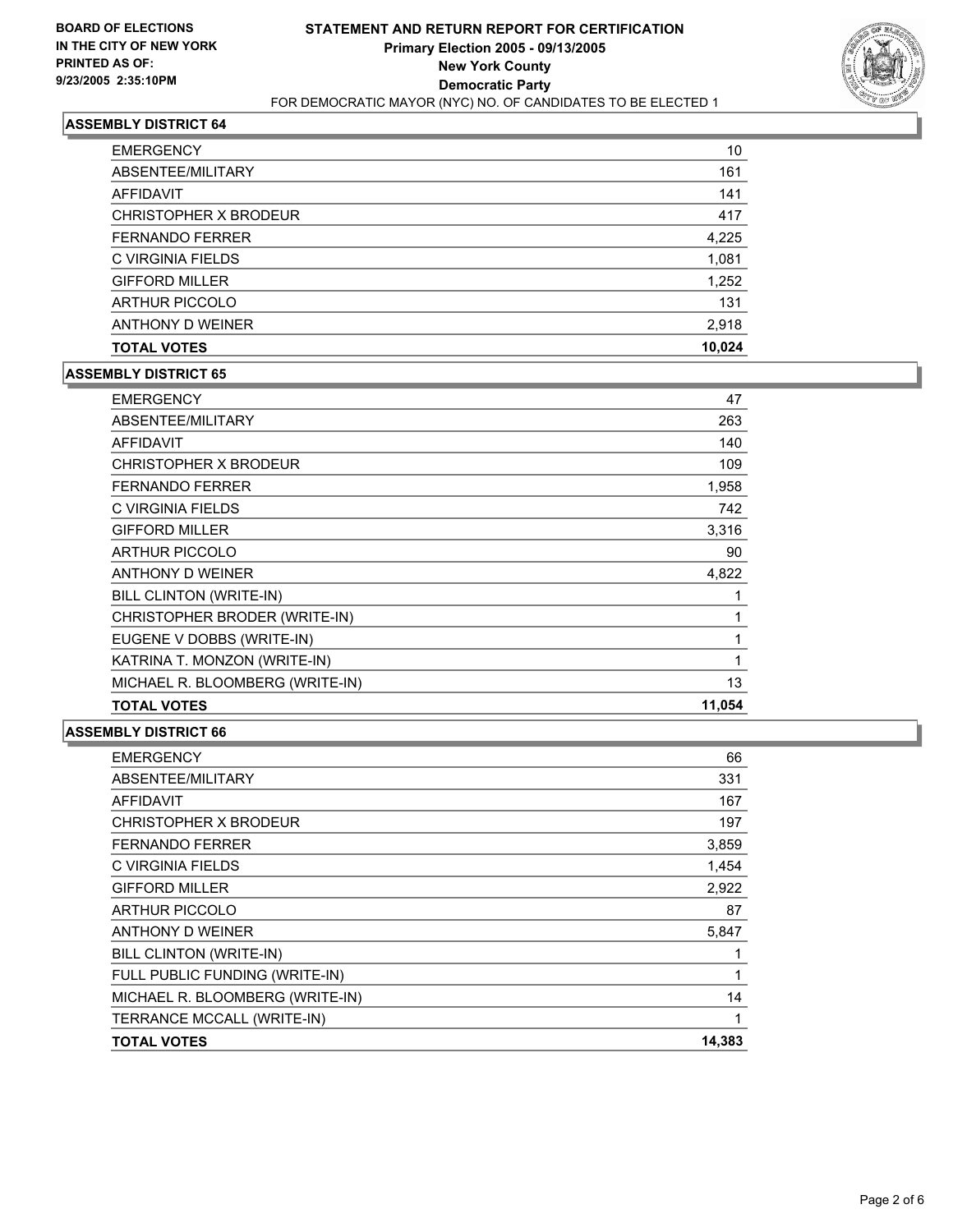

| <b>TOTAL VOTES</b>              | 16,520 |
|---------------------------------|--------|
| MICHAEL R. BLOOMBERG (WRITE-IN) | 23     |
| <b>MARK GREEN (WRITE-IN)</b>    |        |
| ANTHONY D WEINER                | 7,302  |
| <b>ARTHUR PICCOLO</b>           | 101    |
| <b>GIFFORD MILLER</b>           | 2,650  |
| C VIRGINIA FIELDS               | 1,753  |
| <b>FERNANDO FERRER</b>          | 4,445  |
| CHRISTOPHER X BRODEUR           | 245    |
| AFFIDAVIT                       | 188    |
| ABSENTEE/MILITARY               | 346    |
| <b>EMERGENCY</b>                | 69     |

#### **ASSEMBLY DISTRICT 68**

| <b>TOTAL VOTES</b>              | 13,073 |
|---------------------------------|--------|
| MICHAEL R. BLOOMBERG (WRITE-IN) | 2      |
| ANTHONY D WEINER                | 1,320  |
| <b>ARTHUR PICCOLO</b>           | 110    |
| <b>GIFFORD MILLER</b>           | 766    |
| C VIRGINIA FIELDS               | 3,254  |
| <b>FERNANDO FERRER</b>          | 6,850  |
| CHRISTOPHER X BRODEUR           | 771    |
| AFFIDAVIT                       | 208    |
| ABSENTEE/MILITARY               | 129    |
| <b>EMERGENCY</b>                | 11     |

| <b>EMERGENCY</b>                | 38     |
|---------------------------------|--------|
| ABSENTEE/MILITARY               | 247    |
| AFFIDAVIT                       | 187    |
| CHRISTOPHER X BRODEUR           | 697    |
| <b>FERNANDO FERRER</b>          | 6,530  |
| C VIRGINIA FIELDS               | 3,060  |
| <b>GIFFORD MILLER</b>           | 2,367  |
| <b>ARTHUR PICCOLO</b>           | 166    |
| ANTHONY D WEINER                | 5,013  |
| BRAIN LEHRER (WRITE-IN)         | 2      |
| MICHAEL R. BLOOMBERG (WRITE-IN) | 3      |
| <b>TOTAL VOTES</b>              | 17,838 |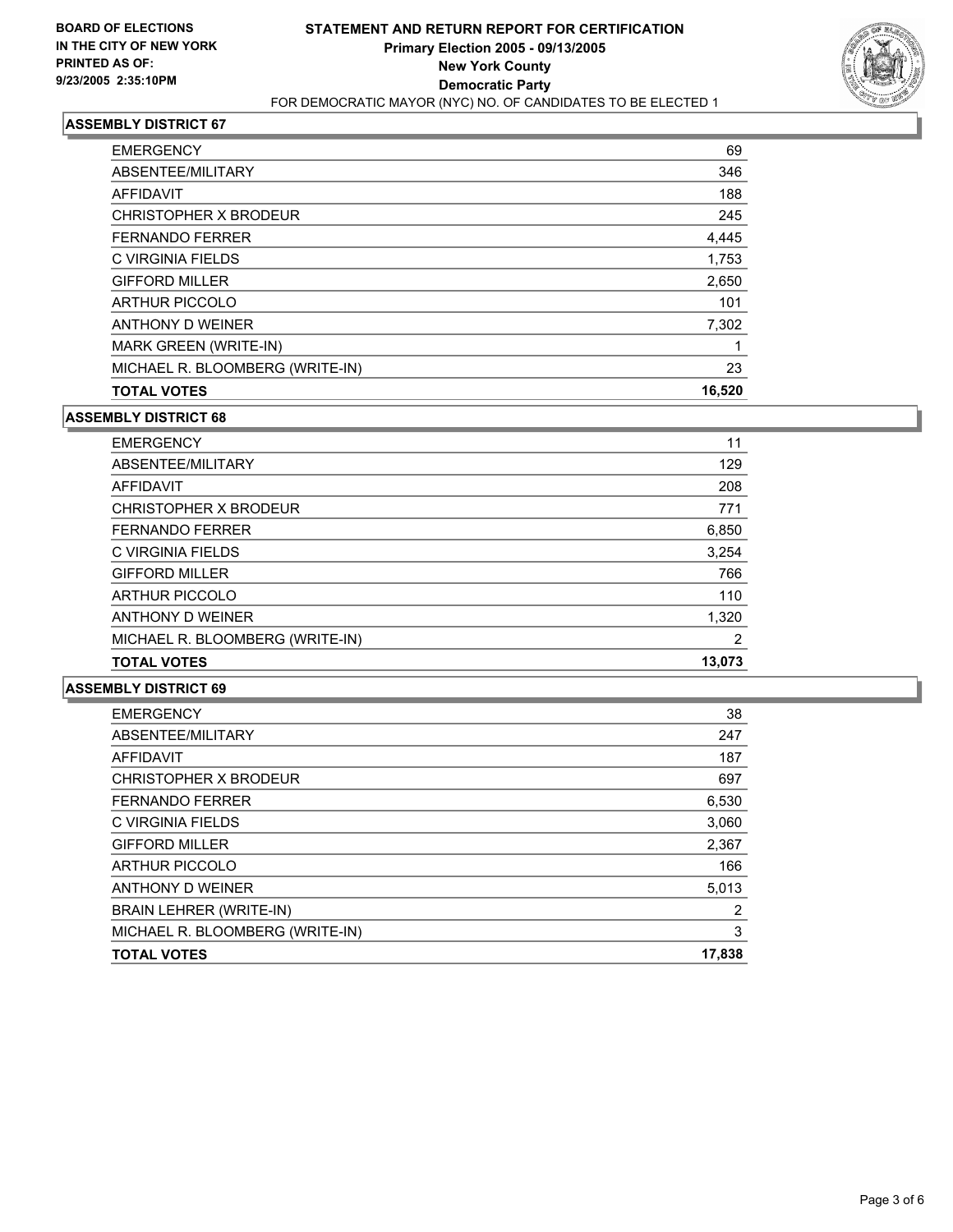

| <b>EMERGENCY</b>                | 68 |
|---------------------------------|----|
| ABSENTEE/MILITARY<br>197        |    |
| 234<br>AFFIDAVIT                |    |
| 582<br>CHRISTOPHER X BRODEUR    |    |
| <b>FERNANDO FERRER</b><br>5,020 |    |
| C VIRGINIA FIELDS<br>5,485      |    |
| <b>GIFFORD MILLER</b><br>673    |    |
| <b>ARTHUR PICCOLO</b><br>117    |    |
| ANTHONY D WEINER<br>1,406       |    |
| MICHAEL R. BLOOMBERG (WRITE-IN) | 3  |
| 13,286<br><b>TOTAL VOTES</b>    |    |

#### **ASSEMBLY DISTRICT 71**

| <b>TOTAL VOTES</b>              | 12.670 |
|---------------------------------|--------|
| MICHAEL R. BLOOMBERG (WRITE-IN) | 3      |
| ANTHONY D WEINER                | 2,192  |
| <b>ARTHUR PICCOLO</b>           | 132    |
| <b>GIFFORD MILLER</b>           | 817    |
| C VIRGINIA FIELDS               | 3,226  |
| <b>FERNANDO FERRER</b>          | 5,498  |
| CHRISTOPHER X BRODEUR           | 802    |
| AFFIDAVIT                       | 206    |
| ABSENTEE/MILITARY               | 158    |
| <b>EMERGENCY</b>                | 158    |

| <b>EMERGENCY</b>                | 36    |
|---------------------------------|-------|
| ABSENTEE/MILITARY               | 54    |
| AFFIDAVIT                       | 126   |
| CHRISTOPHER X BRODEUR           | 1,024 |
| <b>FERNANDO FERRER</b>          | 6,596 |
| C VIRGINIA FIELDS               | 920   |
| <b>GIFFORD MILLER</b>           | 350   |
| <b>ARTHUR PICCOLO</b>           | 81    |
| ANTHONY D WEINER                | 887   |
| MICHAEL R. BLOOMBERG (WRITE-IN) | 2     |
| <b>TOTAL VOTES</b>              | 9,860 |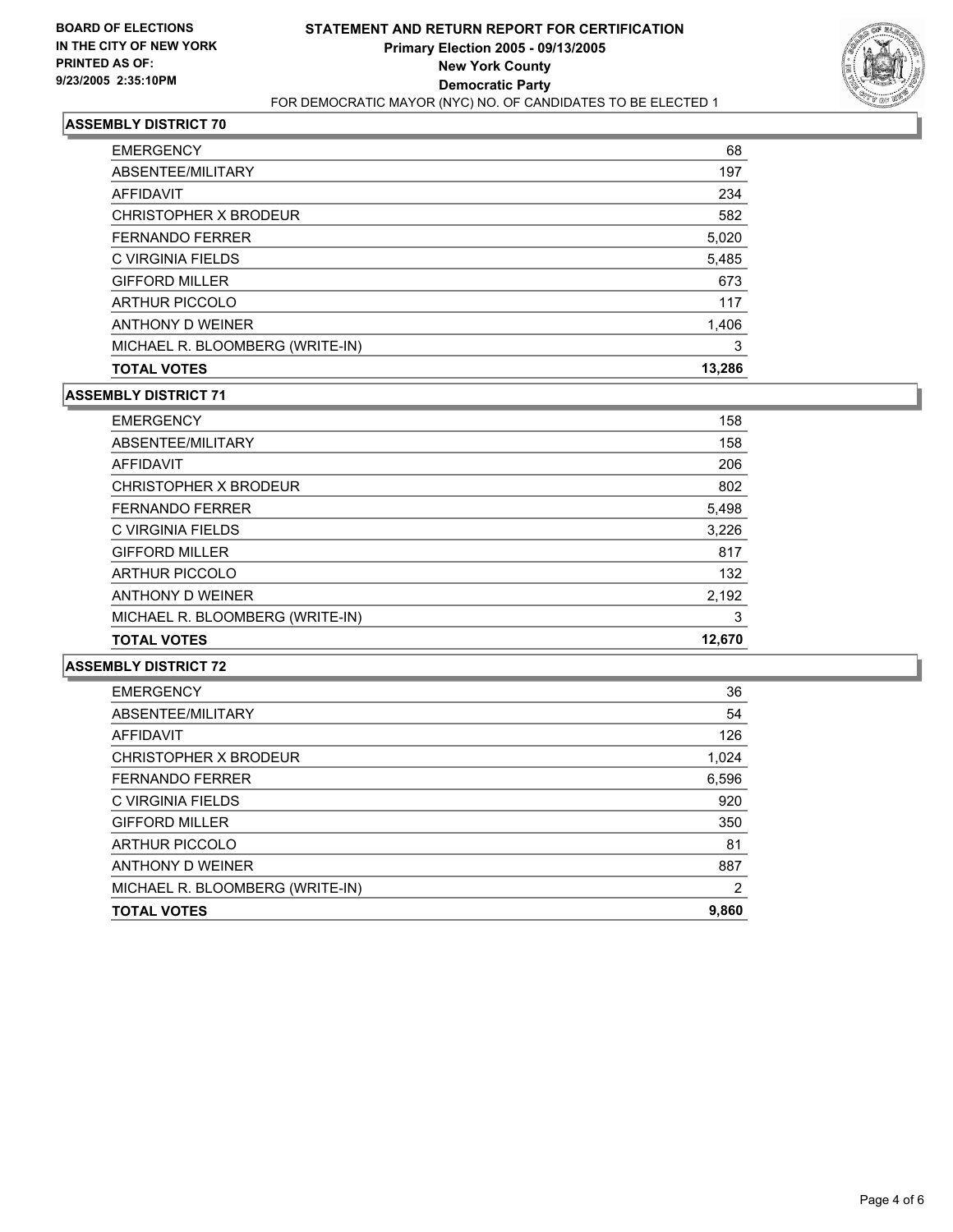

| <b>EMERGENCY</b>                | 44     |  |
|---------------------------------|--------|--|
| ABSENTEE/MILITARY               | 220    |  |
| AFFIDAVIT                       | 96     |  |
| CHRISTOPHER X BRODEUR           | 138    |  |
| <b>FERNANDO FERRER</b>          | 2,245  |  |
| C VIRGINIA FIELDS               | 979    |  |
| <b>GIFFORD MILLER</b>           | 2,365  |  |
| <b>ARTHUR PICCOLO</b>           | 102    |  |
| ANTHONY D WEINER                | 4,771  |  |
| MICHAEL R. BLOOMBERG (WRITE-IN) | 13     |  |
| <b>TOTAL VOTES</b>              | 10,613 |  |

#### **ASSEMBLY DISTRICT 74**

| <b>TOTAL VOTES</b>              | 14.784 |
|---------------------------------|--------|
| MICHAEL R. BLOOMBERG (WRITE-IN) | 4      |
| ANTHONY D WEINER                | 4,978  |
| <b>ARTHUR PICCOLO</b>           | 171    |
| <b>GIFFORD MILLER</b>           | 2,062  |
| C VIRGINIA FIELDS               | 1,591  |
| <b>FERNANDO FERRER</b>          | 5,559  |
| CHRISTOPHER X BRODEUR           | 419    |
| AFFIDAVIT                       | 220    |
| ABSENTEE/MILITARY               | 245    |
| <b>EMERGENCY</b>                | 41     |

| <b>EMERGENCY</b>                | 133    |
|---------------------------------|--------|
| ABSENTEE/MILITARY               | 284    |
| <b>AFFIDAVIT</b>                | 173    |
| CHRISTOPHER X BRODEUR           | 266    |
| <b>FERNANDO FERRER</b>          | 3,794  |
| C VIRGINIA FIELDS               | 1,311  |
| <b>GIFFORD MILLER</b>           | 2,535  |
| <b>ARTHUR PICCOLO</b>           | 100    |
| ANTHONY D WEINER                | 5,212  |
| MICHAEL R. BLOOMBERG (WRITE-IN) | 15     |
| <b>TOTAL VOTES</b>              | 13,233 |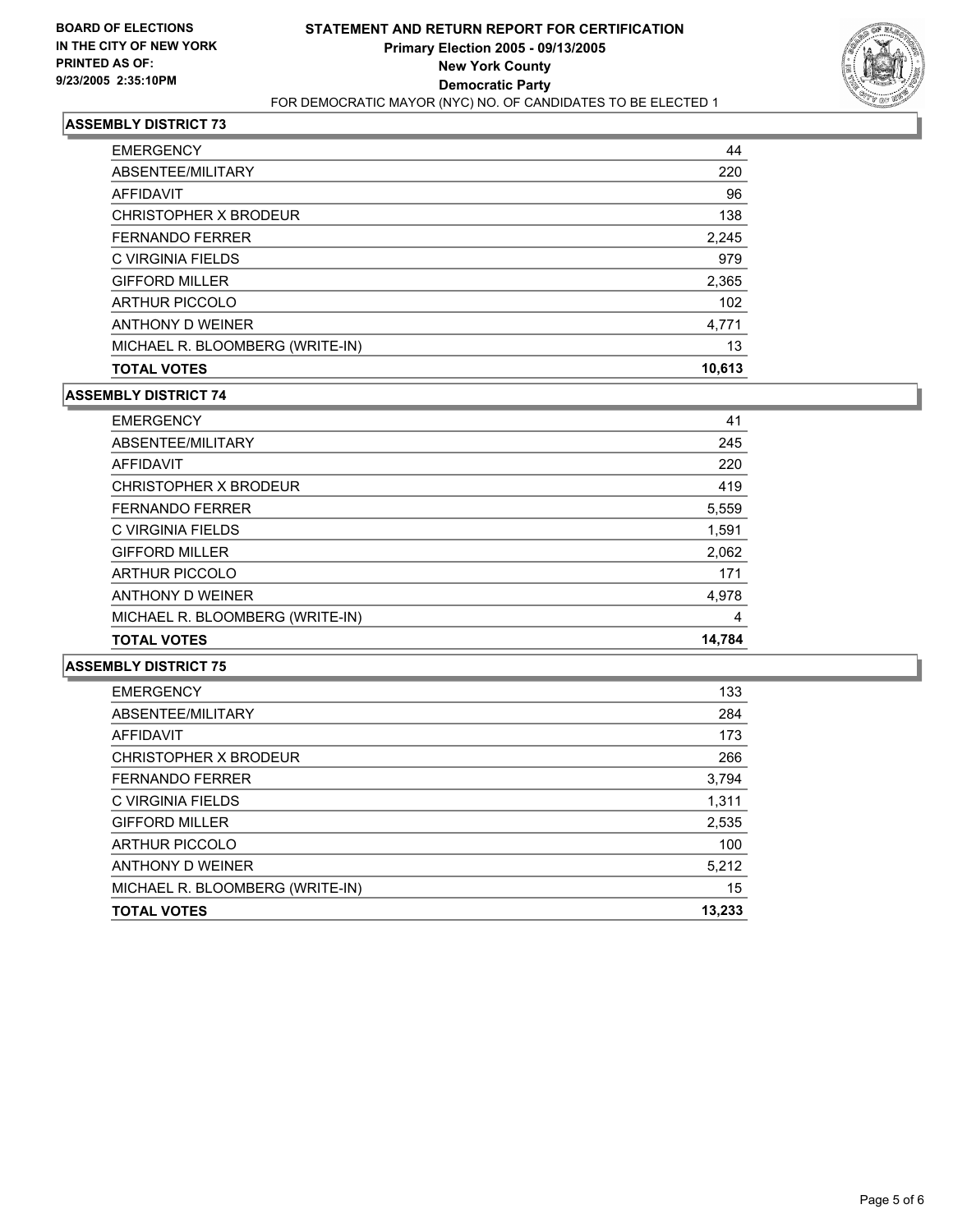## **STATEMENT AND RETURN REPORT FOR CERTIFICATION Primary Election 2005 - 09/13/2005 New York County Democratic Party** FOR DEMOCRATIC MAYOR (NYC) NO. OF CANDIDATES TO BE ELECTED 1

## **TOTAL FOR DEMOCRATIC MAYOR (NYC) - New York County**

| <b>EMERGENCY</b>                | 721            |
|---------------------------------|----------------|
| <b>ABSENTEE/MILITARY</b>        | 2,635          |
| <b>AFFIDAVIT</b>                | 2,086          |
| <b>CHRISTOPHER X BRODEUR</b>    | 5,667          |
| <b>FERNANDO FERRER</b>          | 56,579         |
| C VIRGINIA FIELDS               | 24,856         |
| <b>GIFFORD MILLER</b>           | 22,075         |
| <b>ARTHUR PICCOLO</b>           | 1,388          |
| <b>ANTHONY D WEINER</b>         | 46,668         |
| BILL CLINTON (WRITE-IN)         | $\overline{2}$ |
| <b>BRAIN LEHRER (WRITE-IN)</b>  | $\overline{2}$ |
| CHRISTOPHER BRODER (WRITE-IN)   |                |
| EUGENE V DOBBS (WRITE-IN)       |                |
| FULL PUBLIC FUNDING (WRITE-IN)  |                |
| KATRINA T. MONZON (WRITE-IN)    |                |
| <b>MARK GREEN (WRITE-IN)</b>    |                |
| MICHAEL R. BLOOMBERG (WRITE-IN) | 95             |
| TERRANCE MCCALL (WRITE-IN)      |                |
| <b>TOTAL VOTES</b>              | 157,338        |
|                                 |                |

We certify this statement to be correct, and have caused the same to be attested by the signatures of the members of the board, or a majority thereof, on

Secretary **Chairman** 

Canvassing Board

Canvassing Board **Canvassing Canvassing Board** Deputy Chief Clerk

Chief Clerk



Date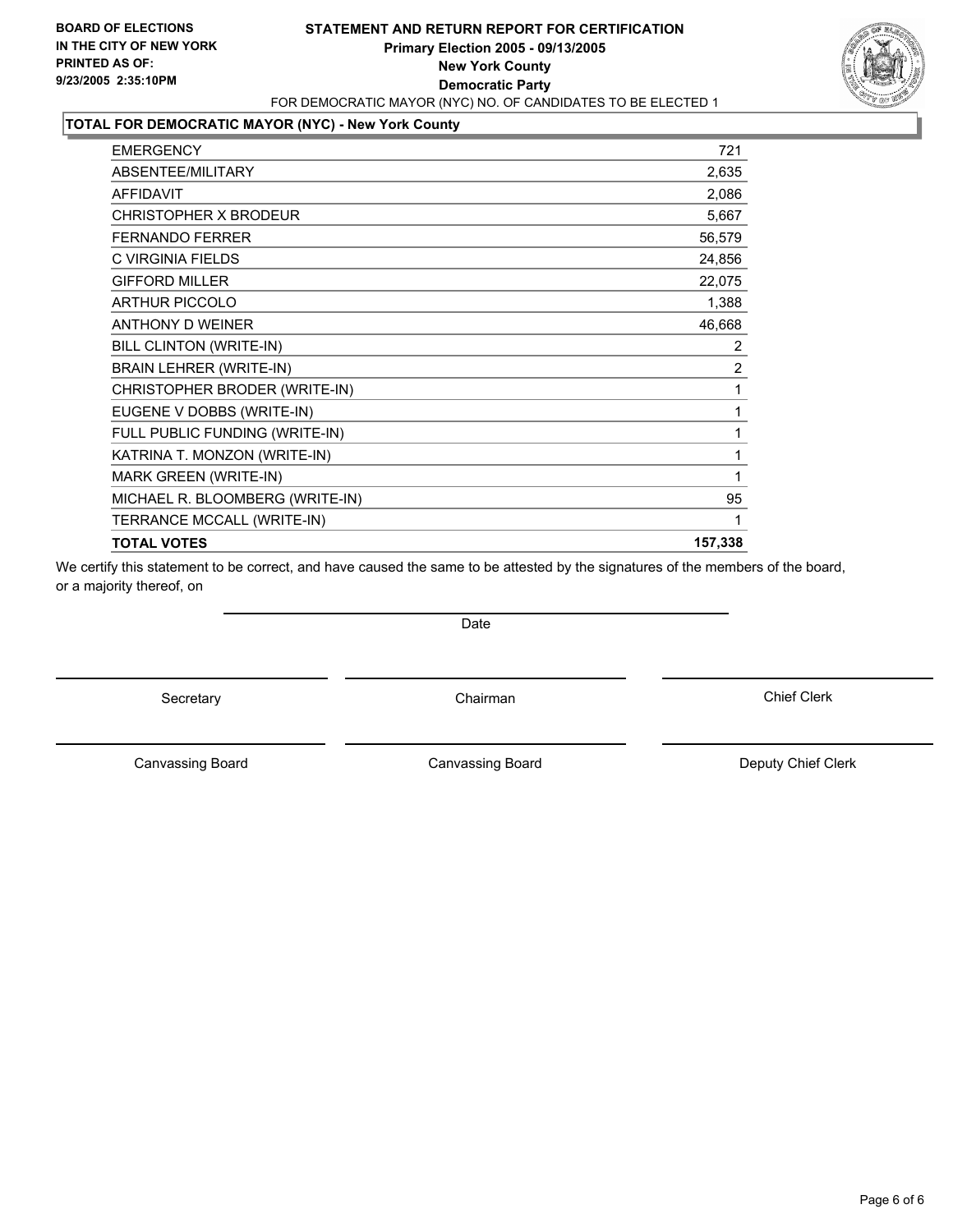

## **Primary Election 2005 - 09/13/2005 New York County - Democratic Party**

FOR DEMOCRATIC PUBLIC ADVOCATE (NYC) NO. OF CANDIDATES TO BE ELECTED 1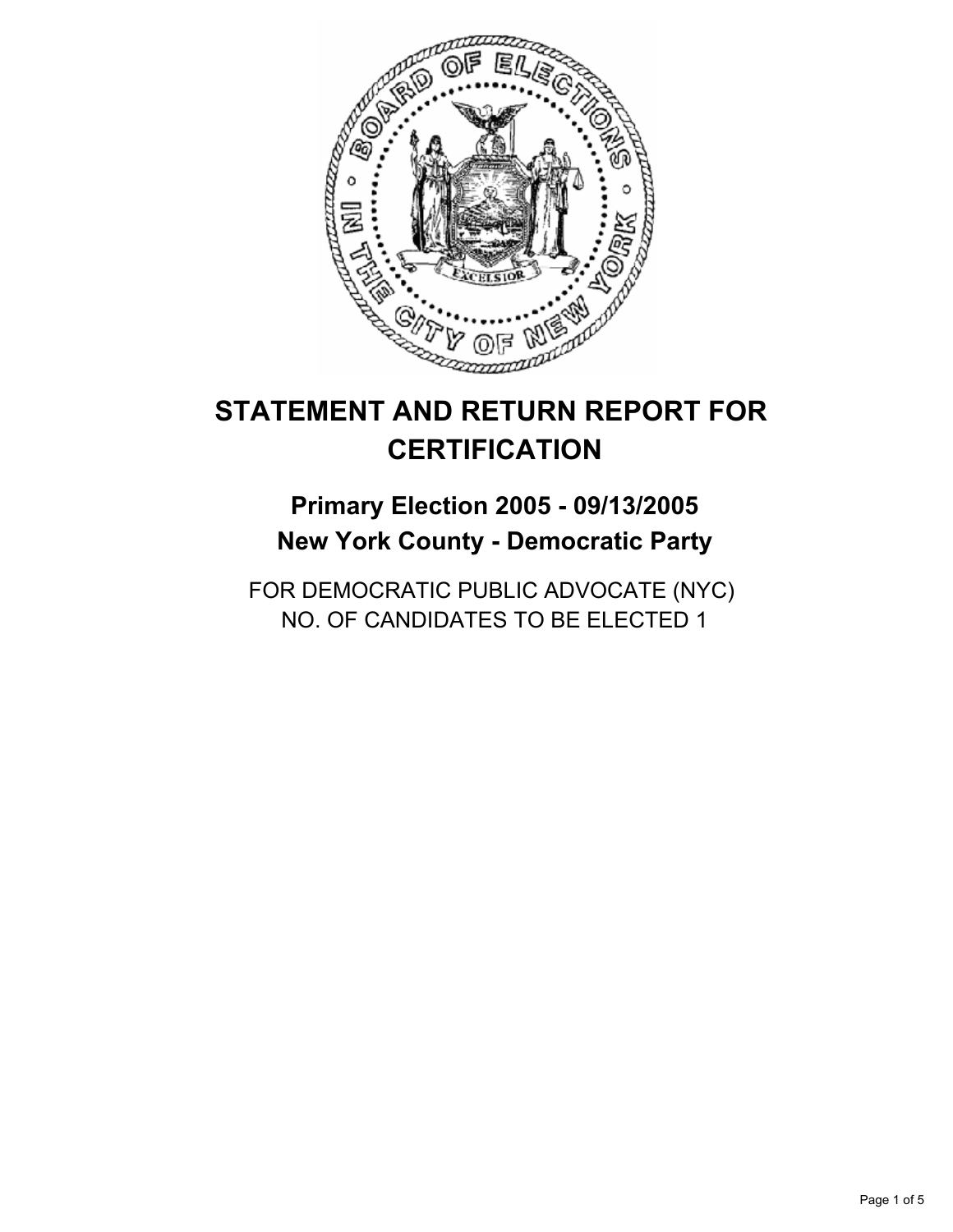

| <b>TOTAL VOTES</b>     | 7,801 |
|------------------------|-------|
| <b>NORMAN SIEGEL</b>   | 2,618 |
| ANDREW RASIEJ          | 511   |
| <b>BETSY F GOTBAUM</b> | 3,572 |
| <b>JAY GOLUB</b>       | 441   |
| DAMON L CABBAGESTALK   | 223   |
| <b>MICHAEL E BROWN</b> | 436   |
| AFFIDAVIT              | 141   |
| ABSENTEE/MILITARY      | 161   |
| <b>EMERGENCY</b>       | 10    |

#### **ASSEMBLY DISTRICT 65**

| <b>EMERGENCY</b>       | 47     |
|------------------------|--------|
| ABSENTEE/MILITARY      | 263    |
| AFFIDAVIT              | 140    |
| <b>MICHAEL E BROWN</b> | 235    |
| DAMON L CABBAGESTALK   | 105    |
| <b>JAY GOLUB</b>       | 370    |
| <b>BETSY F GOTBAUM</b> | 6,045  |
| ANDREW RASIEJ          | 483    |
| <b>NORMAN SIEGEL</b>   | 3,053  |
| <b>TOTAL VOTES</b>     | 10,291 |

#### **ASSEMBLY DISTRICT 66**

| MICHAEL R. BLOOMBERG (WRITE-IN)<br><b>TOTAL VOTES</b> | 13,324 |
|-------------------------------------------------------|--------|
|                                                       | 3      |
| <b>NORMAN SIEGEL</b>                                  | 5,622  |
| ANDREW RASIEJ                                         | 793    |
| <b>BETSY F GOTBAUM</b>                                | 6,223  |
| <b>JAY GOLUB</b>                                      | 312    |
| DAMON L CABBAGESTALK                                  | 162    |
| <b>MICHAEL E BROWN</b>                                | 209    |
| <b>AFFIDAVIT</b>                                      | 167    |
| ABSENTEE/MILITARY                                     | 331    |
| <b>EMERGENCY</b>                                      | 66     |

| <b>EMERGENCY</b>       | 69     |
|------------------------|--------|
| ABSENTEE/MILITARY      | 346    |
| AFFIDAVIT              | 188    |
| <b>MICHAEL E BROWN</b> | 311    |
| DAMON L CABBAGESTALK   | 146    |
| <b>JAY GOLUB</b>       | 417    |
| <b>BETSY F GOTBAUM</b> | 8,764  |
| ANDREW RASIEJ          | 644    |
| <b>NORMAN SIEGEL</b>   | 5,483  |
| <b>TOTAL VOTES</b>     | 15,765 |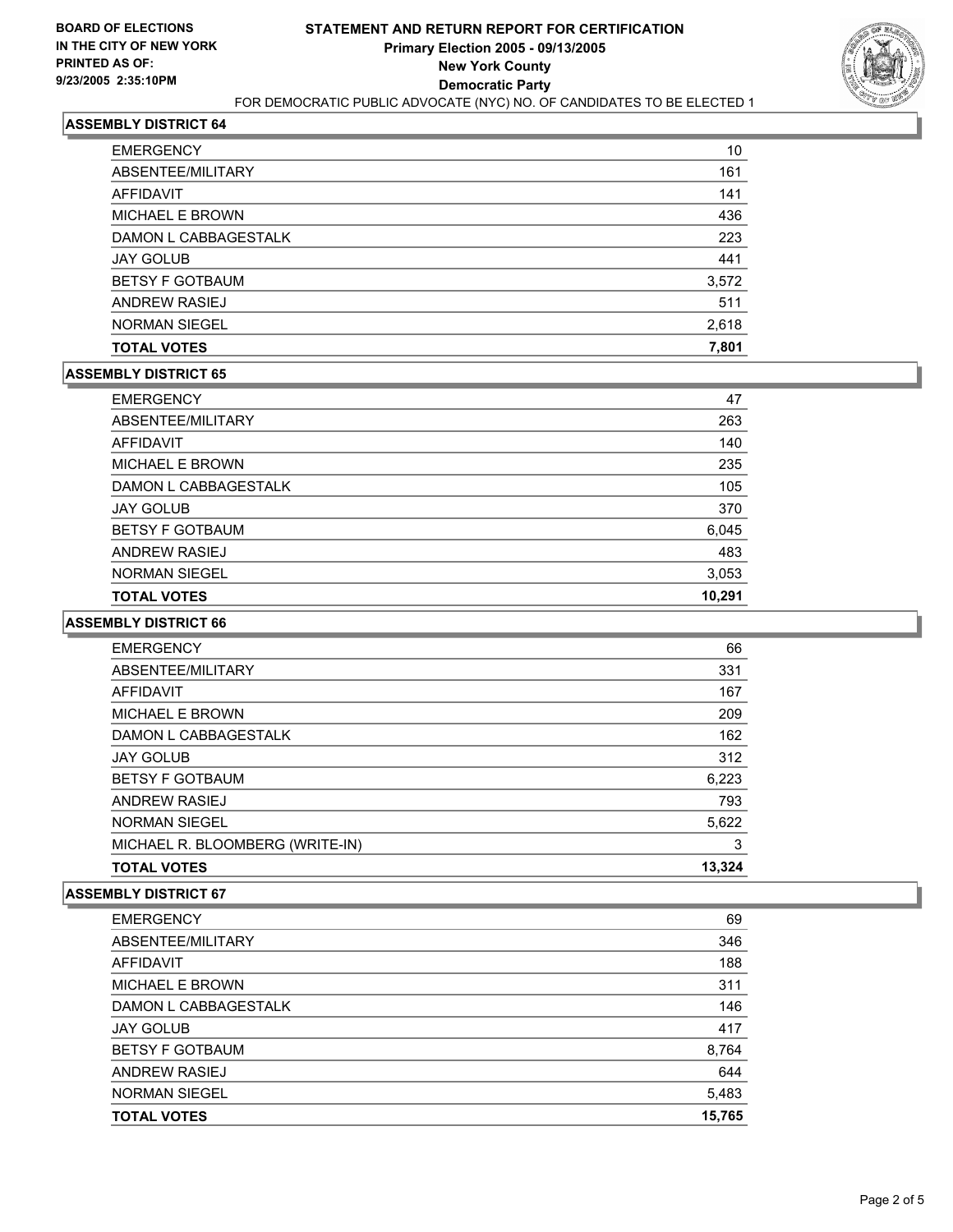

| <b>TOTAL VOTES</b>     | 8,348 |
|------------------------|-------|
| <b>NORMAN SIEGEL</b>   | 2,508 |
| <b>ANDREW RASIEJ</b>   | 482   |
| <b>BETSY F GOTBAUM</b> | 3,521 |
| <b>JAY GOLUB</b>       | 459   |
| DAMON L CABBAGESTALK   | 292   |
| <b>MICHAEL E BROWN</b> | 1,086 |
| AFFIDAVIT              | 208   |
| ABSENTEE/MILITARY      | 129   |
| <b>EMERGENCY</b>       | 11    |

#### **ASSEMBLY DISTRICT 69**

| <b>EMERGENCY</b>         | 38     |
|--------------------------|--------|
| ABSENTEE/MILITARY        | 247    |
| AFFIDAVIT                | 187    |
| <b>MICHAEL E BROWN</b>   | 794    |
| DAMON L CABBAGESTALK     | 262    |
| <b>JAY GOLUB</b>         | 624    |
| <b>BETSY F GOTBAUM</b>   | 7,162  |
| <b>ANDREW RASIEJ</b>     | 935    |
| <b>NORMAN SIEGEL</b>     | 6,179  |
| FRED HOCHBERG (WRITE-IN) |        |
| SUKI PORTS (WRITE-IN)    |        |
| <b>TOTAL VOTES</b>       | 15,958 |

## **ASSEMBLY DISTRICT 70**

| <b>EMERGENCY</b>                | 68    |
|---------------------------------|-------|
| ABSENTEE/MILITARY               | 197   |
| AFFIDAVIT                       | 234   |
| <b>MICHAEL E BROWN</b>          | 1,344 |
| DAMON L CABBAGESTALK            | 308   |
| <b>JAY GOLUB</b>                | 495   |
| <b>BETSY F GOTBAUM</b>          | 3,927 |
| ANDREW RASIEJ                   | 492   |
| <b>NORMAN SIEGEL</b>            | 3,055 |
| MICHAEL R. BLOOMBERG (WRITE-IN) |       |
| <b>TOTAL VOTES</b>              | 9,622 |

| <b>EMERGENCY</b>       | 158    |
|------------------------|--------|
| ABSENTEE/MILITARY      | 158    |
| AFFIDAVIT              | 206    |
| MICHAEL E BROWN        | 1,025  |
| DAMON L CABBAGESTALK   | 236    |
| <b>JAY GOLUB</b>       | 527    |
| <b>BETSY F GOTBAUM</b> | 4,281  |
| ANDREW RASIEJ          | 617    |
| <b>NORMAN SIEGEL</b>   | 3,373  |
| <b>TOTAL VOTES</b>     | 10,059 |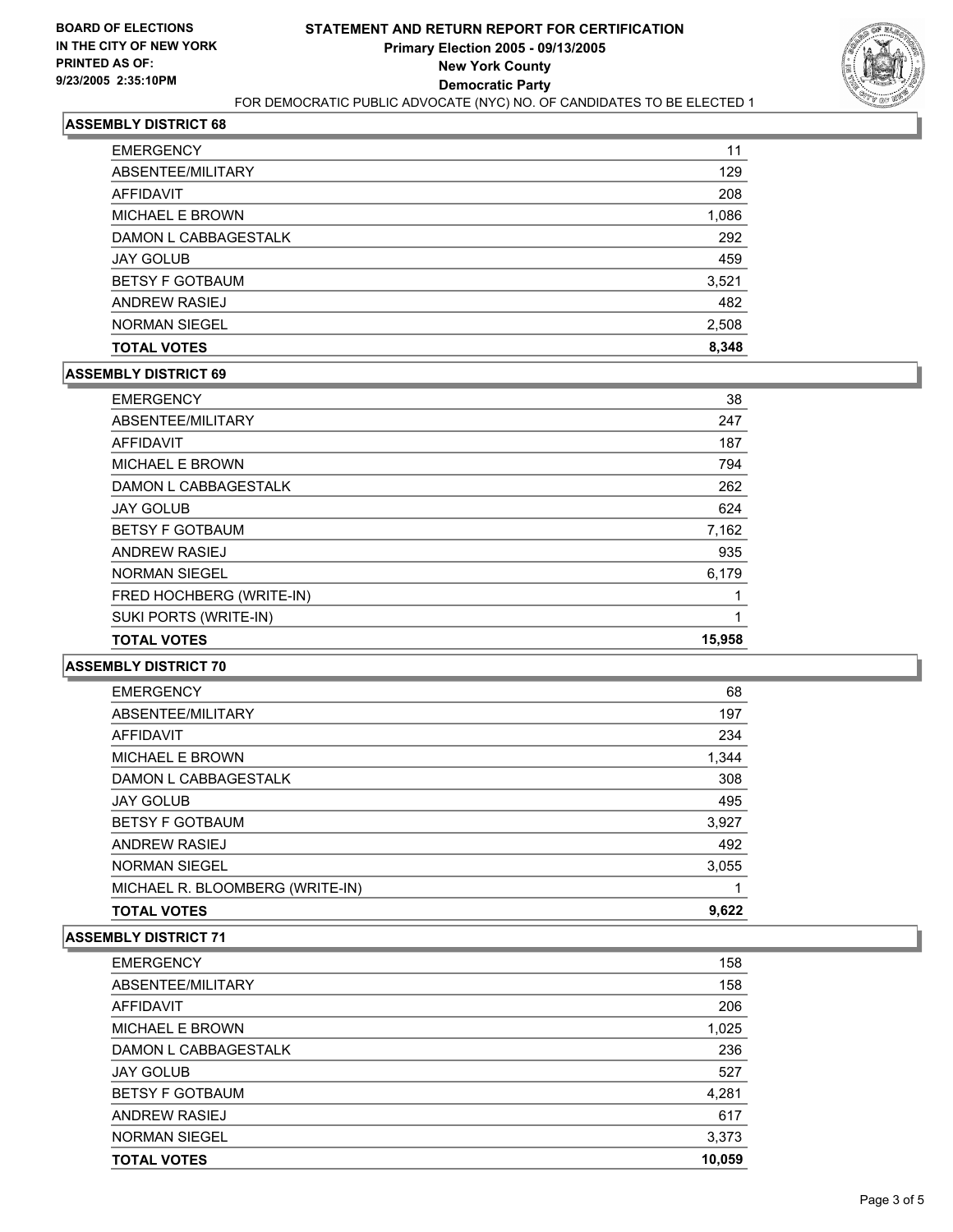

| <b>TOTAL VOTES</b>     | 6,511 |
|------------------------|-------|
| <b>NORMAN SIEGEL</b>   | 2,175 |
| <b>ANDREW RASIEJ</b>   | 432   |
| <b>BETSY F GOTBAUM</b> | 2,722 |
| <b>JAY GOLUB</b>       | 355   |
| DAMON L CABBAGESTALK   | 188   |
| <b>MICHAEL E BROWN</b> | 639   |
| AFFIDAVIT              | 126   |
| ABSENTEE/MILITARY      | 54    |
| <b>EMERGENCY</b>       | 36    |

#### **ASSEMBLY DISTRICT 73**

| <b>EMERGENCY</b>       | 44     |
|------------------------|--------|
| ABSENTEE/MILITARY      | 220    |
| AFFIDAVIT              | 96     |
| <b>MICHAEL E BROWN</b> | 233    |
| DAMON L CABBAGESTALK   | 118    |
| <b>JAY GOLUB</b>       | 440    |
| <b>BETSY F GOTBAUM</b> | 6,100  |
| <b>ANDREW RASIEJ</b>   | 512    |
| <b>NORMAN SIEGEL</b>   | 2,725  |
| <b>TOTAL VOTES</b>     | 10,128 |

## **ASSEMBLY DISTRICT 74**

| <b>EMERGENCY</b>       | 41     |  |
|------------------------|--------|--|
| ABSENTEE/MILITARY      | 245    |  |
| <b>AFFIDAVIT</b>       | 220    |  |
| <b>MICHAEL E BROWN</b> | 553    |  |
| DAMON L CABBAGESTALK   | 252    |  |
| <b>JAY GOLUB</b>       | 522    |  |
| <b>BETSY F GOTBAUM</b> | 6,191  |  |
| ANDREW RASIEJ          | 728    |  |
| <b>NORMAN SIEGEL</b>   | 4,409  |  |
| <b>TOTAL VOTES</b>     | 12,655 |  |

| <b>TOTAL VOTES</b>              | 12,260 |
|---------------------------------|--------|
| YINDSAY KRASNOFF (WRITE-IN)     |        |
| MICHAEL R. BLOOMBERG (WRITE-IN) |        |
| <b>NORMAN SIEGEL</b>            | 4,244  |
| ANDREW RASIEJ                   | 608    |
| <b>BETSY F GOTBAUM</b>          | 6,517  |
| <b>JAY GOLUB</b>                | 385    |
| DAMON L CABBAGESTALK            | 170    |
| <b>MICHAEL E BROWN</b>          | 334    |
| AFFIDAVIT                       | 173    |
| ABSENTEE/MILITARY               | 284    |
| <b>EMERGENCY</b>                | 133    |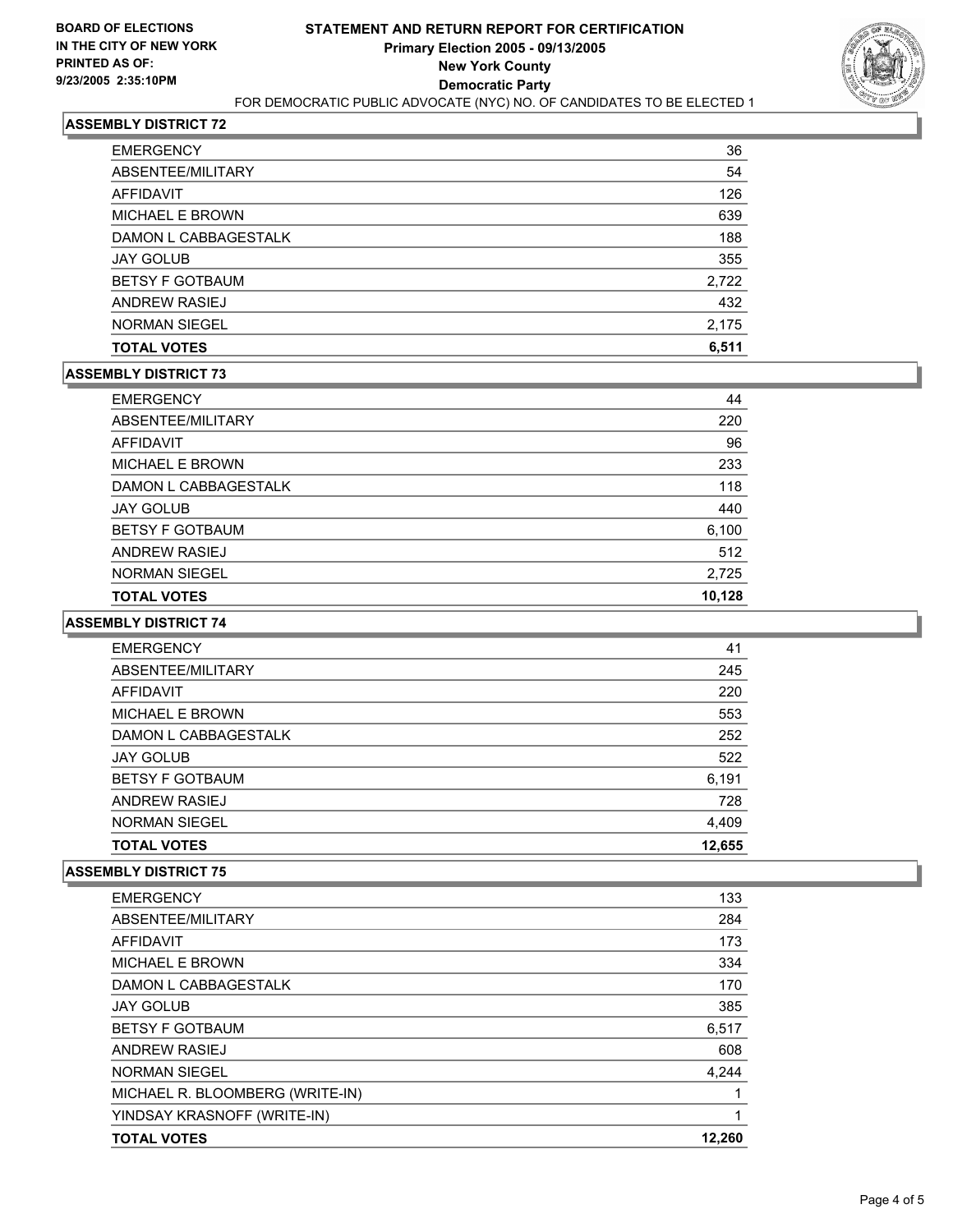## **STATEMENT AND RETURN REPORT FOR CERTIFICATION Primary Election 2005 - 09/13/2005 New York County Democratic Party** FOR DEMOCRATIC PUBLIC ADVOCATE (NYC) NO. OF CANDIDATES TO BE ELECTED 1



## **TOTAL FOR DEMOCRATIC PUBLIC ADVOCATE (NYC) - New York County**

| <b>EMERGENCY</b>                | 721     |
|---------------------------------|---------|
| ABSENTEE/MILITARY               | 2,635   |
| AFFIDAVIT                       | 2,086   |
| <b>MICHAEL E BROWN</b>          | 7,199   |
| DAMON L CABBAGESTALK            | 2,462   |
| <b>JAY GOLUB</b>                | 5,347   |
| <b>BETSY F GOTBAUM</b>          | 65,025  |
| <b>ANDREW RASIEJ</b>            | 7,237   |
| <b>NORMAN SIEGEL</b>            | 45,444  |
| FRED HOCHBERG (WRITE-IN)        |         |
| MICHAEL R. BLOOMBERG (WRITE-IN) | 5       |
| SUKI PORTS (WRITE-IN)           |         |
| YINDSAY KRASNOFF (WRITE-IN)     |         |
| <b>TOTAL VOTES</b>              | 132,722 |
|                                 |         |

We certify this statement to be correct, and have caused the same to be attested by the signatures of the members of the board, or a majority thereof, on

Secretary **Chairman** 

Date

Canvassing Board

Chief Clerk

Canvassing Board **Canvassing Board** Canvassing Board **Deputy Chief Clerk**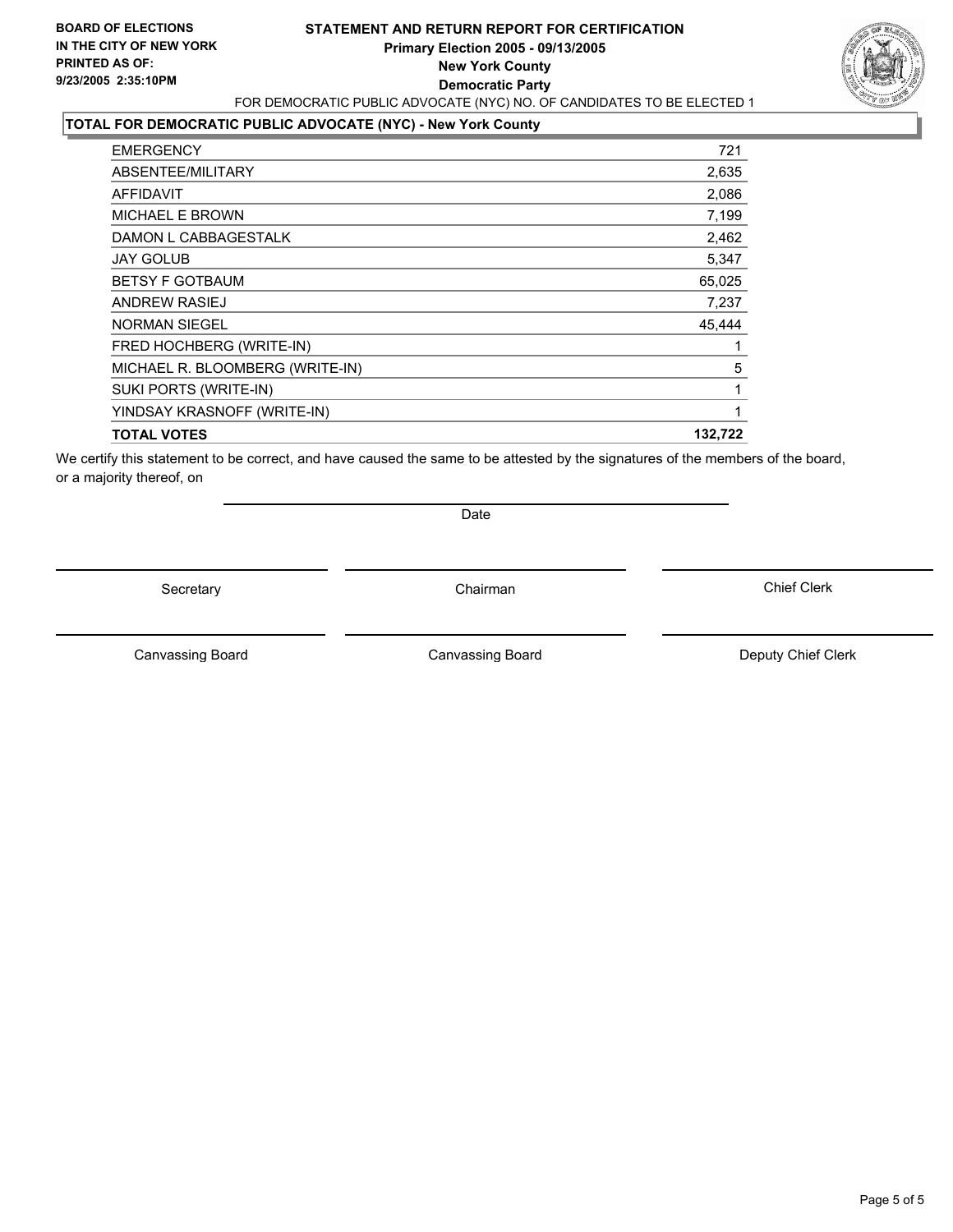

## **Primary Election 2005 - 09/13/2005 New York County - Democratic Party**

FOR DEMOCRATIC SURROGATE (NY) NO. OF CANDIDATES TO BE ELECTED 1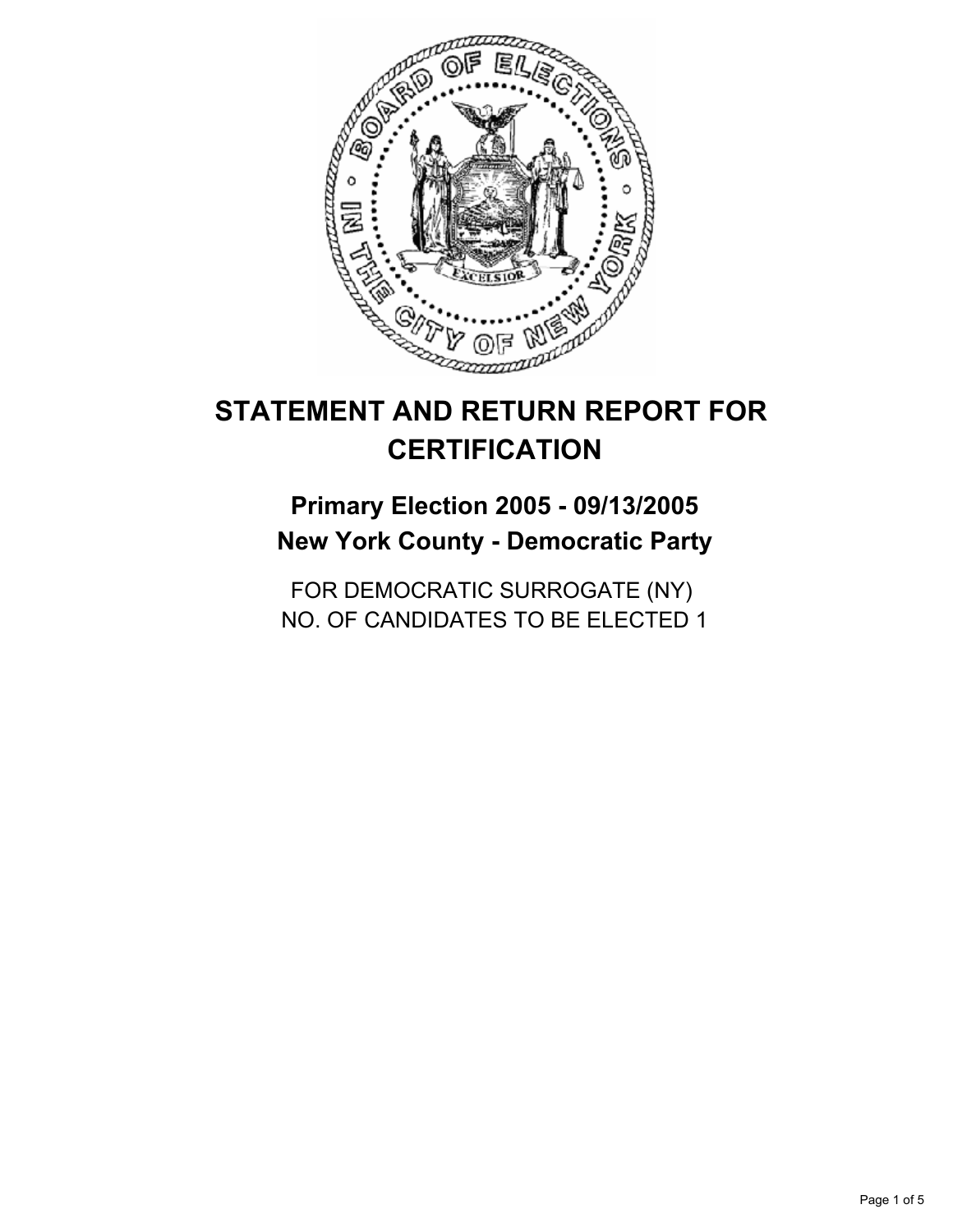

| <b>EMERGENCY</b>          | 10    |
|---------------------------|-------|
| ABSENTEE/MILITARY         | 161   |
| AFFIDAVIT                 | 141   |
| <b>KRISTIN BOOTH GLEN</b> | 2,743 |
| EVE RACHEL MARKEWICH      | 3,463 |
| <b>TOTAL VOTES</b>        | 6,206 |

## **ASSEMBLY DISTRICT 65**

| <b>EMERGENCY</b>          | 47    |
|---------------------------|-------|
| ABSENTEE/MILITARY         | 263   |
| AFFIDAVIT                 | 140   |
| <b>KRISTIN BOOTH GLEN</b> | 4,093 |
| EVE RACHEL MARKEWICH      | 4,466 |
| <b>TOTAL VOTES</b>        | 8,559 |

#### **ASSEMBLY DISTRICT 66**

| <b>EMERGENCY</b>                | 66     |
|---------------------------------|--------|
| ABSENTEE/MILITARY               | 331    |
| AFFIDAVIT                       | 167    |
| <b>KRISTIN BOOTH GLEN</b>       | 5,471  |
| EVE RACHEL MARKEWICH            | 5,250  |
| FULL PUBLIC FUNDING (WRITE-IN)  |        |
| LOUIS ABRAMSON (WRITE-IN)       |        |
| MICHAEL R. BLOOMBERG (WRITE-IN) | っ      |
| TERRANCE MCCALL (WRITE-IN)      |        |
| <b>TOTAL VOTES</b>              | 10,726 |

#### **ASSEMBLY DISTRICT 67**

| <b>TOTAL VOTES</b>        | 13,147 |
|---------------------------|--------|
| EVE RACHEL MARKEWICH      | 6,342  |
| <b>KRISTIN BOOTH GLEN</b> | 6,805  |
| AFFIDAVIT                 | 188    |
| ABSENTEE/MILITARY         | 346    |
| <b>EMERGENCY</b>          | 69     |

| <b>TOTAL VOTES</b>        | 6,167 |
|---------------------------|-------|
| EVE RACHEL MARKEWICH      | 3,104 |
| <b>KRISTIN BOOTH GLEN</b> | 3,063 |
| AFFIDAVIT                 | 208   |
| ABSENTEE/MILITARY         | 129   |
| <b>EMERGENCY</b>          | 11    |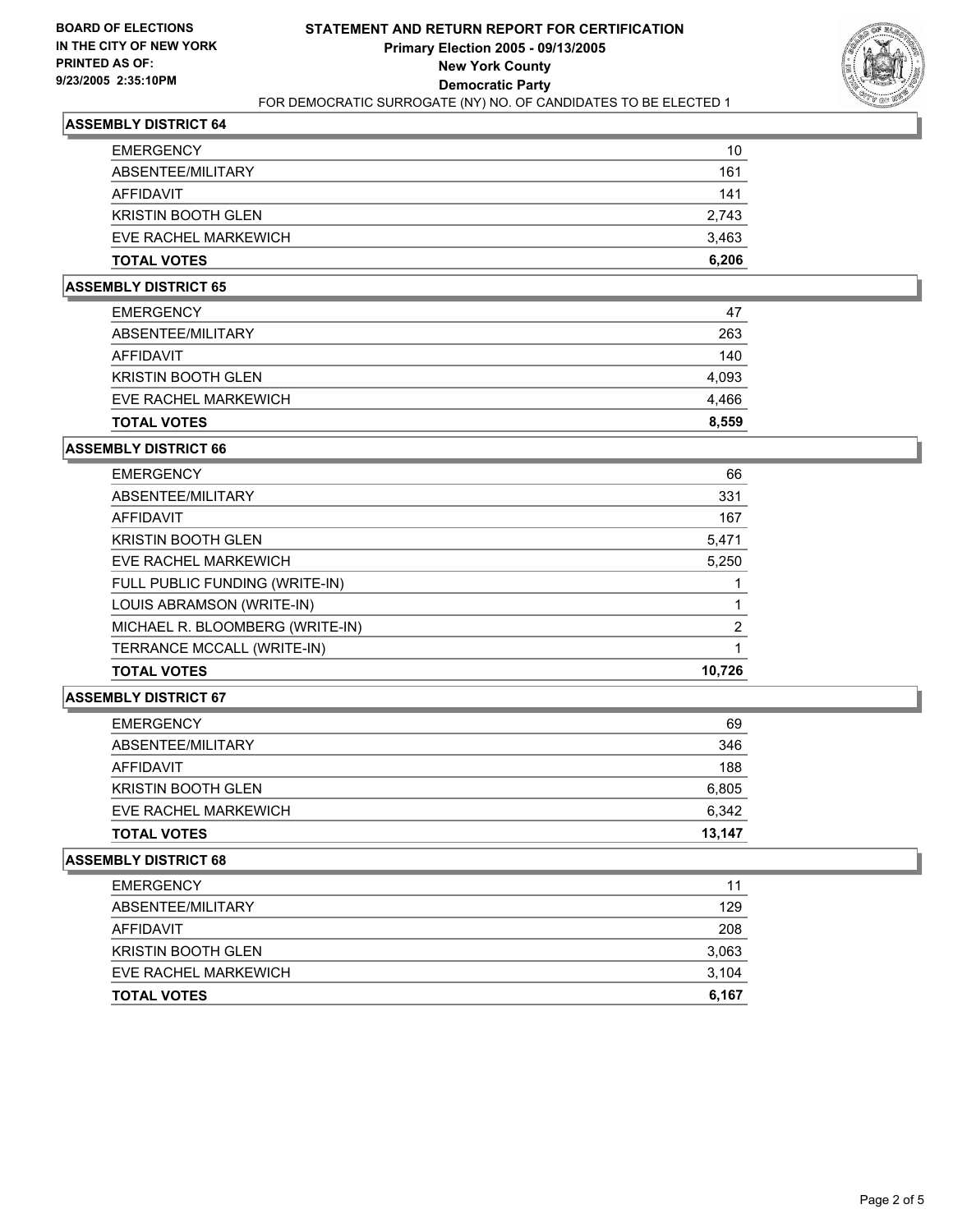

| <b>EMERGENCY</b>               | 38     |
|--------------------------------|--------|
| ABSENTEE/MILITARY              | 247    |
| AFFIDAVIT                      | 187    |
| <b>KRISTIN BOOTH GLEN</b>      | 7,459  |
| EVE RACHEL MARKEWICH           | 5,359  |
| BEATRICE CLOSE (WRITE-IN)      |        |
| CYNTHIA DOTY (WRITE-IN)        |        |
| <b>JESUS CHRIST (WRITE-IN)</b> |        |
| <b>TOTAL VOTES</b>             | 12,821 |

#### **ASSEMBLY DISTRICT 70**

| <b>EMERGENCY</b>             | 68    |
|------------------------------|-------|
| ABSENTEE/MILITARY            | 197   |
| AFFIDAVIT                    | 234   |
| <b>KRISTIN BOOTH GLEN</b>    | 3,460 |
| EVE RACHEL MARKEWICH         | 3,408 |
| C VIRGINIA FIELDS (WRITE-IN) |       |
| <b>TOTAL VOTES</b>           | 6,869 |

## **ASSEMBLY DISTRICT 71**

| <b>EMERGENCY</b>           | 158   |
|----------------------------|-------|
| ABSENTEE/MILITARY          | 158   |
| AFFIDAVIT                  | 206   |
| <b>KRISTIN BOOTH GLEN</b>  | 3,816 |
| EVE RACHEL MARKEWICH       | 3,971 |
| MIGUEL MARTINEZ (WRITE-IN) | 4     |
| <b>TOTAL VOTES</b>         | 7,791 |

## **ASSEMBLY DISTRICT 72**

| <b>EMERGENCY</b>          | 36    |
|---------------------------|-------|
| ABSENTEE/MILITARY         | 54    |
| AFFIDAVIT                 | 126   |
| <b>KRISTIN BOOTH GLEN</b> | 2,546 |
| EVE RACHEL MARKEWICH      | 2,397 |
| RICARDO URENA (WRITE-IN)  |       |
| <b>TOTAL VOTES</b>        | 4,944 |

| ABSENTEE/MILITARY            |       |
|------------------------------|-------|
|                              | 220   |
| AFFIDAVIT                    | 96    |
| <b>KRISTIN BOOTH GLEN</b>    | 3,843 |
| EVE RACHEL MARKEWICH         | 4,586 |
| ROBERT MORGENTHAU (WRITE-IN) |       |
| <b>TOTAL VOTES</b>           | 8,430 |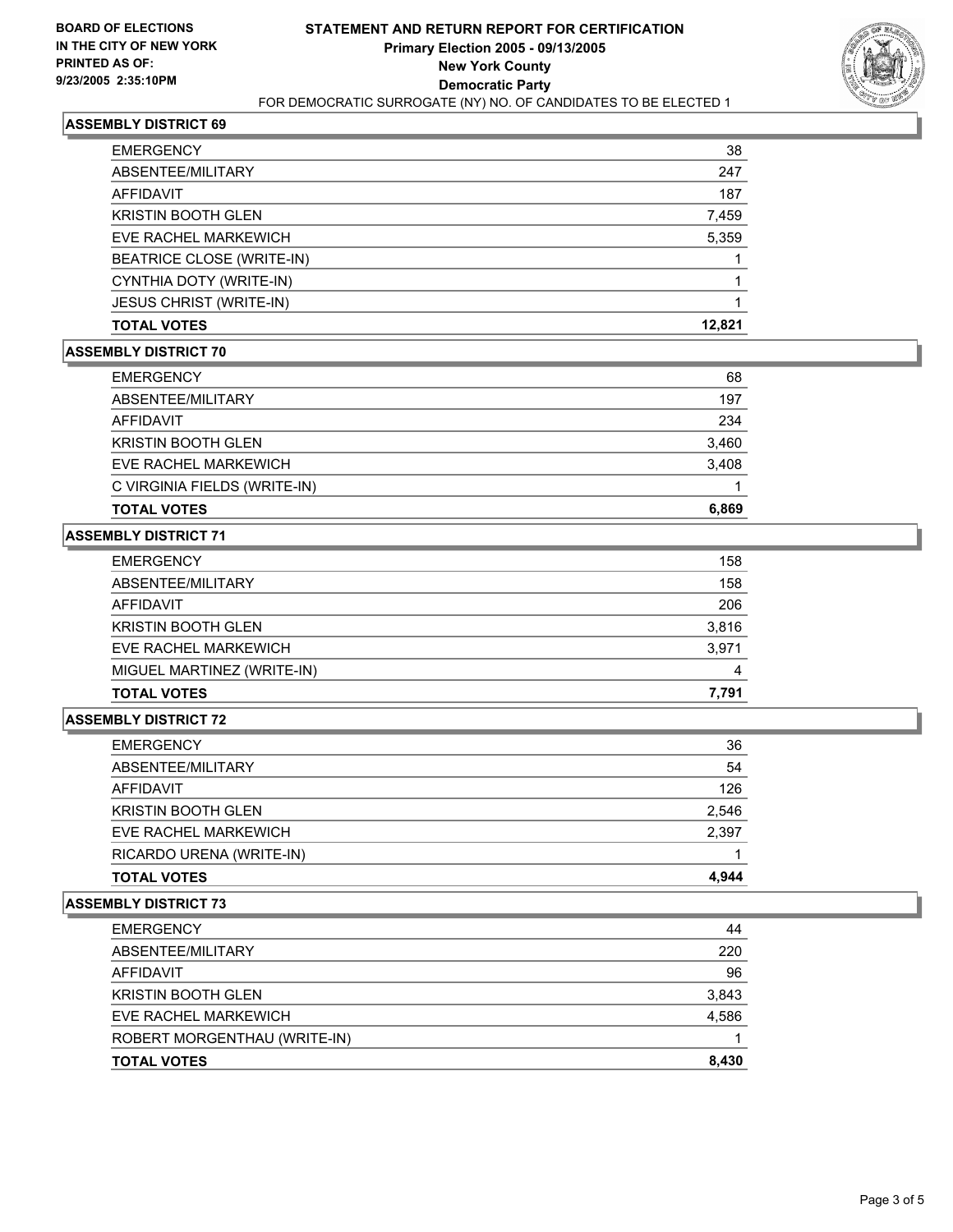

| <b>EMERGENCY</b>                | 41     |
|---------------------------------|--------|
| ABSENTEE/MILITARY               | 245    |
| AFFIDAVIT                       | 220    |
| <b>KRISTIN BOOTH GLEN</b>       | 5,326  |
| EVE RACHEL MARKEWICH            | 4,751  |
| CAMELIA MONTALVO (WRITE-IN)     |        |
| MICHAEL R. BLOOMBERG (WRITE-IN) | 2      |
| TED ROSE (WRITE-IN)             |        |
| <b>TOTAL VOTES</b>              | 10,081 |

| 133<br><b>EMERGENCY</b>              |
|--------------------------------------|
| ABSENTEE/MILITARY<br>284             |
| 173<br>AFFIDAVIT                     |
| <b>KRISTIN BOOTH GLEN</b><br>5,442   |
| 4,731<br>EVE RACHEL MARKEWICH        |
| ALEX ROSHUK (WRITE-IN)               |
| ALEXANDRA POMERANTZ (WRITE-IN)       |
| BERNARD R BLOCK (WRITE-IN)           |
| MICHAEL R. BLOOMBERG (WRITE-IN)<br>3 |
| 10,179<br><b>TOTAL VOTES</b>         |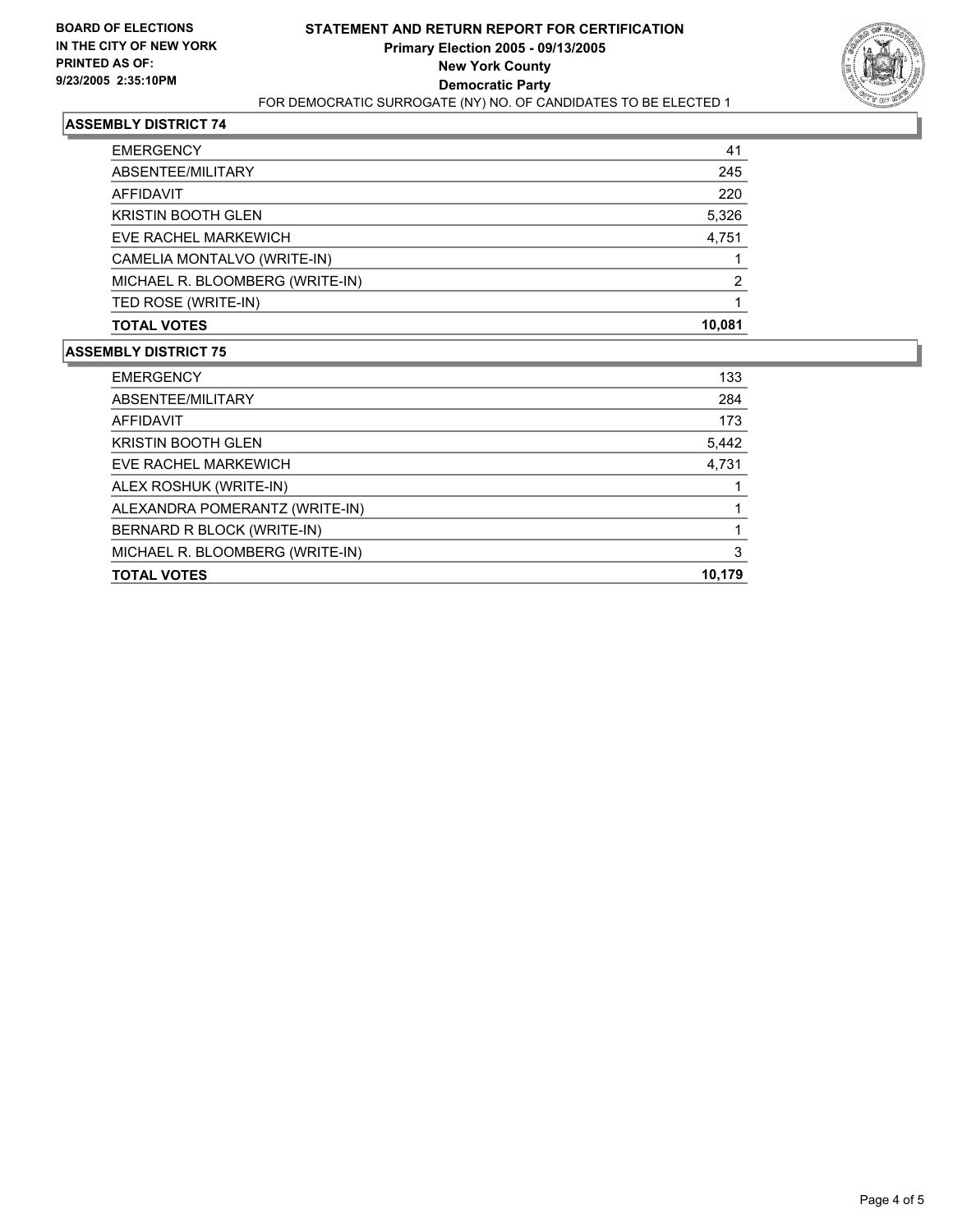## **STATEMENT AND RETURN REPORT FOR CERTIFICATION Primary Election 2005 - 09/13/2005 New York County Democratic Party** FOR DEMOCRATIC SURROGATE (NY) NO. OF CANDIDATES TO BE ELECTED 1



#### **TOTAL FOR DEMOCRATIC SURROGATE (NY) - New York County**

| <b>EMERGENCY</b>                 | 721     |
|----------------------------------|---------|
| ABSENTEE/MILITARY                | 2,635   |
| <b>AFFIDAVIT</b>                 | 2,086   |
| <b>KRISTIN BOOTH GLEN</b>        | 54,067  |
| <b>EVE RACHEL MARKEWICH</b>      | 51,828  |
| ALEX ROSHUK (WRITE-IN)           |         |
| ALEXANDRA POMERANTZ (WRITE-IN)   |         |
| <b>BEATRICE CLOSE (WRITE-IN)</b> |         |
| BERNARD R BLOCK (WRITE-IN)       |         |
| C VIRGINIA FIELDS (WRITE-IN)     |         |
| CAMELIA MONTALVO (WRITE-IN)      |         |
| CYNTHIA DOTY (WRITE-IN)          |         |
| FULL PUBLIC FUNDING (WRITE-IN)   |         |
| <b>JESUS CHRIST (WRITE-IN)</b>   |         |
| LOUIS ABRAMSON (WRITE-IN)        |         |
| MICHAEL R. BLOOMBERG (WRITE-IN)  | 7       |
| MIGUEL MARTINEZ (WRITE-IN)       | 4       |
| RICARDO URENA (WRITE-IN)         |         |
| ROBERT MORGENTHAU (WRITE-IN)     |         |
| TED ROSE (WRITE-IN)              |         |
| TERRANCE MCCALL (WRITE-IN)       |         |
| <b>TOTAL VOTES</b>               | 105,920 |

We certify this statement to be correct, and have caused the same to be attested by the signatures of the members of the board, or a majority thereof, on

Date

Secretary **Chairman** 

Chief Clerk

Canvassing Board

Canvassing Board **Canvassing Board** Canvassing Board **Deputy Chief Clerk**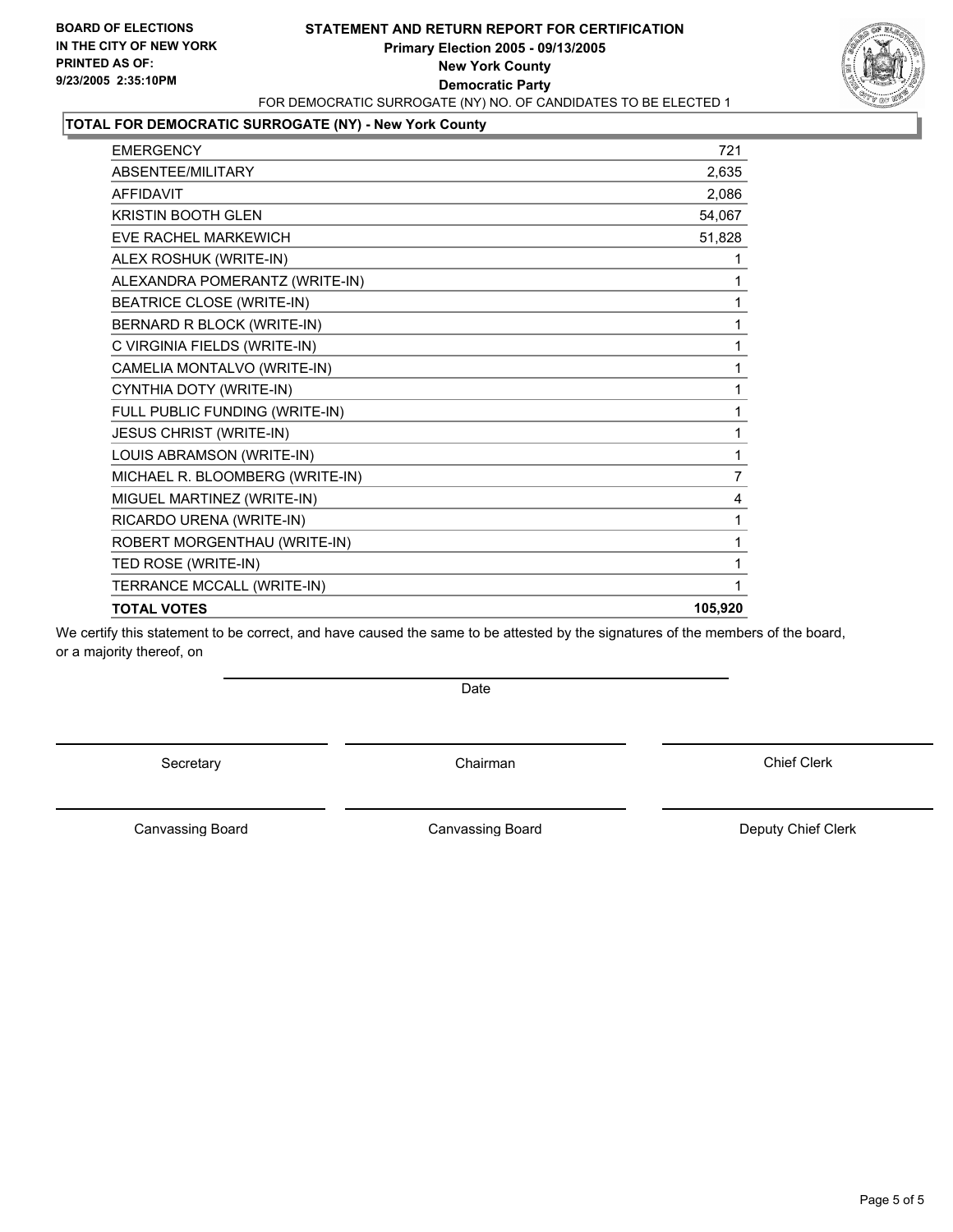

## **Primary Election 2005 - 09/13/2005 New York County - Democratic Party**

FOR DEMOCRATIC DISTRICT ATTORNEY (NY) NO. OF CANDIDATES TO BE ELECTED 1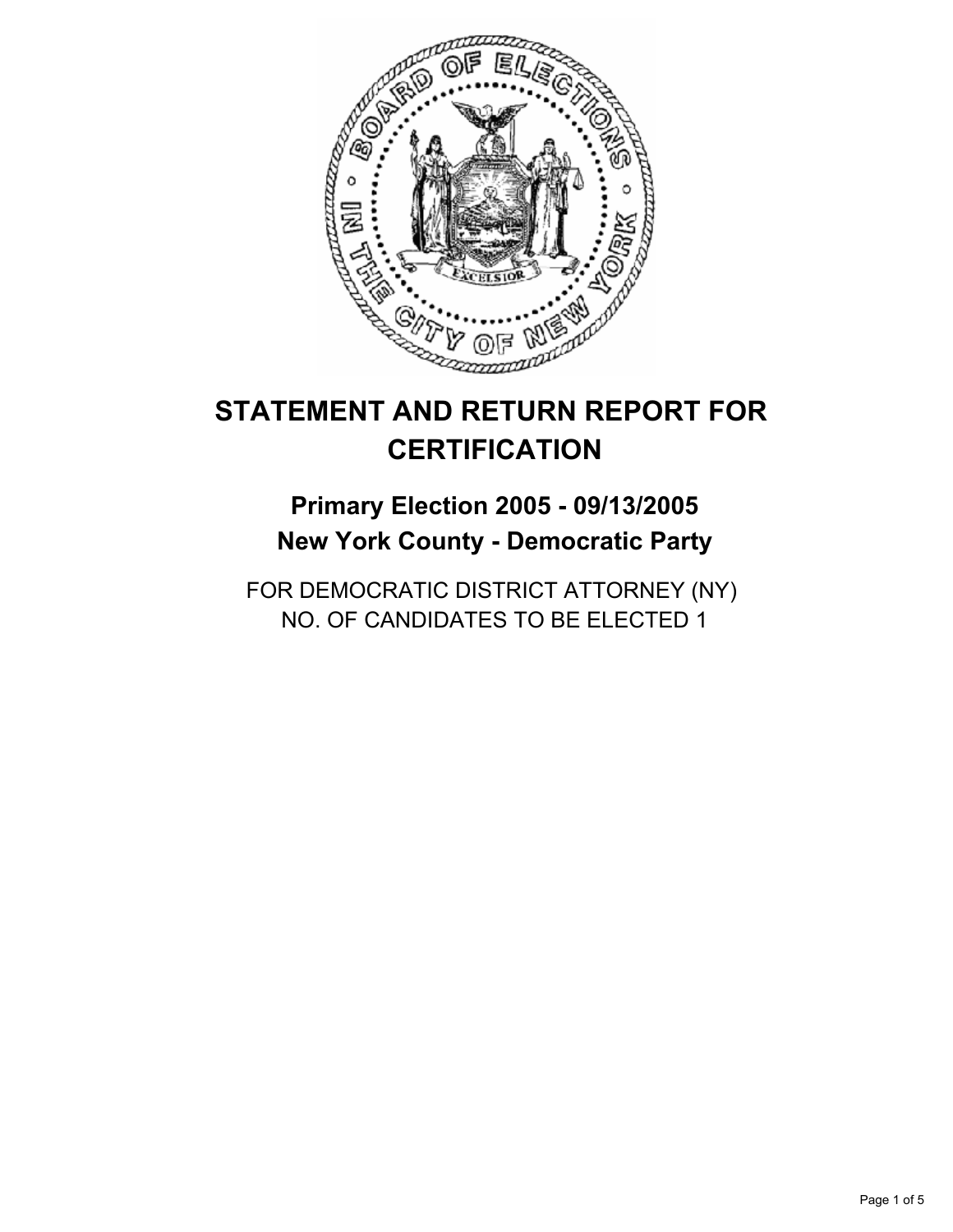

| <b>TOTAL VOTES</b>    | 7,569 |
|-----------------------|-------|
| ROBERT M MORGENTHAU   | 4,762 |
| LESLIE CROCKER SNYDER | 2,807 |
| AFFIDAVIT             | 141   |
| ABSENTEE/MILITARY     | 161   |
| <b>EMERGENCY</b>      | 10    |

## **ASSEMBLY DISTRICT 65**

| <b>TOTAL VOTES</b>    | 10.519 |
|-----------------------|--------|
| ROBERT M MORGENTHAU   | 6,242  |
| LESLIE CROCKER SNYDER | 4,277  |
| AFFIDAVIT             | 140    |
| ABSENTEE/MILITARY     | 263    |
| <b>EMERGENCY</b>      | 47     |

#### **ASSEMBLY DISTRICT 66**

| <b>EMERGENCY</b>                | 66     |
|---------------------------------|--------|
| ABSENTEE/MILITARY               | 331    |
| AFFIDAVIT                       | 167    |
| LESLIE CROCKER SNYDER           | 4,920  |
| ROBERT M MORGENTHAU             | 8,529  |
| CHRISTOPHER HENNELLY (WRITE-IN) |        |
| FULL PUBLIC FUNDING (WRITE-IN)  |        |
| ROGER WAREHAM (WRITE-IN)        |        |
| <b>TOTAL VOTES</b>              | 13,452 |

## **ASSEMBLY DISTRICT 67**

| <b>TOTAL VOTES</b>    | 15,979 |
|-----------------------|--------|
| ROBERT M MORGENTHAU   | 9,820  |
| LESLIE CROCKER SNYDER | 6,159  |
| AFFIDAVIT             | 188    |
| ABSENTEE/MILITARY     | 346    |
| <b>EMERGENCY</b>      | 69     |

#### **ASSEMBLY DISTRICT 68**

| <b>EMERGENCY</b>      | 11    |
|-----------------------|-------|
| ABSENTEE/MILITARY     | 129   |
| AFFIDAVIT             | 208   |
| LESLIE CROCKER SNYDER | 3,647 |
| ROBERT M MORGENTHAU   | 4,647 |
| <b>TOTAL VOTES</b>    | 8,294 |

| <b>TOTAL VOTES</b>    | 15,735 |
|-----------------------|--------|
| ROBERT M MORGENTHAU   | 9.326  |
| LESLIE CROCKER SNYDER | 6,409  |
| AFFIDAVIT             | 187    |
| ABSENTEE/MILITARY     | 247    |
| <b>EMERGENCY</b>      | 38     |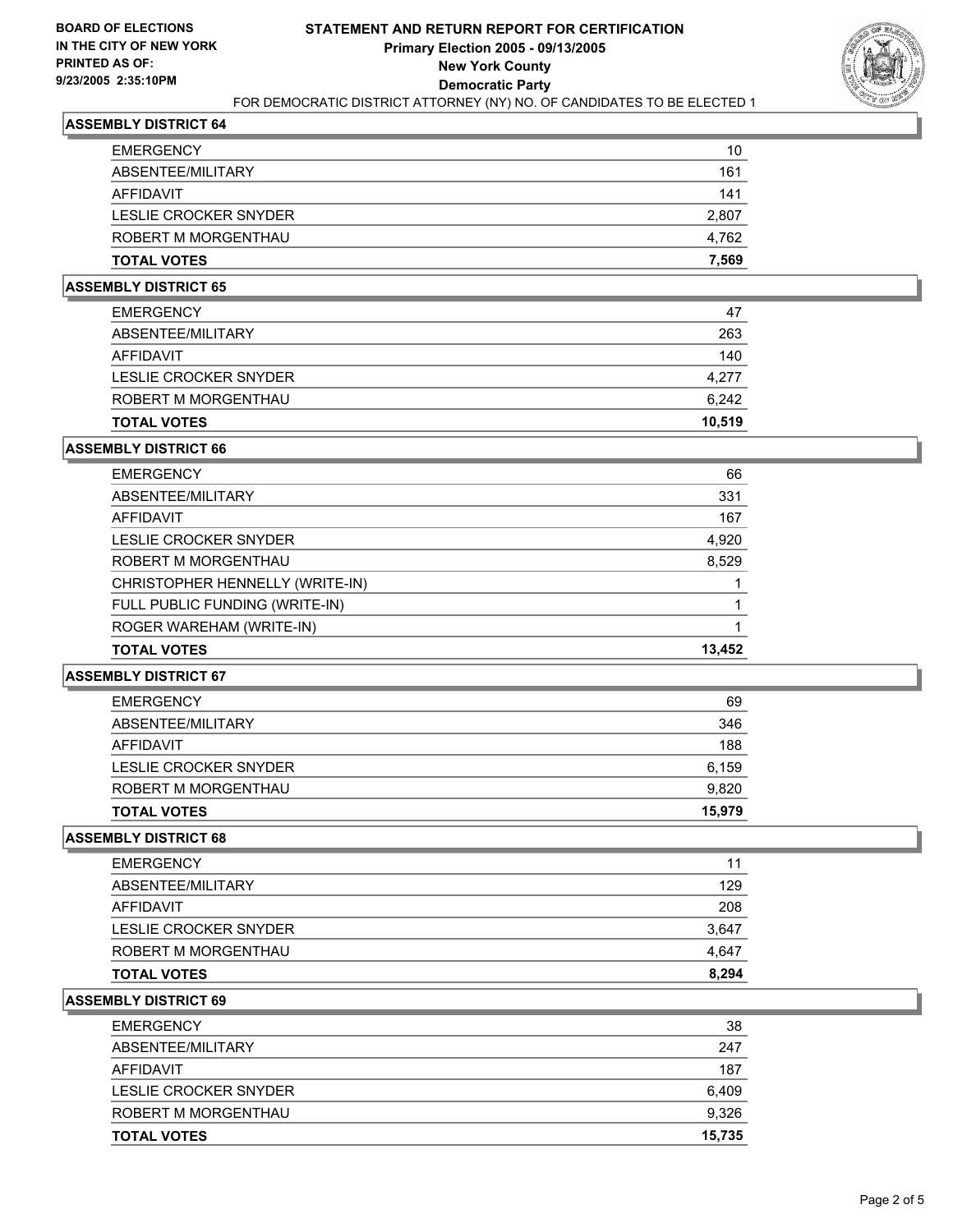

| <b>EMERGENCY</b>      | 68    |
|-----------------------|-------|
| ABSENTEE/MILITARY     | 197   |
| AFFIDAVIT             | 234   |
| LESLIE CROCKER SNYDER | 4,283 |
| ROBERT M MORGENTHAU   | 5,217 |
| <b>TOTAL VOTES</b>    | 9,500 |

## **ASSEMBLY DISTRICT 71**

| <b>TOTAL VOTES</b>    | 9,745 |
|-----------------------|-------|
| ROBERT M MORGENTHAU   | 5,699 |
| LESLIE CROCKER SNYDER | 4,046 |
| AFFIDAVIT             | 206   |
| ABSENTEE/MILITARY     | 158   |
| <b>EMERGENCY</b>      | 158   |

#### **ASSEMBLY DISTRICT 72**

| <b>EMERGENCY</b>      | 36    |
|-----------------------|-------|
| ABSENTEE/MILITARY     | 54    |
| AFFIDAVIT             | 126   |
| LESLIE CROCKER SNYDER | 2,399 |
| ROBERT M MORGENTHAU   | 3,678 |
| <b>TOTAL VOTES</b>    | 6,077 |

#### **ASSEMBLY DISTRICT 73**

| <b>EMERGENCY</b>                    | 44     |
|-------------------------------------|--------|
| ABSENTEE/MILITARY                   | 220    |
| AFFIDAVIT                           | 96     |
| LESLIE CROCKER SNYDER               | 4,270  |
| ROBERT M MORGENTHAU                 | 6,163  |
| EVA RACHEL MARKEWICH (WRITE-IN)     |        |
| <b>JESSICA N LAPPIRA (WRITE-IN)</b> |        |
| <b>TOTAL VOTES</b>                  | 10,435 |

| <b>EMERGENCY</b>            | 41     |
|-----------------------------|--------|
| ABSENTEE/MILITARY           | 245    |
| AFFIDAVIT                   | 220    |
| LESLIE CROCKER SNYDER       | 5,093  |
| ROBERT M MORGENTHAU         | 7,322  |
| CAMELIA MONTALVO (WRITE-IN) |        |
| TED ROSE (WRITE-IN)         |        |
| <b>TOTAL VOTES</b>          | 12,417 |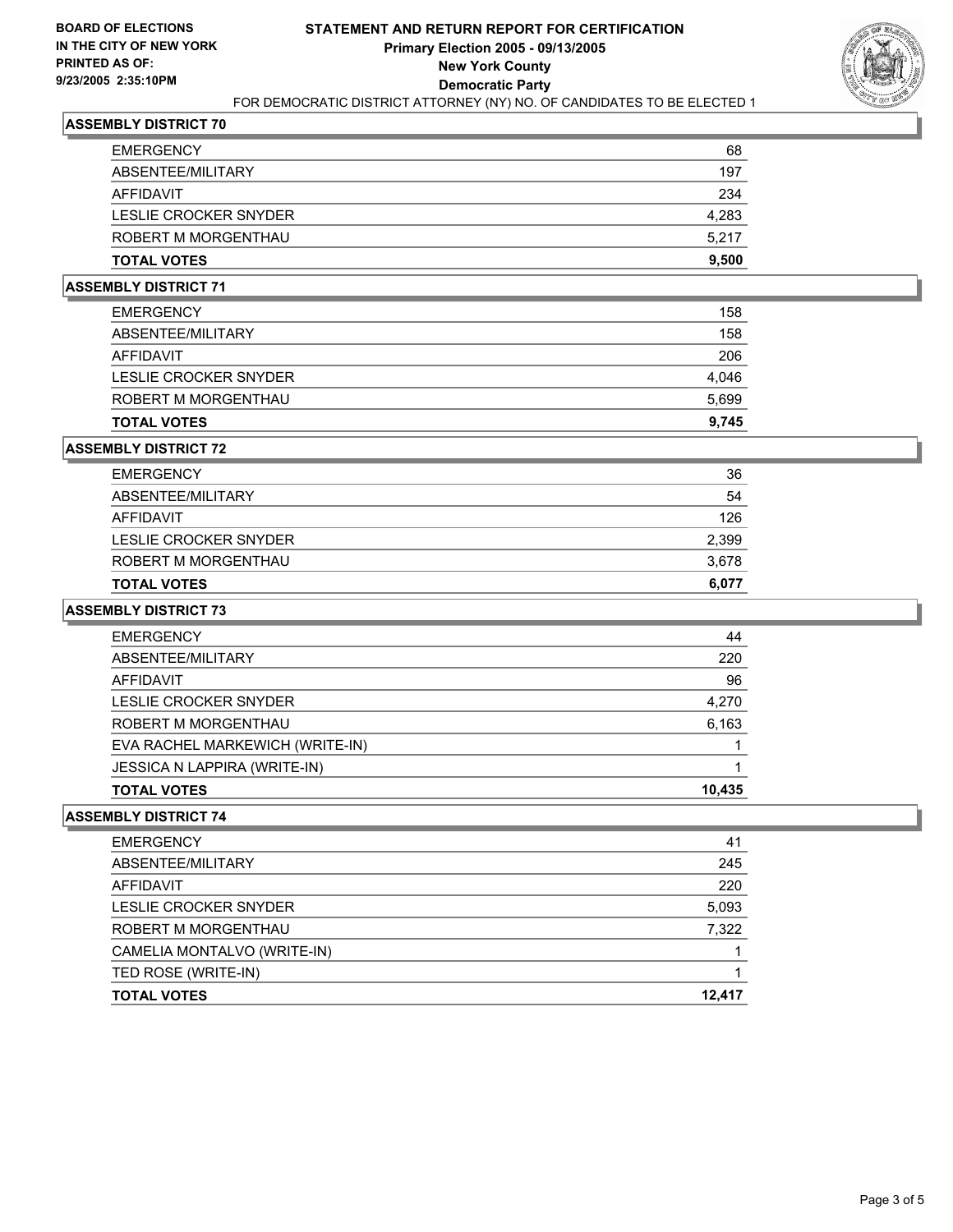

| 133    |
|--------|
| 284    |
| 173    |
| 5,005  |
| 7,224  |
|        |
|        |
| 12.231 |
|        |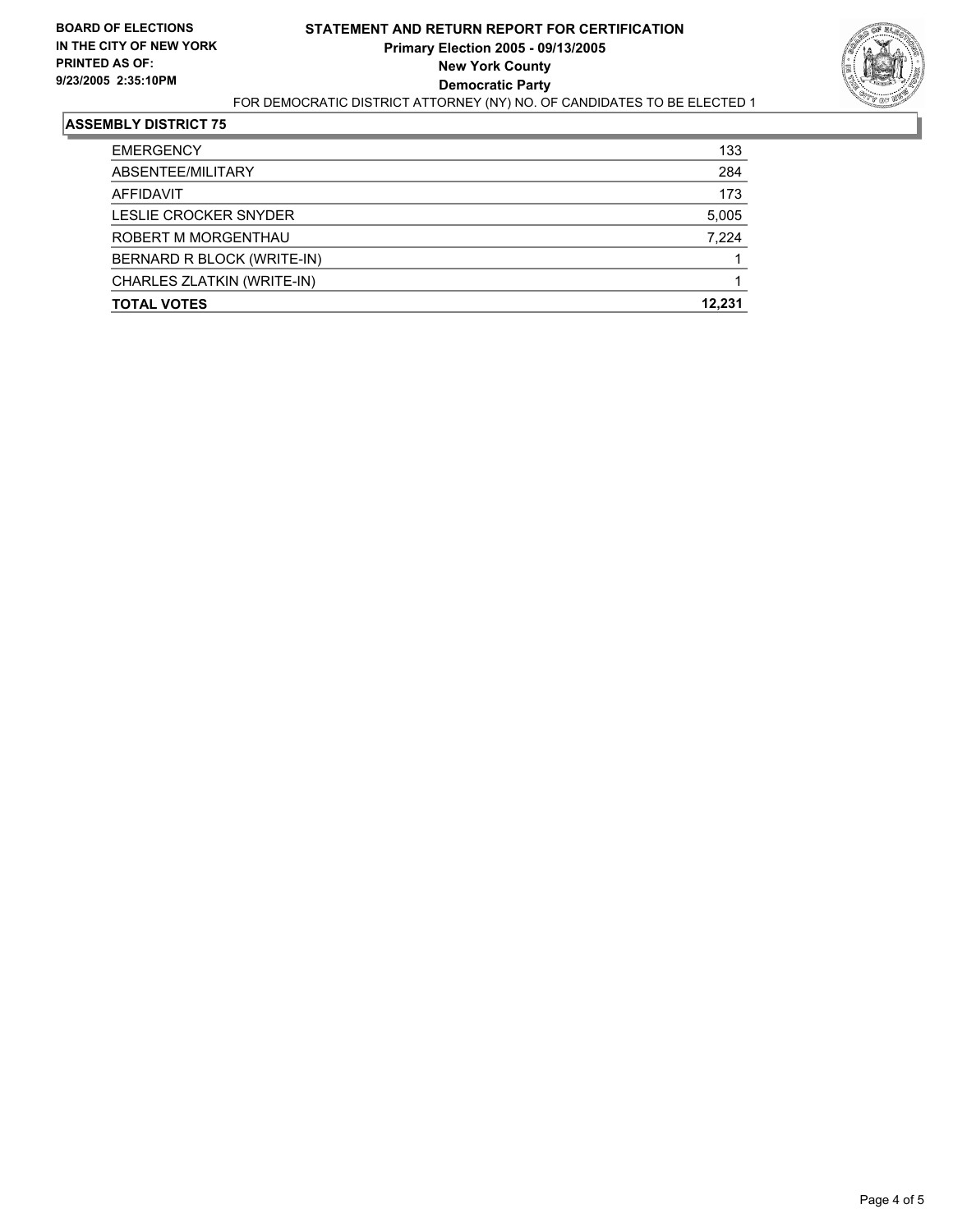## **STATEMENT AND RETURN REPORT FOR CERTIFICATION Primary Election 2005 - 09/13/2005 New York County Democratic Party** FOR DEMOCRATIC DISTRICT ATTORNEY (NY) NO. OF CANDIDATES TO BE ELECTED 1



## **TOTAL FOR DEMOCRATIC DISTRICT ATTORNEY (NY) - New York County**

| <b>EMERGENCY</b>                    | 721     |
|-------------------------------------|---------|
| ABSENTEE/MILITARY                   | 2,635   |
| <b>AFFIDAVIT</b>                    | 2,086   |
| LESLIE CROCKER SNYDER               | 53,315  |
| ROBERT M MORGENTHAU                 | 78,629  |
| BERNARD R BLOCK (WRITE-IN)          |         |
| CAMELIA MONTALVO (WRITE-IN)         |         |
| CHARLES ZLATKIN (WRITE-IN)          |         |
| CHRISTOPHER HENNELLY (WRITE-IN)     |         |
| EVA RACHEL MARKEWICH (WRITE-IN)     |         |
| FULL PUBLIC FUNDING (WRITE-IN)      |         |
| <b>JESSICA N LAPPIRA (WRITE-IN)</b> |         |
| ROGER WAREHAM (WRITE-IN)            |         |
| TED ROSE (WRITE-IN)                 |         |
| <b>TOTAL VOTES</b>                  | 131,953 |

We certify this statement to be correct, and have caused the same to be attested by the signatures of the members of the board, or a majority thereof, on

Date

Secretary Chairman

Canvassing Board **Canvassing Board** Canvassing Board **Deputy Chief Clerk** 

Canvassing Board

Chief Clerk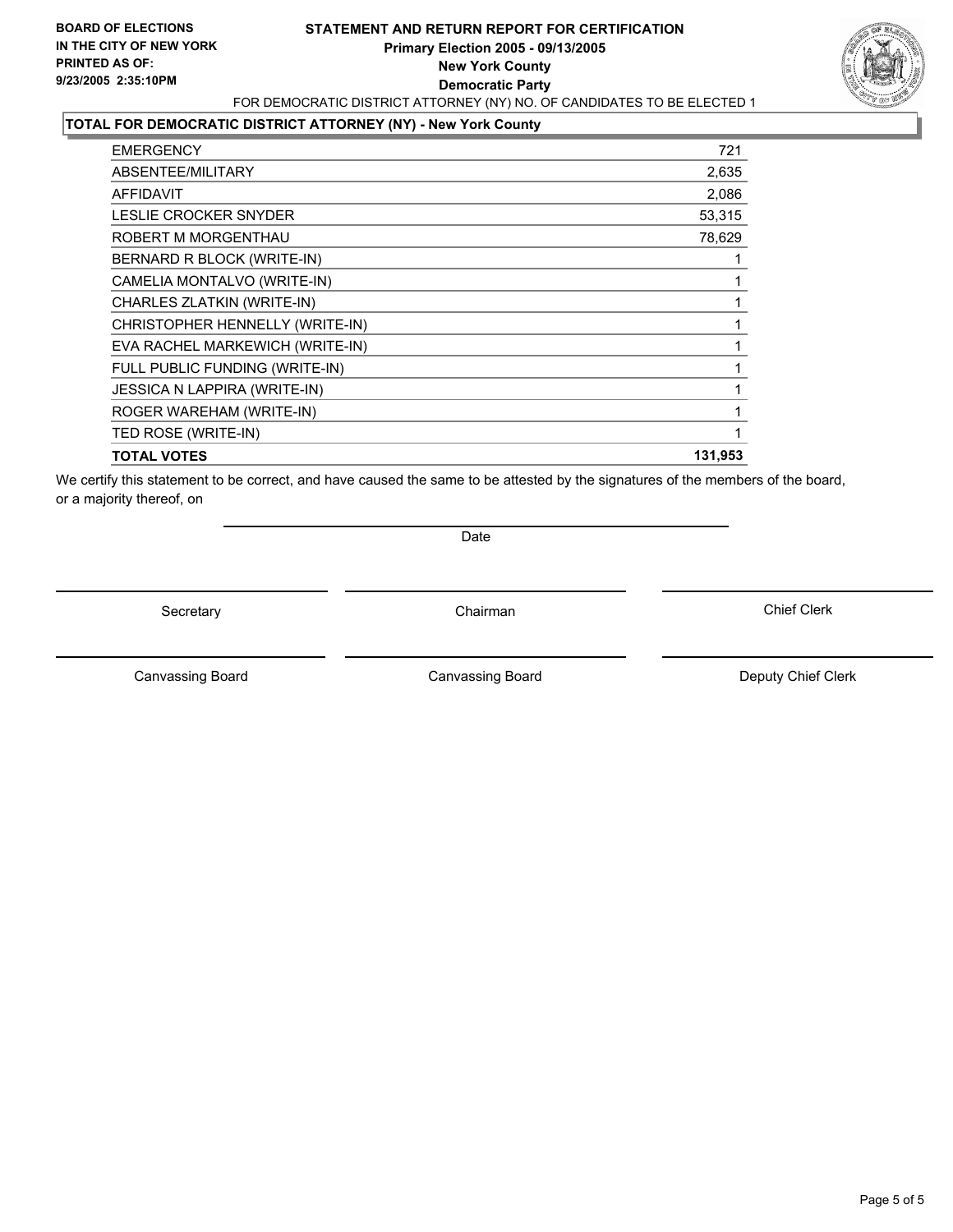

## **Primary Election 2005 - 09/13/2005 New York County - Democratic Party**

FOR DEMOCRATIC BOROUGH PRESIDENT (NY) NO. OF CANDIDATES TO BE ELECTED 1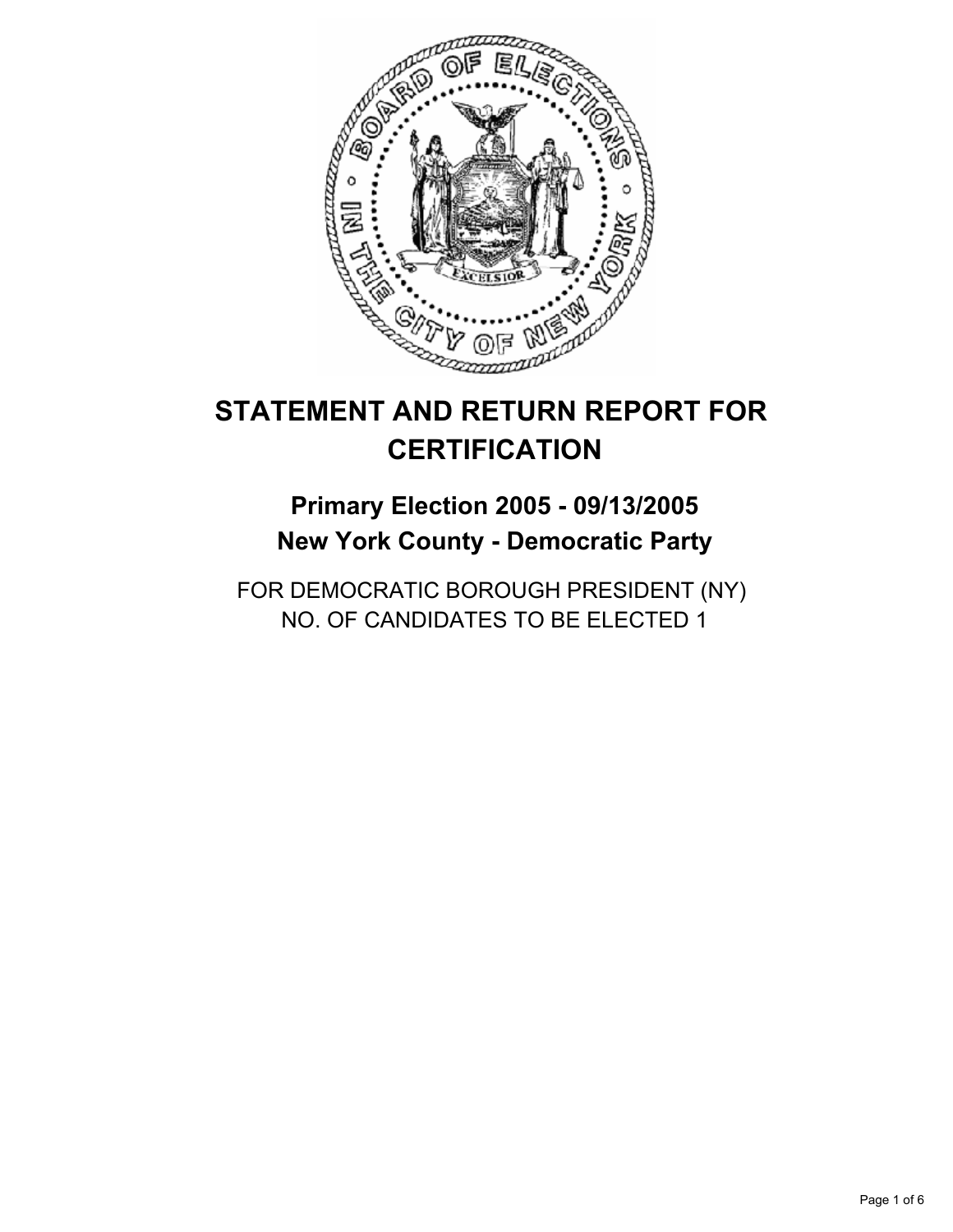

| <b>EMERGENCY</b>                   | 10    |  |
|------------------------------------|-------|--|
| ABSENTEE/MILITARY                  | 161   |  |
| <b>AFFIDAVIT</b>                   | 141   |  |
| <b>BRIAN ELLNER</b>                | 858   |  |
| <b>ADRIANO ESPAILLAT</b>           | 904   |  |
| <b>MARGARITA LOPEZ</b>             | 2,790 |  |
| <b>CARLOS MANZANO</b>              | 488   |  |
| <b>STANLEY E MICHELS</b>           | 264   |  |
| EVA S. MOSKOWITZ                   | 1,744 |  |
| <b>BILL PERKINS</b>                | 383   |  |
| <b>SCOTT M STRINGER</b>            | 1,872 |  |
| <b>KEITH L.T. WRIGHT</b>           | 203   |  |
| WILLIAM C. THOMPSON JR. (WRITE-IN) |       |  |
| <b>TOTAL VOTES</b>                 | 9,507 |  |

**ASSEMBLY DISTRICT 65**

| <b>EMERGENCY</b>         | 47     |
|--------------------------|--------|
| ABSENTEE/MILITARY        | 263    |
| AFFIDAVIT                | 140    |
| <b>BRIAN ELLNER</b>      | 1,171  |
| ADRIANO ESPAILLAT        | 100    |
| MARGARITA LOPEZ          | 569    |
| <b>CARLOS MANZANO</b>    | 312    |
| <b>STANLEY E MICHELS</b> | 309    |
| EVA S. MOSKOWITZ         | 4,195  |
| <b>BILL PERKINS</b>      | 360    |
| <b>SCOTT M STRINGER</b>  | 3,704  |
| <b>KEITH L.T. WRIGHT</b> | 140    |
| <b>TOTAL VOTES</b>       | 10,860 |

| <b>EMERGENCY</b>               | 66     |
|--------------------------------|--------|
| ABSENTEE/MILITARY              | 331    |
| AFFIDAVIT                      | 167    |
| <b>BRIAN ELLNER</b>            | 2,936  |
| <b>ADRIANO ESPAILLAT</b>       | 140    |
| <b>MARGARITA LOPEZ</b>         | 2,026  |
| <b>CARLOS MANZANO</b>          | 320    |
| <b>STANLEY E MICHELS</b>       | 301    |
| EVA S. MOSKOWITZ               | 2,456  |
| <b>BILL PERKINS</b>            | 579    |
| <b>SCOTT M STRINGER</b>        | 5,378  |
| <b>KEITH L.T. WRIGHT</b>       | 167    |
| FULL PUBLIC FUNDING (WRITE-IN) |        |
| <b>TOTAL VOTES</b>             | 14,304 |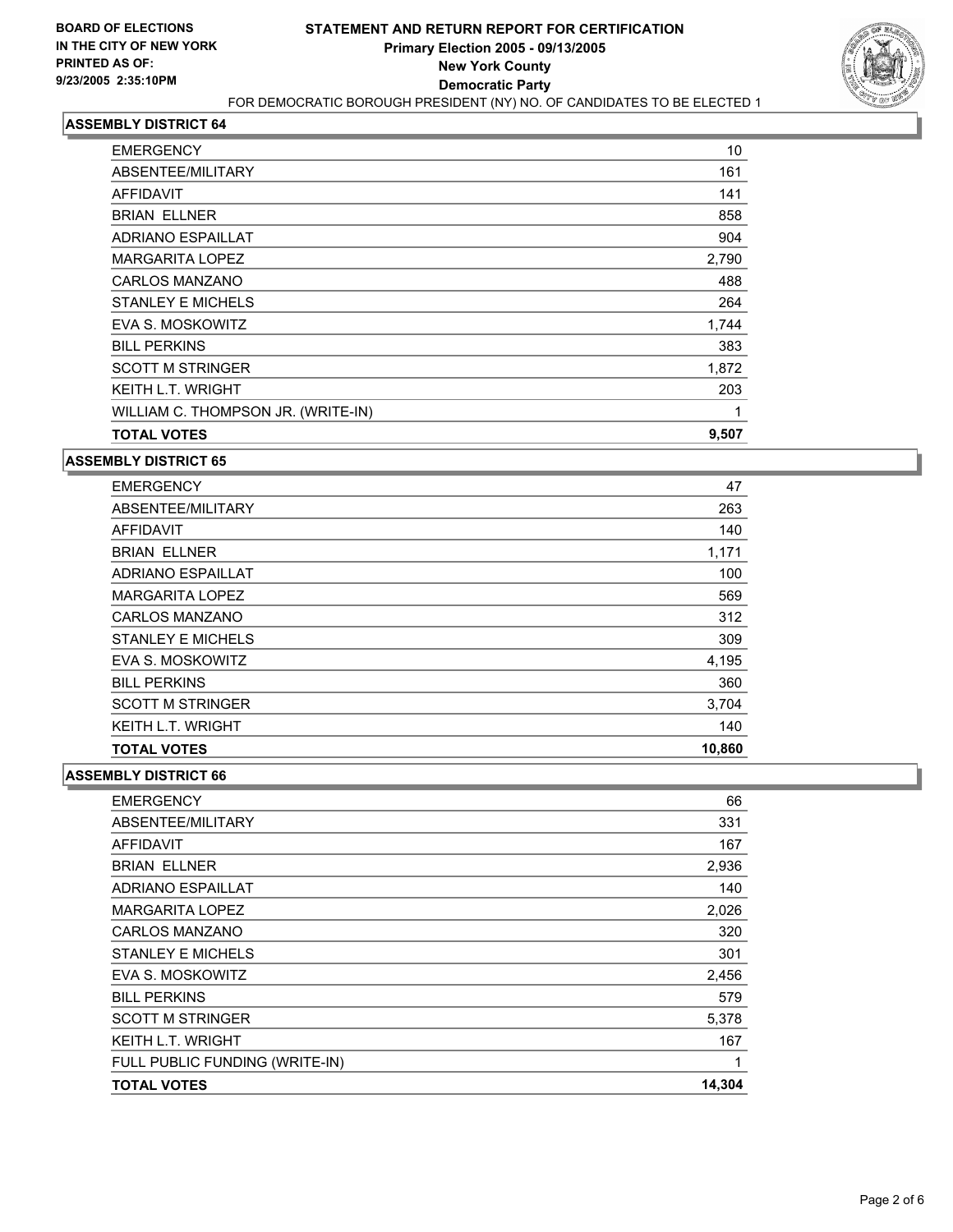

| <b>EMERGENCY</b>         | 69     |
|--------------------------|--------|
| ABSENTEE/MILITARY        | 346    |
| <b>AFFIDAVIT</b>         | 188    |
| <b>BRIAN ELLNER</b>      | 1,932  |
| <b>ADRIANO ESPAILLAT</b> | 255    |
| MARGARITA LOPEZ          | 849    |
| <b>CARLOS MANZANO</b>    | 472    |
| <b>STANLEY E MICHELS</b> | 378    |
| EVA S. MOSKOWITZ         | 2,275  |
| <b>BILL PERKINS</b>      | 738    |
| <b>SCOTT M STRINGER</b>  | 9,639  |
| <b>KEITH L.T. WRIGHT</b> | 216    |
| <b>TOTAL VOTES</b>       | 16,754 |

#### **ASSEMBLY DISTRICT 68**

| <b>TOTAL VOTES</b>       | 11,410 |
|--------------------------|--------|
| <b>KEITH L.T. WRIGHT</b> | 955    |
| <b>SCOTT M STRINGER</b>  | 703    |
| <b>BILL PERKINS</b>      | 3,429  |
| EVA S. MOSKOWITZ         | 1,046  |
| STANLEY E MICHELS        | 194    |
| <b>CARLOS MANZANO</b>    | 488    |
| <b>MARGARITA LOPEZ</b>   | 2,840  |
| <b>ADRIANO ESPAILLAT</b> | 1,279  |
| <b>BRIAN ELLNER</b>      | 476    |
| AFFIDAVIT                | 208    |
| ABSENTEE/MILITARY        | 129    |
| <b>EMERGENCY</b>         | 11     |

| <b>EMERGENCY</b>         | 38     |
|--------------------------|--------|
| ABSENTEE/MILITARY        | 247    |
| <b>AFFIDAVIT</b>         | 187    |
| <b>BRIAN ELLNER</b>      | 1,453  |
| <b>ADRIANO ESPAILLAT</b> | 1,039  |
| <b>MARGARITA LOPEZ</b>   | 1,668  |
| <b>CARLOS MANZANO</b>    | 419    |
| <b>STANLEY E MICHELS</b> | 557    |
| EVA S. MOSKOWITZ         | 2,561  |
| <b>BILL PERKINS</b>      | 3.135  |
| <b>SCOTT M STRINGER</b>  | 6,013  |
| <b>KEITH L.T. WRIGHT</b> | 788    |
| <b>TOTAL VOTES</b>       | 17,633 |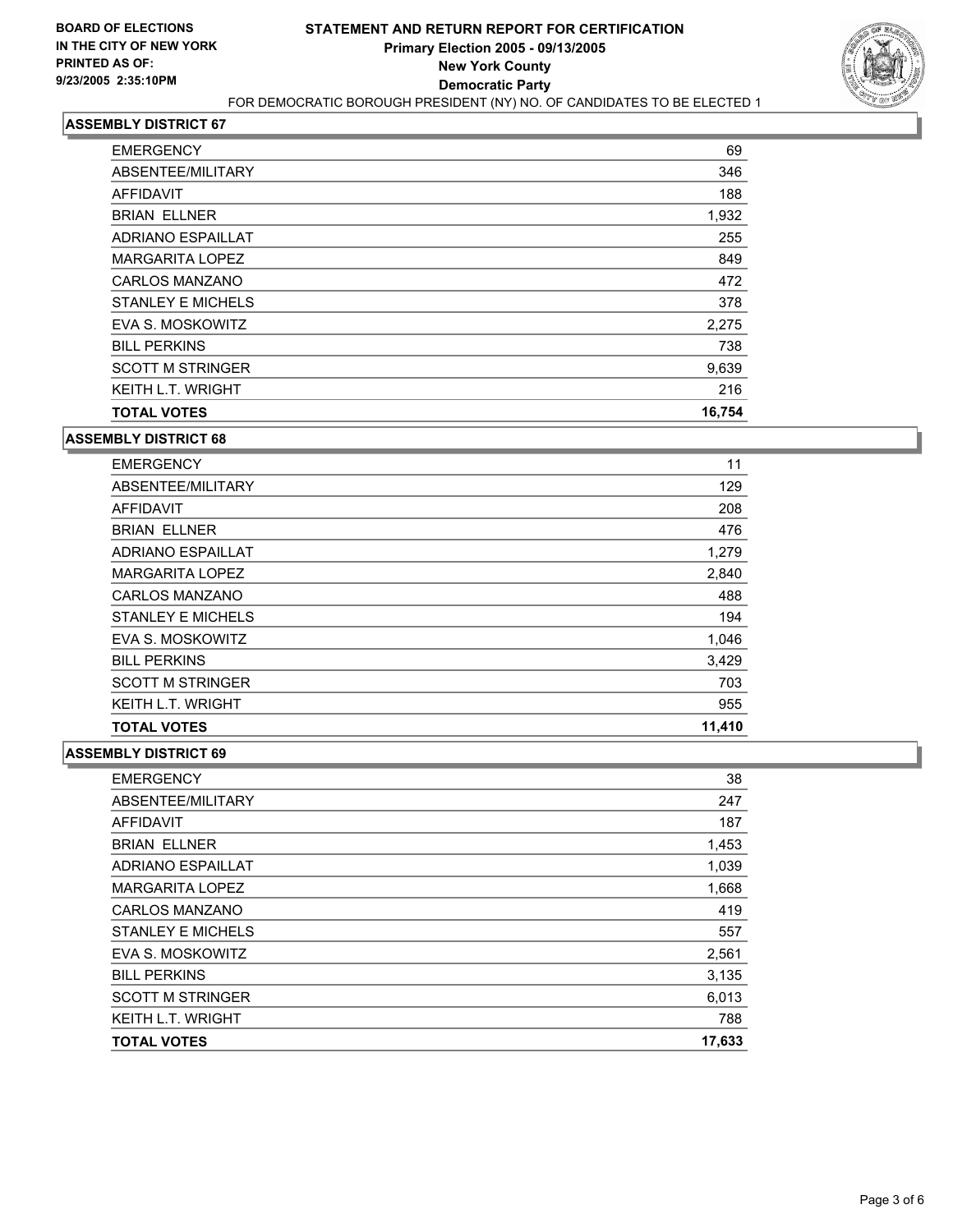

| <b>EMERGENCY</b>         | 68     |
|--------------------------|--------|
| ABSENTEE/MILITARY        | 197    |
| <b>AFFIDAVIT</b>         | 234    |
| <b>BRIAN ELLNER</b>      | 567    |
| <b>ADRIANO ESPAILLAT</b> | 1,352  |
| MARGARITA LOPEZ          | 882    |
| <b>CARLOS MANZANO</b>    | 218    |
| <b>STANLEY E MICHELS</b> | 396    |
| EVA S. MOSKOWITZ         | 831    |
| <b>BILL PERKINS</b>      | 4,096  |
| <b>SCOTT M STRINGER</b>  | 811    |
| <b>KEITH L.T. WRIGHT</b> | 3,636  |
| <b>TOTAL VOTES</b>       | 12,789 |

#### **ASSEMBLY DISTRICT 71**

| <b>EMERGENCY</b>         | 158    |
|--------------------------|--------|
| ABSENTEE/MILITARY        | 158    |
| AFFIDAVIT                | 206    |
| <b>BRIAN ELLNER</b>      | 1,110  |
| <b>ADRIANO ESPAILLAT</b> | 2,627  |
| <b>MARGARITA LOPEZ</b>   | 1,131  |
| <b>CARLOS MANZANO</b>    | 347    |
| <b>STANLEY E MICHELS</b> | 1,878  |
| EVA S. MOSKOWITZ         | 798    |
| <b>BILL PERKINS</b>      | 2,264  |
| <b>SCOTT M STRINGER</b>  | 1,171  |
| <b>KEITH L.T. WRIGHT</b> | 1,170  |
| <b>TOTAL VOTES</b>       | 12,496 |

| <b>EMERGENCY</b>         | 36    |
|--------------------------|-------|
| ABSENTEE/MILITARY        | 54    |
| <b>AFFIDAVIT</b>         | 126   |
| <b>BRIAN ELLNER</b>      | 1,333 |
| <b>ADRIANO ESPAILLAT</b> | 5,228 |
| <b>MARGARITA LOPEZ</b>   | 1,441 |
| <b>CARLOS MANZANO</b>    | 242   |
| <b>STANLEY E MICHELS</b> | 402   |
| EVA S. MOSKOWITZ         | 256   |
| <b>BILL PERKINS</b>      | 344   |
| <b>SCOTT M STRINGER</b>  | 459   |
| <b>KEITH L.T. WRIGHT</b> | 216   |
| <b>TOTAL VOTES</b>       | 9,921 |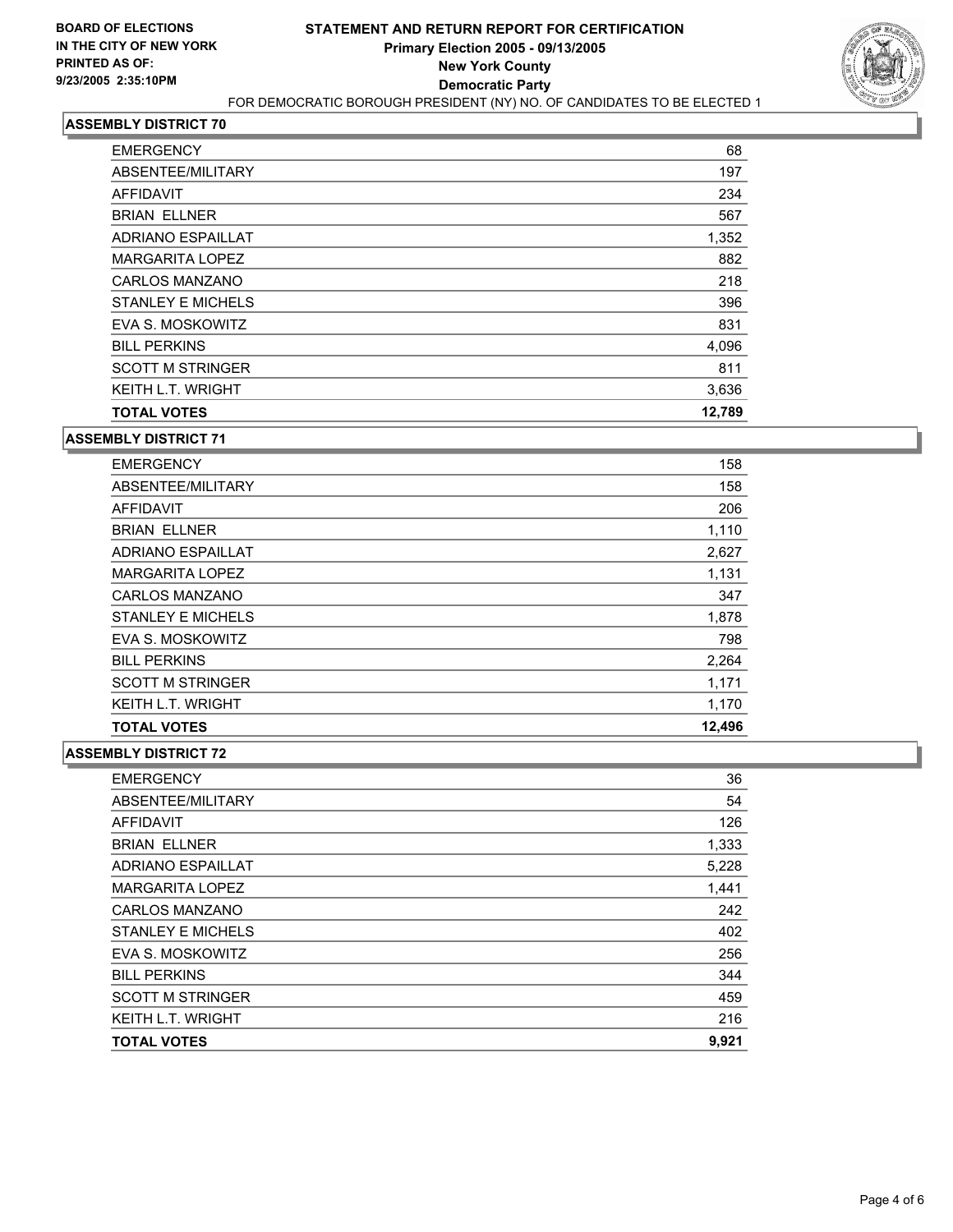

| <b>EMERGENCY</b>         | 44     |
|--------------------------|--------|
| ABSENTEE/MILITARY        | 220    |
| AFFIDAVIT                | 96     |
| <b>BRIAN ELLNER</b>      | 1,103  |
| <b>ADRIANO ESPAILLAT</b> | 117    |
| <b>MARGARITA LOPEZ</b>   | 490    |
| <b>CARLOS MANZANO</b>    | 243    |
| STANLEY E MICHELS        | 408    |
| EVA S. MOSKOWITZ         | 4,453  |
| <b>BILL PERKINS</b>      | 365    |
| <b>SCOTT M STRINGER</b>  | 3,333  |
| <b>KEITH L.T. WRIGHT</b> | 165    |
| <b>TOTAL VOTES</b>       | 10,677 |

#### **ASSEMBLY DISTRICT 74**

| <b>EMERGENCY</b>         | 41     |
|--------------------------|--------|
| ABSENTEE/MILITARY        | 245    |
| AFFIDAVIT                | 220    |
| <b>BRIAN ELLNER</b>      | 1,724  |
| <b>ADRIANO ESPAILLAT</b> | 718    |
| <b>MARGARITA LOPEZ</b>   | 3,982  |
| <b>CARLOS MANZANO</b>    | 374    |
| <b>STANLEY E MICHELS</b> | 314    |
| EVA S. MOSKOWITZ         | 3,513  |
| <b>BILL PERKINS</b>      | 510    |
| <b>SCOTT M STRINGER</b>  | 3,212  |
| <b>KEITH L.T. WRIGHT</b> | 214    |
| <b>TOTAL VOTES</b>       | 14,561 |

| <b>EMERGENCY</b>         | 133    |
|--------------------------|--------|
| ABSENTEE/MILITARY        | 284    |
| <b>AFFIDAVIT</b>         | 173    |
| <b>BRIAN ELLNER</b>      | 3,128  |
| <b>ADRIANO ESPAILLAT</b> | 240    |
| <b>MARGARITA LOPEZ</b>   | 1,458  |
| <b>CARLOS MANZANO</b>    | 1,359  |
| <b>STANLEY E MICHELS</b> | 283    |
| EVA S. MOSKOWITZ         | 2,220  |
| <b>BILL PERKINS</b>      | 487    |
| <b>SCOTT M STRINGER</b>  | 3,931  |
| <b>KEITH L.T. WRIGHT</b> | 208    |
| <b>TOTAL VOTES</b>       | 13,314 |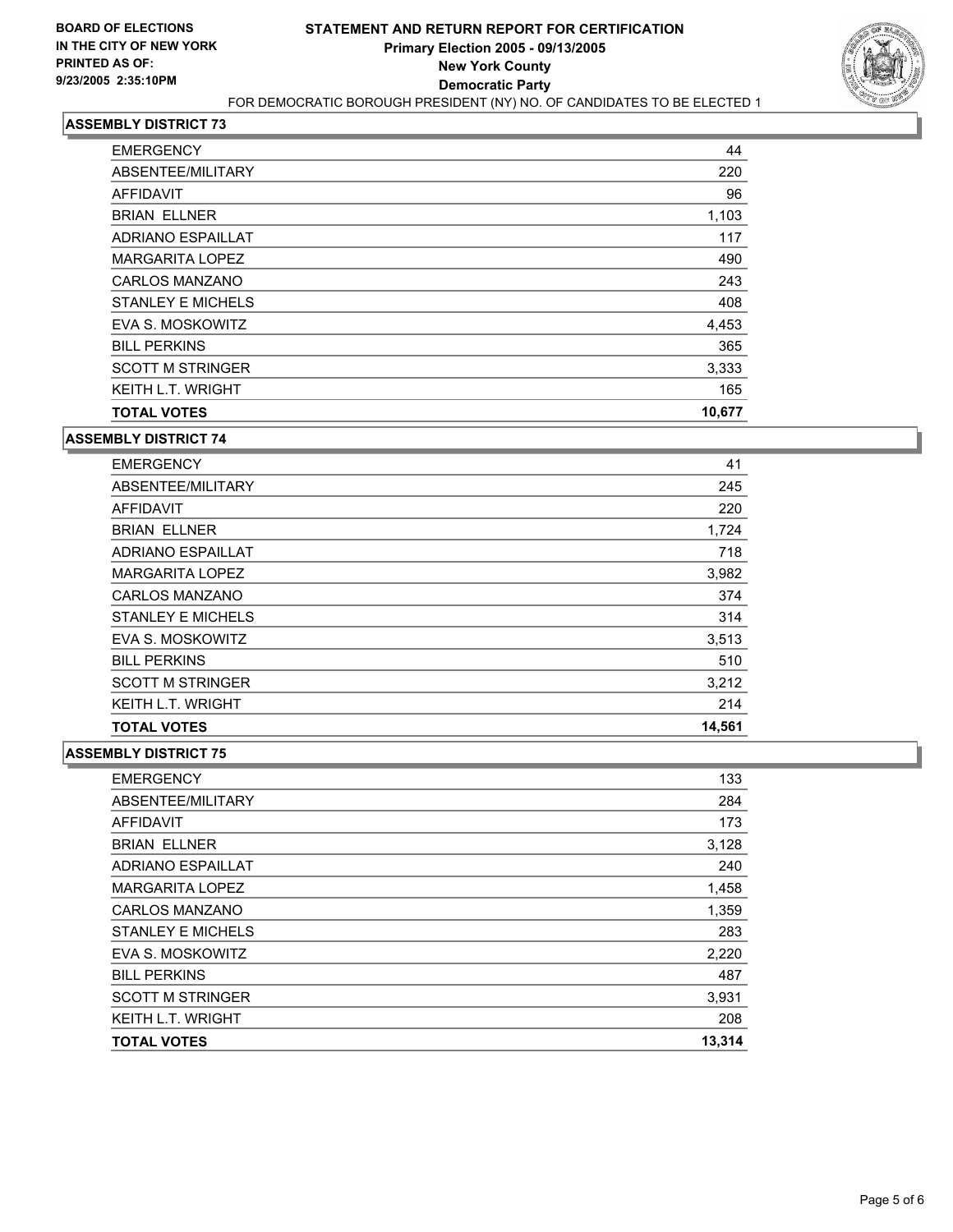## **STATEMENT AND RETURN REPORT FOR CERTIFICATION Primary Election 2005 - 09/13/2005 New York County Democratic Party** FOR DEMOCRATIC BOROUGH PRESIDENT (NY) NO. OF CANDIDATES TO BE ELECTED 1



**TOTAL FOR DEMOCRATIC BOROUGH PRESIDENT (NY) - New York County**

| <b>EMERGENCY</b>                   | 721     |
|------------------------------------|---------|
| ABSENTEE/MILITARY                  | 2,635   |
| <b>AFFIDAVIT</b>                   | 2,086   |
| <b>BRIAN ELLNER</b>                | 17,791  |
| <b>ADRIANO ESPAILLAT</b>           | 13,999  |
| <b>MARGARITA LOPEZ</b>             | 20,126  |
| <b>CARLOS MANZANO</b>              | 5,282   |
| <b>STANLEY E MICHELS</b>           | 5,684   |
| EVA S. MOSKOWITZ                   | 26,348  |
| <b>BILL PERKINS</b>                | 16,690  |
| <b>SCOTT M STRINGER</b>            | 40,226  |
| <b>KEITH L.T. WRIGHT</b>           | 8,078   |
| FULL PUBLIC FUNDING (WRITE-IN)     |         |
| WILLIAM C. THOMPSON JR. (WRITE-IN) |         |
| <b>TOTAL VOTES</b>                 | 154,226 |
|                                    |         |

We certify this statement to be correct, and have caused the same to be attested by the signatures of the members of the board, or a majority thereof, on

Date

Secretary Chairman

Canvassing Board **Canvassing Board** Canvassing Board **Deputy Chief Clerk** 

Canvassing Board

Chief Clerk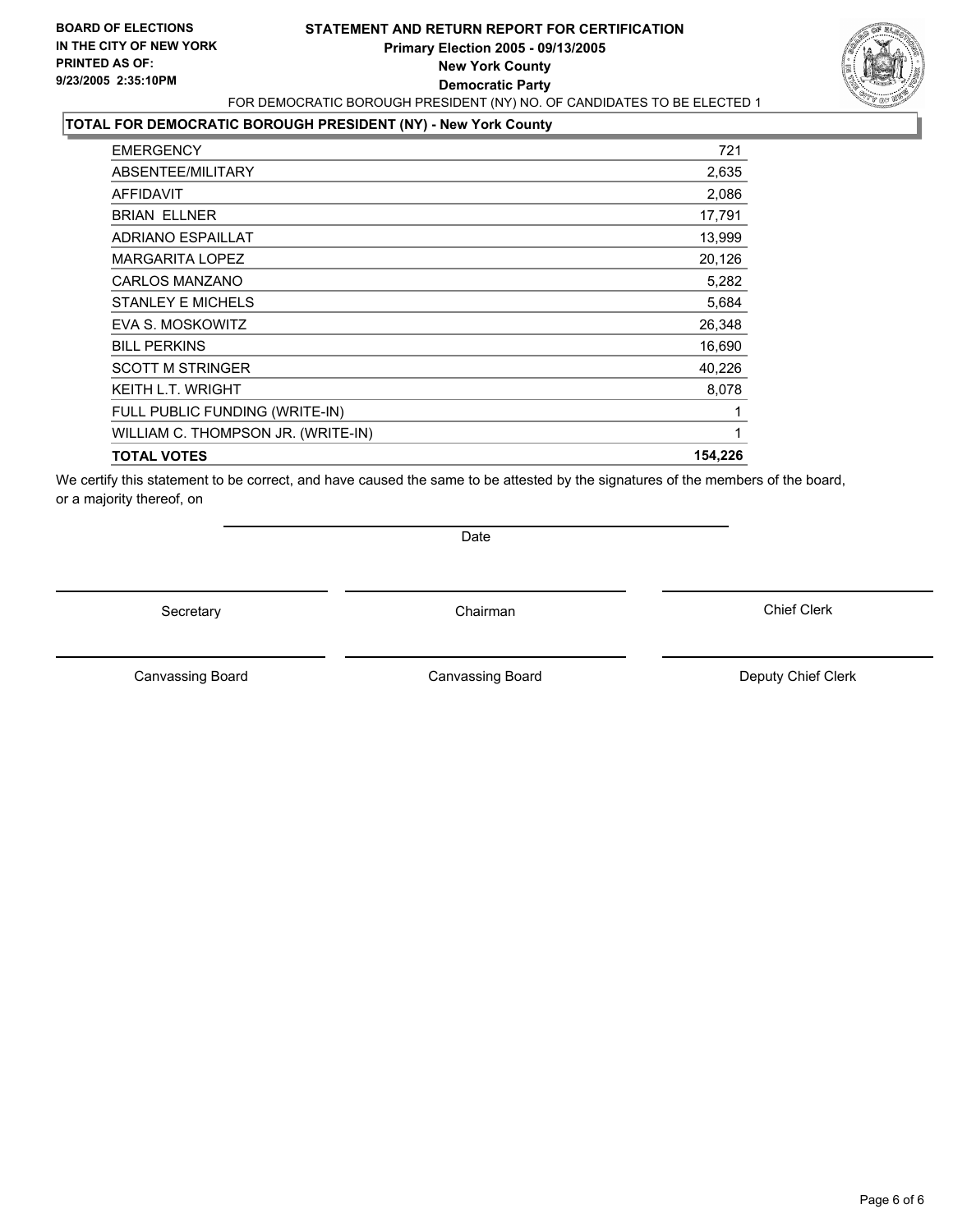

## **Primary Election 2005 - 09/13/2005 New York County - Democratic Party**

FOR DEMOCRATIC MEMBER OF THE CITY COUNCIL (02) NO. OF CANDIDATES TO BE ELECTED 1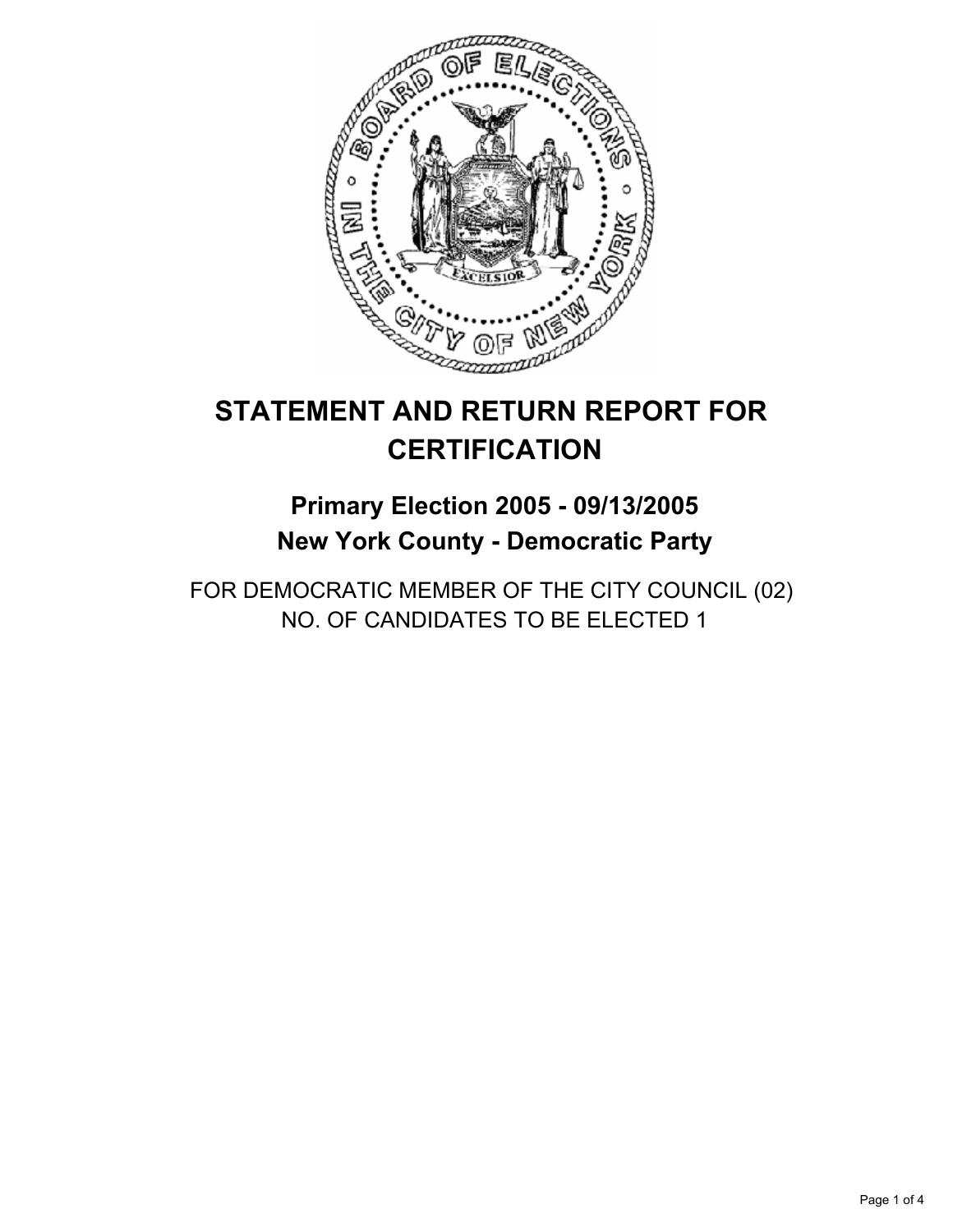

| 44<br>42<br>106<br>226<br>82<br>397<br>901<br>49<br>332<br>2,093 | <b>EMERGENCY</b>         | 0 |
|------------------------------------------------------------------|--------------------------|---|
|                                                                  | ABSENTEE/MILITARY        |   |
|                                                                  | <b>AFFIDAVIT</b>         |   |
|                                                                  | MICHAEL P BEYS           |   |
|                                                                  | DARREN BLOCH             |   |
|                                                                  | <b>JOAN J BRIGHTHARP</b> |   |
|                                                                  | <b>BRIAN P KAVANAGH</b>  |   |
|                                                                  | ROSIE MENDEZ             |   |
|                                                                  | CHRISTOPHER J PAPAJOHN   |   |
|                                                                  | <b>GUR TSABAR</b>        |   |
|                                                                  | <b>TOTAL VOTES</b>       |   |

#### **ASSEMBLY DISTRICT 66**

| <b>EMERGENCY</b>         | 2     |
|--------------------------|-------|
| ABSENTEE/MILITARY        | 44    |
| AFFIDAVIT                | 51    |
| MICHAEL P BEYS           | 221   |
| DARREN BLOCH             | 450   |
| <b>JOAN J BRIGHTHARP</b> | 85    |
| <b>BRIAN P KAVANAGH</b>  | 749   |
| ROSIE MENDEZ             | 935   |
| CHRISTOPHER J PAPAJOHN   | 73    |
| <b>GUR TSABAR</b>        | 491   |
| <b>TOTAL VOTES</b>       | 3,004 |

| <b>EMERGENCY</b>         | 33    |
|--------------------------|-------|
| ABSENTEE/MILITARY        | 148   |
| AFFIDAVIT                | 167   |
| MICHAEL P BEYS           | 534   |
| DARREN BLOCH             | 1,350 |
| <b>JOAN J BRIGHTHARP</b> | 421   |
| <b>BRIAN P KAVANAGH</b>  | 1,378 |
| ROSIE MENDEZ             | 3,187 |
| CHRISTOPHER J PAPAJOHN   | 172   |
| <b>GUR TSABAR</b>        | 1,367 |
| <b>TOTAL VOTES</b>       | 8,409 |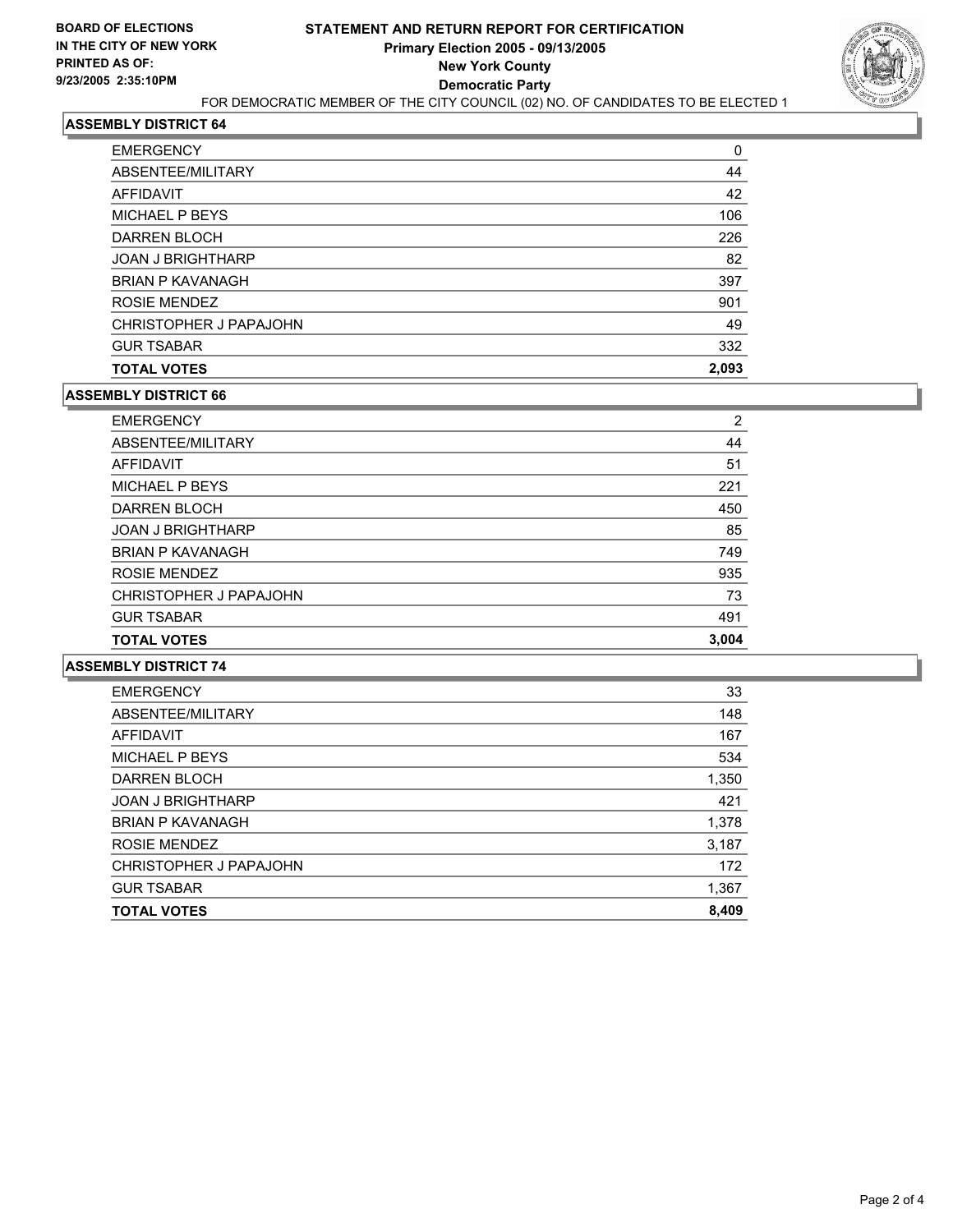

| <b>EMERGENCY</b>         | 0   |
|--------------------------|-----|
| ABSENTEE/MILITARY        | 26  |
| AFFIDAVIT                | 19  |
| MICHAEL P BEYS           | 84  |
| DARREN BLOCH             | 186 |
| <b>JOAN J BRIGHTHARP</b> | 44  |
| <b>BRIAN P KAVANAGH</b>  | 197 |
| ROSIE MENDEZ             | 227 |
| CHRISTOPHER J PAPAJOHN   | 29  |
| <b>GUR TSABAR</b>        | 221 |
| <b>TOTAL VOTES</b>       | 988 |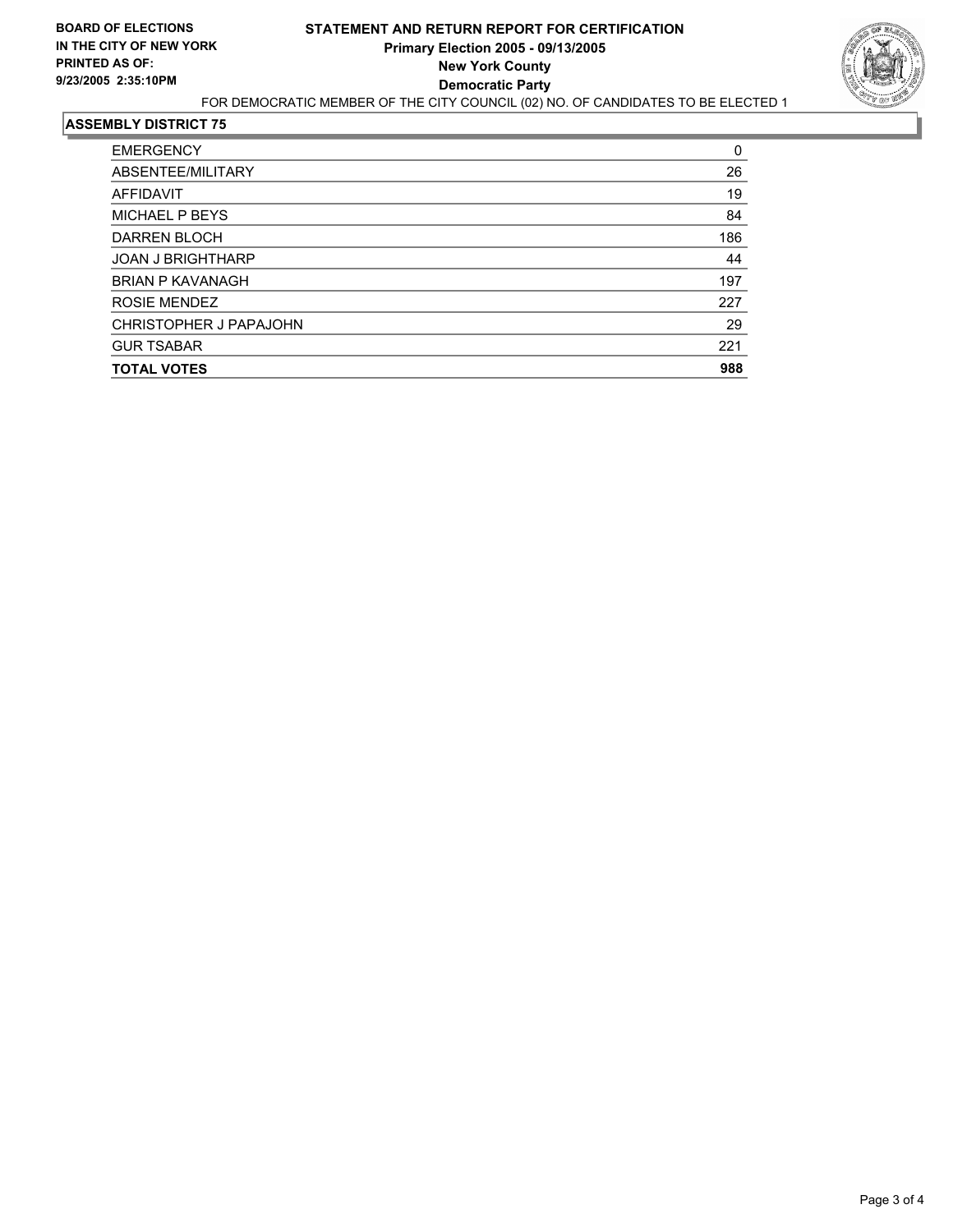## **STATEMENT AND RETURN REPORT FOR CERTIFICATION Primary Election 2005 - 09/13/2005 New York County Democratic Party** FOR DEMOCRATIC MEMBER OF THE CITY COUNCIL (02) NO. OF CANDIDATES TO BE ELECTED 1



## **TOTAL FOR DEMOCRATIC MEMBER OF THE CITY COUNCIL (02) - New York County**

| <b>EMERGENCY</b>         | 35     |
|--------------------------|--------|
| ABSENTEE/MILITARY        | 262    |
| <b>AFFIDAVIT</b>         | 279    |
| MICHAEL P BEYS           | 945    |
| DARREN BLOCH             | 2,212  |
| <b>JOAN J BRIGHTHARP</b> | 632    |
| <b>BRIAN P KAVANAGH</b>  | 2,721  |
| ROSIE MENDEZ             | 5,250  |
| CHRISTOPHER J PAPAJOHN   | 323    |
| <b>GUR TSABAR</b>        | 2,411  |
| <b>TOTAL VOTES</b>       | 14,494 |
|                          |        |

We certify this statement to be correct, and have caused the same to be attested by the signatures of the members of the board, or a majority thereof, on

Secretary Chairman

Canvassing Board **Canvassing Board** Canvassing Board **Deputy Chief Clerk** 

Date

Canvassing Board

Chief Clerk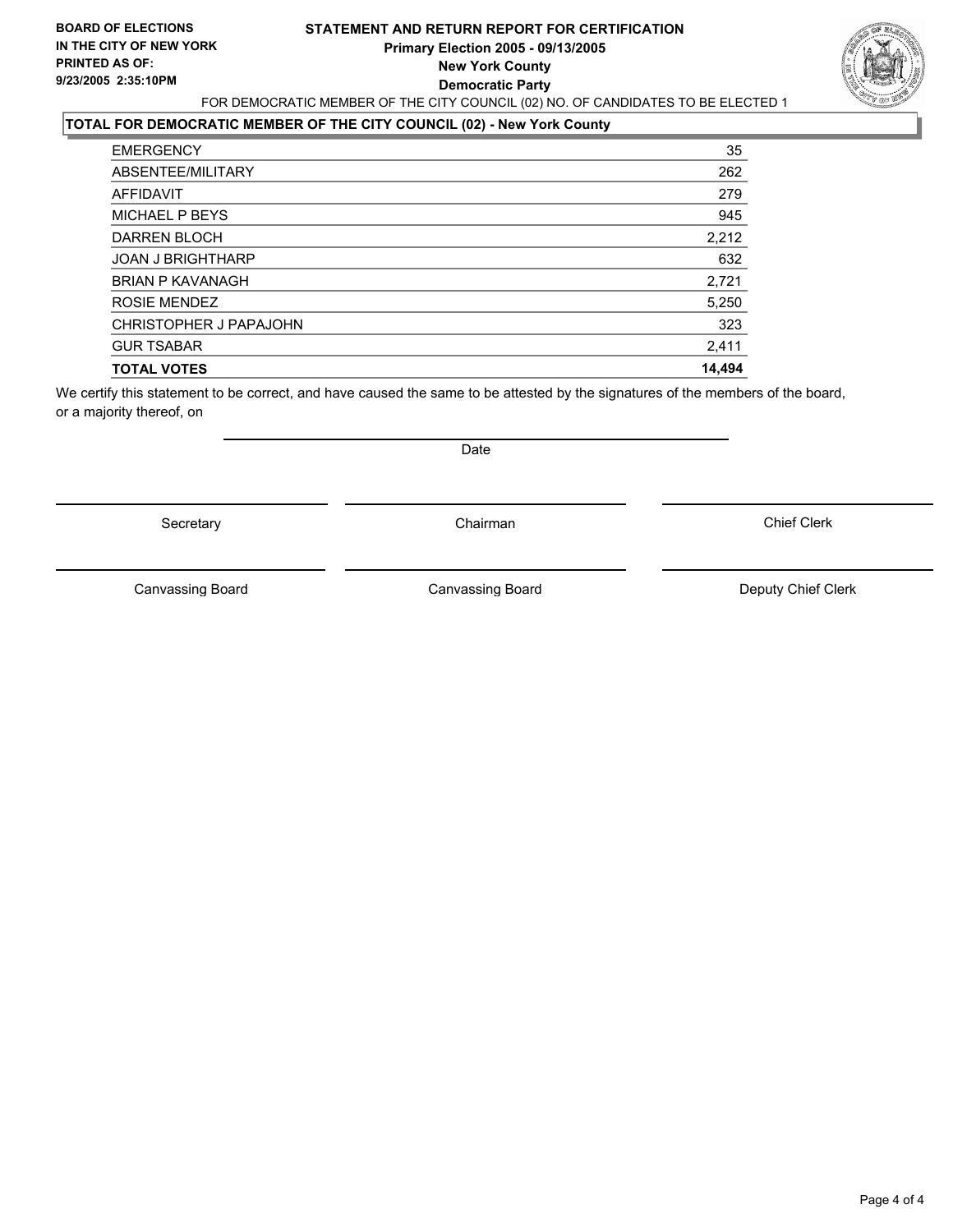

## **Primary Election 2005 - 09/13/2005 New York County - Democratic Party**

FOR DEMOCRATIC MEMBER OF THE CITY COUNCIL (04) NO. OF CANDIDATES TO BE ELECTED 1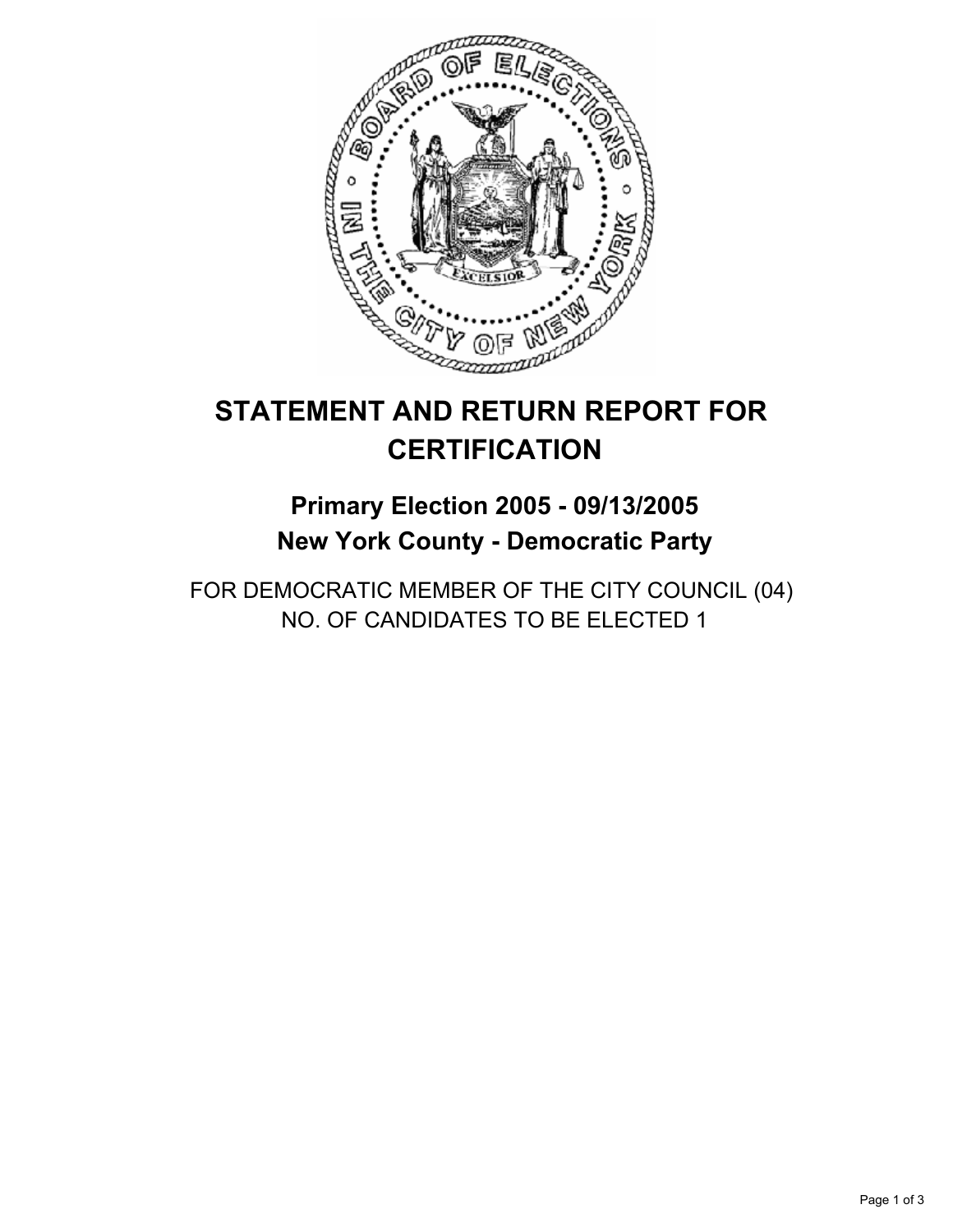

| <b>TOTAL VOTES</b>   | 888 |
|----------------------|-----|
| <b>JACK LESTER</b>   | 46  |
| JAK JACOB KARAKO     | 130 |
| DANIEL R. GARODNICK  | 528 |
| <b>MERYL BRODSKY</b> | 184 |
| <b>AFFIDAVIT</b>     | 11  |
| ABSENTEE/MILITARY    | 33  |
| <b>EMERGENCY</b>     | 0   |

#### **ASSEMBLY DISTRICT 68**

| <b>EMERGENCY</b>        |     |
|-------------------------|-----|
| ABSENTEE/MILITARY       | 13  |
| AFFIDAVIT               |     |
| <b>MERYL BRODSKY</b>    | 91  |
| DANIEL R. GARODNICK     | 243 |
| <b>JAK JACOB KARAKO</b> | 30  |
| <b>JACK LESTER</b>      | 35  |
| <b>TOTAL VOTES</b>      | 399 |

## **ASSEMBLY DISTRICT 73**

| <b>EMERGENCY</b>                 | 44    |
|----------------------------------|-------|
| ABSENTEE/MILITARY                | 153   |
| AFFIDAVIT                        | 63    |
| <b>MERYL BRODSKY</b>             | 1,244 |
| DANIEL R. GARODNICK              | 3,523 |
| <b>JAK JACOB KARAKO</b>          | 680   |
| <b>JACK LESTER</b>               | 473   |
| DAN QUART (WRITE-IN)             |       |
| <b>JAMES RUCINSKI (WRITE-IN)</b> | 2     |
| <b>TOTAL VOTES</b>               | 5,923 |

#### **ASSEMBLY DISTRICT 74**

| <b>JACK LESTER</b>   | 1,487 |
|----------------------|-------|
| JAK JACOB KARAKO     | 223   |
| DANIEL R. GARODNICK  | 2,642 |
| <b>MERYL BRODSKY</b> | 305   |
| <b>AFFIDAVIT</b>     | 50    |
| ABSENTEE/MILITARY    | 97    |
| <b>EMERGENCY</b>     | 8     |

| <b>TOTAL VOTES</b>   | 668 |
|----------------------|-----|
| <b>JACK LESTER</b>   | 75  |
| JAK JACOB KARAKO     | 68  |
| DANIEL R. GARODNICK  | 334 |
| <b>MERYL BRODSKY</b> | 191 |
| AFFIDAVIT            |     |
| ABSENTEE/MILITARY    | 18  |
| <b>EMERGENCY</b>     | 35  |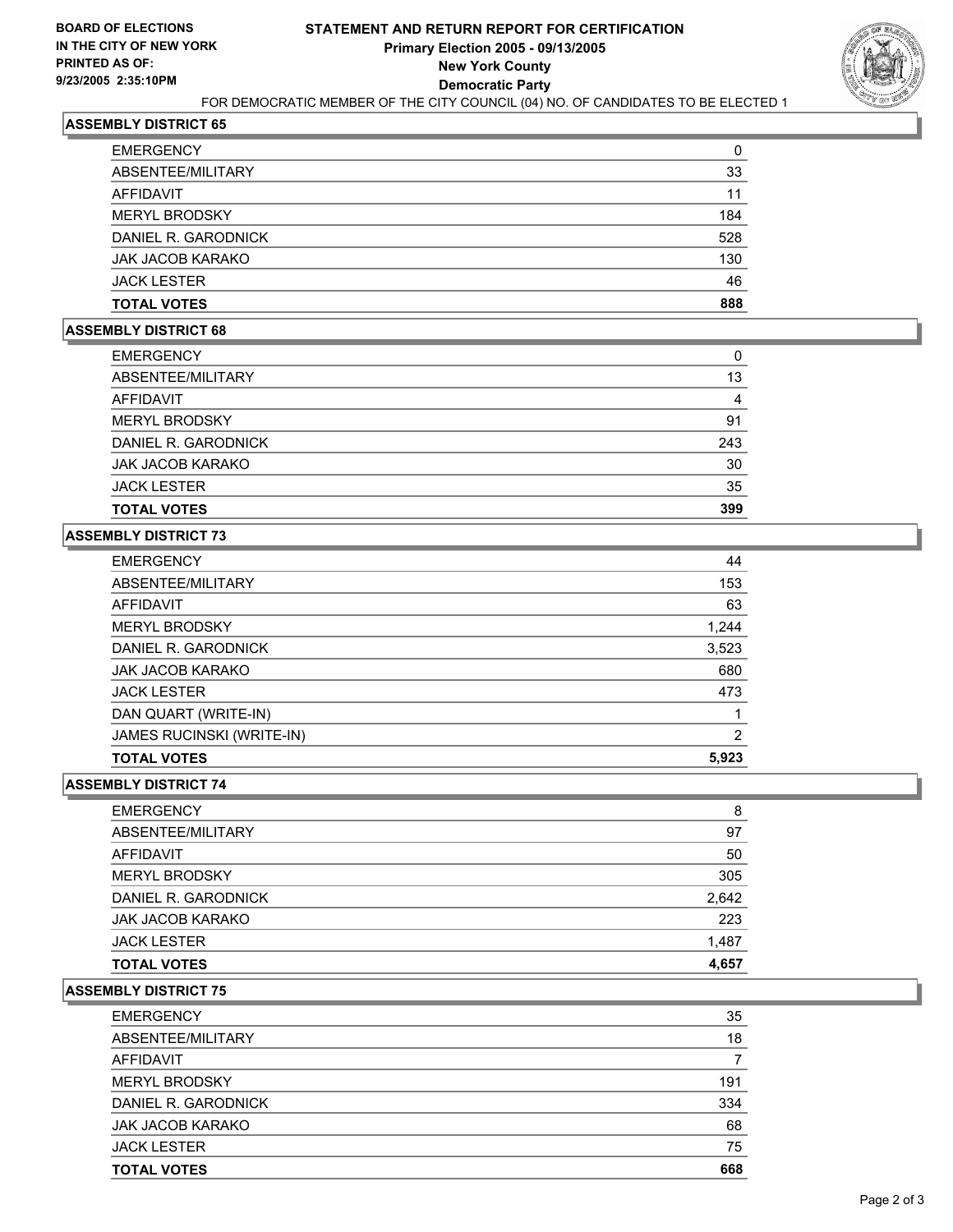### **STATEMENT AND RETURN REPORT FOR CERTIFICATION Primary Election 2005 - 09/13/2005 New York County Democratic Party** FOR DEMOCRATIC MEMBER OF THE CITY COUNCIL (04) NO. OF CANDIDATES TO BE ELECTED 1



## **TOTAL FOR DEMOCRATIC MEMBER OF THE CITY COUNCIL (04) - New York County**

| <b>EMERGENCY</b>                 | 87     |
|----------------------------------|--------|
| ABSENTEE/MILITARY                | 314    |
| <b>AFFIDAVIT</b>                 | 135    |
| <b>MERYL BRODSKY</b>             | 2,015  |
| DANIEL R. GARODNICK              | 7,270  |
| JAK JACOB KARAKO                 | 1,131  |
| <b>JACK LESTER</b>               | 2,116  |
| DAN QUART (WRITE-IN)             |        |
| <b>JAMES RUCINSKI (WRITE-IN)</b> | 2      |
| <b>TOTAL VOTES</b>               | 12,535 |

We certify this statement to be correct, and have caused the same to be attested by the signatures of the members of the board, or a majority thereof, on

Date

Secretary **Chairman** 

Canvassing Board **Canvassing Canvassing Board** Deputy Chief Clerk

Canvassing Board

Chief Clerk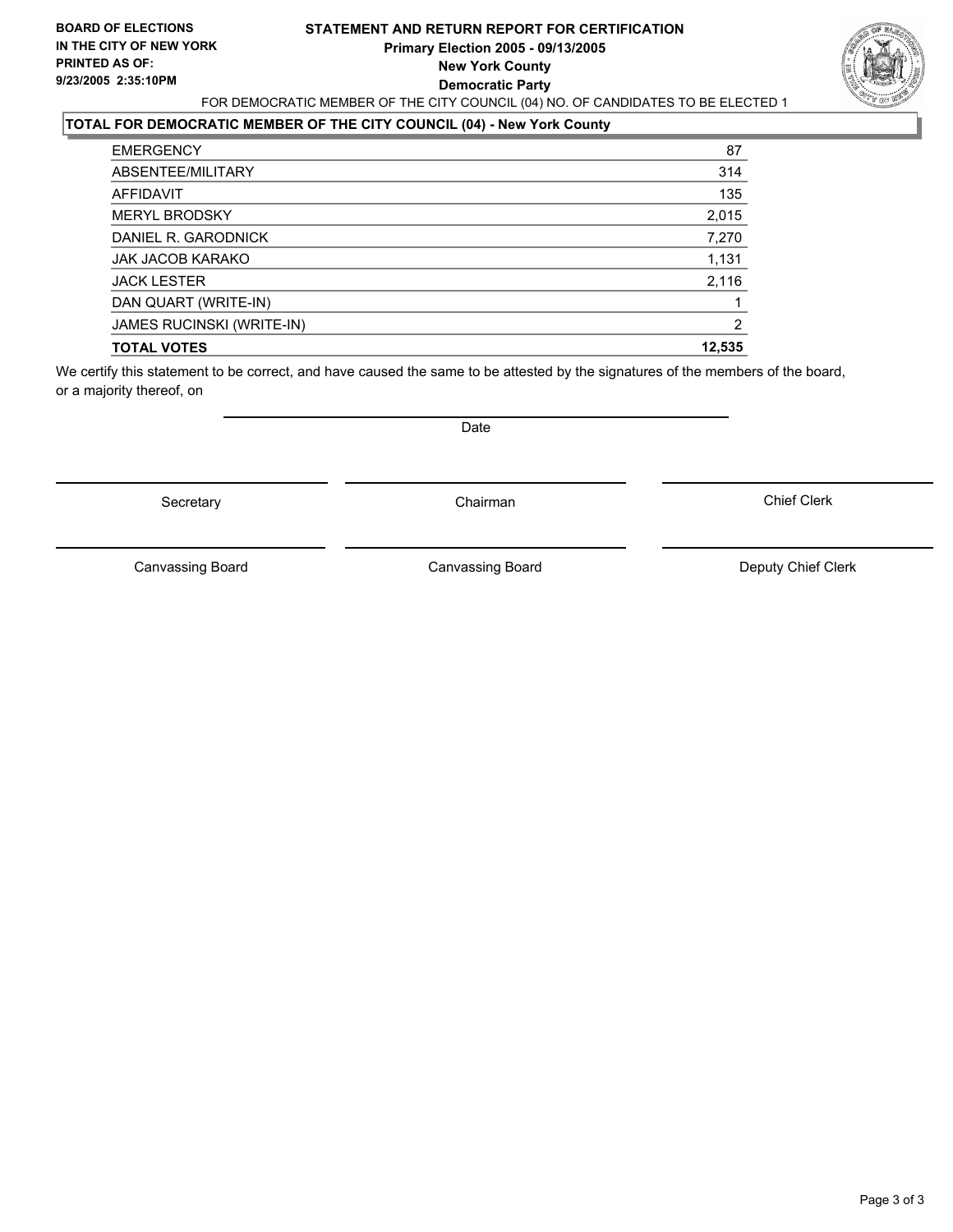

## **Primary Election 2005 - 09/13/2005 New York County - Democratic Party**

FOR DEMOCRATIC MEMBER OF THE CITY COUNCIL (05) NO. OF CANDIDATES TO BE ELECTED 1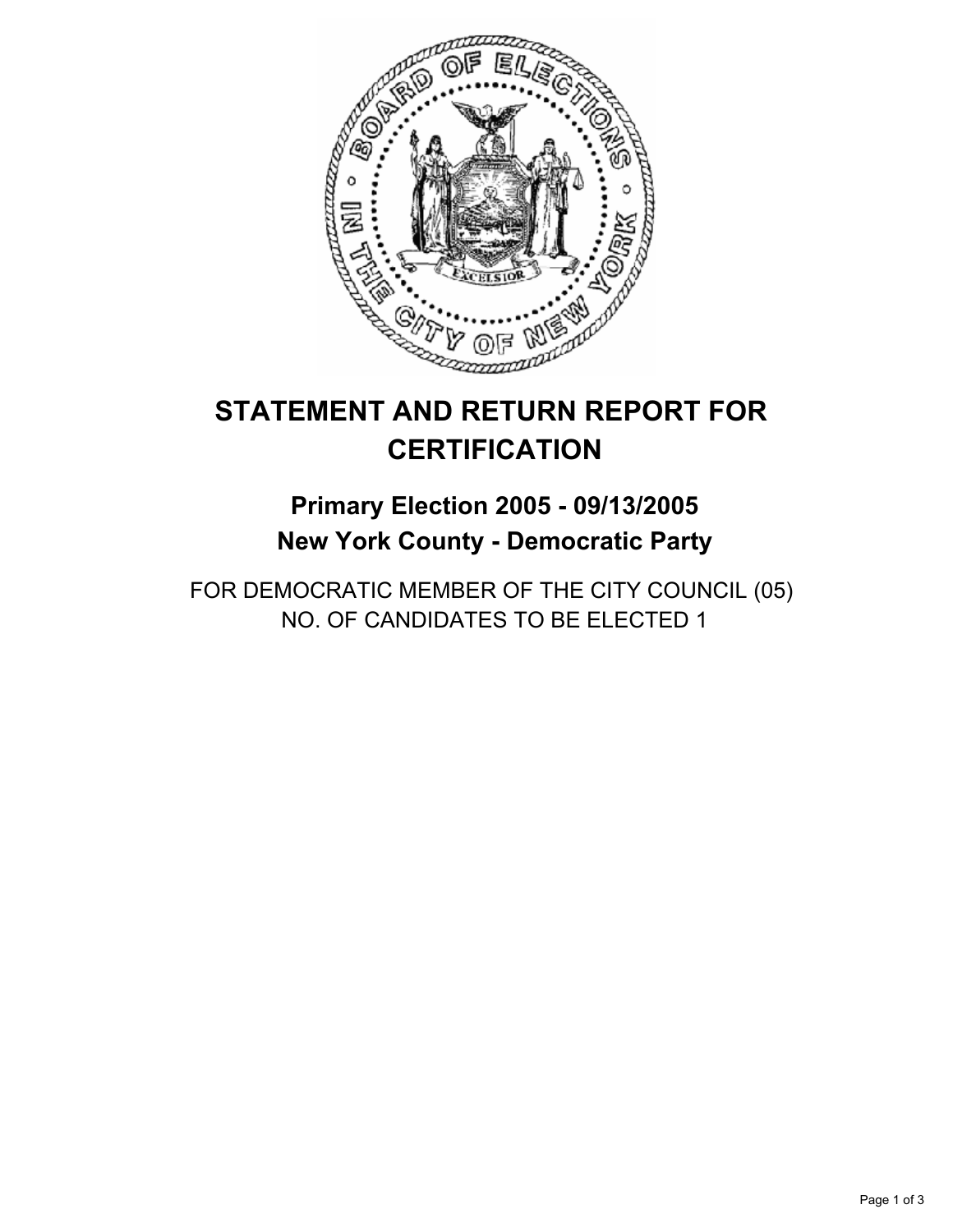

| <b>EMERGENCY</b>           | 47    |
|----------------------------|-------|
| ABSENTEE/MILITARY          | 230   |
| AFFIDAVIT                  | 129   |
| <b>ERIC CESNIK</b>         | 1,153 |
| <b>JESSICA S. LAPPIN</b>   | 5,484 |
| DAN QUART                  | 2,424 |
| <b>GEORGE N SPITZ</b>      | 550   |
| MATTHEW A BONDY (WRITE-IN) |       |
| <b>TOTAL VOTES</b>         | 9,612 |

| <b>ASSEMBLY DISTRICT 74</b> |       |
|-----------------------------|-------|
| <b>TOTAL VOTES</b>          | 3,451 |
| <b>GEORGE N SPITZ</b>       | 245   |
| DAN QUART                   | 980   |
| <b>JESSICA S. LAPPIN</b>    | 1,802 |
| <b>ERIC CESNIK</b>          | 424   |
| AFFIDAVIT                   | 33    |
| ABSENTEE/MILITARY           | 67    |
| <b>EMERGENCY</b>            | 0     |

| <b>EMERGEN</b>     |  |
|--------------------|--|
| SENTEE/MILITARY    |  |
| <b>MT</b><br>, , , |  |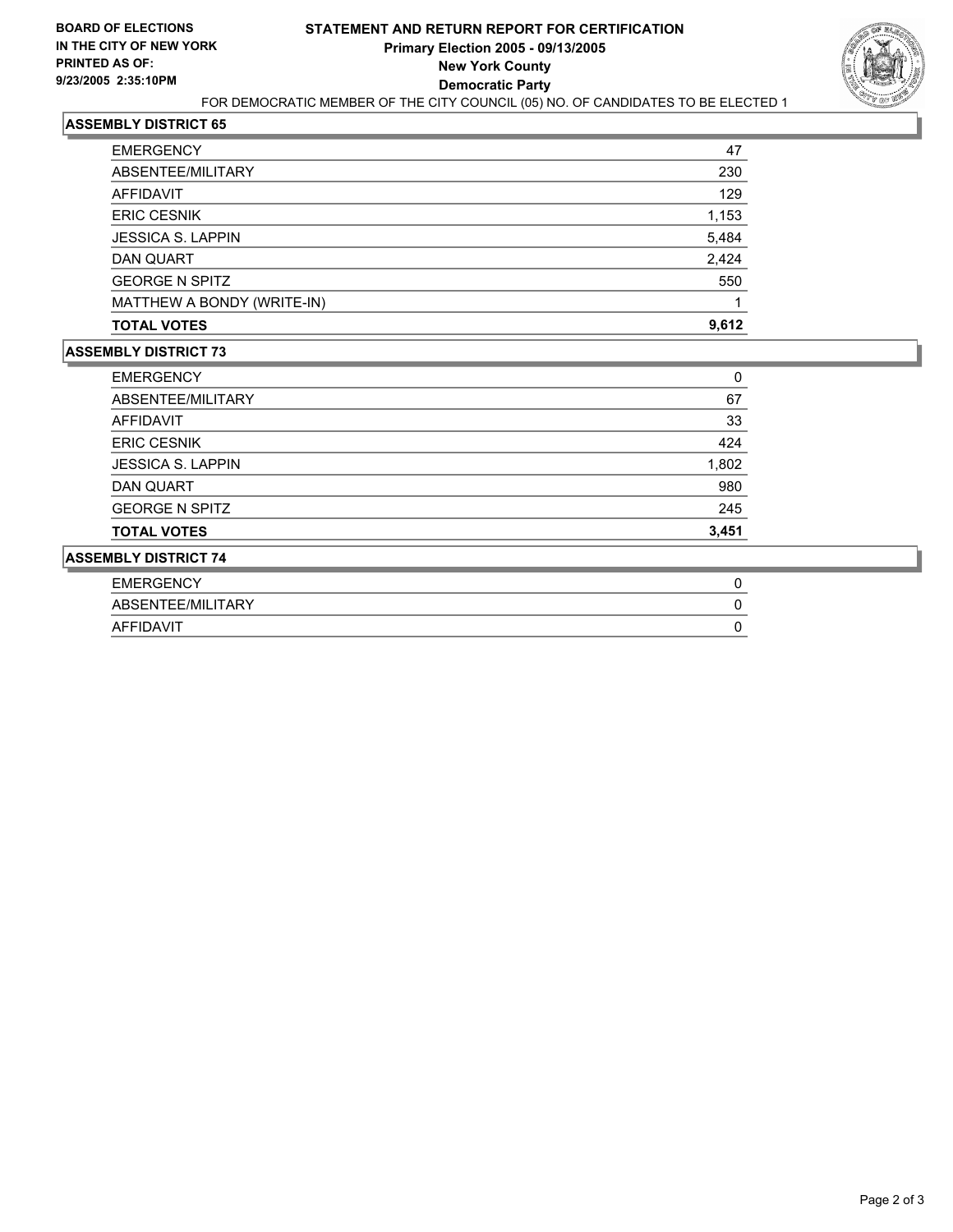#### **STATEMENT AND RETURN REPORT FOR CERTIFICATION Primary Election 2005 - 09/13/2005 New York County Democratic Party** FOR DEMOCRATIC MEMBER OF THE CITY COUNCIL (05) NO. OF CANDIDATES TO BE ELECTED 1



## **TOTAL FOR DEMOCRATIC MEMBER OF THE CITY COUNCIL (05) - New York County**

| <b>EMERGENCY</b>           | 47     |
|----------------------------|--------|
| ABSENTEE/MILITARY          | 297    |
| AFFIDAVIT                  | 162    |
| <b>ERIC CESNIK</b>         | 1,577  |
| <b>JESSICA S. LAPPIN</b>   | 7,286  |
| DAN QUART                  | 3,404  |
| <b>GEORGE N SPITZ</b>      | 795    |
| MATTHEW A BONDY (WRITE-IN) |        |
| <b>TOTAL VOTES</b>         | 13,063 |

We certify this statement to be correct, and have caused the same to be attested by the signatures of the members of the board, or a majority thereof, on

Secretary **Chairman** 

Date

Chief Clerk

Canvassing Board

Canvassing Board **Canvassing Canvassing Board** Deputy Chief Clerk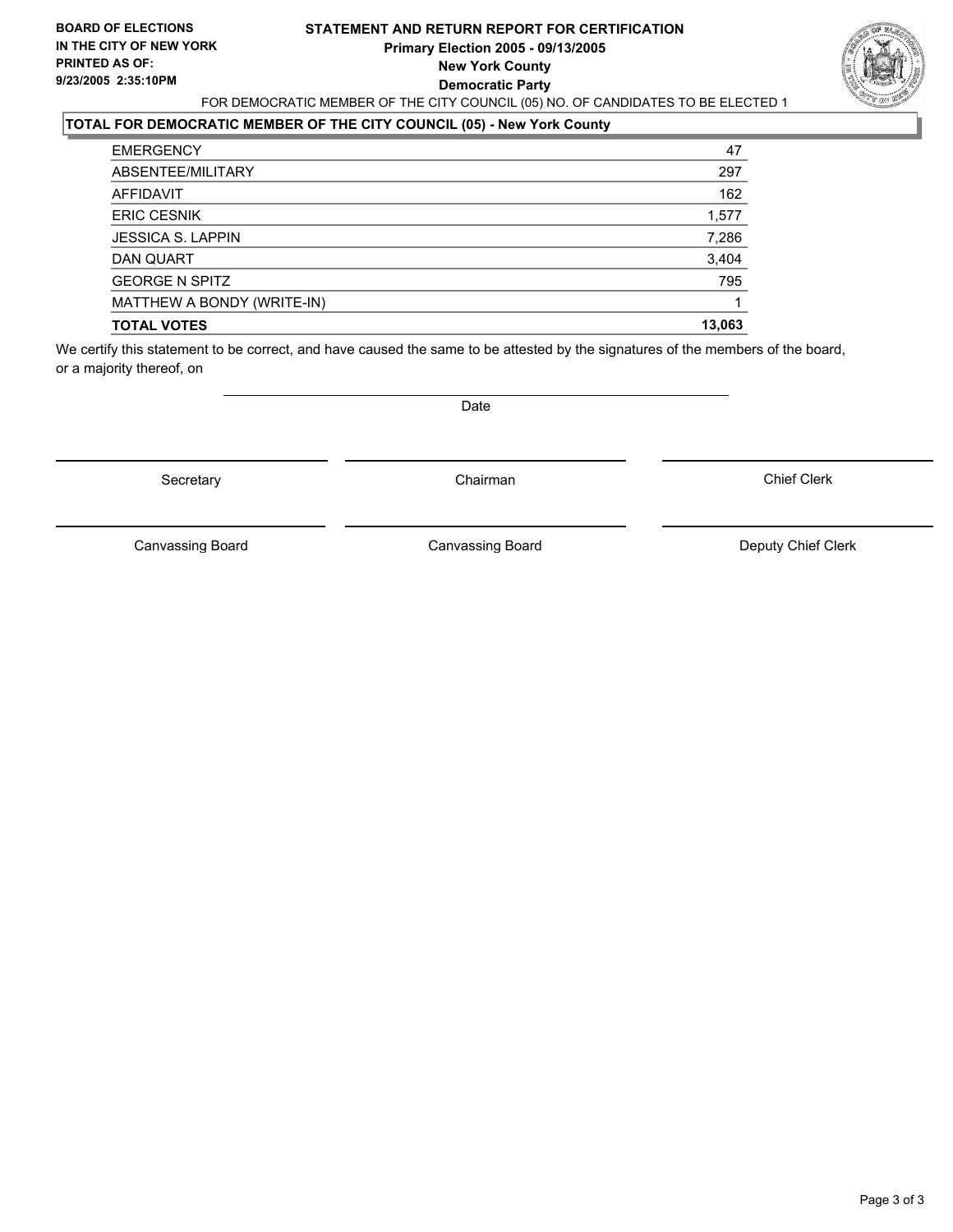

# **Primary Election 2005 - 09/13/2005 New York County - Democratic Party**

FOR DEMOCRATIC MEMBER OF THE CITY COUNCIL (07) NO. OF CANDIDATES TO BE ELECTED 1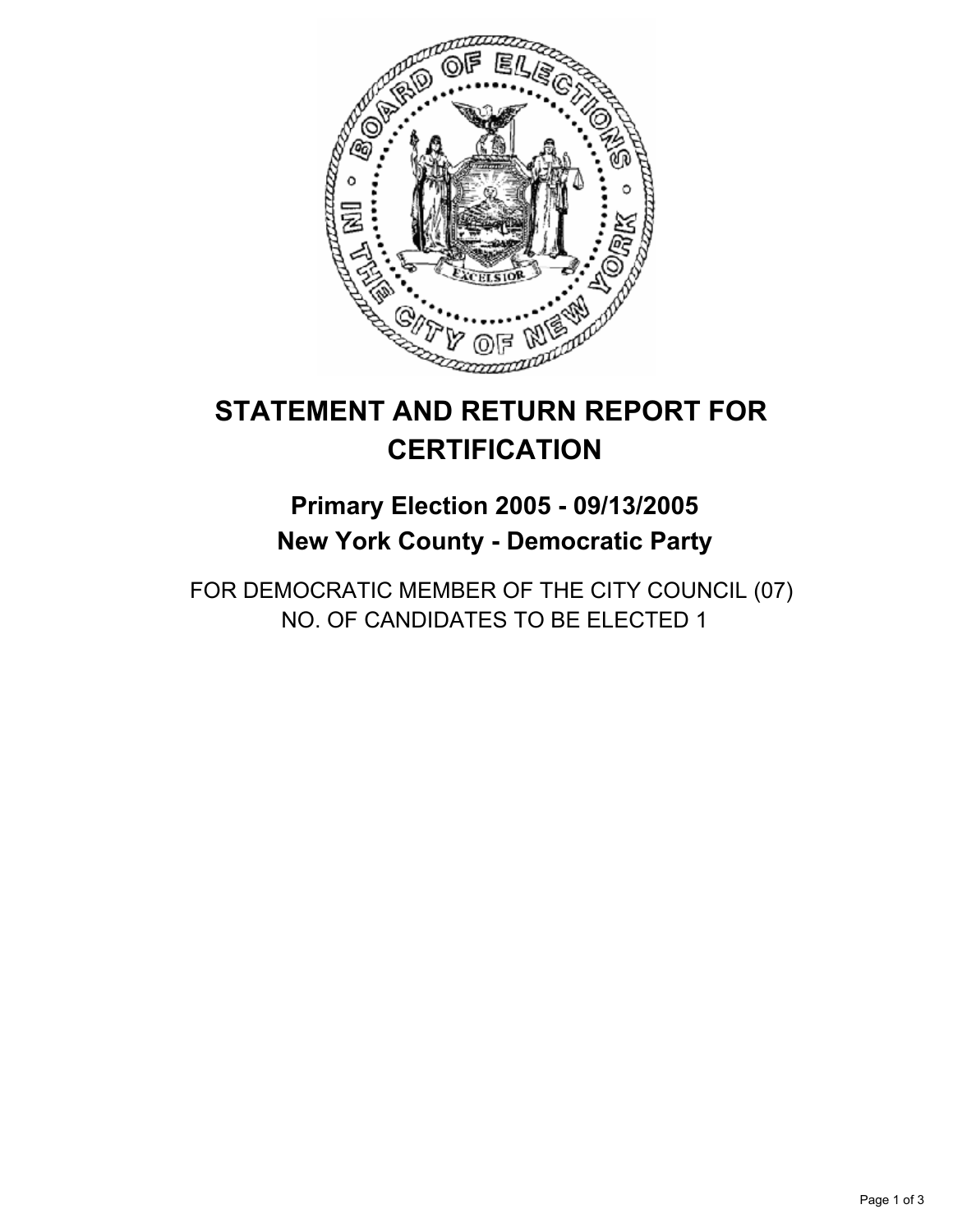

| <b>EMERGENCY</b>       |     |
|------------------------|-----|
| ABSENTEE/MILITARY      | 14  |
| AFFIDAVIT              | 9   |
| VICTOR ARMANDO BERNACE | 228 |
| ROBERT JACKSON         | 751 |
| <b>TOTAL VOTES</b>     | 979 |

### **ASSEMBLY DISTRICT 70**

| <b>TOTAL VOTES</b>     | 2,579 |
|------------------------|-------|
| ROBERT JACKSON         | 1,780 |
| VICTOR ARMANDO BERNACE | 799   |
| AFFIDAVIT              | 78    |
| ABSENTEE/MILITARY      | 64    |
| <b>EMERGENCY</b>       | 27    |

#### **ASSEMBLY DISTRICT 71**

| <b>TOTAL VOTES</b>     | 6,285 |
|------------------------|-------|
| ROBERT JACKSON         | 4,910 |
| VICTOR ARMANDO BERNACE | 1,375 |
| AFFIDAVIT              | 128   |
| ABSENTEE/MILITARY      | 112   |
| <b>EMERGENCY</b>       | 152   |

| <b>EMERGENCY</b>       | U   |
|------------------------|-----|
| ABSENTEE/MILITARY      | b   |
| AFFIDAVIT              |     |
| VICTOR ARMANDO BERNACE | 143 |
| ROBERT JACKSON         | 445 |
| <b>TOTAL VOTES</b>     | 588 |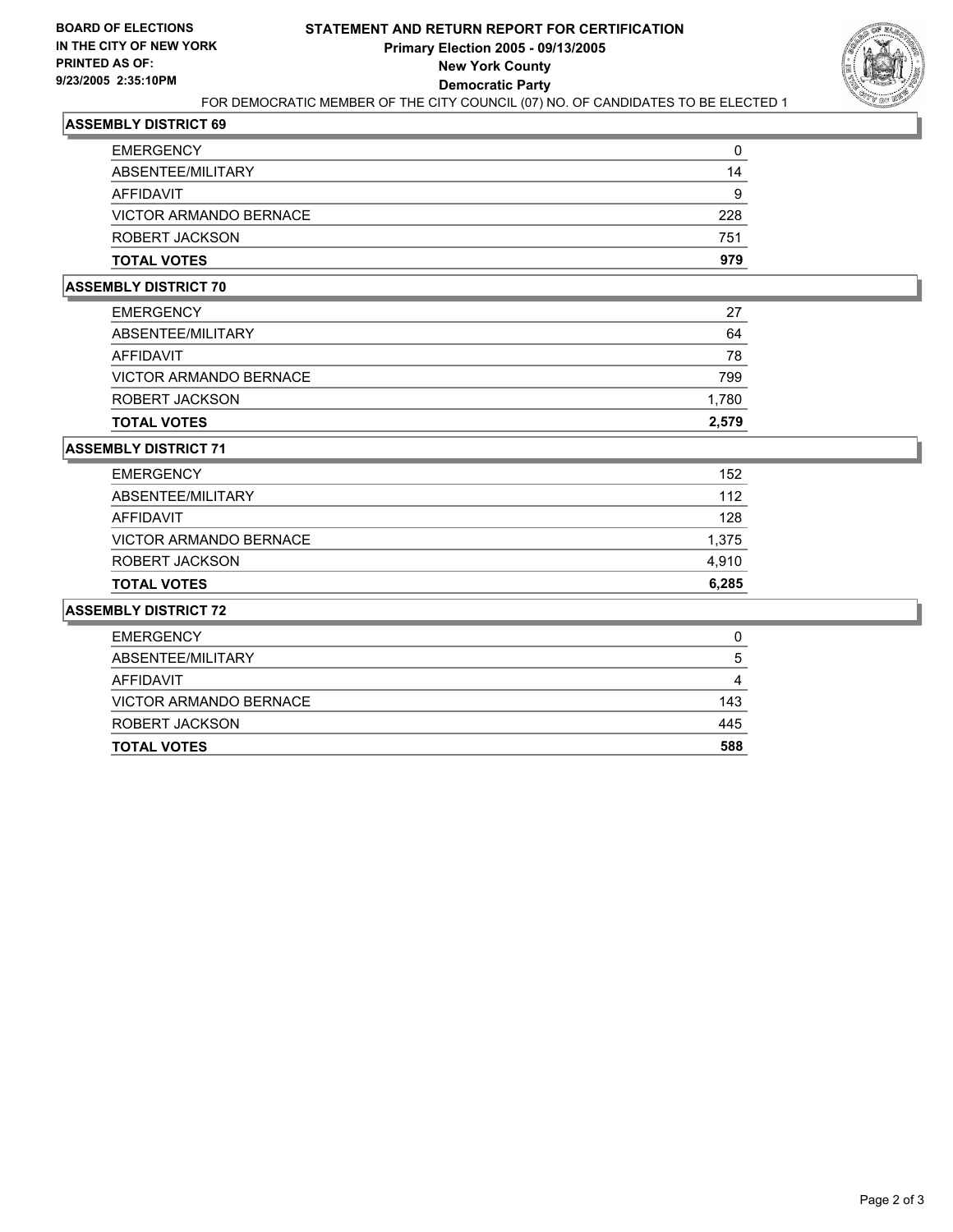#### **STATEMENT AND RETURN REPORT FOR CERTIFICATION Primary Election 2005 - 09/13/2005 New York County Democratic Party** FOR DEMOCRATIC MEMBER OF THE CITY COUNCIL (07) NO. OF CANDIDATES TO BE ELECTED 1



## **TOTAL FOR DEMOCRATIC MEMBER OF THE CITY COUNCIL (07) - New York County**

| <b>TOTAL VOTES</b>     | 10,431 |
|------------------------|--------|
| ROBERT JACKSON         | 7,886  |
| VICTOR ARMANDO BERNACE | 2,545  |
| AFFIDAVIT              | 219    |
| ABSENTEE/MILITARY      | 195    |
| <b>EMERGENCY</b>       | 179    |

We certify this statement to be correct, and have caused the same to be attested by the signatures of the members of the board, or a majority thereof, on

Date

Secretary Chairman

Canvassing Board **Canvassing Board** Canvassing Board **Deputy Chief Clerk** 

Canvassing Board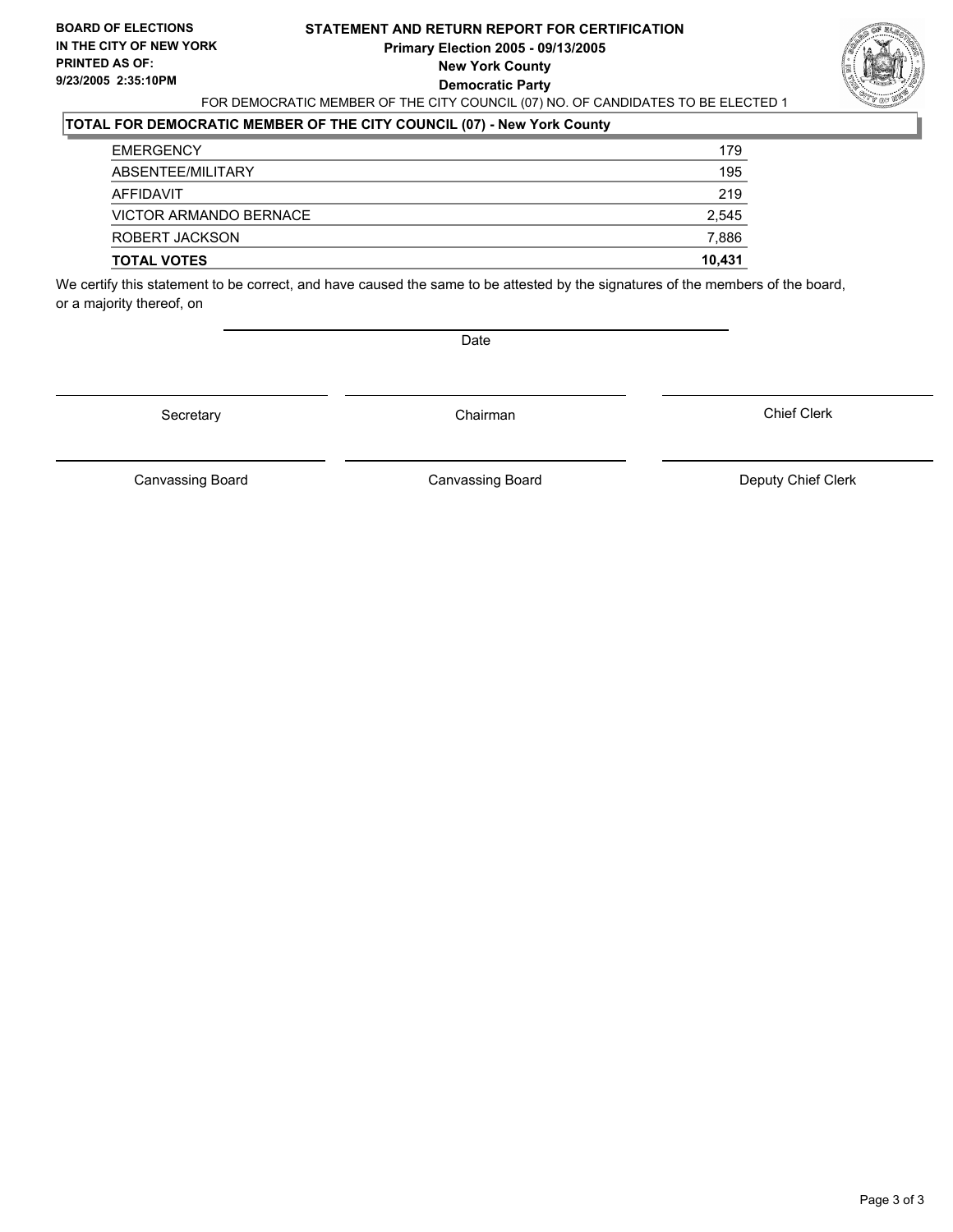

# **Primary Election 2005 - 09/13/2005 New York County - Democratic Party**

FOR DEMOCRATIC MEMBER OF THE CITY COUNCIL (08) NO. OF CANDIDATES TO BE ELECTED 1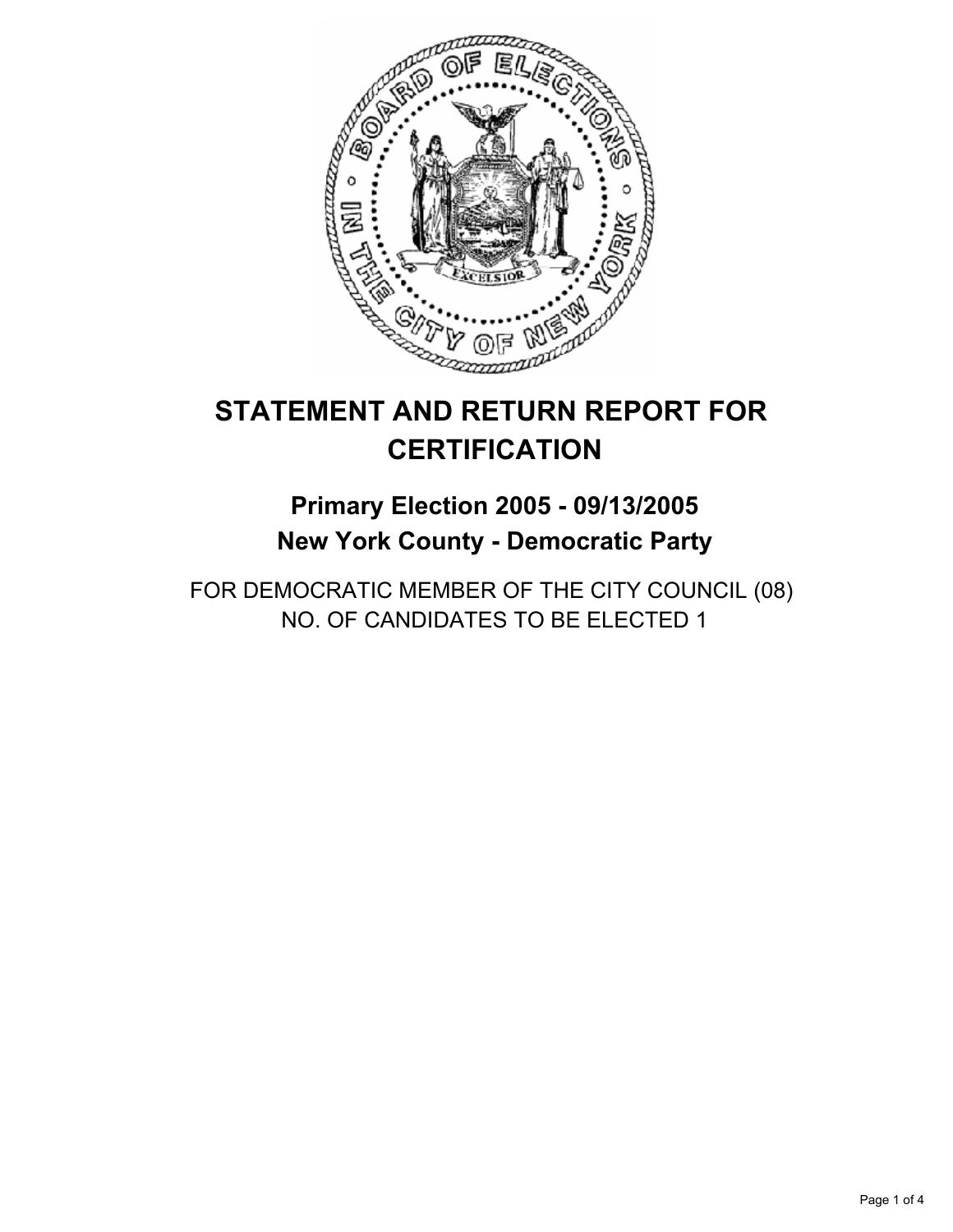

| <b>EMERGENCY</b>  |  |
|-------------------|--|
| ABSENTEE/MILITARY |  |
| <b>AFFIDAVIT</b>  |  |

#### **ASSEMBLY DISTRICT 68**

| <b>EMERGENCY</b>             |       |
|------------------------------|-------|
| ABSENTEE/MILITARY            | 83    |
| AFFIDAVIT                    | 149   |
| <b>NELSON DENIS</b>          | 1,528 |
| JOYCE S JOHNSON              | 837   |
| <b>FELIPE LUCIANO</b>        | 2,239 |
| <b>EDWIN MARCIAL</b>         | 251   |
| <b>JOHN RUIZ</b>             | 1,065 |
| <b>MELISSA MARK VIVERITO</b> | 1,610 |
| <b>TOTAL VOTES</b>           | 7,530 |

#### **ASSEMBLY DISTRICT 69**

|                              | 24    |
|------------------------------|-------|
| ABSENTEE/MILITARY            | 90    |
| AFFIDAVIT                    | 84    |
| <b>NELSON DENIS</b>          | 689   |
| JOYCE S JOHNSON              | 1,886 |
| <b>FELIPE LUCIANO</b>        | 1,036 |
| <b>EDWIN MARCIAL</b>         | 79    |
| <b>JOHN RUIZ</b>             | 379   |
| <b>MELISSA MARK VIVERITO</b> | 1,836 |
| <b>TOTAL VOTES</b>           | 5,905 |

| <b>EMERGENCY</b>             |    |
|------------------------------|----|
| ABSENTEE/MILITARY            |    |
| AFFIDAVIT                    |    |
| <b>NELSON DENIS</b>          |    |
| JOYCE S JOHNSON              |    |
| <b>FELIPE LUCIANO</b>        |    |
| <b>EDWIN MARCIAL</b>         |    |
| <b>JOHN RUIZ</b>             |    |
| <b>MELISSA MARK VIVERITO</b> | 6  |
| <b>TOTAL VOTES</b>           | 31 |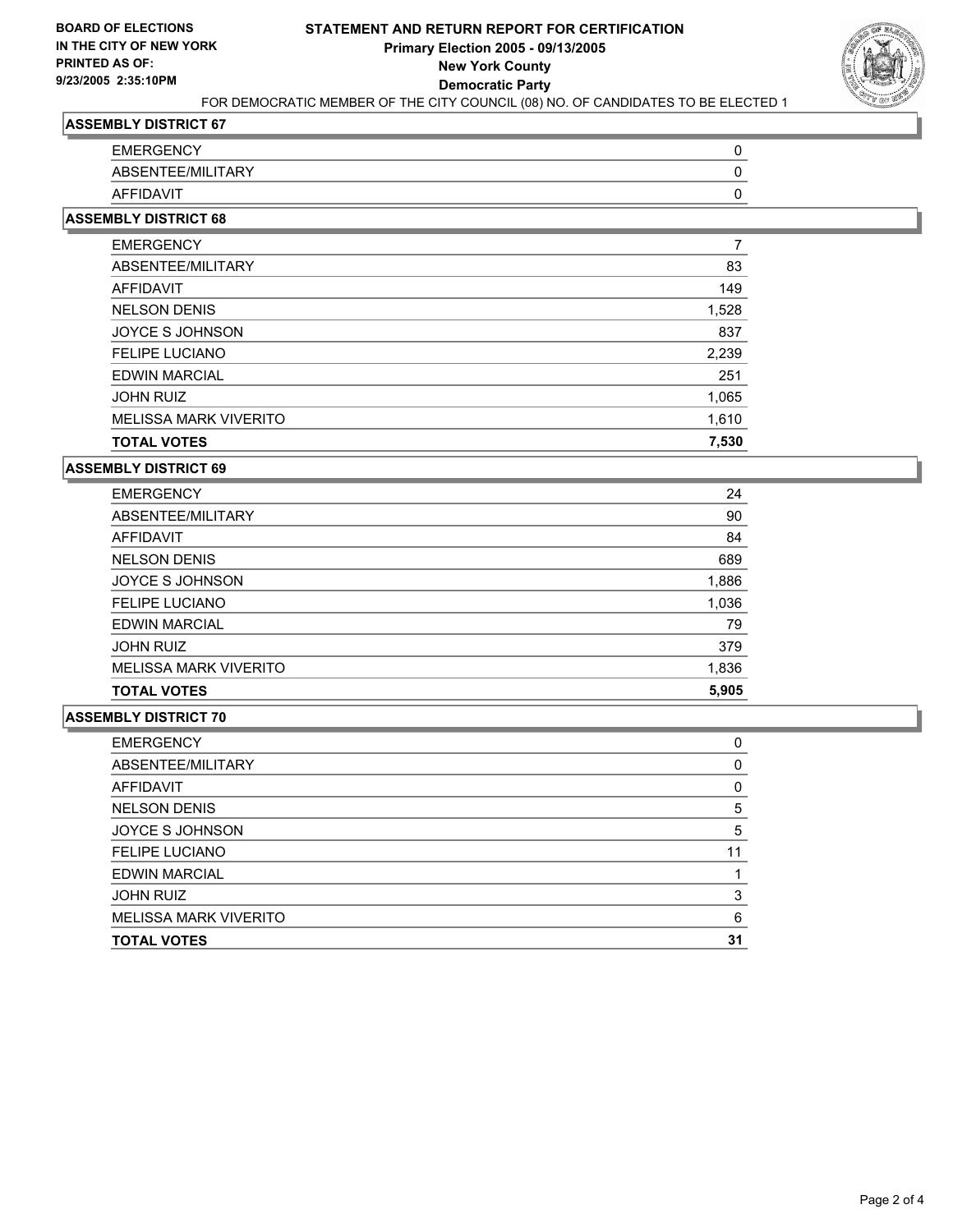

| F11F52F121                   | $\sim$ |
|------------------------------|--------|
| <b>ASSEMBLY DISTRICT 75</b>  |        |
| <b>TOTAL VOTES</b>           | 17     |
| <b>MELISSA MARK VIVERITO</b> |        |
| <b>JOHN RUIZ</b>             |        |
| <b>EDWIN MARCIAL</b>         |        |
| <b>FELIPE LUCIANO</b>        | 6      |
| <b>JOYCE S JOHNSON</b>       | 3      |
| <b>NELSON DENIS</b>          |        |
| AFFIDAVIT                    | 0      |
| ABSENTEE/MILITARY            |        |
| <b>EMERGENCY</b>             | 0      |

| EMERGENCY         |  |
|-------------------|--|
| ABSENTEE/MILITARY |  |
| AFFIDAVIT         |  |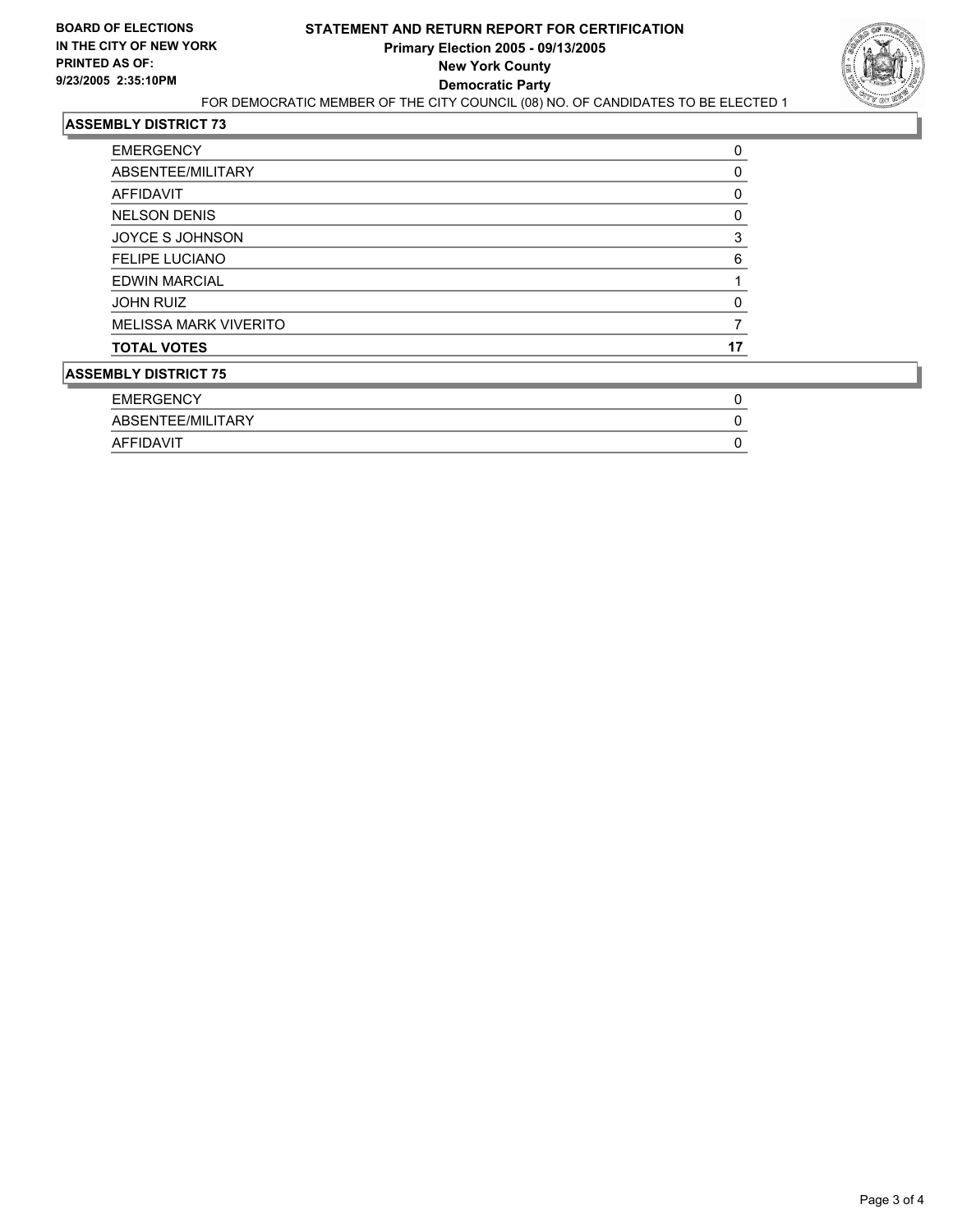### **STATEMENT AND RETURN REPORT FOR CERTIFICATION Primary Election 2005 - 09/13/2005 New York County Democratic Party** FOR DEMOCRATIC MEMBER OF THE CITY COUNCIL (08) NO. OF CANDIDATES TO BE ELECTED 1



### **TOTAL FOR DEMOCRATIC MEMBER OF THE CITY COUNCIL (08) - New York County**

| <b>EMERGENCY</b>             | 31     |
|------------------------------|--------|
| ABSENTEE/MILITARY            | 173    |
| AFFIDAVIT                    | 233    |
| <b>NELSON DENIS</b>          | 2,222  |
| JOYCE S JOHNSON              | 2,731  |
| <b>FELIPE LUCIANO</b>        | 3,292  |
| <b>EDWIN MARCIAL</b>         | 332    |
| <b>JOHN RUIZ</b>             | 1,447  |
| <b>MELISSA MARK VIVERITO</b> | 3,459  |
| <b>TOTAL VOTES</b>           | 13,483 |

We certify this statement to be correct, and have caused the same to be attested by the signatures of the members of the board, or a majority thereof, on

Date

Secretary **Chairman** 

Canvassing Board **Canvassing Canvassing Board** Deputy Chief Clerk

Canvassing Board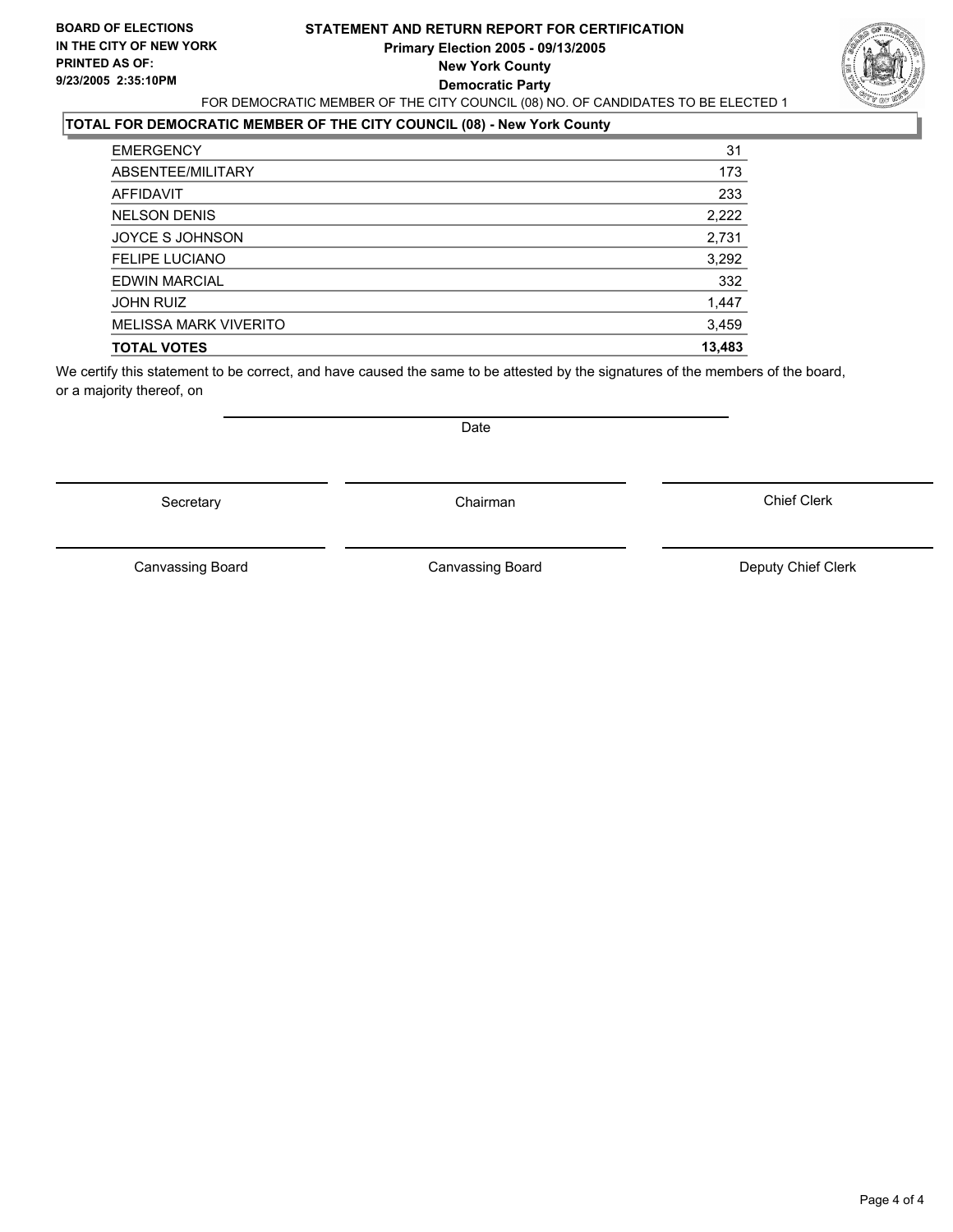

# **Primary Election 2005 - 09/13/2005 New York County - Democratic Party**

FOR DEMOCRATIC MEMBER OF THE CITY COUNCIL (09) NO. OF CANDIDATES TO BE ELECTED 1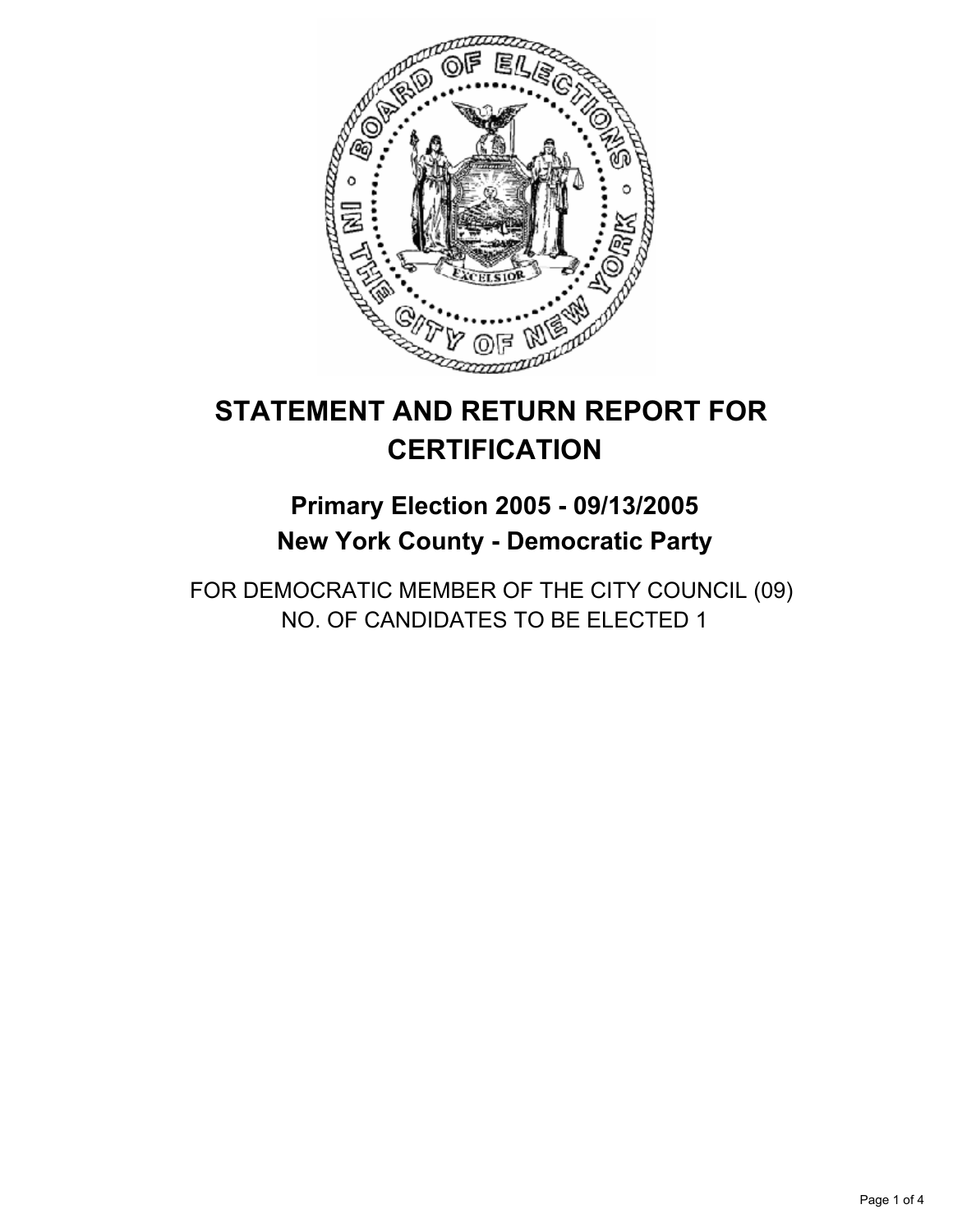

| <b>TOTAL VOTES</b>      | 79 |
|-------------------------|----|
| <b>VIRGINA MONTAGUE</b> |    |
| <b>I RONNIE HOLLY</b>   |    |
| <b>WOODY HENDERSON</b>  | 2  |
| <b>CYNTHIA L DOTY</b>   | 29 |
| <b>INEZ E DICKENS</b>   | 26 |
| YASMIN H CORNELIUS      | 11 |
| RODNEY L CARROLL        |    |
| WILLIAM A ALLEN         | 2  |
| AFFIDAVIT               | 2  |
| ABSENTEE/MILITARY       | 2  |
| <b>EMERGENCY</b>        | 0  |

#### **ASSEMBLY DISTRICT 68**

| <b>EMERGENCY</b>         | 4     |
|--------------------------|-------|
| ABSENTEE/MILITARY        | 33    |
| AFFIDAVIT                | 55    |
| <b>WILLIAM A ALLEN</b>   | 180   |
| RODNEY L CARROLL         | 192   |
| YASMIN H CORNELIUS       | 444   |
| <b>INEZ E DICKENS</b>    | 669   |
| <b>CYNTHIA L DOTY</b>    | 67    |
| <b>WOODY HENDERSON</b>   | 81    |
| I RONNIE HOLLY           | 122   |
| <b>VIRGINA MONTAGUE</b>  | 288   |
| MELISSA IRRIZ (WRITE-IN) |       |
| <b>TOTAL VOTES</b>       | 2.044 |

| <b>EMERGENCY</b>        | 0     |
|-------------------------|-------|
| ABSENTEE/MILITARY       | 87    |
| <b>AFFIDAVIT</b>        | 56    |
| <b>WILLIAM A ALLEN</b>  | 83    |
| RODNEY L CARROLL        | 191   |
| YASMIN H CORNELIUS      | 994   |
| <b>INEZ E DICKENS</b>   | 979   |
| CYNTHIA L DOTY          | 2,516 |
| <b>WOODY HENDERSON</b>  | 87    |
| <b>I RONNIE HOLLY</b>   | 56    |
| <b>VIRGINA MONTAGUE</b> | 332   |
| <b>TOTAL VOTES</b>      | 5,238 |
|                         |       |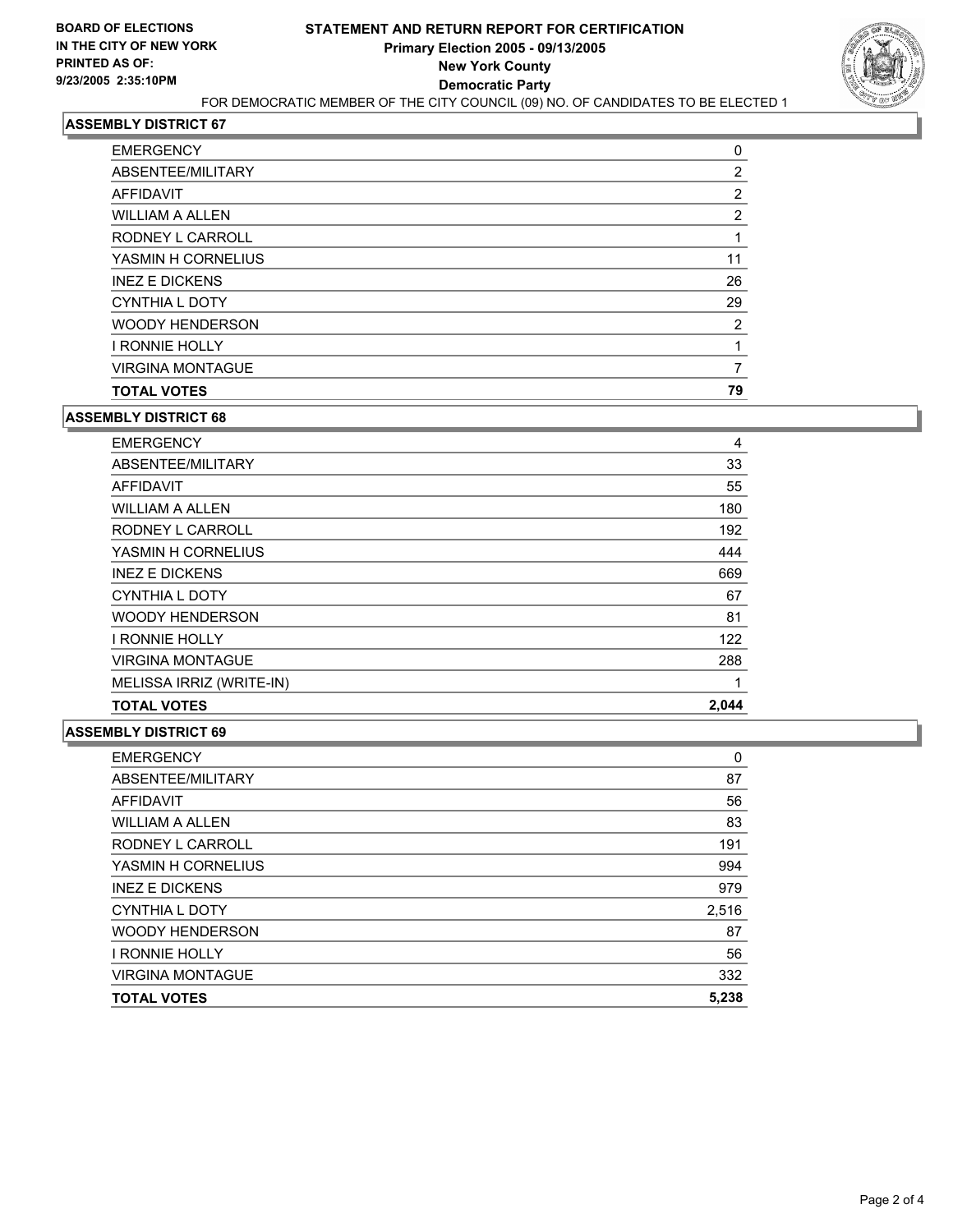

| <b>EMERGENCY</b>        | 41    |
|-------------------------|-------|
| ABSENTEE/MILITARY       | 133   |
| AFFIDAVIT               | 156   |
| <b>WILLIAM A ALLEN</b>  | 394   |
| RODNEY L CARROLL        | 804   |
| YASMIN H CORNELIUS      | 1,514 |
| <b>INEZ E DICKENS</b>   | 2,242 |
| CYNTHIA L DOTY          | 165   |
| <b>WOODY HENDERSON</b>  | 293   |
| <b>I RONNIE HOLLY</b>   | 389   |
| <b>VIRGINA MONTAGUE</b> | 1,054 |
| <b>TOTAL VOTES</b>      | 6,855 |

| <b>TOTAL VOTES</b>      | 1,944 |
|-------------------------|-------|
| <b>VIRGINA MONTAGUE</b> | 368   |
| <b>I RONNIE HOLLY</b>   | 94    |
| <b>WOODY HENDERSON</b>  | 46    |
| <b>CYNTHIA L DOTY</b>   | 26    |
| <b>INEZ E DICKENS</b>   | 692   |
| YASMIN H CORNELIUS      | 388   |
| RODNEY L CARROLL        | 201   |
| <b>WILLIAM A ALLEN</b>  | 129   |
| AFFIDAVIT               | 28    |
| ABSENTEE/MILITARY       | 26    |
| <b>EMERGENCY</b>        | 0     |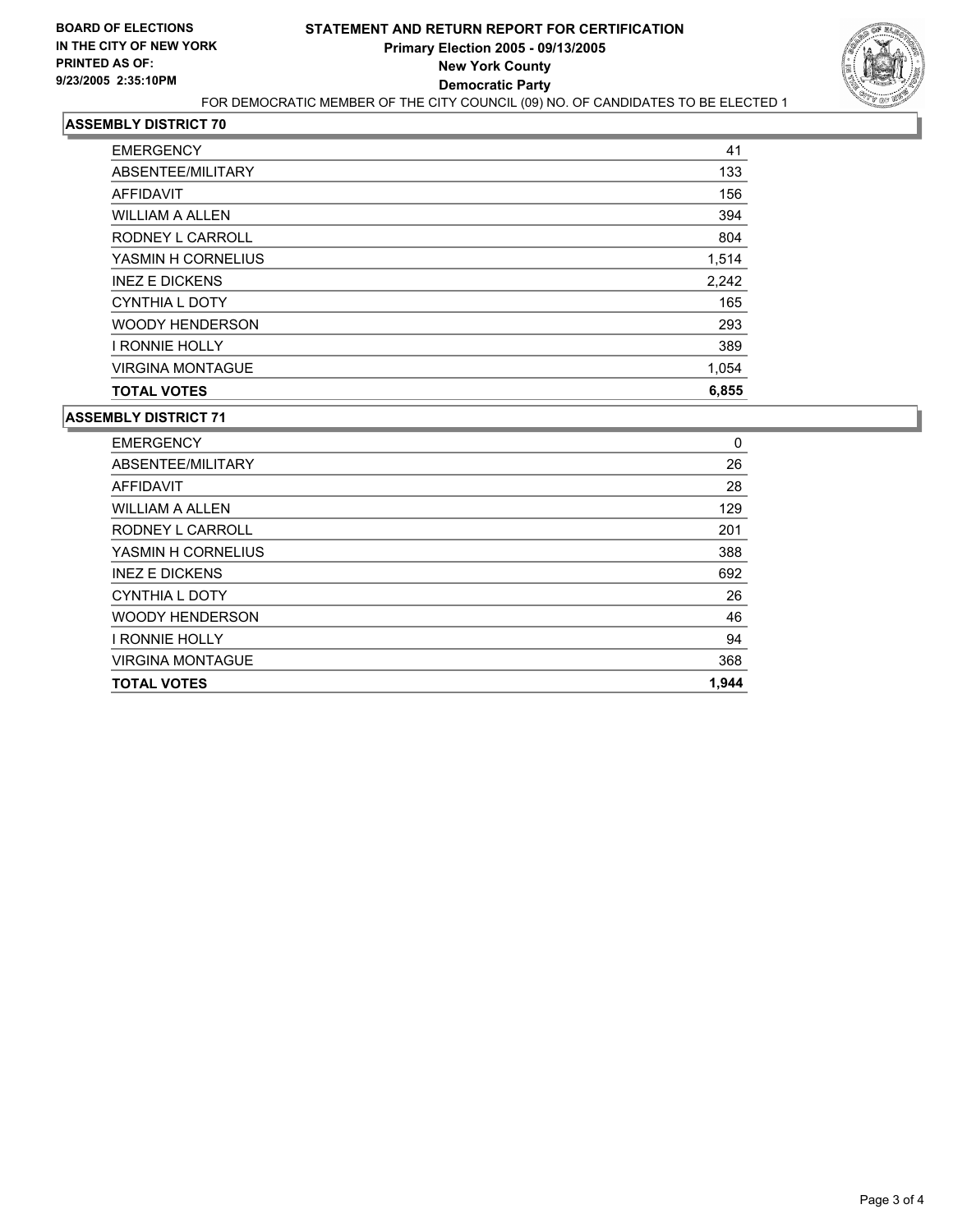### **STATEMENT AND RETURN REPORT FOR CERTIFICATION Primary Election 2005 - 09/13/2005 New York County Democratic Party** FOR DEMOCRATIC MEMBER OF THE CITY COUNCIL (09) NO. OF CANDIDATES TO BE ELECTED 1



## **TOTAL FOR DEMOCRATIC MEMBER OF THE CITY COUNCIL (09) - New York County**

| <b>EMERGENCY</b>         | 45     |
|--------------------------|--------|
| ABSENTEE/MILITARY        | 281    |
| AFFIDAVIT                | 297    |
| <b>WILLIAM A ALLEN</b>   | 788    |
| RODNEY L CARROLL         | 1,389  |
| YASMIN H CORNELIUS       | 3,351  |
| <b>INEZ E DICKENS</b>    | 4,608  |
| <b>CYNTHIA L DOTY</b>    | 2,803  |
| <b>WOODY HENDERSON</b>   | 509    |
| <b>I RONNIE HOLLY</b>    | 662    |
| <b>VIRGINA MONTAGUE</b>  | 2,049  |
| MELISSA IRRIZ (WRITE-IN) |        |
| <b>TOTAL VOTES</b>       | 16,160 |
|                          |        |

We certify this statement to be correct, and have caused the same to be attested by the signatures of the members of the board, or a majority thereof, on

Secretary **Chairman** 

Date

Canvassing Board Canvassing Board **Canvassing Board** Canvassing Board **Deputy Chief Clerk**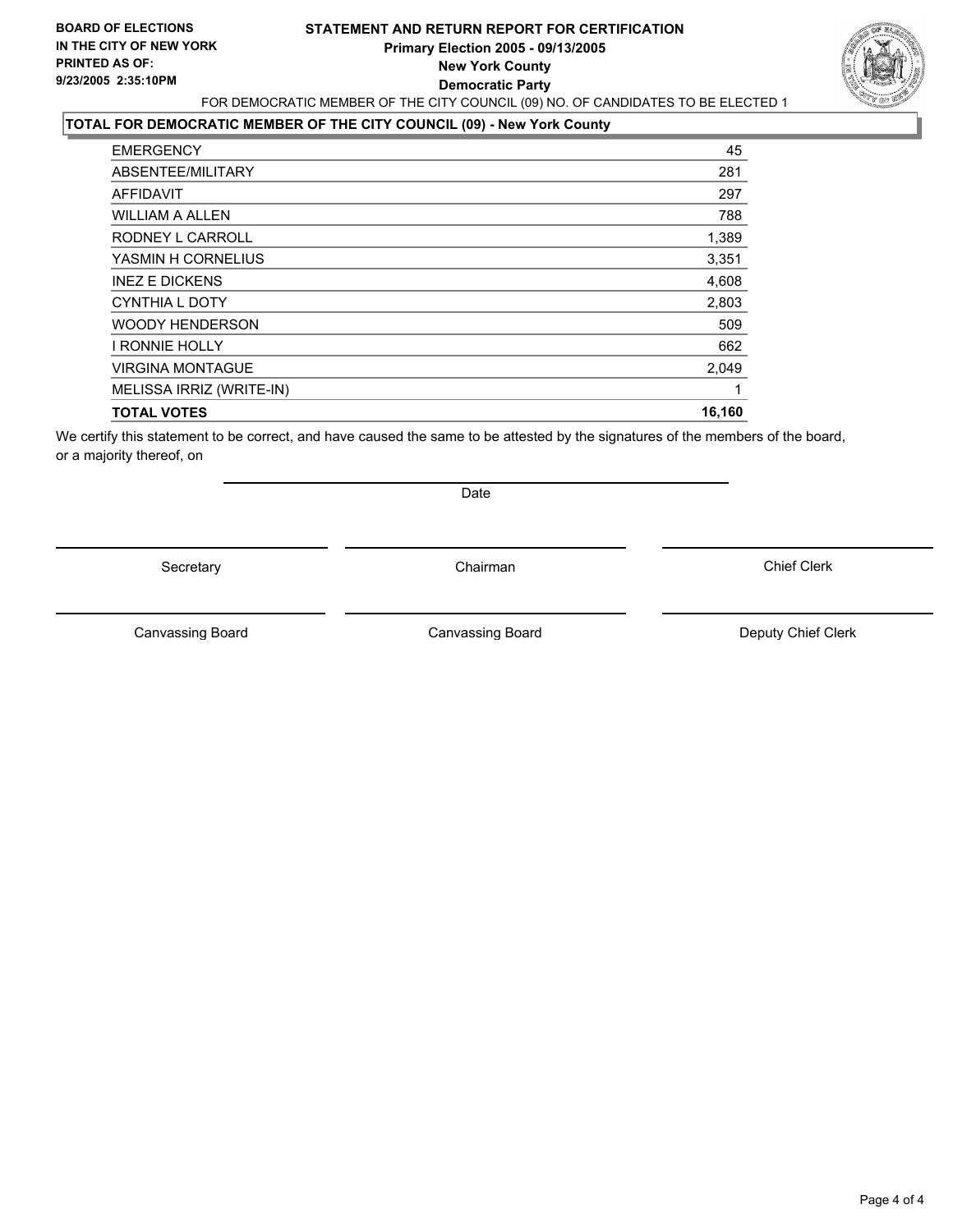

# **Primary Election 2005 - 09/13/2005 New York County - Democratic Party**

FOR DEMOCRATIC MEMBER OF THE CITY COUNCIL (10) NO. OF CANDIDATES TO BE ELECTED 1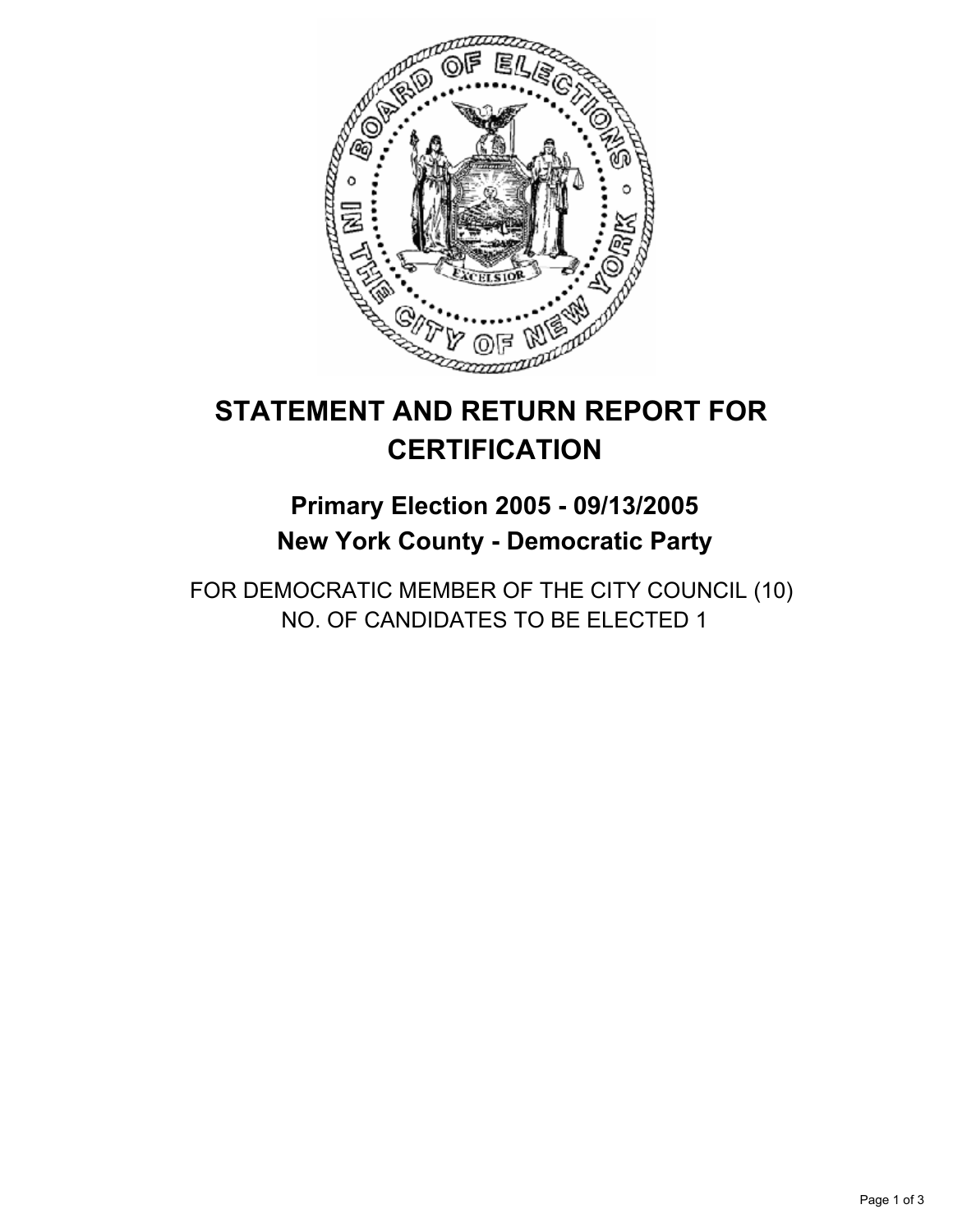

| <b>EMERGENCY</b>          | 6     |
|---------------------------|-------|
| ABSENTEE/MILITARY         | 20    |
| AFFIDAVIT                 | 50    |
| MIGUEL MARTINEZ           | 1,106 |
| <b>RUBEN DARIO VARGAS</b> | 344   |
| <b>TOTAL VOTES</b>        | 1,450 |

| <b>TOTAL VOTES</b>        | 7,026 |
|---------------------------|-------|
| <b>RUBEN DARIO VARGAS</b> | 1,237 |
| MIGUEL MARTINEZ           | 5,789 |
| AFFIDAVIT                 | 122   |
| ABSENTEE/MILITARY         | 49    |
| <b>EMERGENCY</b>          | 36    |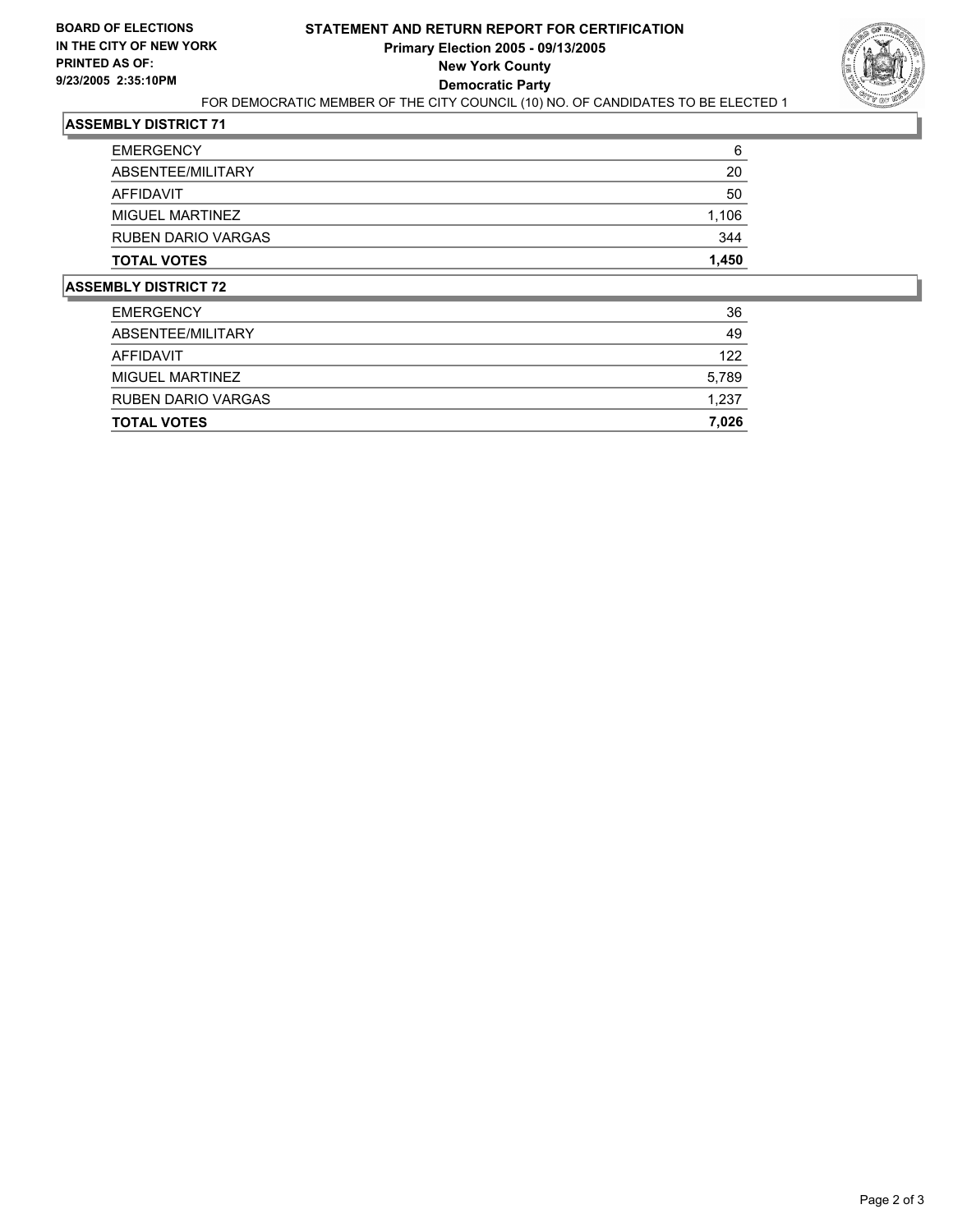#### **STATEMENT AND RETURN REPORT FOR CERTIFICATION Primary Election 2005 - 09/13/2005 New York County Democratic Party** FOR DEMOCRATIC MEMBER OF THE CITY COUNCIL (10) NO. OF CANDIDATES TO BE ELECTED 1



## **TOTAL FOR DEMOCRATIC MEMBER OF THE CITY COUNCIL (10) - New York County**

| <b>TOTAL VOTES</b> | 8,476 |
|--------------------|-------|
| RUBEN DARIO VARGAS | 1,581 |
| MIGUEL MARTINEZ    | 6,895 |
| AFFIDAVIT          | 172   |
| ABSENTEE/MILITARY  | 69    |
| <b>EMERGENCY</b>   | 42    |

We certify this statement to be correct, and have caused the same to be attested by the signatures of the members of the board, or a majority thereof, on

Date

Secretary Chairman

Canvassing Board **Canvassing Board** Canvassing Board **Deputy Chief Clerk** 

Canvassing Board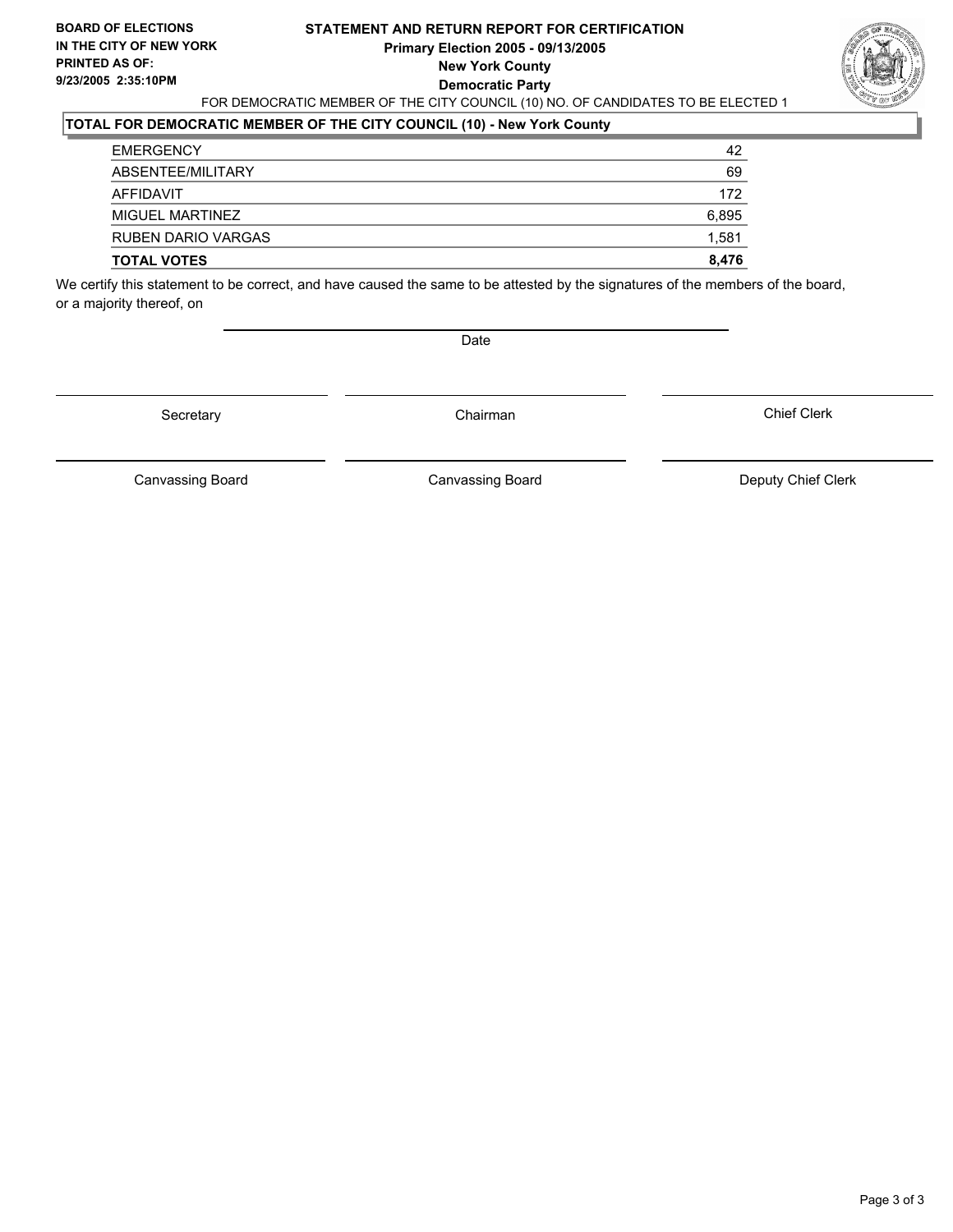

# **Primary Election 2005 - 09/13/2005 New York County - Democratic Party**

FOR DEMOCRATIC FEMALE DISTRICT LEADER (64B) NO. OF CANDIDATES TO BE ELECTED 1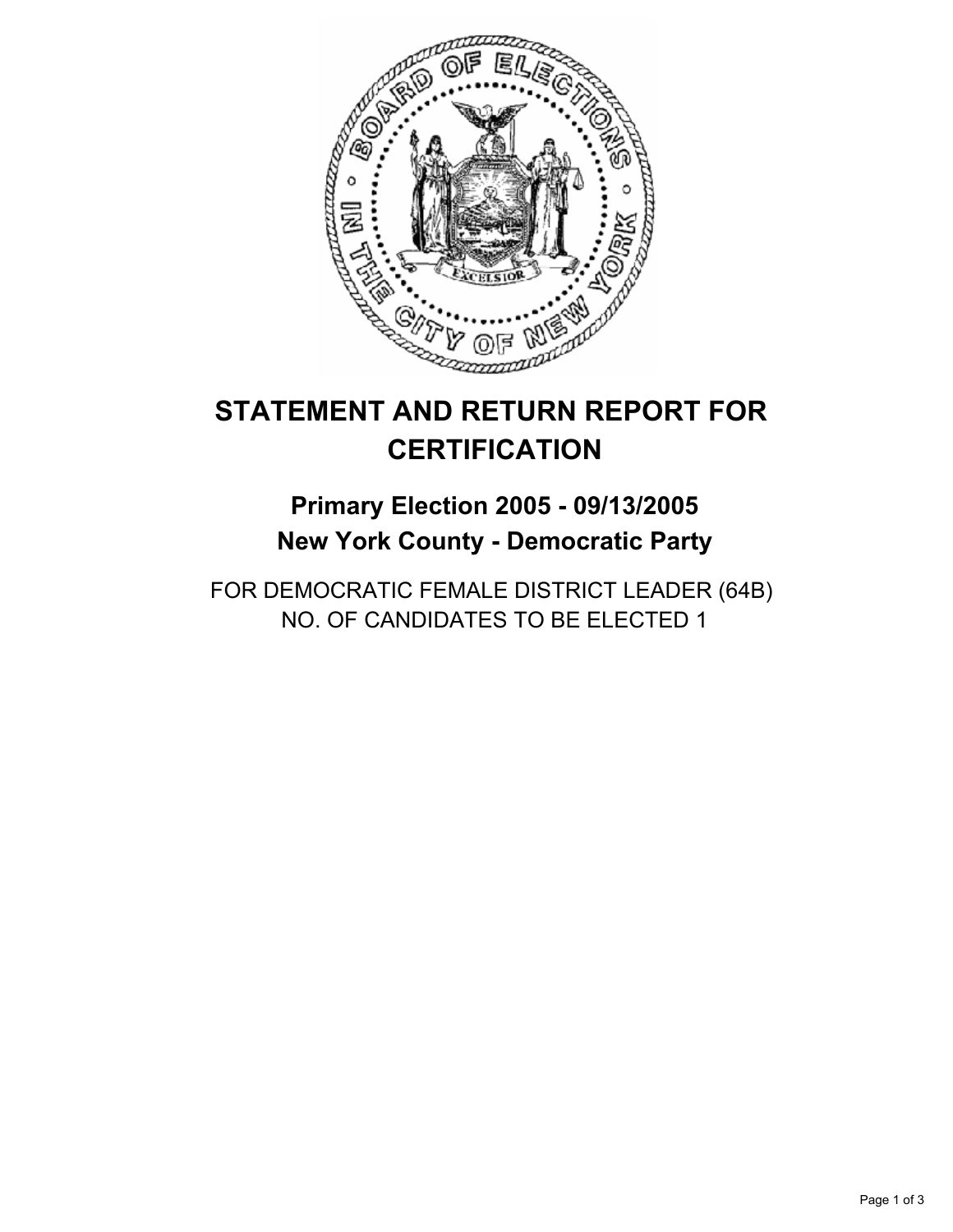

| <b>TOTAL VOTES</b> | 3,068 |
|--------------------|-------|
| NORMA RAMIREZ      | 1,391 |
| ALICE CANCEL       | 1,677 |
| AFFIDAVIT          | 71    |
| ABSENTEE/MILITARY  | 53    |
| <b>EMERGENCY</b>   | 10    |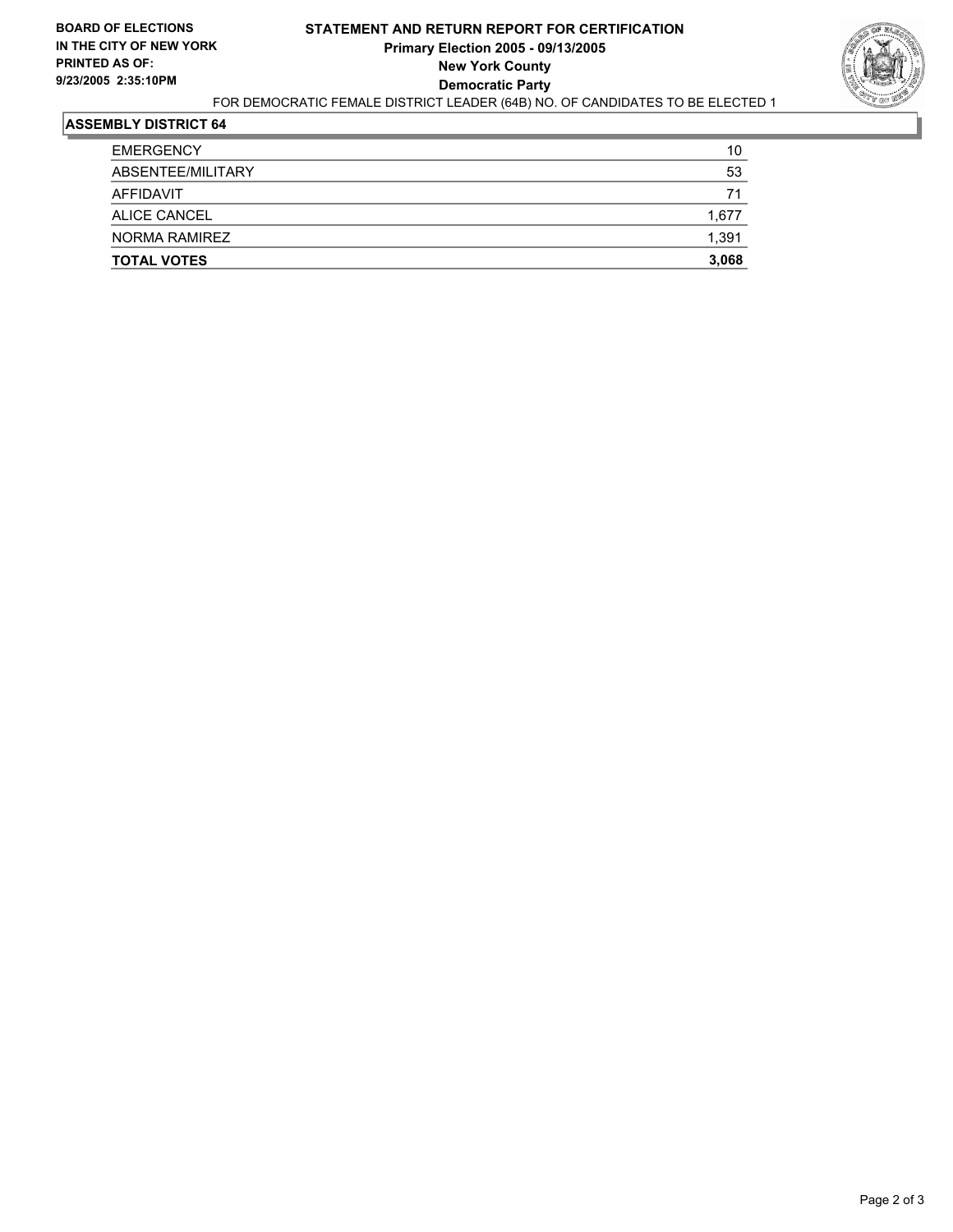#### **STATEMENT AND RETURN REPORT FOR CERTIFICATION Primary Election 2005 - 09/13/2005 New York County Democratic Party** FOR DEMOCRATIC FEMALE DISTRICT LEADER (64B) NO. OF CANDIDATES TO BE ELECTED 1



## **TOTAL FOR DEMOCRATIC FEMALE DISTRICT LEADER (64B) - New York County**

| <b>TOTAL VOTES</b>  | 3,068 |
|---------------------|-------|
| NORMA RAMIREZ       | 1,391 |
| <b>ALICE CANCEL</b> | 1,677 |
| AFFIDAVIT           | 71    |
| ABSENTEE/MILITARY   | 53    |
| <b>EMERGENCY</b>    | 10    |

We certify this statement to be correct, and have caused the same to be attested by the signatures of the members of the board, or a majority thereof, on

Date

Secretary Chairman

Canvassing Board **Canvassing Board** Canvassing Board **Deputy Chief Clerk** 

Canvassing Board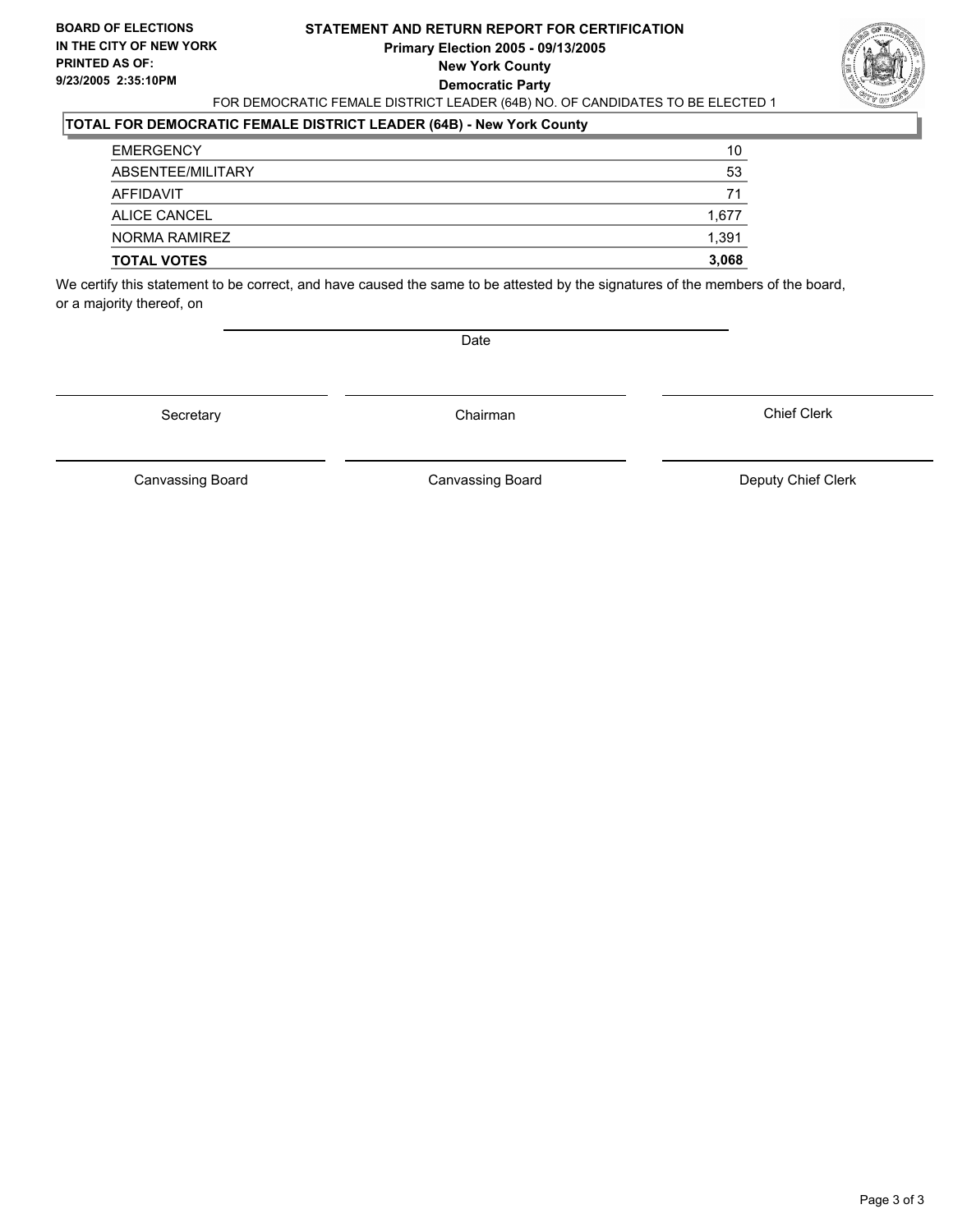

# **Primary Election 2005 - 09/13/2005 New York County - Democratic Party**

FOR DEMOCRATIC FEMALE DISTRICT LEADER (72B) NO. OF CANDIDATES TO BE ELECTED 1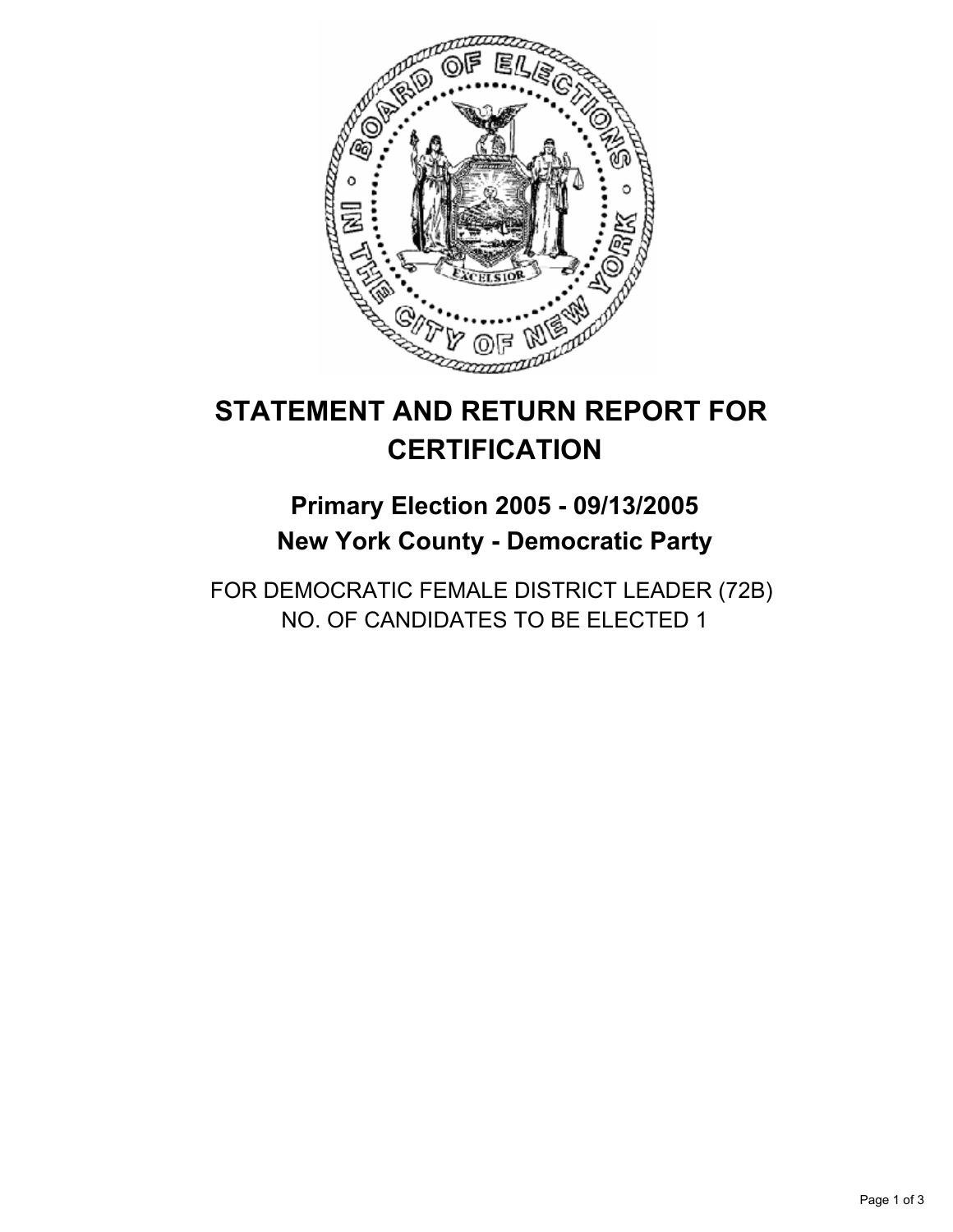

| <b>TOTAL VOTES</b>       | 2,739 |
|--------------------------|-------|
| <b>FRANCIA RODRIGUEZ</b> | 901   |
| <b>MARIA MORILLO</b>     | 1,838 |
| AFFIDAVIT                | 52    |
| ABSENTEE/MILITARY        | 30    |
| <b>EMERGENCY</b>         | 32    |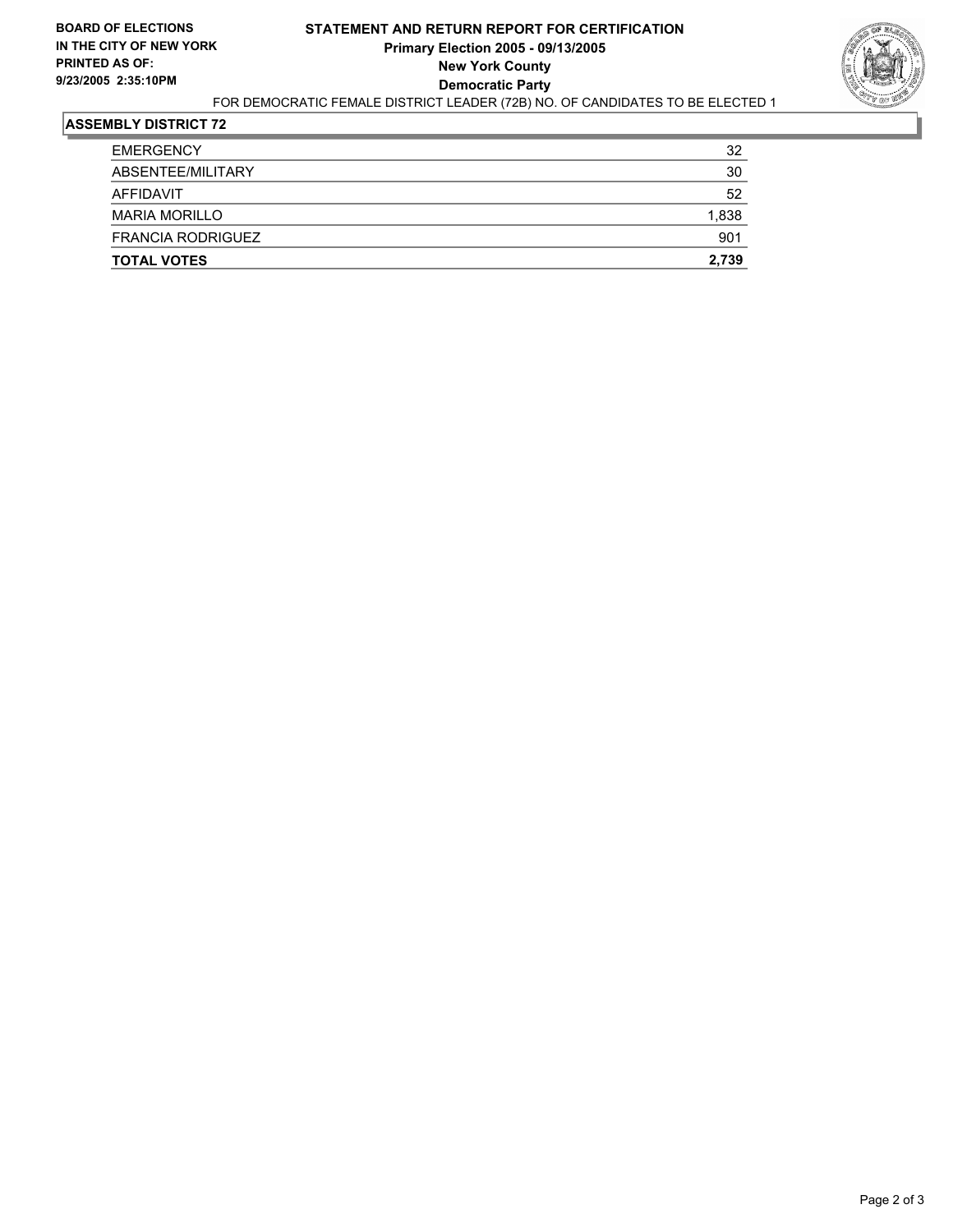#### **STATEMENT AND RETURN REPORT FOR CERTIFICATION Primary Election 2005 - 09/13/2005 New York County Democratic Party** FOR DEMOCRATIC FEMALE DISTRICT LEADER (72B) NO. OF CANDIDATES TO BE ELECTED 1



## **TOTAL FOR DEMOCRATIC FEMALE DISTRICT LEADER (72B) - New York County**

| <b>TOTAL VOTES</b>       | 2,739 |
|--------------------------|-------|
| <b>FRANCIA RODRIGUEZ</b> | 901   |
| <b>MARIA MORILLO</b>     | 1,838 |
| AFFIDAVIT                | 52    |
| ABSENTEE/MILITARY        | 30    |
| <b>EMERGENCY</b>         | 32    |

We certify this statement to be correct, and have caused the same to be attested by the signatures of the members of the board, or a majority thereof, on

Date

Secretary Chairman

Canvassing Board Canvassing Board **Canvassing Board** Canvassing Board **Deputy Chief Clerk**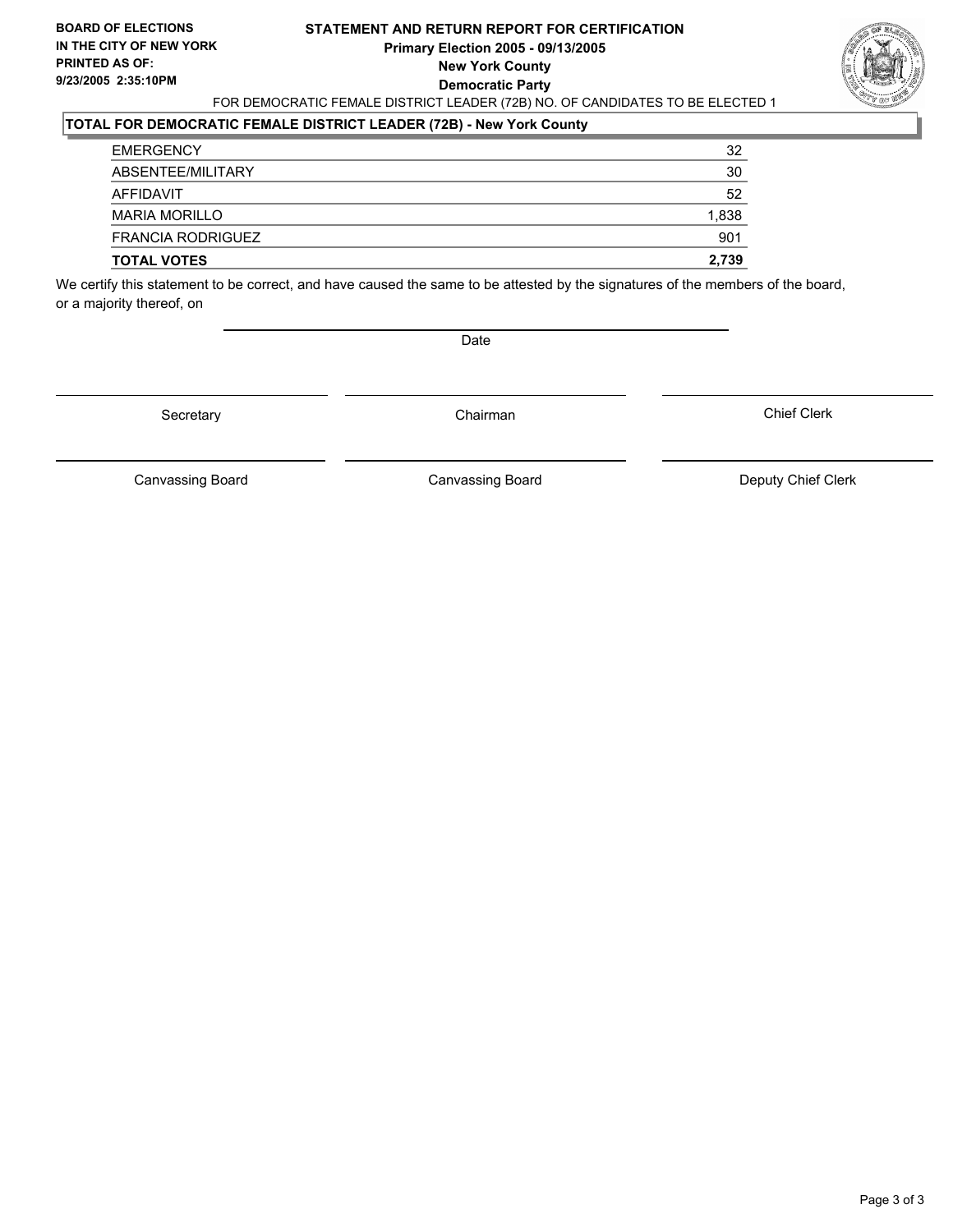

# **Primary Election 2005 - 09/13/2005 New York County - Democratic Party**

FOR DEMOCRATIC FEMALE DISTRICT LEADER (74A) NO. OF CANDIDATES TO BE ELECTED 1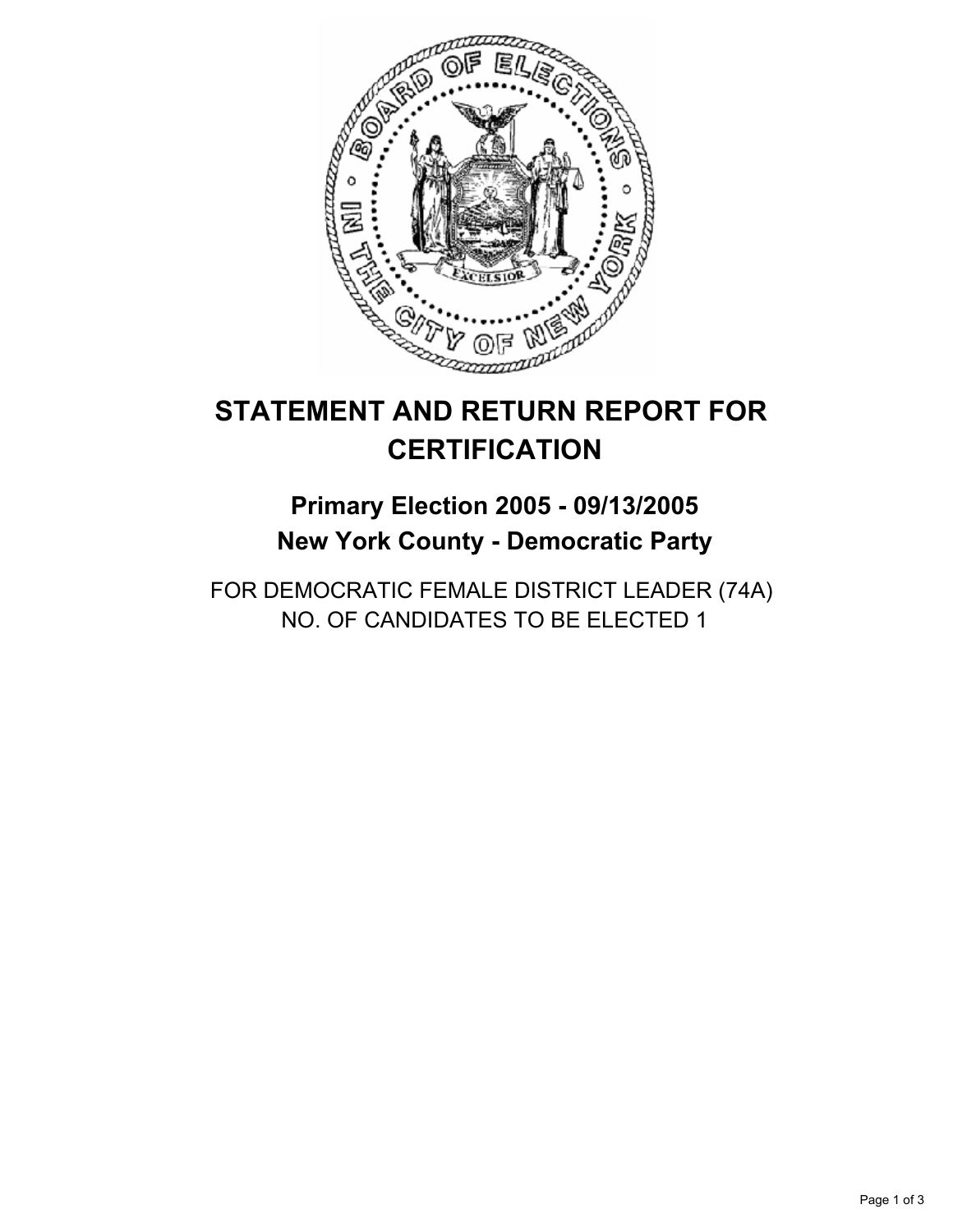

| <b>TOTAL VOTES</b>       | 2,762 |
|--------------------------|-------|
| <b>JEANETTE THOMASON</b> | 1,077 |
| KATRINA T. MONZON        | 1,685 |
| AFFIDAVIT                | 96    |
| ABSENTEE/MILITARY        | 36    |
| <b>EMERGENCY</b>         | 0     |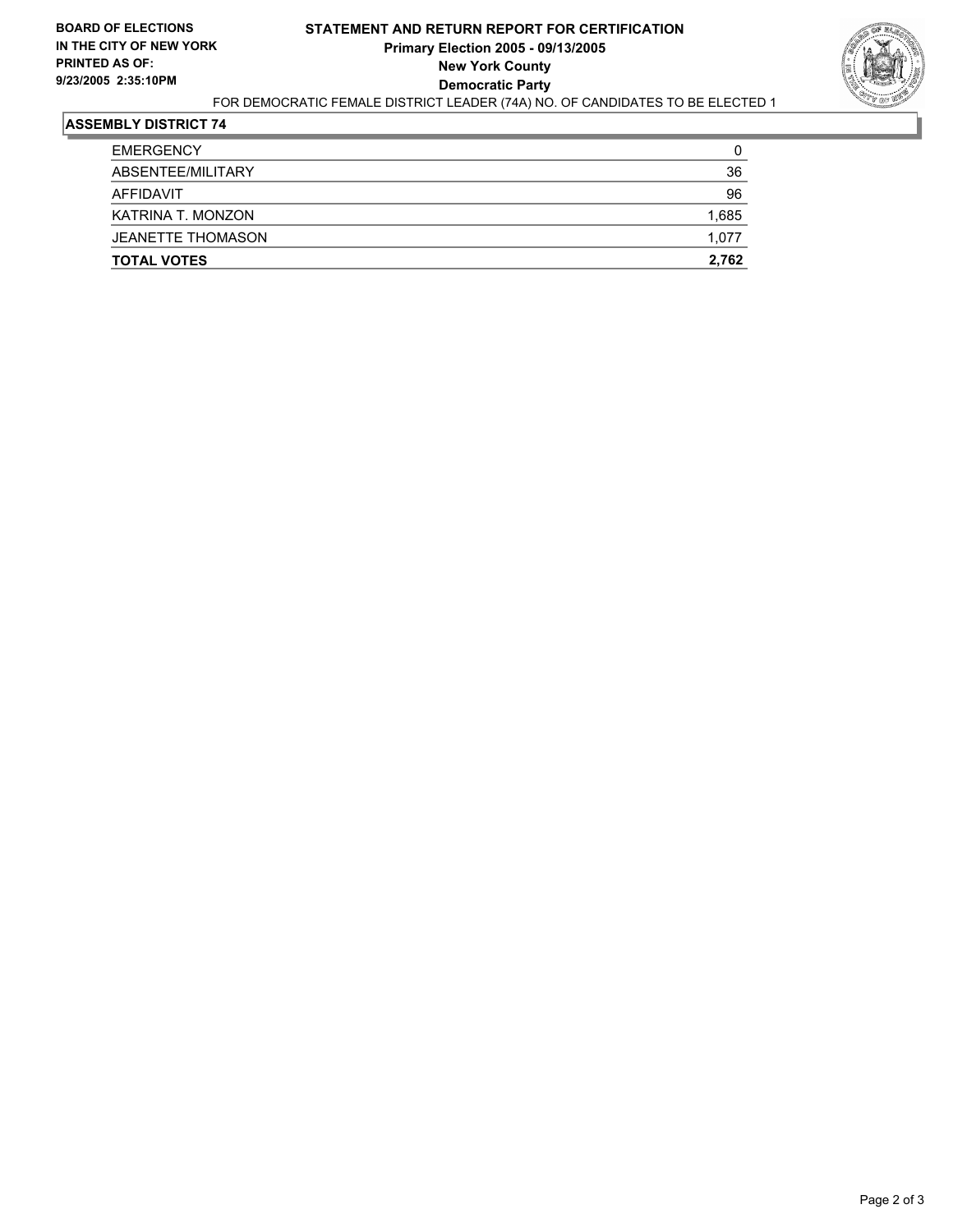#### **STATEMENT AND RETURN REPORT FOR CERTIFICATION Primary Election 2005 - 09/13/2005 New York County Democratic Party** FOR DEMOCRATIC FEMALE DISTRICT LEADER (74A) NO. OF CANDIDATES TO BE ELECTED 1



## **TOTAL FOR DEMOCRATIC FEMALE DISTRICT LEADER (74A) - New York County**

| <b>EMERGENCY</b>         | 0     |
|--------------------------|-------|
| ABSENTEE/MILITARY        | 36    |
| AFFIDAVIT                | 96    |
| KATRINA T. MONZON        | 1,685 |
| <b>JEANETTE THOMASON</b> | 1,077 |
| <b>TOTAL VOTES</b>       | 2,762 |

We certify this statement to be correct, and have caused the same to be attested by the signatures of the members of the board, or a majority thereof, on

Date

Secretary Chairman

Canvassing Board **Canvassing Board** Canvassing Board **Deputy Chief Clerk** 

Canvassing Board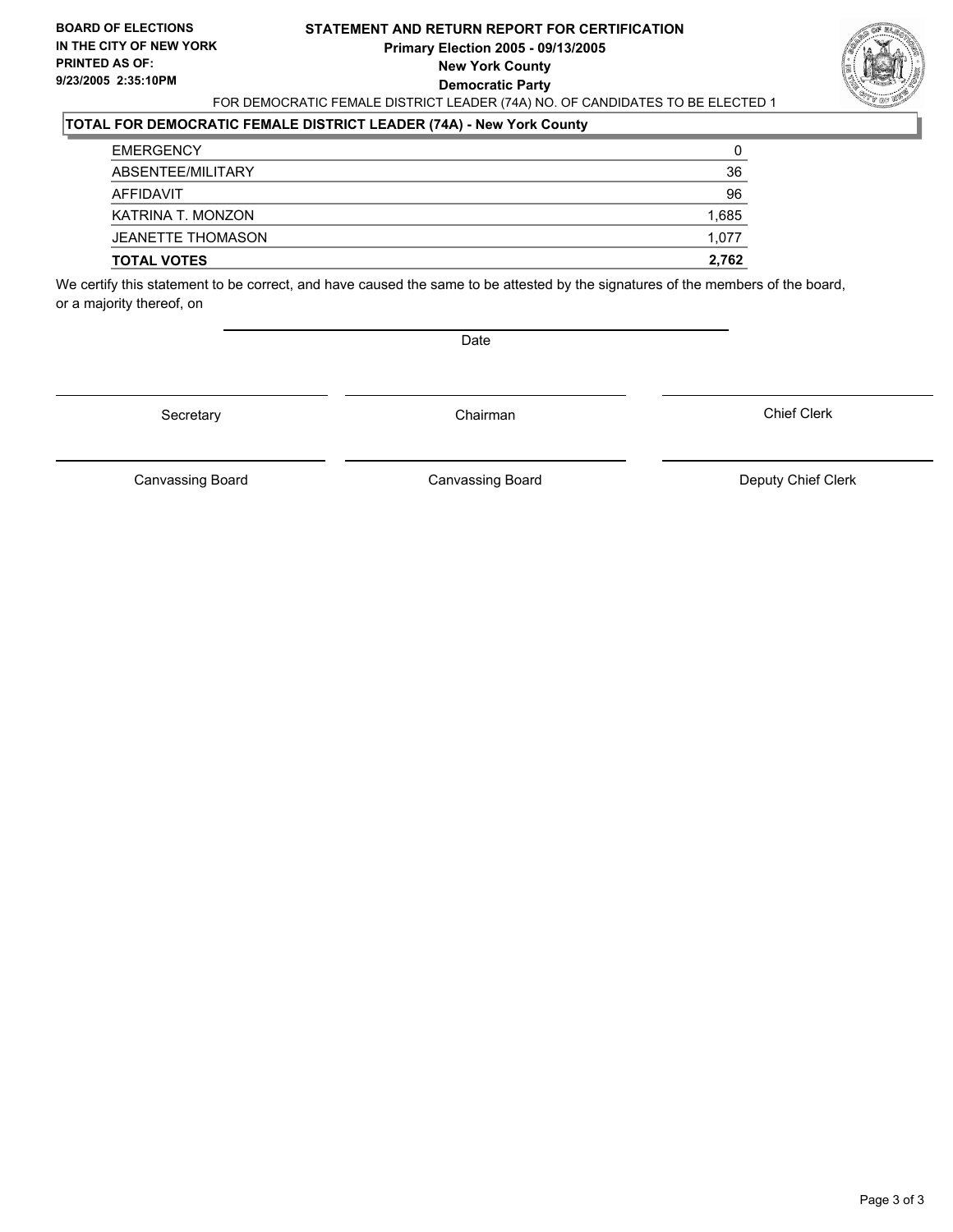

# **Primary Election 2005 - 09/13/2005 New York County - Democratic Party**

FOR DEMOCRATIC MALE DISTRICT LEADER (64B) NO. OF CANDIDATES TO BE ELECTED 1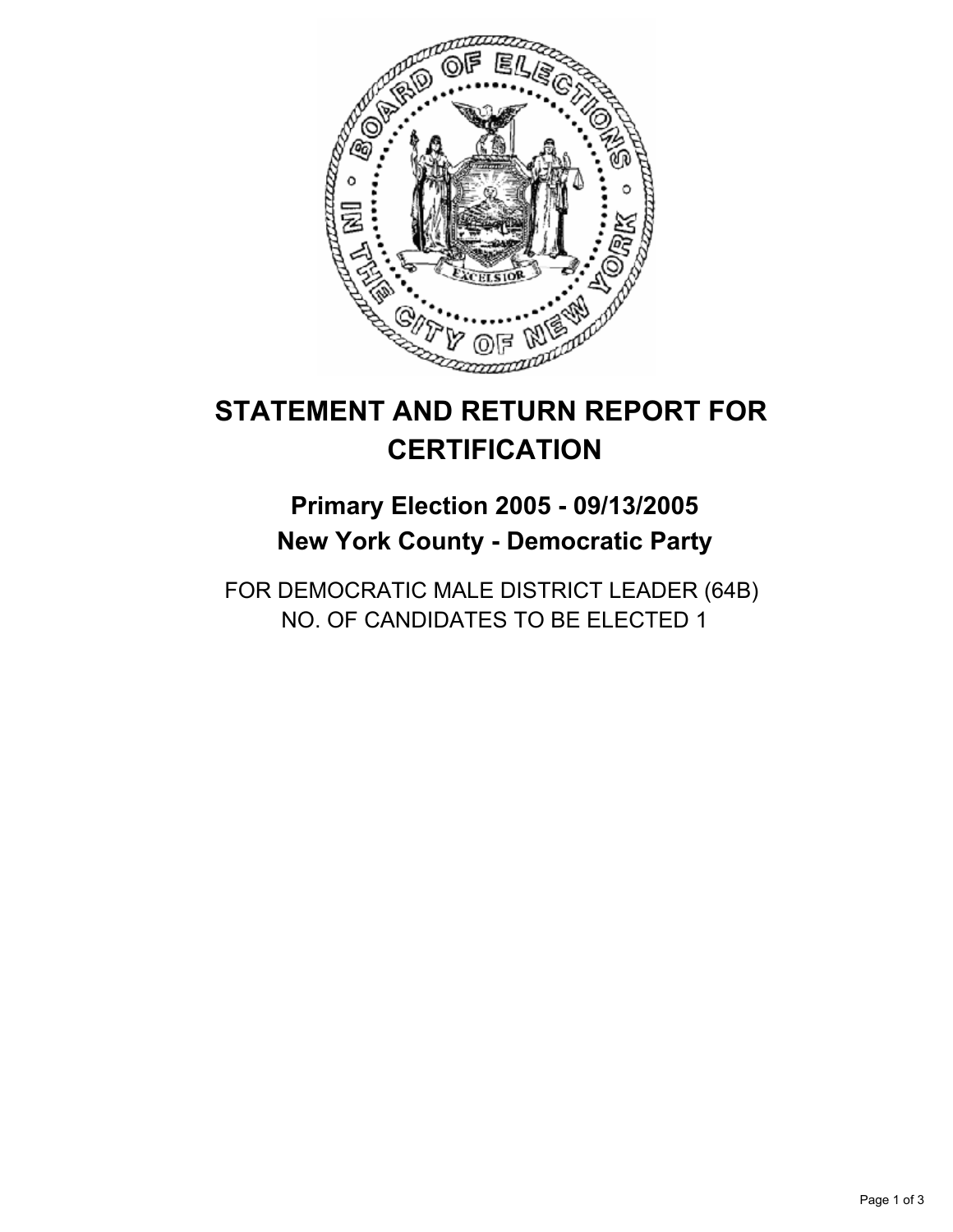

| <b>TOTAL VOTES</b> | 2,472 |
|--------------------|-------|
| EDUARDO VALENTIN   | 1,053 |
| <b>JOHN QUINN</b>  | 1,419 |
| AFFIDAVIT          | 71    |
| ABSENTEE/MILITARY  | 53    |
| EMERGENCY          | 10    |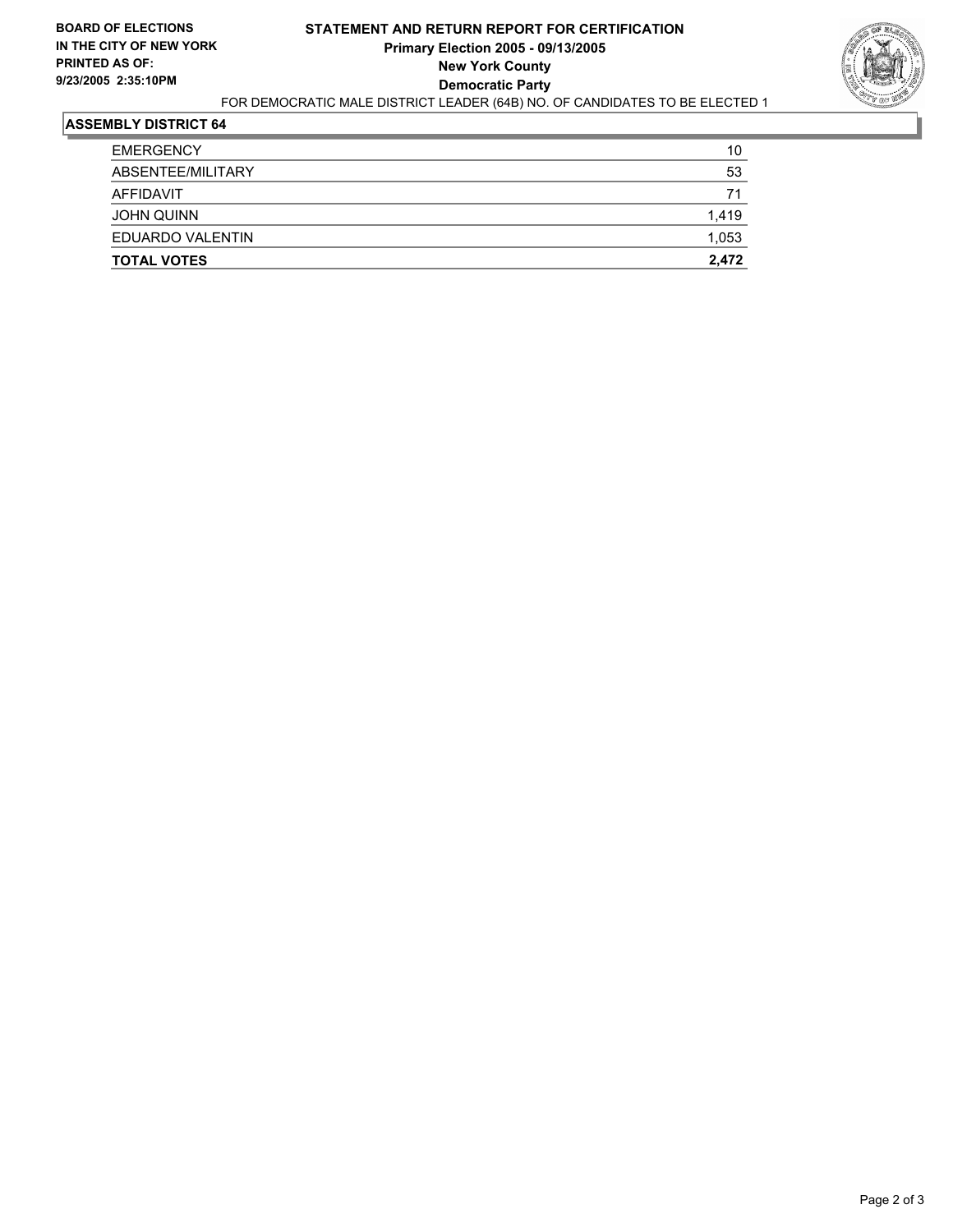#### **STATEMENT AND RETURN REPORT FOR CERTIFICATION Primary Election 2005 - 09/13/2005 New York County Democratic Party** FOR DEMOCRATIC MALE DISTRICT LEADER (64B) NO. OF CANDIDATES TO BE ELECTED 1



## **TOTAL FOR DEMOCRATIC MALE DISTRICT LEADER (64B) - New York County**

| <b>TOTAL VOTES</b> | 2,472 |
|--------------------|-------|
| EDUARDO VALENTIN   | 1,053 |
| <b>JOHN QUINN</b>  | 1,419 |
| AFFIDAVIT          | 71    |
| ABSENTEE/MILITARY  | 53    |
| <b>EMERGENCY</b>   | 10    |

We certify this statement to be correct, and have caused the same to be attested by the signatures of the members of the board, or a majority thereof, on

Date

Secretary Chairman

Canvassing Board **Canvassing Board** Canvassing Board **Deputy Chief Clerk** 

Canvassing Board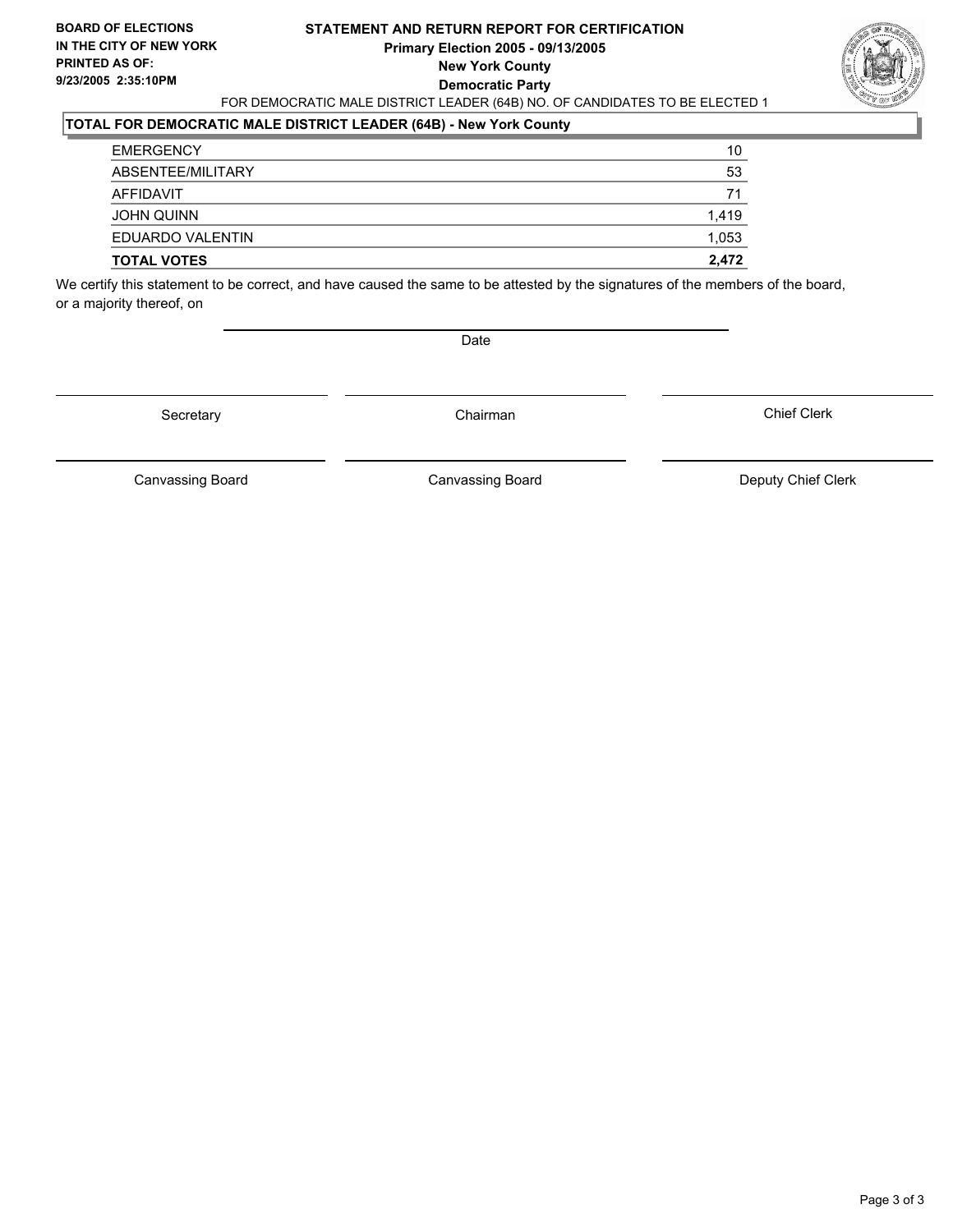

# **Primary Election 2005 - 09/13/2005 New York County - Democratic Party**

FOR DEMOCRATIC MALE DISTRICT LEADER (68A) NO. OF CANDIDATES TO BE ELECTED 1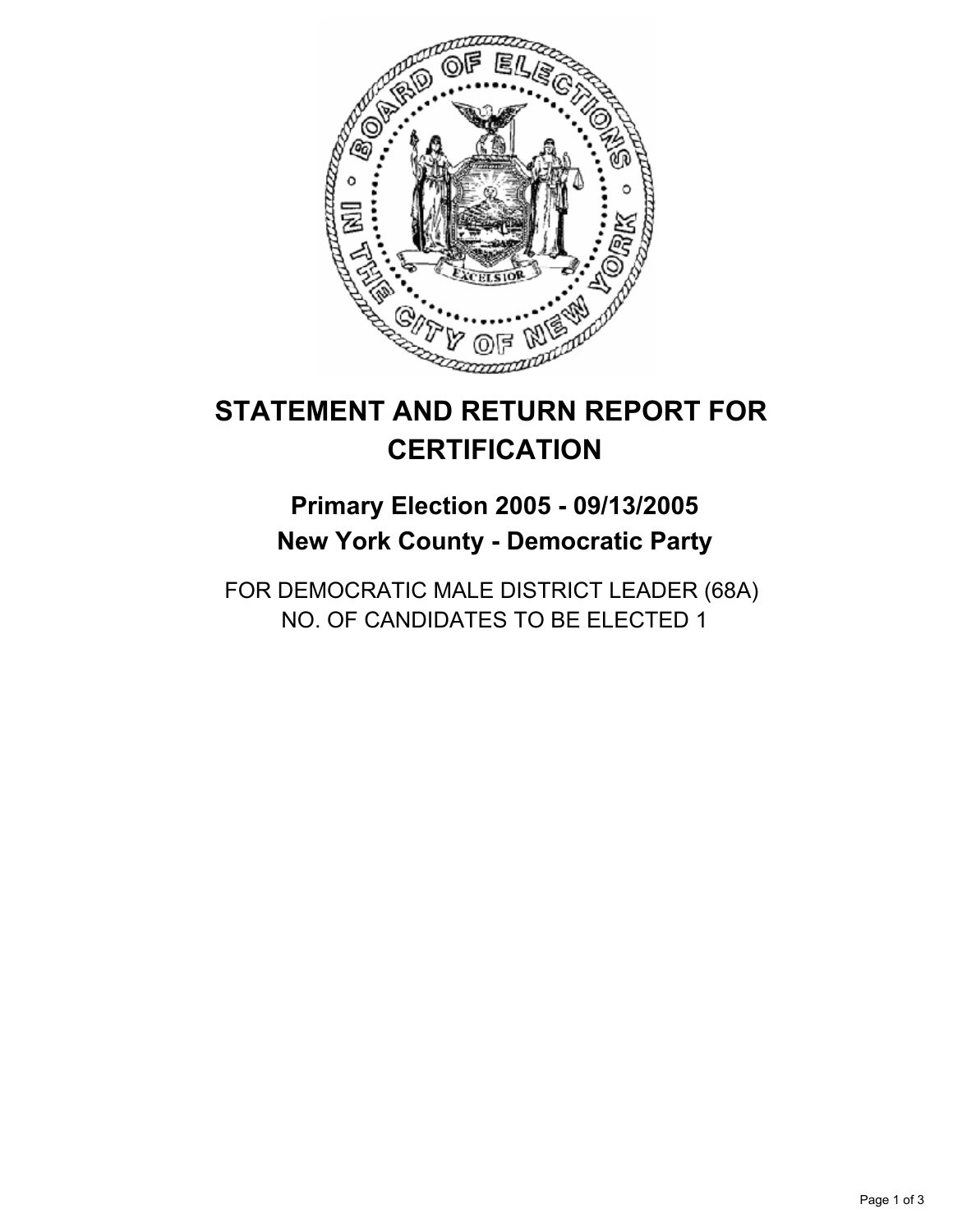

| <b>TOTAL VOTES</b>     | 1,486 |
|------------------------|-------|
| <b>MANUEL ONATIVIA</b> | 644   |
| <b>WILLIAM MOORE</b>   | 842   |
| AFFIDAVIT              | 34    |
| ABSENTEE/MILITARY      | 28    |
| <b>EMERGENCY</b>       | 0     |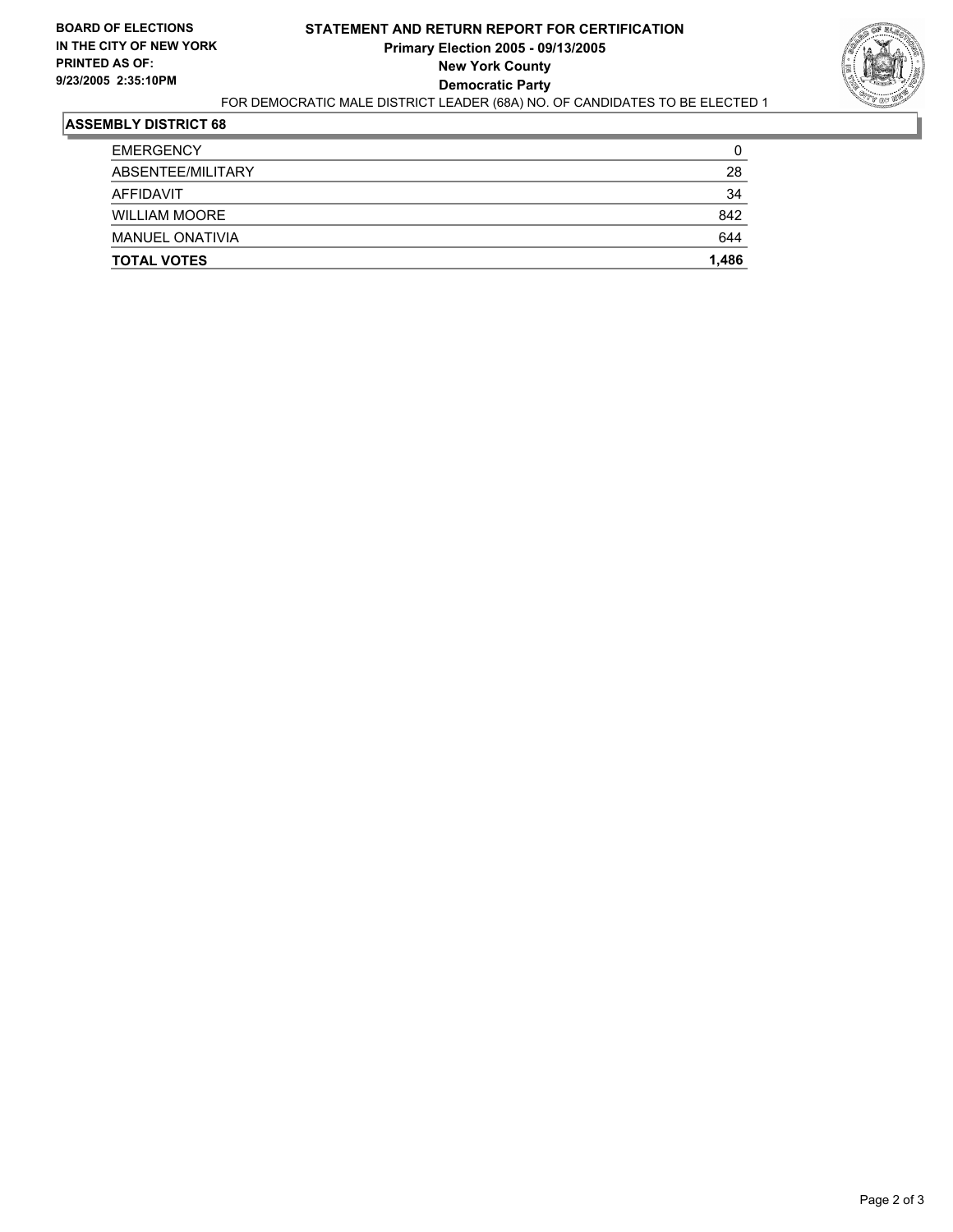#### **STATEMENT AND RETURN REPORT FOR CERTIFICATION Primary Election 2005 - 09/13/2005 New York County Democratic Party** FOR DEMOCRATIC MALE DISTRICT LEADER (68A) NO. OF CANDIDATES TO BE ELECTED 1



## **TOTAL FOR DEMOCRATIC MALE DISTRICT LEADER (68A) - New York County**

| <b>TOTAL VOTES</b>     | 1,486 |
|------------------------|-------|
| <b>MANUEL ONATIVIA</b> | 644   |
| <b>WILLIAM MOORE</b>   | 842   |
| AFFIDAVIT              | 34    |
| ABSENTEE/MILITARY      | 28    |
| <b>EMERGENCY</b>       | 0     |

We certify this statement to be correct, and have caused the same to be attested by the signatures of the members of the board, or a majority thereof, on

Date

Secretary Chairman

Canvassing Board **Canvassing Board** Canvassing Board **Deputy Chief Clerk** 

Canvassing Board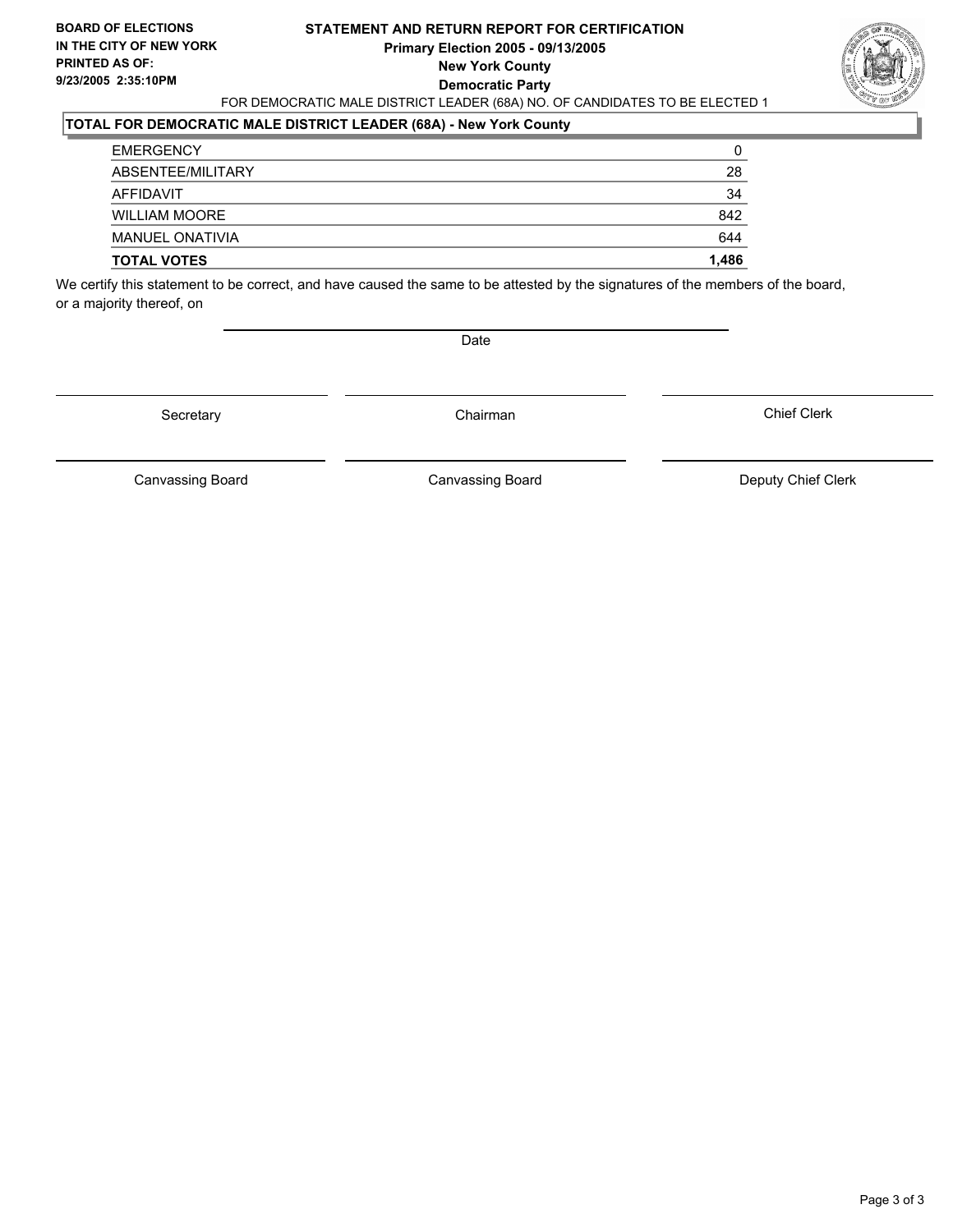

# **Primary Election 2005 - 09/13/2005 New York County - Democratic Party**

FOR DEMOCRATIC MALE DISTRICT LEADER (68B) NO. OF CANDIDATES TO BE ELECTED 1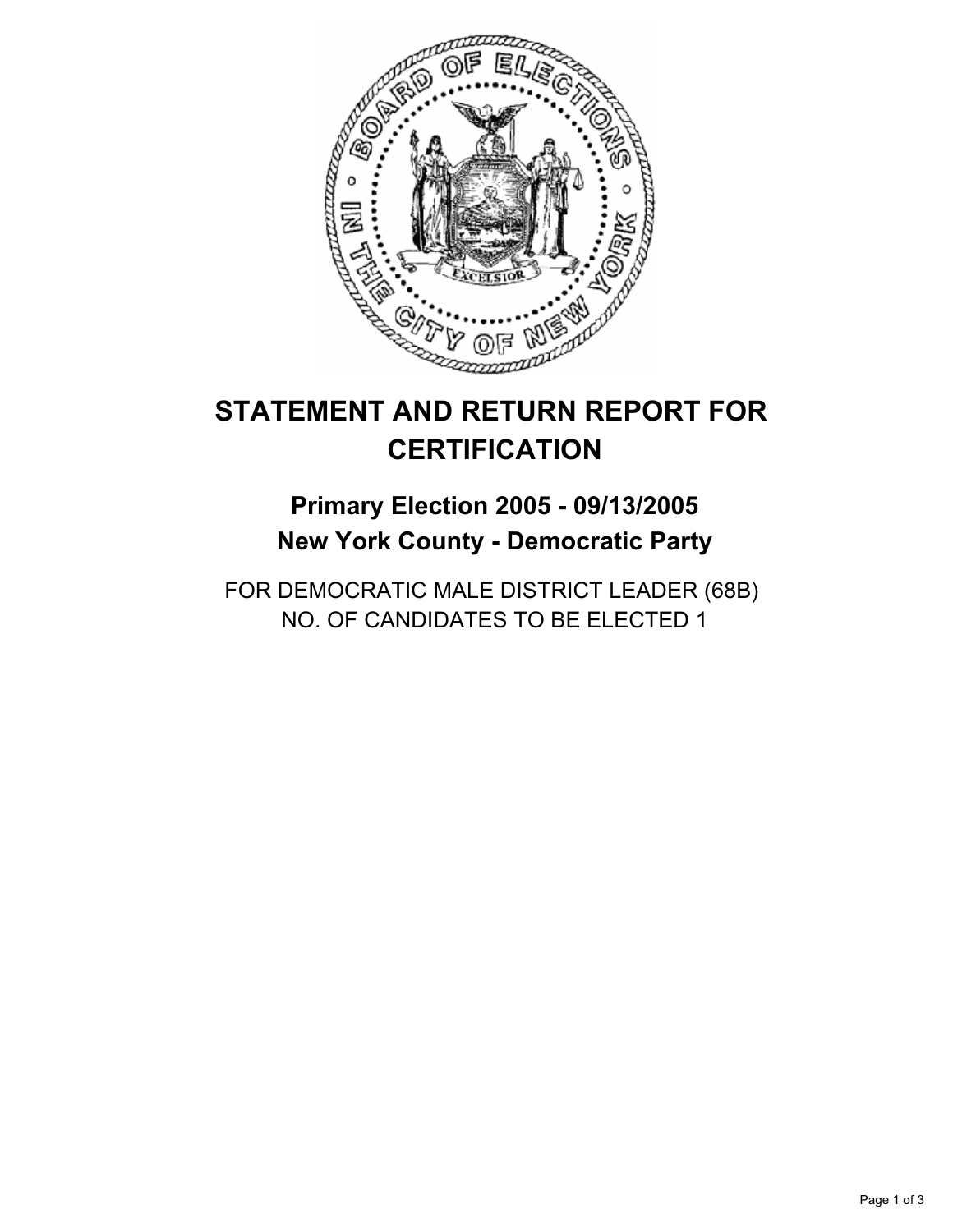

| AFFIDAVIT              | 70    |
|------------------------|-------|
| <b>EDDIE BACA</b>      | 314   |
| DAVID W JOHNSON        | 501   |
| <b>HARRY RODRIGUEZ</b> | 849   |
| <b>TOTAL VOTES</b>     | 1,664 |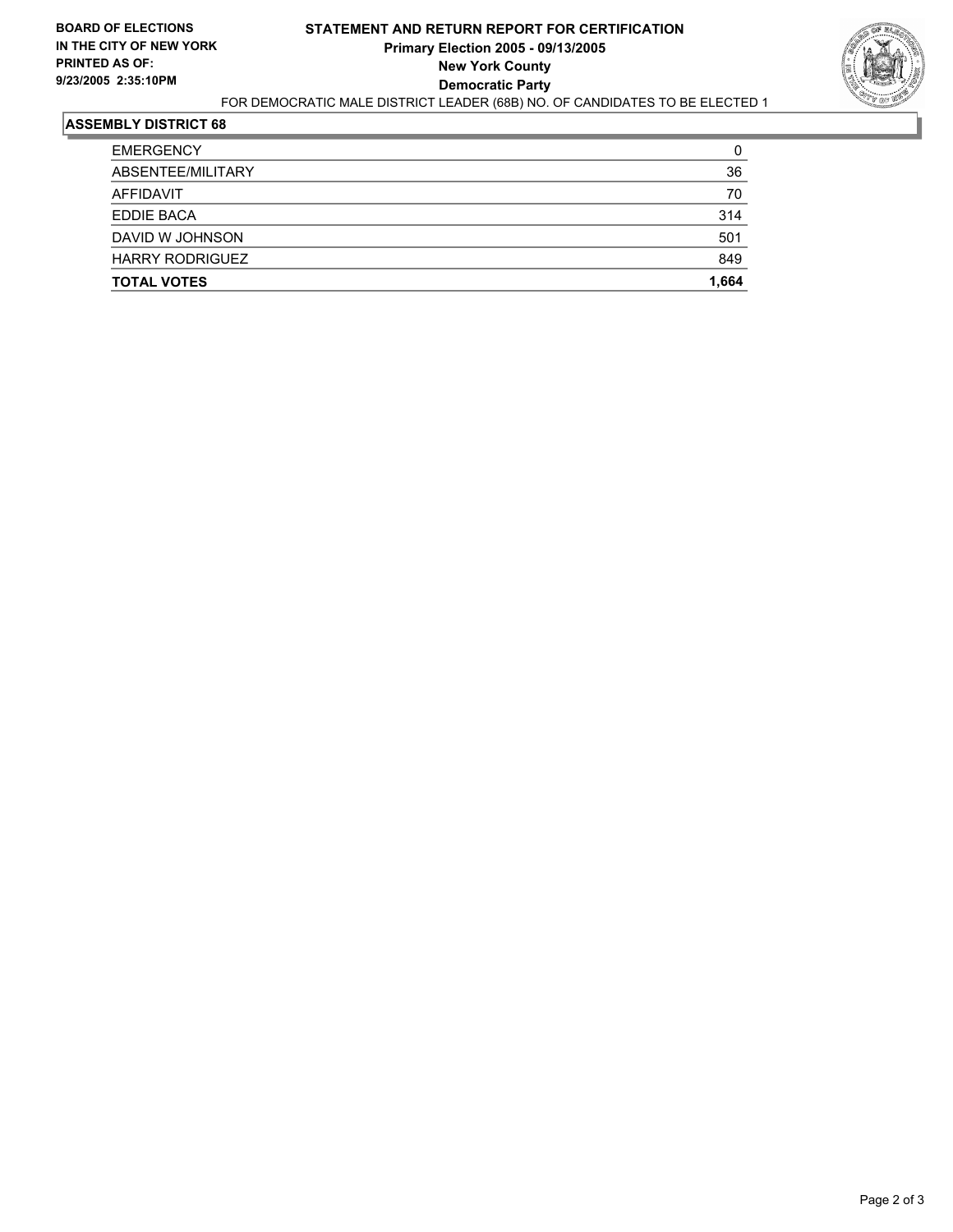#### **STATEMENT AND RETURN REPORT FOR CERTIFICATION Primary Election 2005 - 09/13/2005 New York County Democratic Party** FOR DEMOCRATIC MALE DISTRICT LEADER (68B) NO. OF CANDIDATES TO BE ELECTED 1



#### **TOTAL FOR DEMOCRATIC MALE DISTRICT LEADER (68B) - New York County**

| <b>EMERGENCY</b>       | 0     |
|------------------------|-------|
| ABSENTEE/MILITARY      | 36    |
| AFFIDAVIT              | 70    |
| EDDIE BACA             | 314   |
| DAVID W JOHNSON        | 501   |
| <b>HARRY RODRIGUEZ</b> | 849   |
| <b>TOTAL VOTES</b>     | 1,664 |
|                        |       |

We certify this statement to be correct, and have caused the same to be attested by the signatures of the members of the board, or a majority thereof, on

Date

Secretary **Chairman** 

Chief Clerk

Canvassing Board **Canvassing Board** Canvassing Board **Deputy Chief Clerk** 

Canvassing Board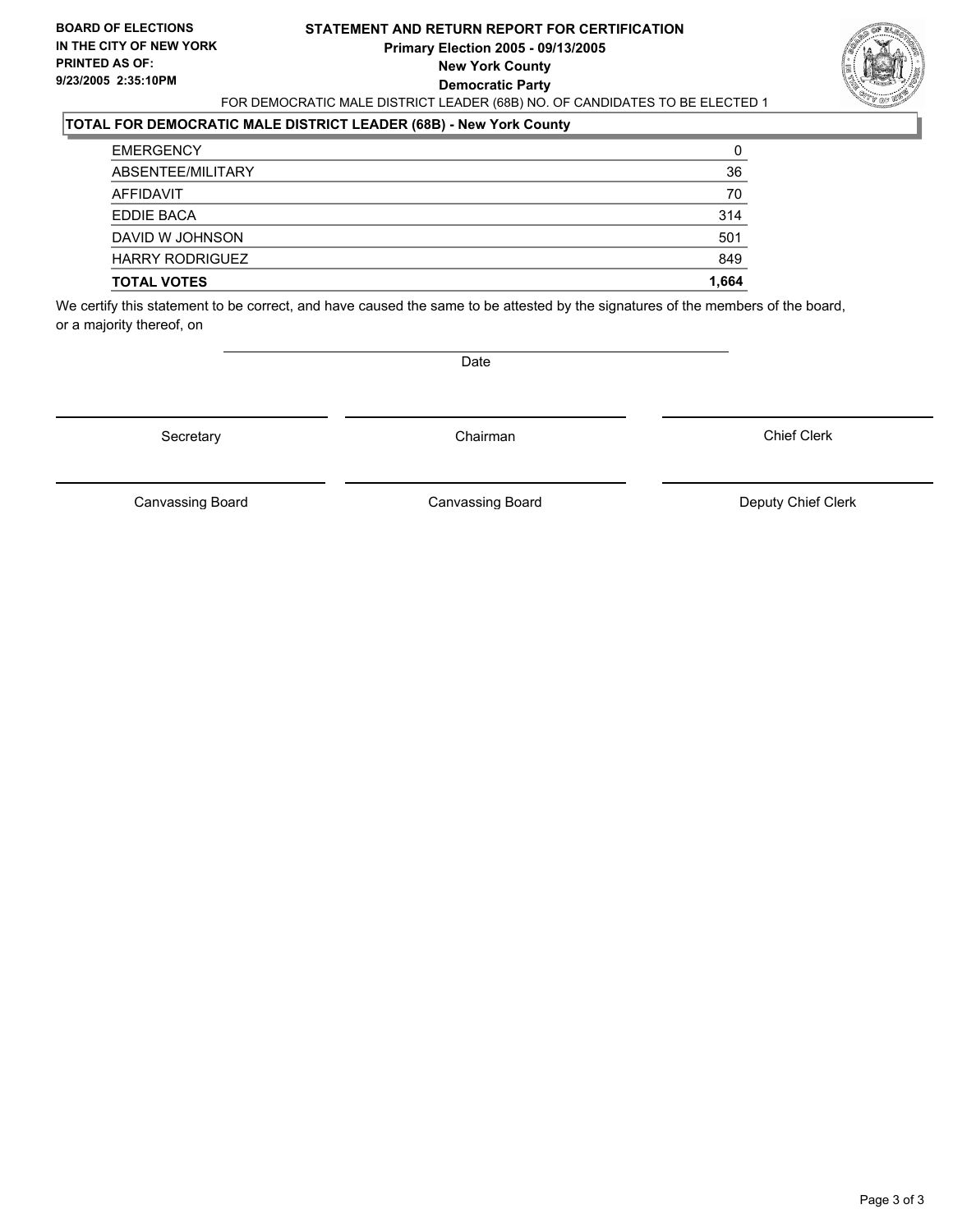

# **Primary Election 2005 - 09/13/2005 New York County - Democratic Party**

FOR DEMOCRATIC MALE DISTRICT LEADER (68D) NO. OF CANDIDATES TO BE ELECTED 1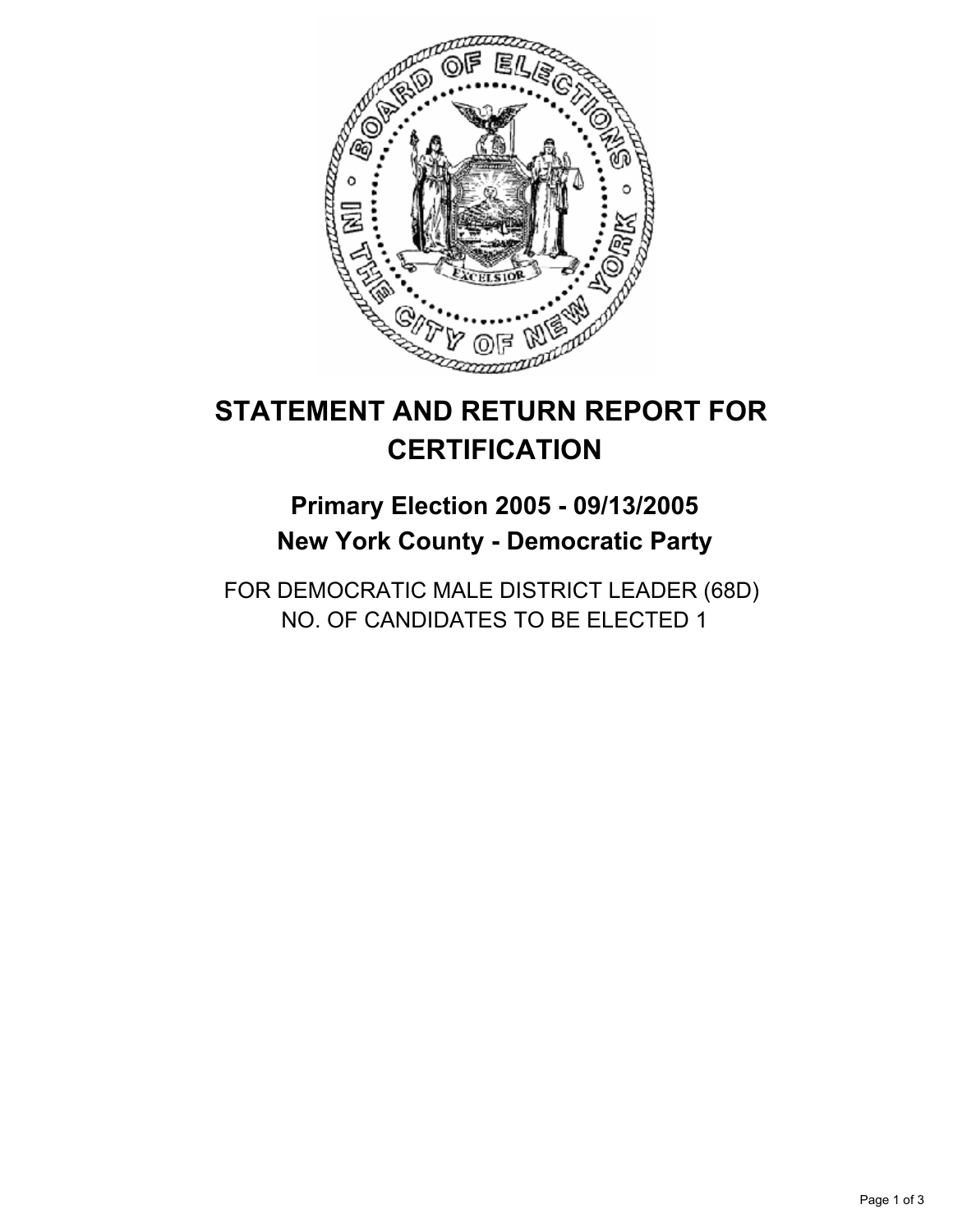

| <b>TOTAL VOTES</b>  | 1,647 |
|---------------------|-------|
| <b>KEITH LILLY</b>  | 1,088 |
| <b>WARREN ABNEY</b> | 559   |
| AFFIDAVIT           | 68    |
| ABSENTEE/MILITARY   | 36    |
| <b>EMERGENCY</b>    | 6     |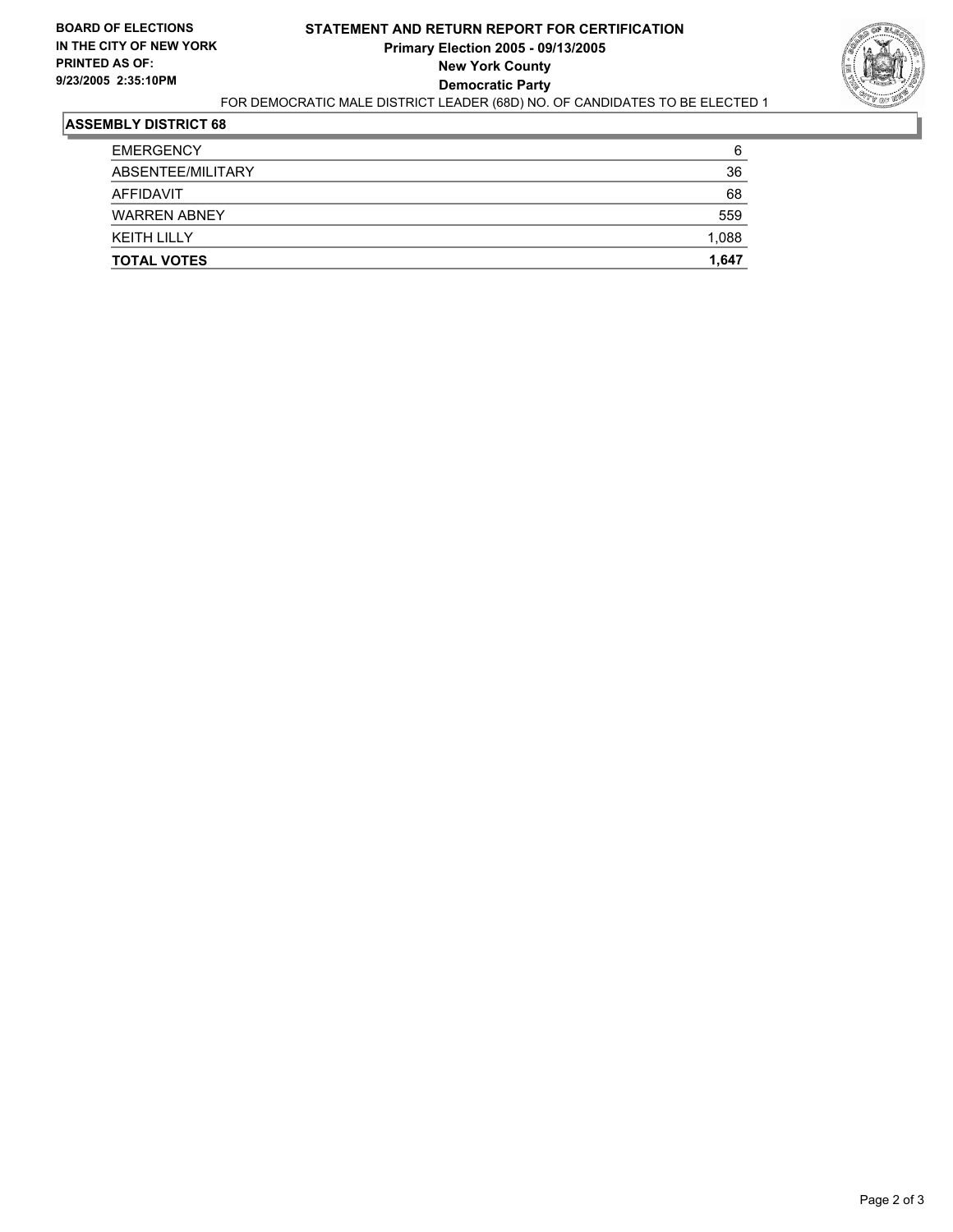#### **STATEMENT AND RETURN REPORT FOR CERTIFICATION Primary Election 2005 - 09/13/2005 New York County Democratic Party** FOR DEMOCRATIC MALE DISTRICT LEADER (68D) NO. OF CANDIDATES TO BE ELECTED 1



## **TOTAL FOR DEMOCRATIC MALE DISTRICT LEADER (68D) - New York County**

| <b>TOTAL VOTES</b>  | 1,647 |
|---------------------|-------|
| <b>KEITH LILLY</b>  | 1,088 |
| <b>WARREN ABNEY</b> | 559   |
| AFFIDAVIT           | 68    |
| ABSENTEE/MILITARY   | 36    |
| <b>EMERGENCY</b>    | 6     |

We certify this statement to be correct, and have caused the same to be attested by the signatures of the members of the board, or a majority thereof, on

Date

Secretary Chairman

Canvassing Board **Canvassing Board** Canvassing Board **Deputy Chief Clerk** 

Canvassing Board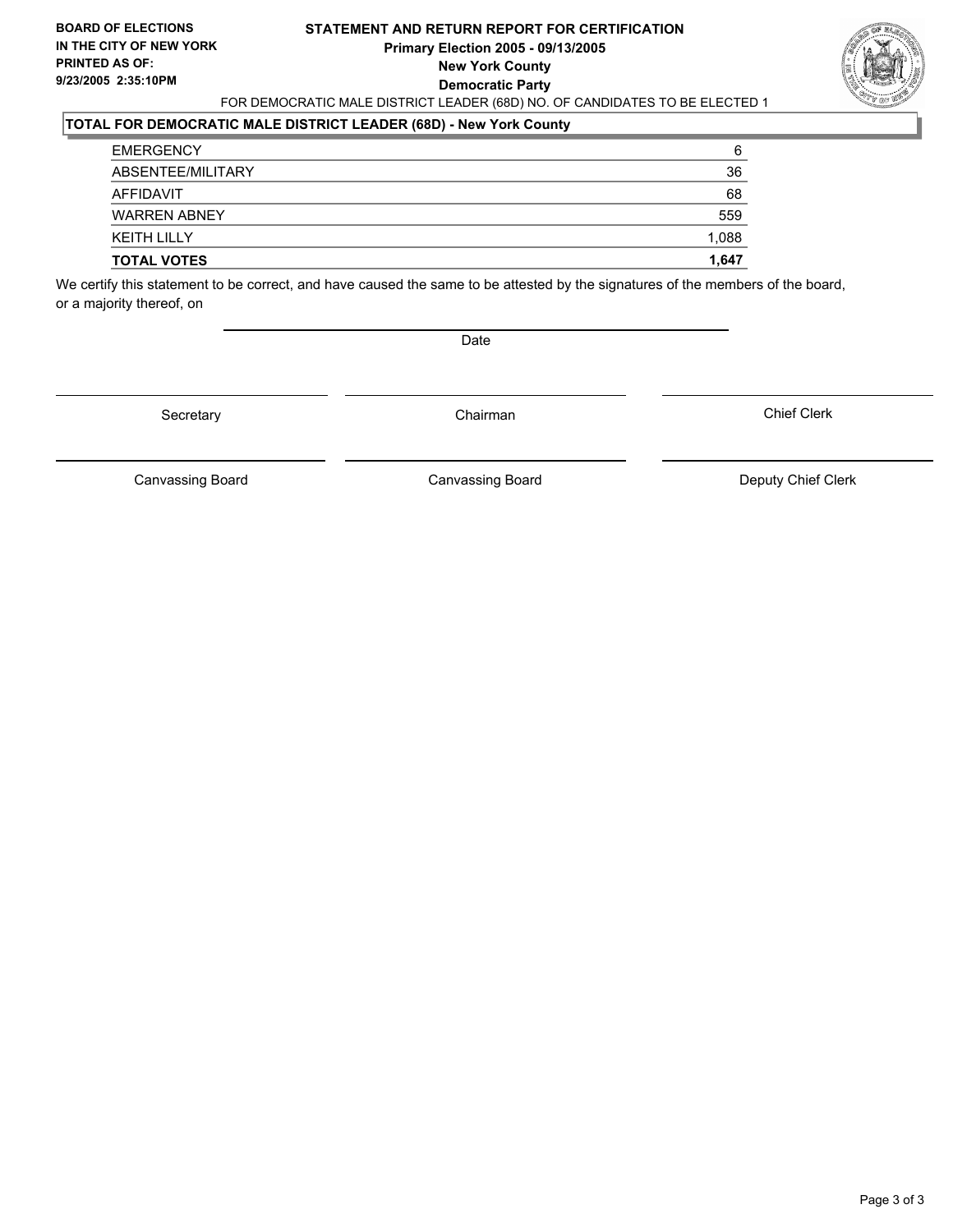

## **Primary Election 2005 - 09/13/2005 New York County - Democratic Party**

FOR DEMOCRATIC MALE DISTRICT LEADER (70A) NO. OF CANDIDATES TO BE ELECTED 1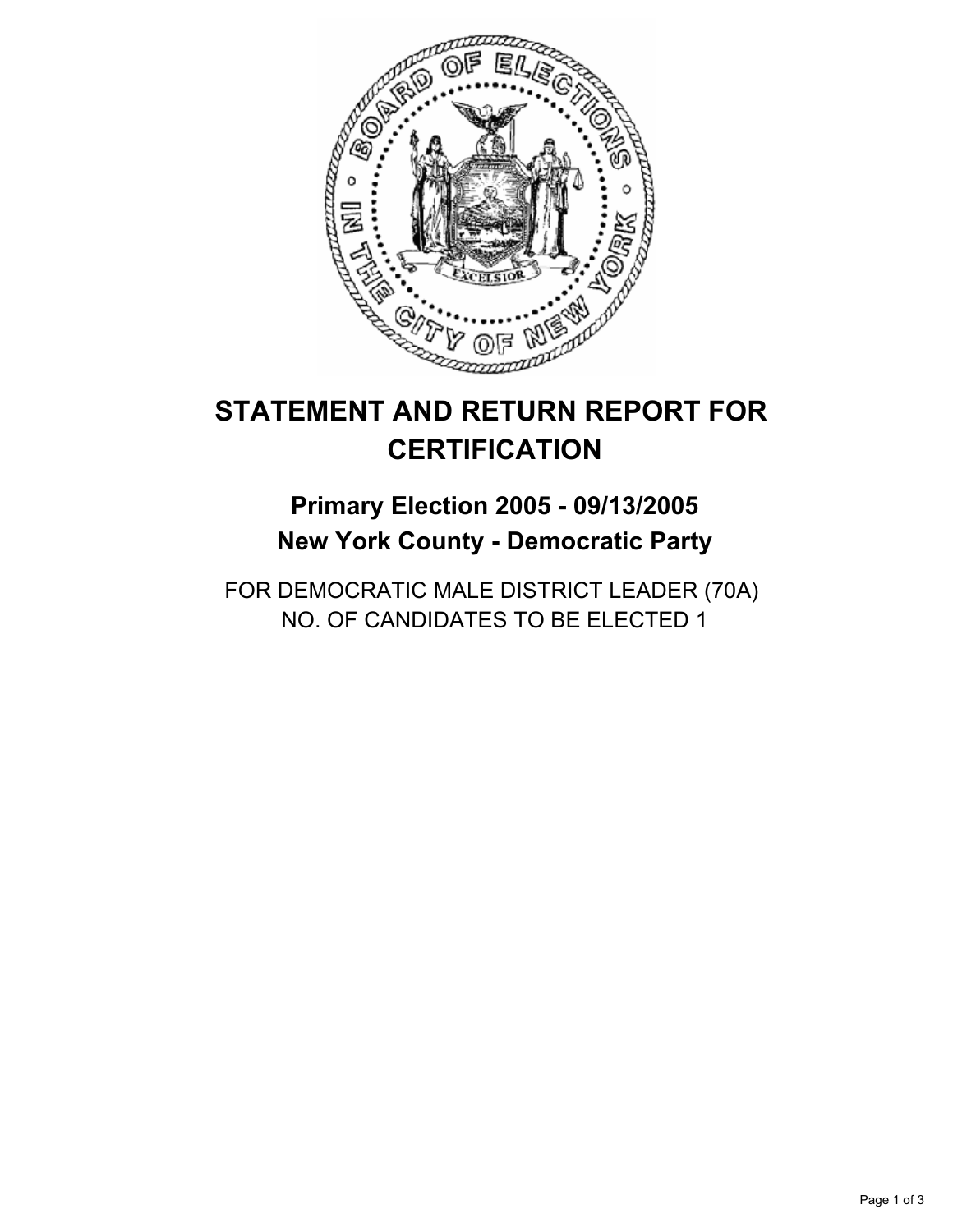

| <b>EMERGENCY</b>      | 0     |
|-----------------------|-------|
| ABSENTEE/MILITARY     | 26    |
| AFFIDAVIT             | 53    |
| WILLIAM A ALLEN       | 864   |
| <b>I RONNIE HOLLY</b> | 533   |
| <b>TOTAL VOTES</b>    | 1,397 |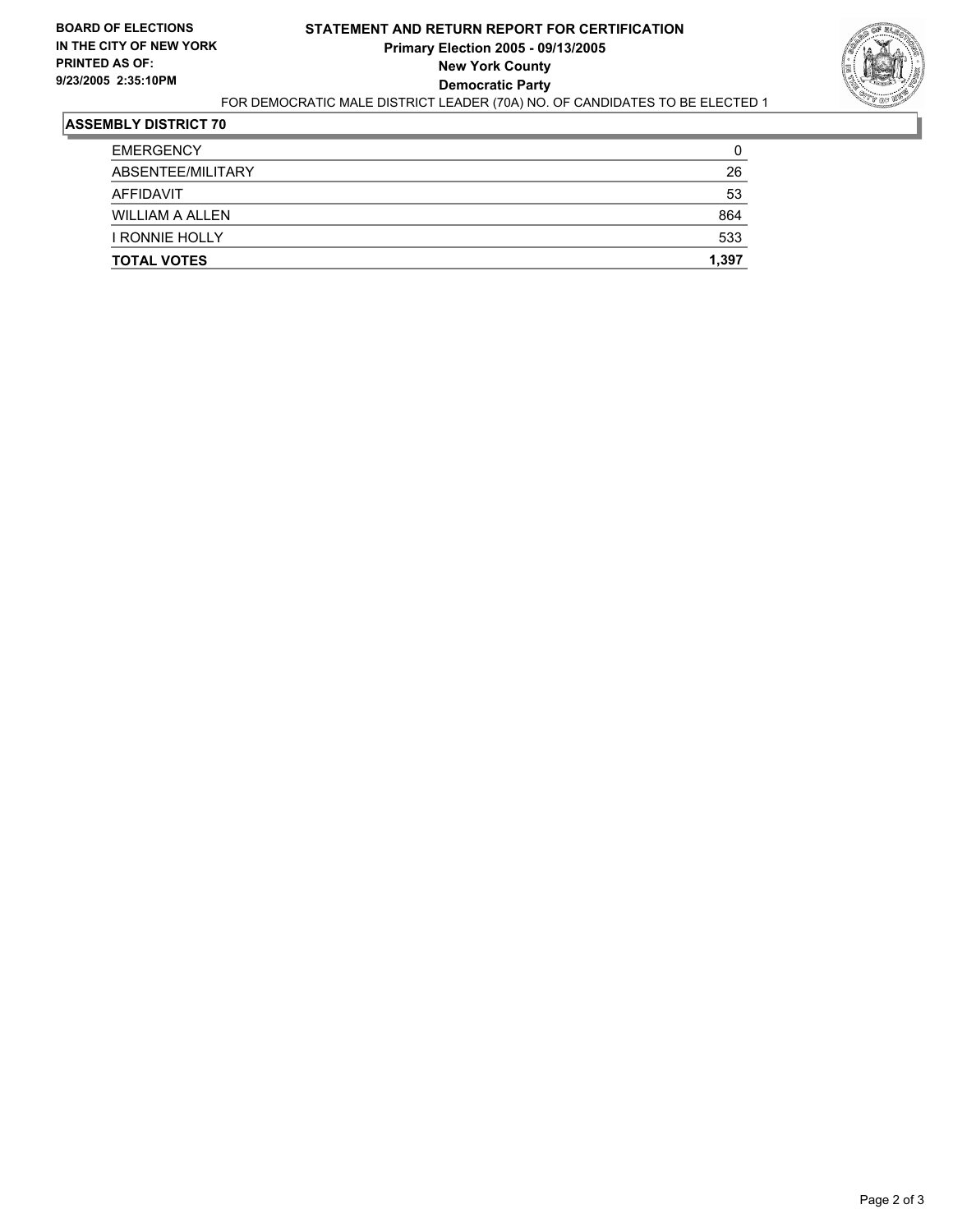#### **STATEMENT AND RETURN REPORT FOR CERTIFICATION Primary Election 2005 - 09/13/2005 New York County Democratic Party** FOR DEMOCRATIC MALE DISTRICT LEADER (70A) NO. OF CANDIDATES TO BE ELECTED 1



### **TOTAL FOR DEMOCRATIC MALE DISTRICT LEADER (70A) - New York County**

| <b>TOTAL VOTES</b>     | 1,397 |
|------------------------|-------|
| <b>I RONNIE HOLLY</b>  | 533   |
| <b>WILLIAM A ALLEN</b> | 864   |
| AFFIDAVIT              | 53    |
| ABSENTEE/MILITARY      | 26    |
| <b>EMERGENCY</b>       | 0     |

We certify this statement to be correct, and have caused the same to be attested by the signatures of the members of the board, or a majority thereof, on

Date

Secretary Chairman

Canvassing Board Canvassing Board **Canvassing Board** Canvassing Board **Deputy Chief Clerk** 

Chief Clerk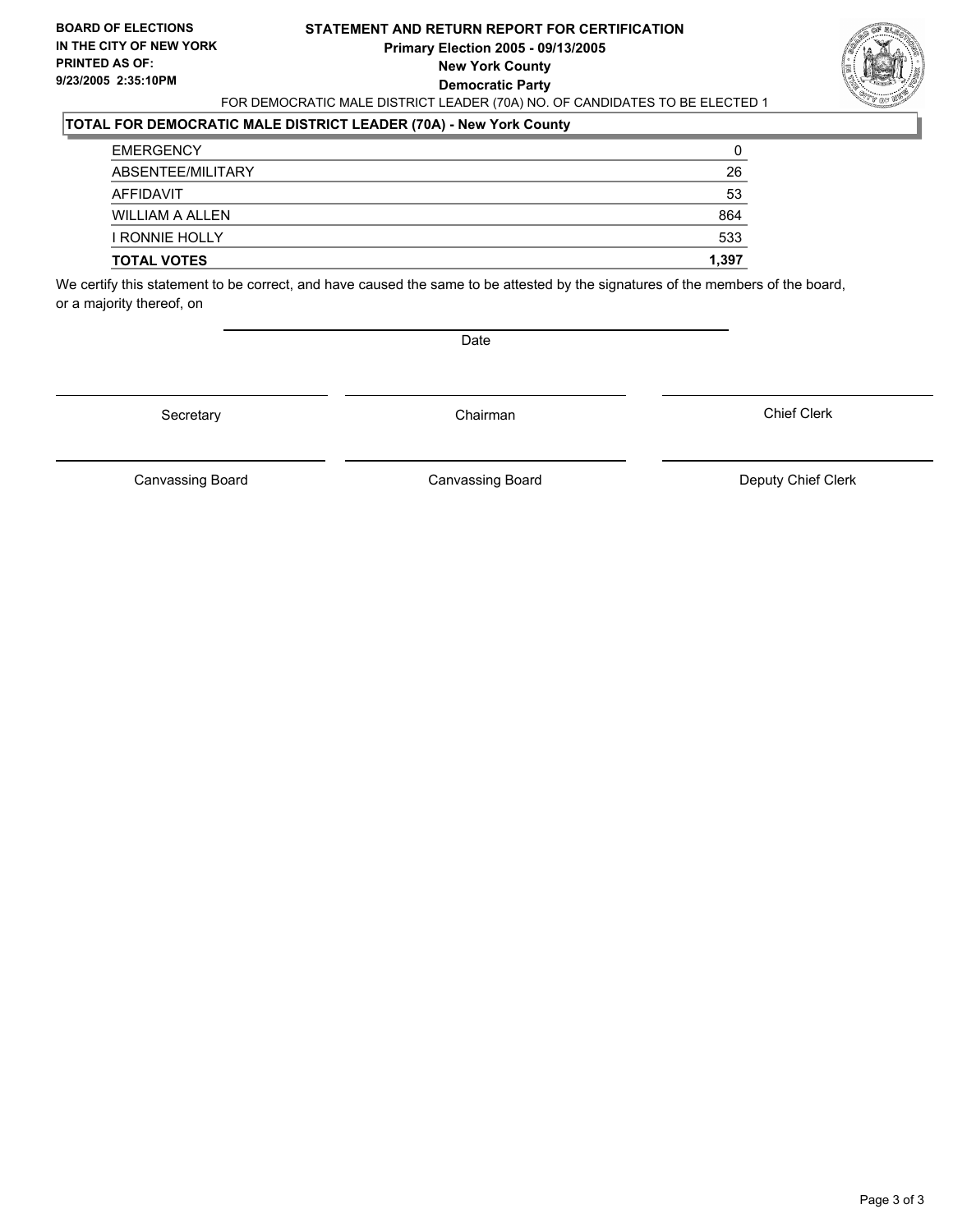

## **Primary Election 2005 - 09/13/2005 New York County - Democratic Party**

FOR DEMOCRATIC MALE DISTRICT LEADER (74A) NO. OF CANDIDATES TO BE ELECTED 1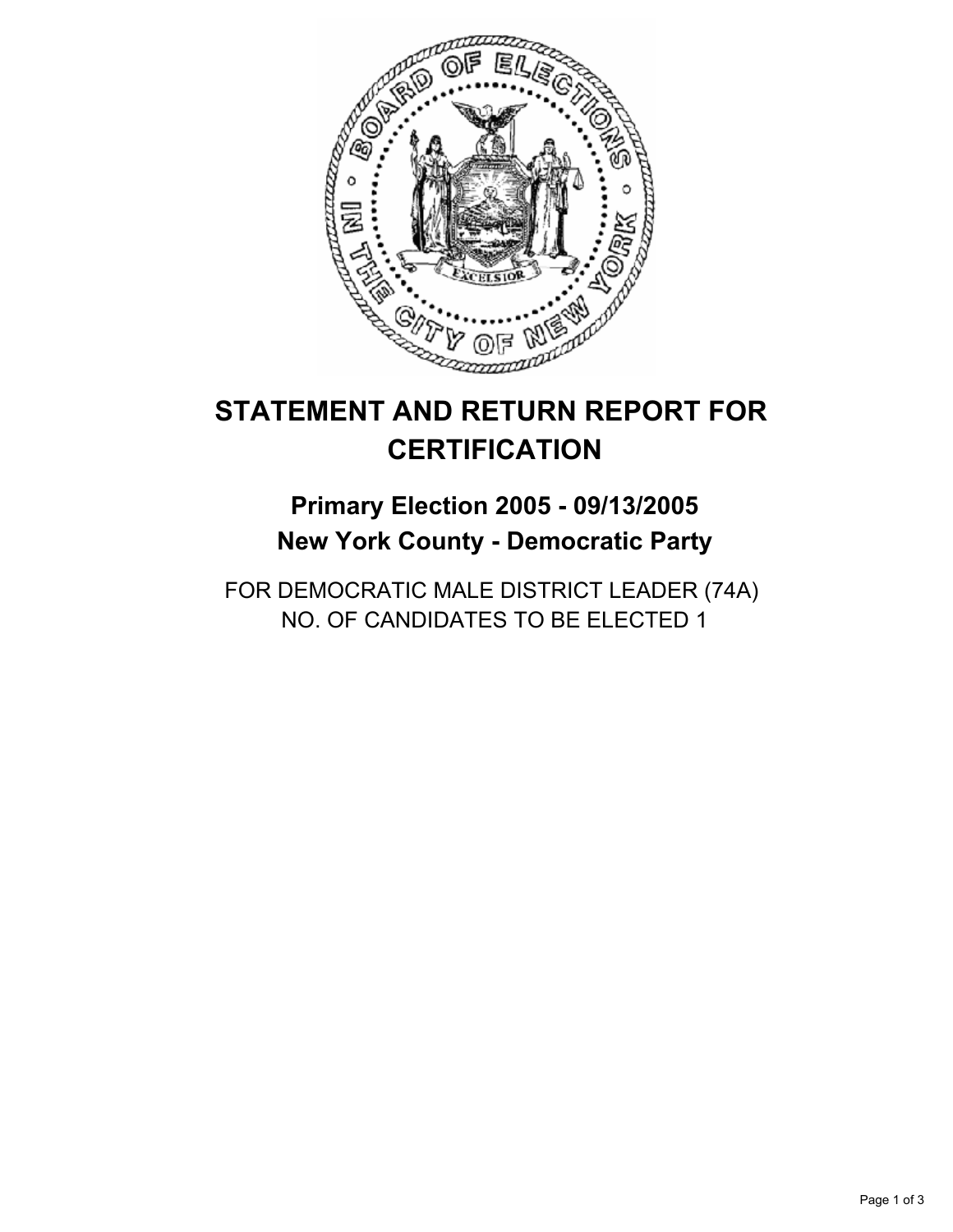

| <b>TOTAL VOTES</b>       | 3,191 |
|--------------------------|-------|
| <b>ANTHONY FELICIANO</b> | 2,127 |
| ROBERTO P CABALLERO      | 1,064 |
| AFFIDAVIT                | 96    |
| ABSENTEE/MILITARY        | 36    |
| <b>EMERGENCY</b>         | 0     |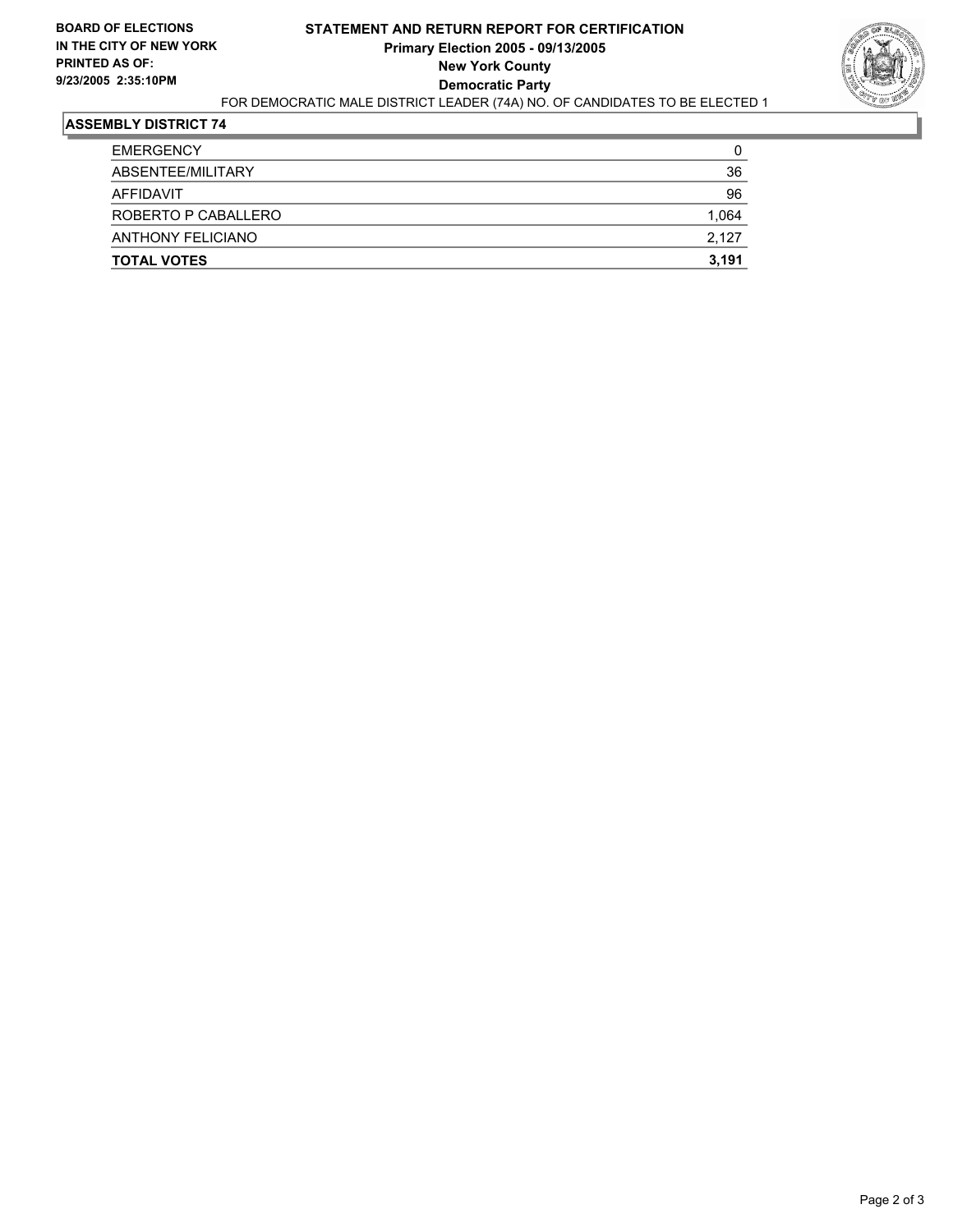#### **STATEMENT AND RETURN REPORT FOR CERTIFICATION Primary Election 2005 - 09/13/2005 New York County Democratic Party** FOR DEMOCRATIC MALE DISTRICT LEADER (74A) NO. OF CANDIDATES TO BE ELECTED 1



### **TOTAL FOR DEMOCRATIC MALE DISTRICT LEADER (74A) - New York County**

| <b>EMERGENCY</b>         | 0     |
|--------------------------|-------|
| ABSENTEE/MILITARY        | 36    |
| AFFIDAVIT                | 96    |
| ROBERTO P CABALLERO      | 1,064 |
| <b>ANTHONY FELICIANO</b> | 2,127 |
| <b>TOTAL VOTES</b>       | 3,191 |

We certify this statement to be correct, and have caused the same to be attested by the signatures of the members of the board, or a majority thereof, on

Date

Secretary Chairman

Canvassing Board **Canvassing Board** Canvassing Board **Deputy Chief Clerk** 

Canvassing Board

Chief Clerk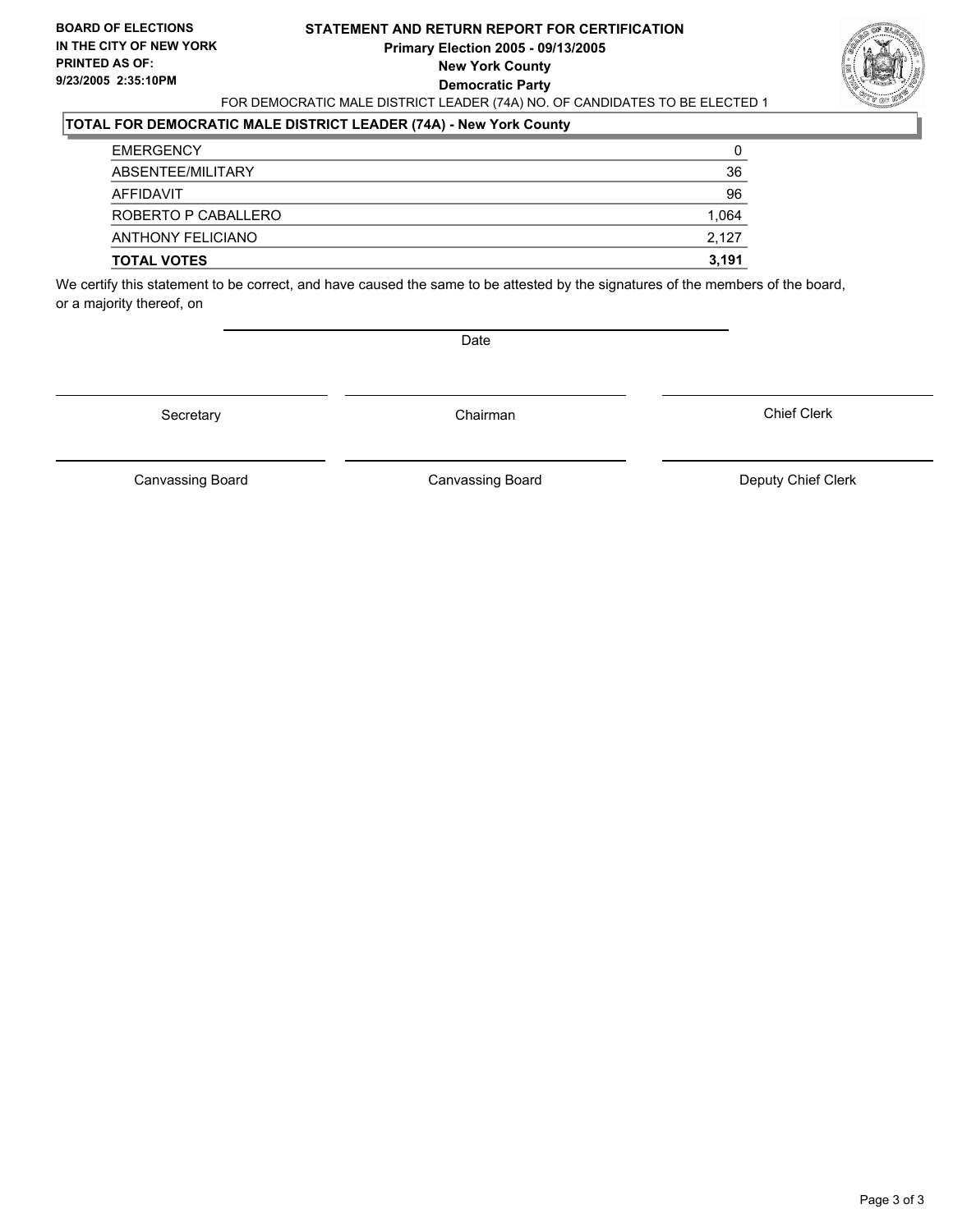

## **Primary Election 2005 - 09/13/2005 New York County - Democratic Party**

FOR DEMOCRATIC FEMALE DISTRICT LEADER (68A) NO. OF CANDIDATES TO BE ELECTED 1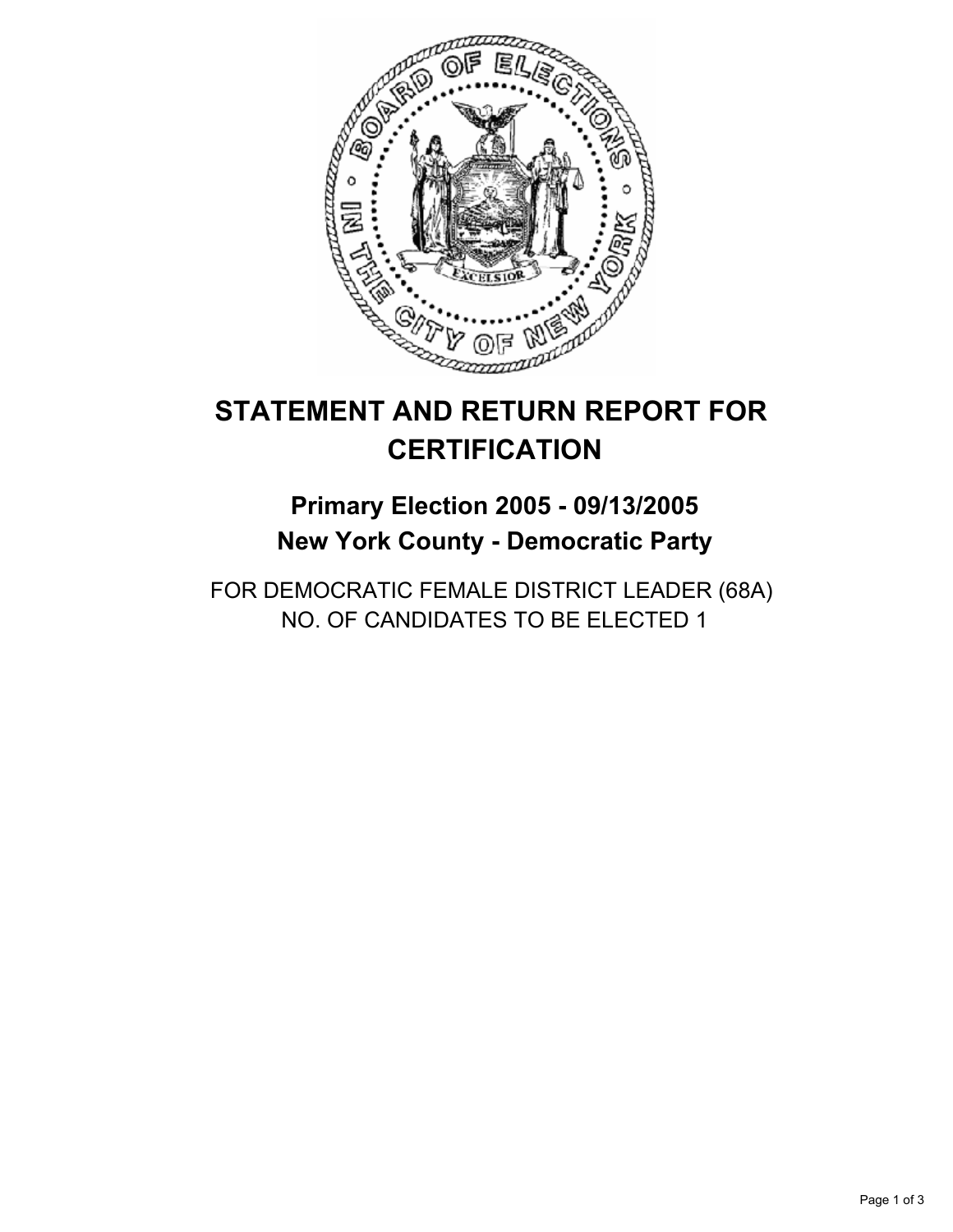

| <b>TOTAL VOTES</b>   | 1,676 |
|----------------------|-------|
| EVETTE ZAYAS         | 876   |
| <b>NAOMI LANGLEY</b> | 800   |
| AFFIDAVIT            | 34    |
| ABSENTEE/MILITARY    | 28    |
| <b>EMERGENCY</b>     | 0     |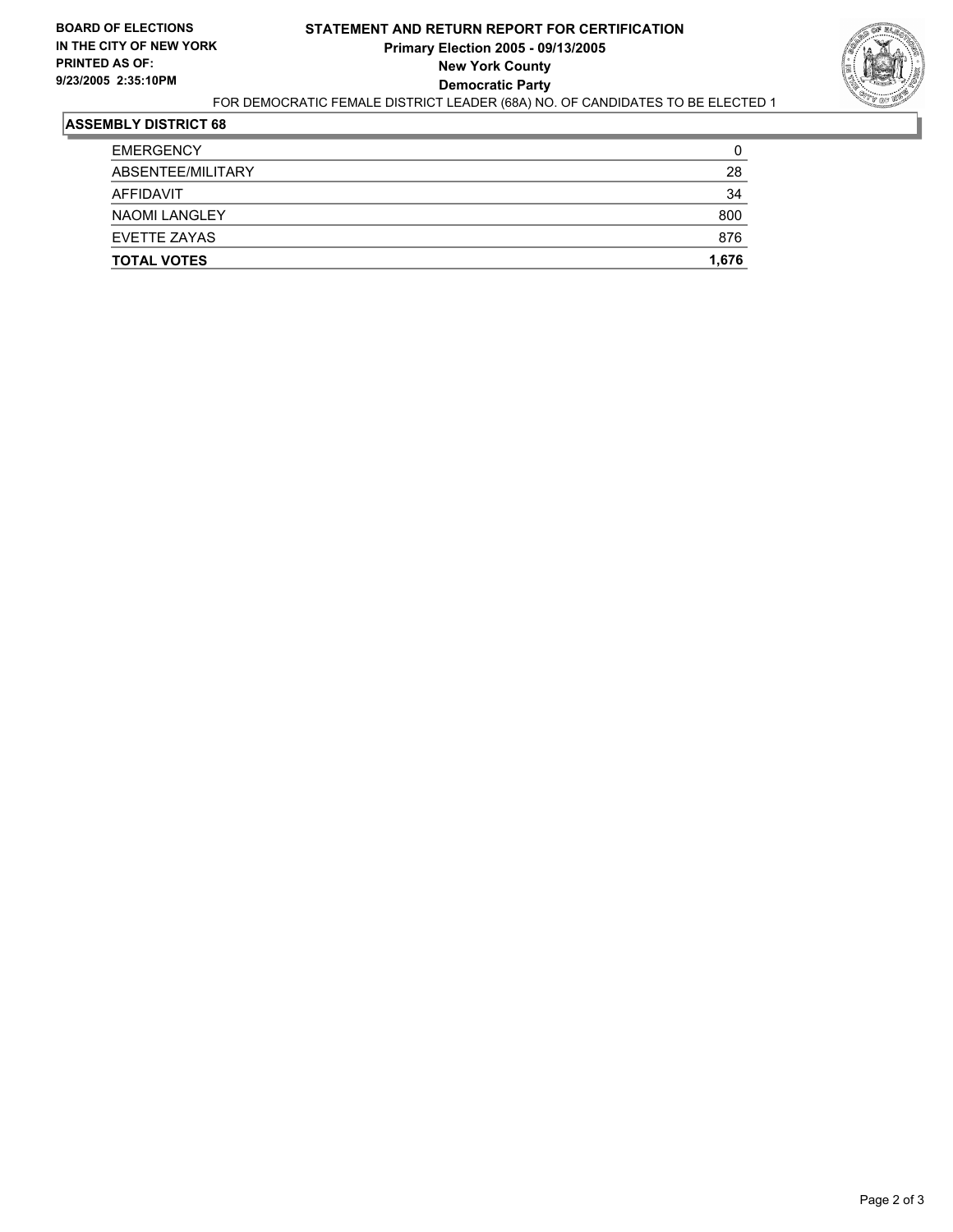#### **STATEMENT AND RETURN REPORT FOR CERTIFICATION Primary Election 2005 - 09/13/2005 New York County Democratic Party** FOR DEMOCRATIC FEMALE DISTRICT LEADER (68A) NO. OF CANDIDATES TO BE ELECTED 1



### **TOTAL FOR DEMOCRATIC FEMALE DISTRICT LEADER (68A) - New York County**

| <b>TOTAL VOTES</b>   | 1,676 |
|----------------------|-------|
| EVETTE ZAYAS         | 876   |
| <b>NAOMI LANGLEY</b> | 800   |
| AFFIDAVIT            | 34    |
| ABSENTEE/MILITARY    | 28    |
| <b>EMERGENCY</b>     | 0     |

We certify this statement to be correct, and have caused the same to be attested by the signatures of the members of the board, or a majority thereof, on

Date

Secretary Chairman

Canvassing Board **Canvassing Board** Canvassing Board **Deputy Chief Clerk** 

Canvassing Board

Chief Clerk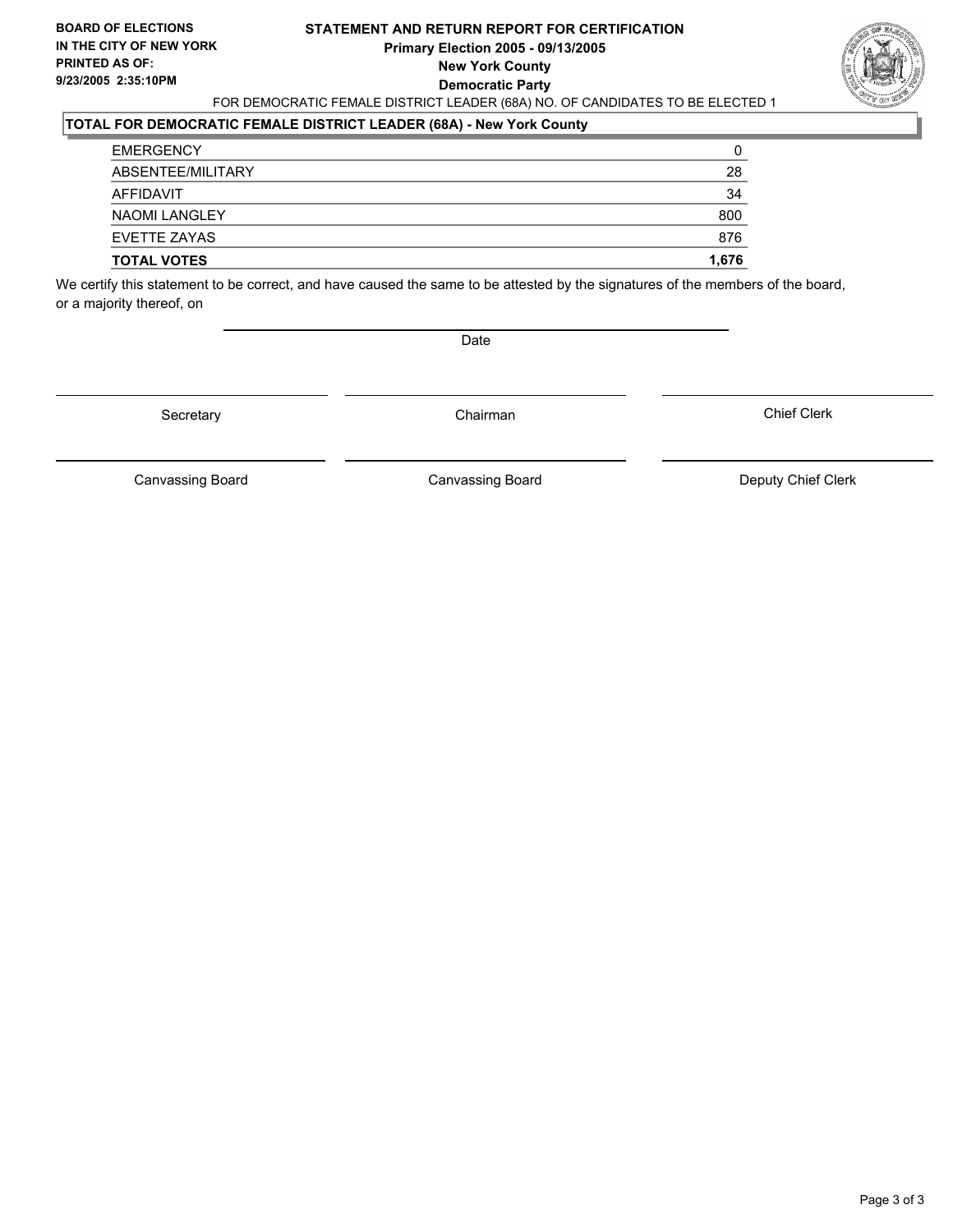

## **Primary Election 2005 - 09/13/2005 New York County - Democratic Party**

FOR DEMOCRATIC DELEGATE TO JUDICIAL CONVENTION (66) NO. OF CANDIDATES TO BE ELECTED 8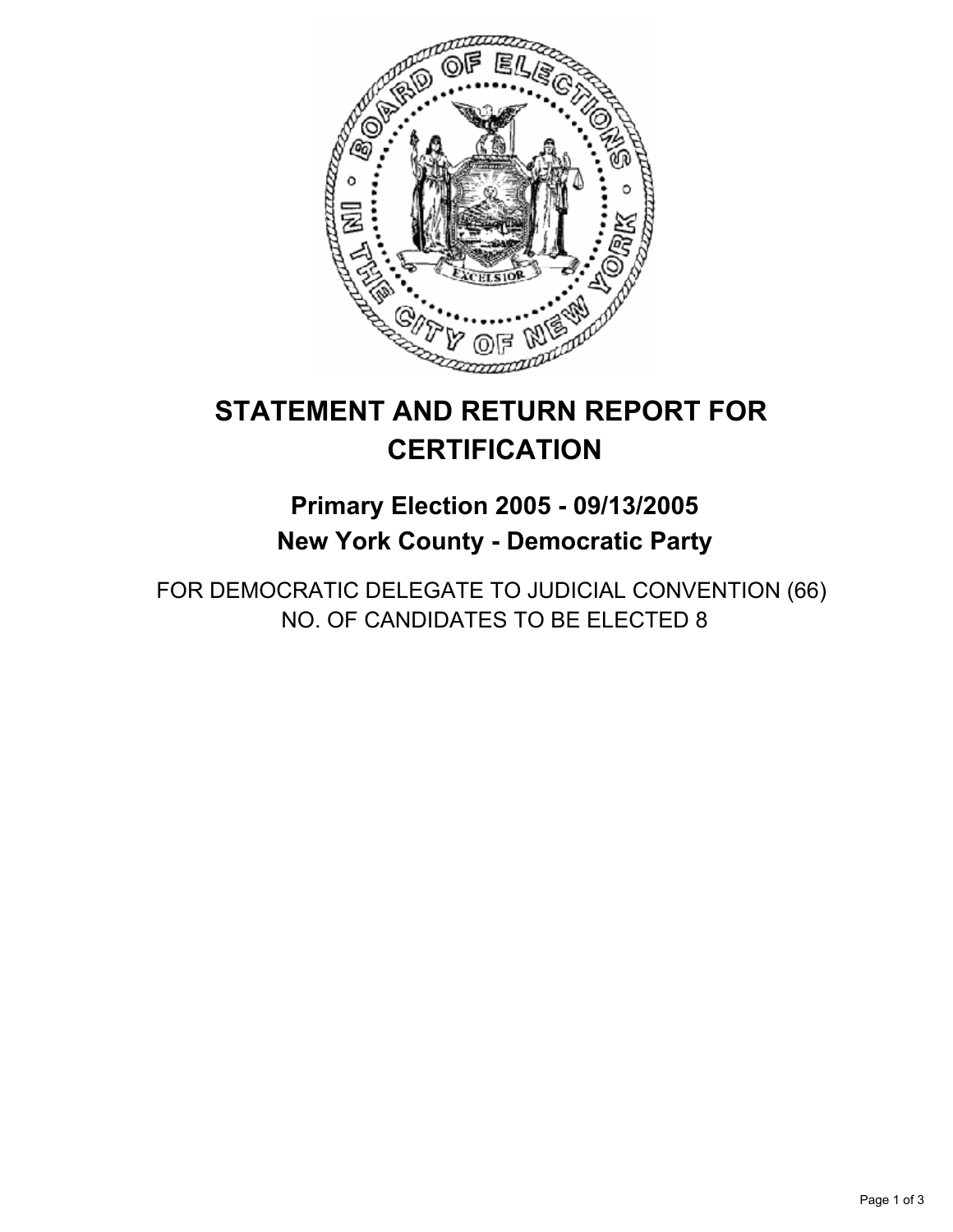

| <b>EMERGENCY</b>              | 66     |
|-------------------------------|--------|
| ABSENTEE/MILITARY             | 331    |
| <b>AFFIDAVIT</b>              | 167    |
| <b>KEEN BERGER</b>            | 3,107  |
| KATHARINE B WOLPE             | 3,121  |
| <b>CAROL RUTH FEINMAN</b>     | 2,872  |
| <b>ANTHONY S HOFFMANN</b>     | 2,957  |
| <b>MELISSA SKLARZ</b>         | 2,989  |
| <b>RACHEL LAVINE</b>          | 3,000  |
| KATHERINE JACOBSON            | 2,868  |
| <b>LORNA GOTTESMAN</b>        | 2,470  |
| <b>DIANE LAPSON</b>           | 2,188  |
| PEARL CRYSTAL SCHER           | 2,034  |
| <b>JULIE MENIN</b>            | 1,899  |
| <b>JEAN B GRILLO</b>          | 2,042  |
| <b>JULIE NADEL</b>            | 2,469  |
| <b>CAROLE DESARAM</b>         | 1,654  |
| <b>VIRGINIA G CLAMMER</b>     | 1,806  |
| <b>CATHERINE V COLLINS</b>    | 1,948  |
| <b>LOIS A RAKOFF</b>          | 1,769  |
| <b>RITA P REZNIK</b>          | 1,773  |
| <b>DOROTHY HARRIS</b>         | 1,556  |
| <b>MAUREEN REMACLE</b>        | 1,279  |
| ROBERTO ORTIZ-ARROYO          | 1,773  |
| <b>JOSEPHINE W MULLIN</b>     | 1,213  |
| <b>BARBARA J STEINBERG</b>    | 2,267  |
| <b>MARIA PASSANNANTE DERR</b> | 1,582  |
| <b>TOTAL VOTES</b>            | 52,636 |
|                               |        |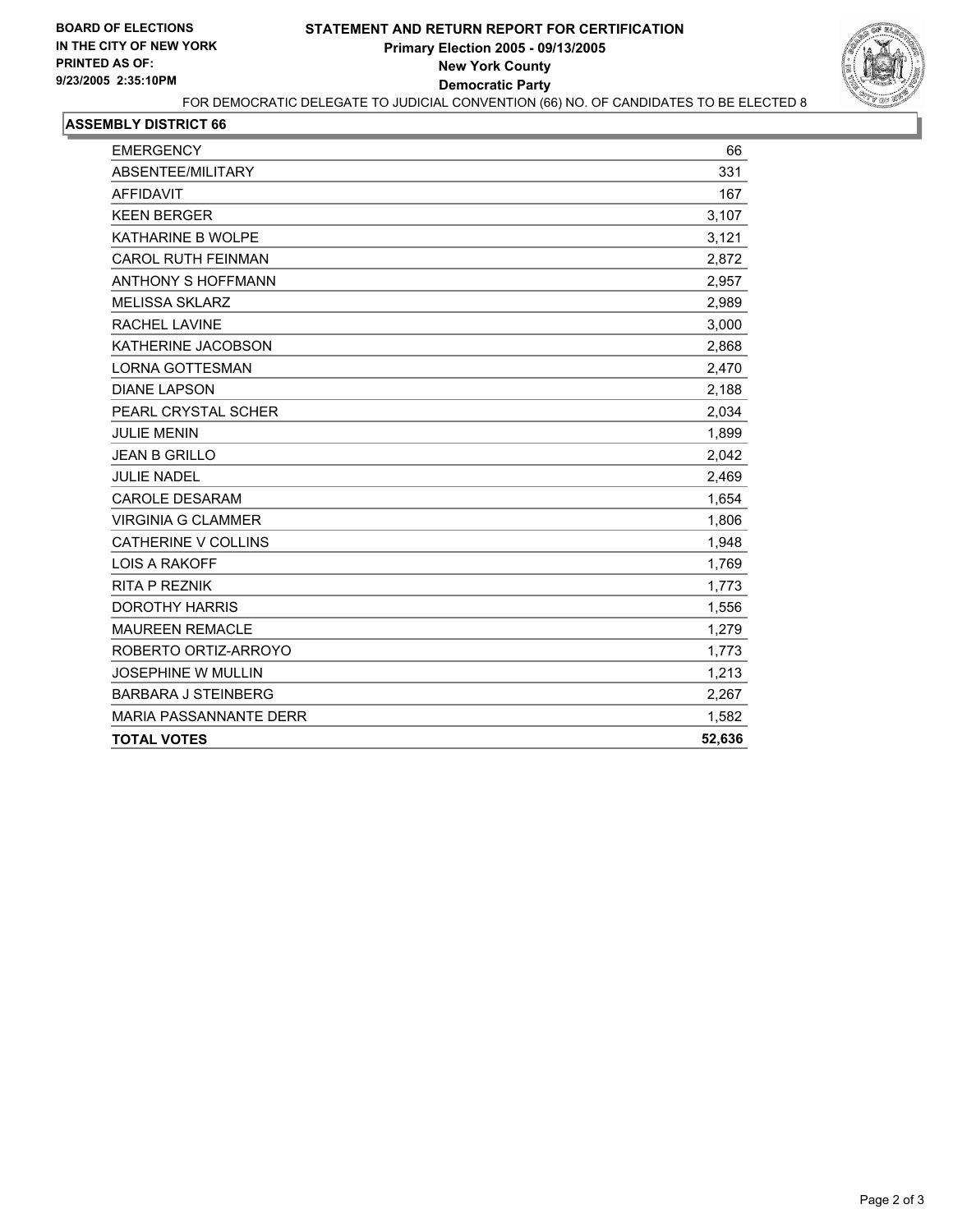#### **STATEMENT AND RETURN REPORT FOR CERTIFICATION Primary Election 2005 - 09/13/2005 New York County Democratic Party** FOR DEMOCRATIC DELEGATE TO JUDICIAL CONVENTION (66) NO. OF CANDIDATES TO BE ELECTED 8



#### **TOTAL FOR DEMOCRATIC DELEGATE TO JUDICIAL CONVENTION (66) - New York County**

| <b>EMERGENCY</b>              | 66     |
|-------------------------------|--------|
| ABSENTEE/MILITARY             | 331    |
| <b>AFFIDAVIT</b>              | 167    |
| <b>KEEN BERGER</b>            | 3,107  |
| KATHARINE B WOLPE             | 3,121  |
| <b>CAROL RUTH FEINMAN</b>     | 2,872  |
| <b>ANTHONY S HOFFMANN</b>     | 2,957  |
| <b>MELISSA SKLARZ</b>         | 2,989  |
| <b>RACHEL LAVINE</b>          | 3,000  |
| KATHERINE JACOBSON            | 2,868  |
| <b>LORNA GOTTESMAN</b>        | 2,470  |
| <b>DIANE LAPSON</b>           | 2,188  |
| PEARL CRYSTAL SCHER           | 2,034  |
| <b>JULIE MENIN</b>            | 1,899  |
| <b>JEAN B GRILLO</b>          | 2,042  |
| <b>JULIE NADEL</b>            | 2,469  |
| <b>CAROLE DESARAM</b>         | 1,654  |
| <b>VIRGINIA G CLAMMER</b>     | 1,806  |
| CATHERINE V COLLINS           | 1,948  |
| <b>LOIS A RAKOFF</b>          | 1,769  |
| <b>RITA P REZNIK</b>          | 1,773  |
| <b>DOROTHY HARRIS</b>         | 1,556  |
| <b>MAUREEN REMACLE</b>        | 1,279  |
| ROBERTO ORTIZ-ARROYO          | 1,773  |
| <b>JOSEPHINE W MULLIN</b>     | 1,213  |
| <b>BARBARA J STEINBERG</b>    | 2,267  |
| <b>MARIA PASSANNANTE DERR</b> | 1,582  |
| <b>TOTAL VOTES</b>            | 52,636 |

We certify this statement to be correct, and have caused the same to be attested by the signatures of the members of the board, or a majority thereof, on

Date

Secretary **Chairman** 

Chief Clerk

Canvassing Board

Canvassing Board **Canvassing Canvassing Board** Deputy Chief Clerk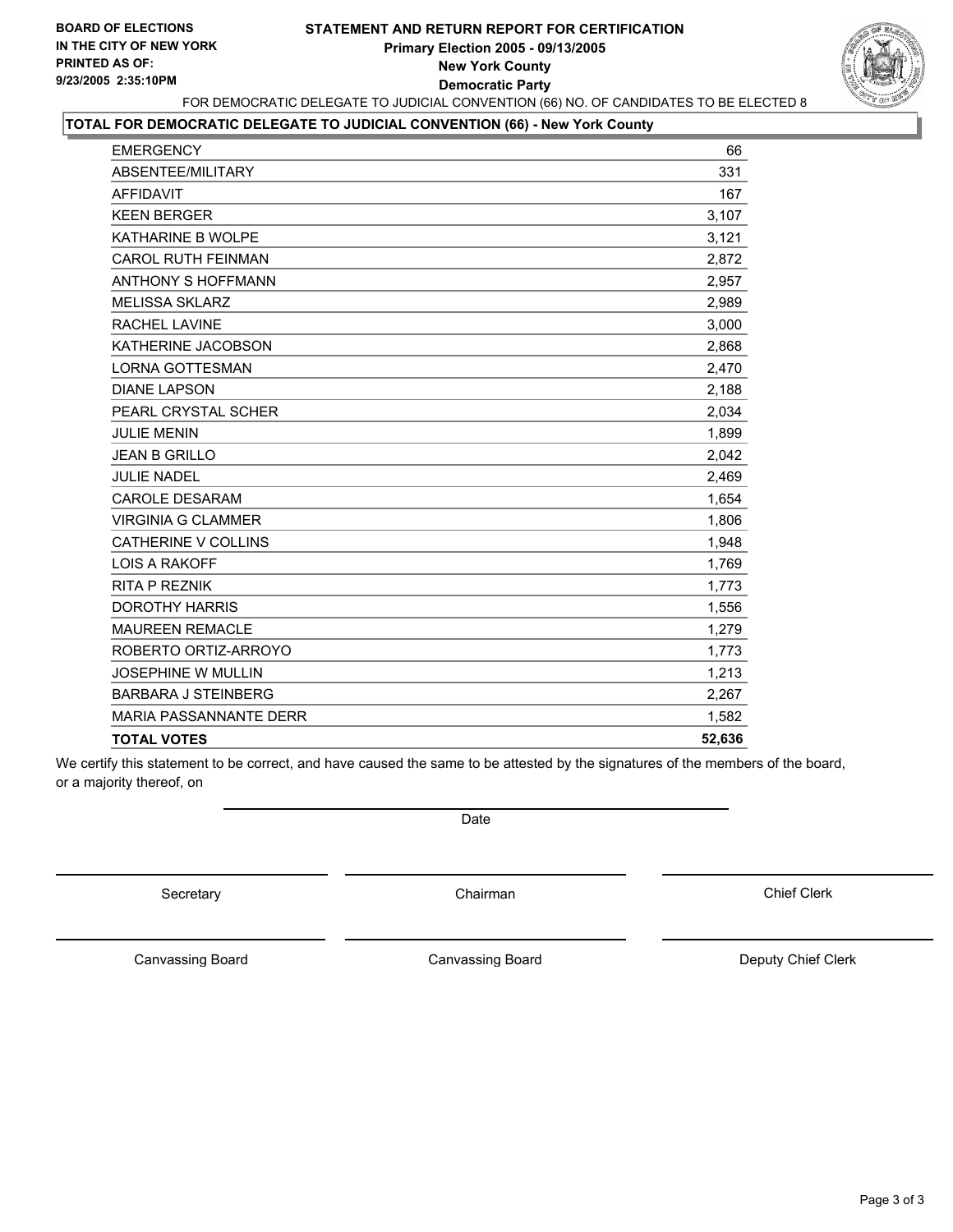

## **Primary Election 2005 - 09/13/2005 New York County - Democratic Party**

FOR DEMOCRATIC DELEGATE TO JUDICIAL CONVENTION (68) NO. OF CANDIDATES TO BE ELECTED 8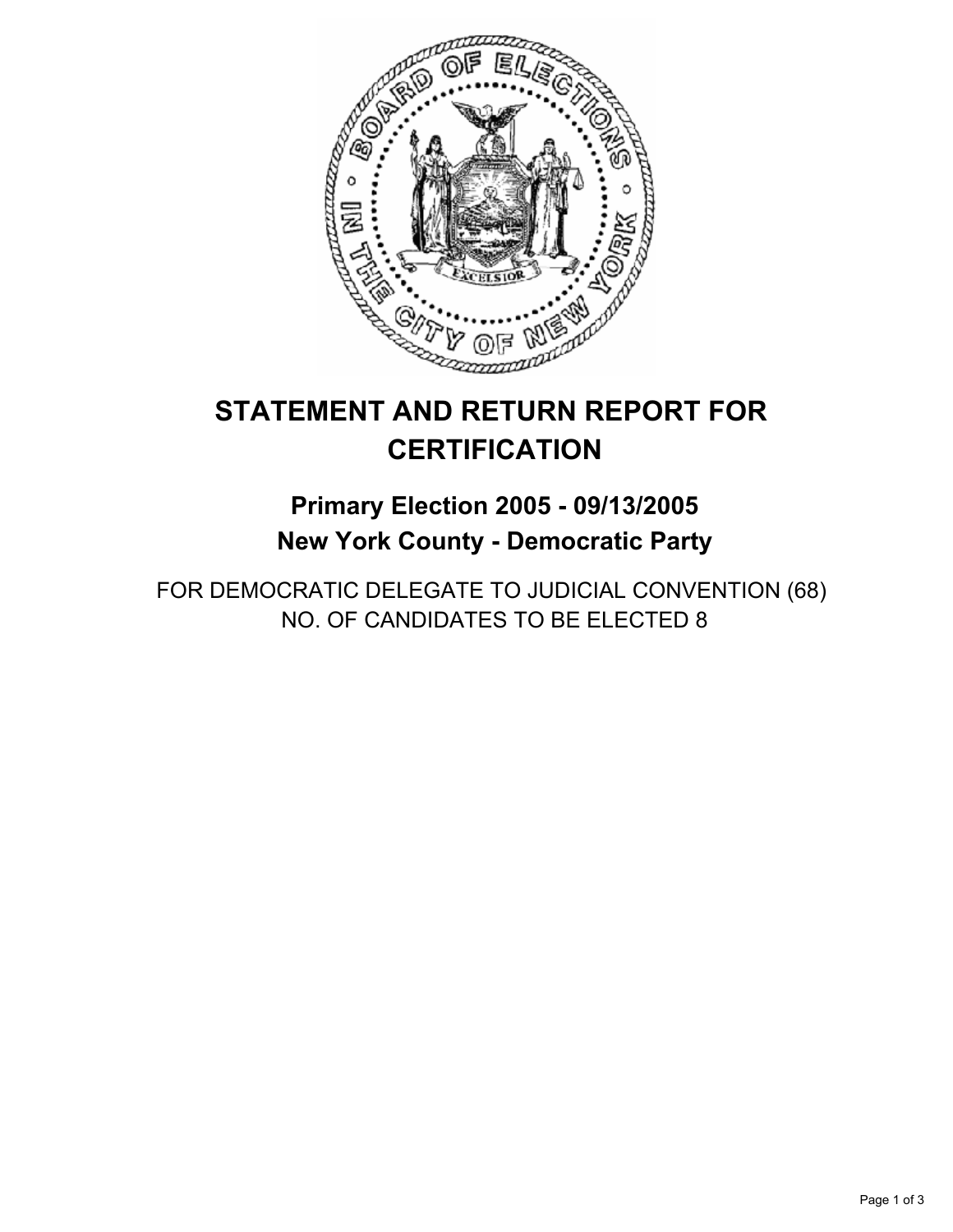

| 129<br>208<br><b>CORDELL CLEARE</b><br>867<br>1,391<br>1,803<br>1,047<br>1,014<br>940<br>525<br><b>GEORGE SMITH</b><br>747<br>1,195<br>1,331<br>1,594<br>2,272<br>1,393<br>1,475<br>1,051<br>1,138<br>708<br>587<br>715<br>3,850<br><b>JO ANN HENRY</b><br>1,060<br><b>YVONNE PIPER</b><br>779<br>713<br>836<br>874<br>650<br>372<br>30,927 | <b>EMERGENCY</b>         | 11 |
|---------------------------------------------------------------------------------------------------------------------------------------------------------------------------------------------------------------------------------------------------------------------------------------------------------------------------------------------|--------------------------|----|
|                                                                                                                                                                                                                                                                                                                                             | ABSENTEE/MILITARY        |    |
|                                                                                                                                                                                                                                                                                                                                             | <b>AFFIDAVIT</b>         |    |
|                                                                                                                                                                                                                                                                                                                                             |                          |    |
|                                                                                                                                                                                                                                                                                                                                             | <b>BRENDA BARRETT</b>    |    |
|                                                                                                                                                                                                                                                                                                                                             | <b>BRENDA COLON</b>      |    |
|                                                                                                                                                                                                                                                                                                                                             | <b>RUBY KITCHEN</b>      |    |
|                                                                                                                                                                                                                                                                                                                                             | <b>WILMA J SENA</b>      |    |
|                                                                                                                                                                                                                                                                                                                                             | <b>LENA GREEN</b>        |    |
|                                                                                                                                                                                                                                                                                                                                             | <b>GILDA GILLIM</b>      |    |
|                                                                                                                                                                                                                                                                                                                                             |                          |    |
|                                                                                                                                                                                                                                                                                                                                             | <b>DAVID ISAACS</b>      |    |
|                                                                                                                                                                                                                                                                                                                                             | <b>LINDA LLANOS</b>      |    |
|                                                                                                                                                                                                                                                                                                                                             | <b>DIANE GREEN</b>       |    |
|                                                                                                                                                                                                                                                                                                                                             | <b>RAFAEL RODRIGUEZ</b>  |    |
|                                                                                                                                                                                                                                                                                                                                             | RHONDA MENDEZ            |    |
|                                                                                                                                                                                                                                                                                                                                             | <b>JENNIFER RIVERA</b>   |    |
|                                                                                                                                                                                                                                                                                                                                             | <b>KIZZY HENRY</b>       |    |
|                                                                                                                                                                                                                                                                                                                                             | <b>SANDRA RAMOS</b>      |    |
|                                                                                                                                                                                                                                                                                                                                             | <b>ARMANDO RAMOS</b>     |    |
|                                                                                                                                                                                                                                                                                                                                             | <b>MANUEL ONATIVIA</b>   |    |
|                                                                                                                                                                                                                                                                                                                                             | <b>LAURA LITA RIOS</b>   |    |
|                                                                                                                                                                                                                                                                                                                                             | <b>JOHN RUIZ</b>         |    |
|                                                                                                                                                                                                                                                                                                                                             |                          |    |
|                                                                                                                                                                                                                                                                                                                                             |                          |    |
|                                                                                                                                                                                                                                                                                                                                             | <b>JESSICA SOTOLONGO</b> |    |
|                                                                                                                                                                                                                                                                                                                                             | <b>IRVING MCCOY</b>      |    |
|                                                                                                                                                                                                                                                                                                                                             | <b>RUBEN CABALLERO</b>   |    |
|                                                                                                                                                                                                                                                                                                                                             | <b>WANDA LATCHMAN</b>    |    |
|                                                                                                                                                                                                                                                                                                                                             | <b>WILLIAM GOOCH</b>     |    |
|                                                                                                                                                                                                                                                                                                                                             | <b>TOTAL VOTES</b>       |    |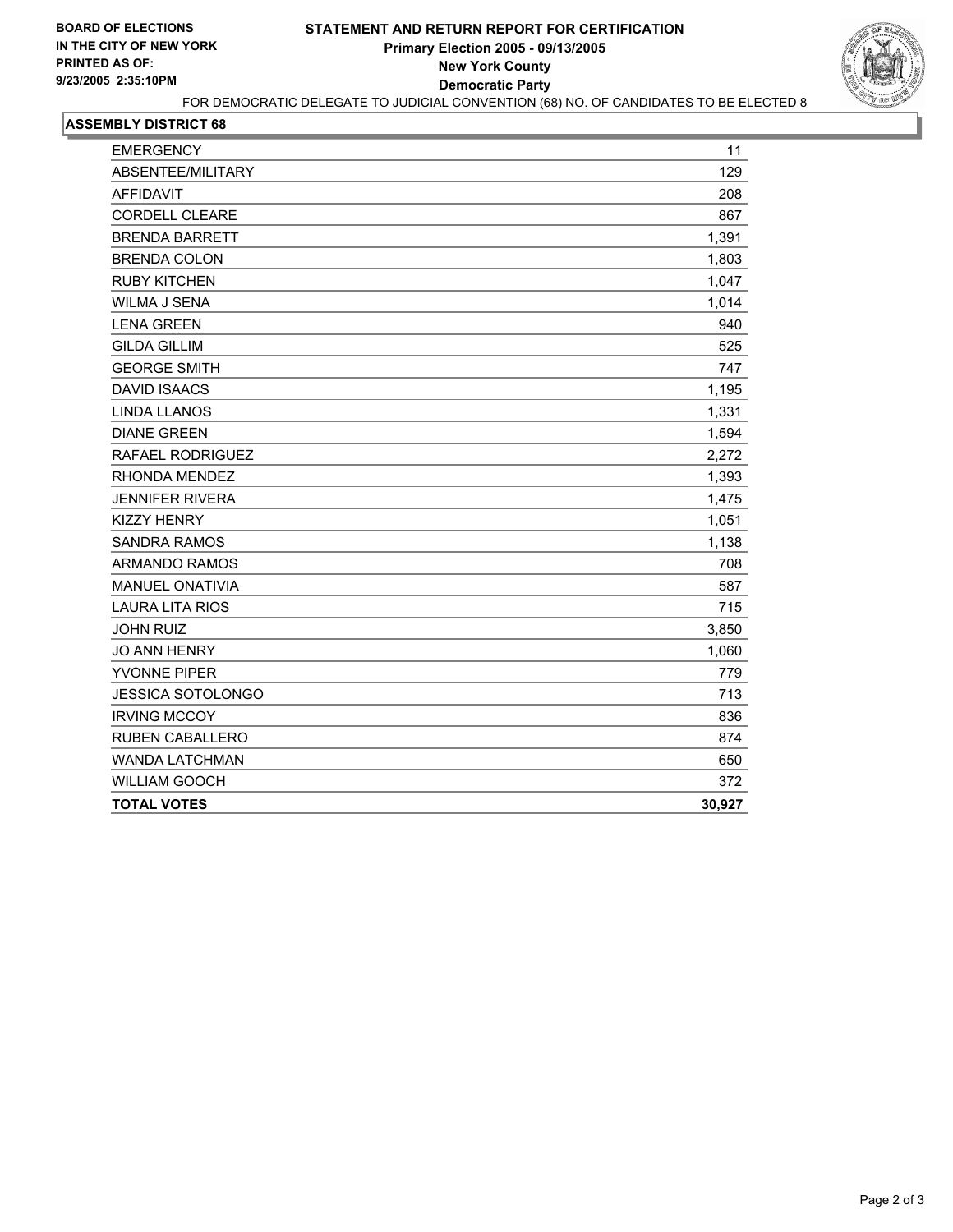#### **STATEMENT AND RETURN REPORT FOR CERTIFICATION Primary Election 2005 - 09/13/2005 New York County Democratic Party** FOR DEMOCRATIC DELEGATE TO JUDICIAL CONVENTION (68) NO. OF CANDIDATES TO BE ELECTED 8



#### **TOTAL FOR DEMOCRATIC DELEGATE TO JUDICIAL CONVENTION (68) - New York County**

| <b>EMERGENCY</b>       | 11     |
|------------------------|--------|
| ABSENTEE/MILITARY      | 129    |
| <b>AFFIDAVIT</b>       | 208    |
| <b>CORDELL CLEARE</b>  | 867    |
| <b>BRENDA BARRETT</b>  | 1,391  |
| <b>BRENDA COLON</b>    | 1,803  |
| <b>RUBY KITCHEN</b>    | 1,047  |
| <b>WILMA J SENA</b>    | 1,014  |
| <b>LENA GREEN</b>      | 940    |
| <b>GILDA GILLIM</b>    | 525    |
| <b>GEORGE SMITH</b>    | 747    |
| <b>DAVID ISAACS</b>    | 1,195  |
| <b>LINDA LLANOS</b>    | 1,331  |
| <b>DIANE GREEN</b>     | 1,594  |
| RAFAEL RODRIGUEZ       | 2,272  |
| RHONDA MENDEZ          | 1,393  |
| <b>JENNIFER RIVERA</b> | 1,475  |
| <b>KIZZY HENRY</b>     | 1,051  |
| <b>SANDRA RAMOS</b>    | 1,138  |
| <b>ARMANDO RAMOS</b>   | 708    |
| <b>MANUEL ONATIVIA</b> | 587    |
| <b>LAURA LITA RIOS</b> | 715    |
| <b>JOHN RUIZ</b>       | 3,850  |
| <b>JO ANN HENRY</b>    | 1,060  |
| <b>YVONNE PIPER</b>    | 779    |
| JESSICA SOTOLONGO      | 713    |
| <b>IRVING MCCOY</b>    | 836    |
| <b>RUBEN CABALLERO</b> | 874    |
| <b>WANDA LATCHMAN</b>  | 650    |
| <b>WILLIAM GOOCH</b>   | 372    |
| <b>TOTAL VOTES</b>     | 30,927 |

We certify this statement to be correct, and have caused the same to be attested by the signatures of the members of the board, or a majority thereof, on

Date

Secretary **Chairman** 

Chief Clerk

Canvassing Board Canvassing Board **Canvassing Board** Canvassing Board **Deputy Chief Clerk**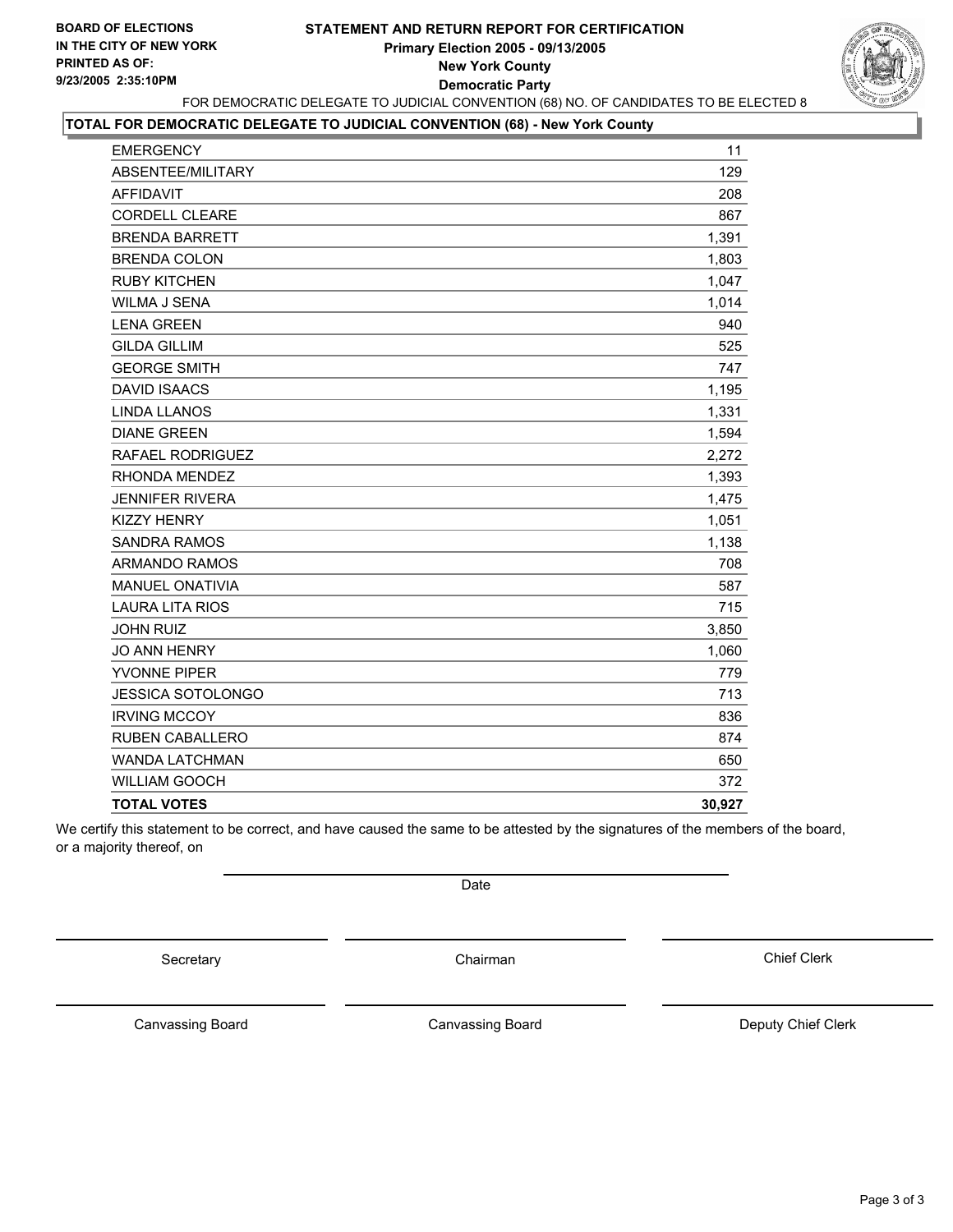

## **Primary Election 2005 - 09/13/2005 New York County - Democratic Party**

FOR DEMOCRATIC DELEGATE TO JUDICIAL CONVENTION (70) NO. OF CANDIDATES TO BE ELECTED 10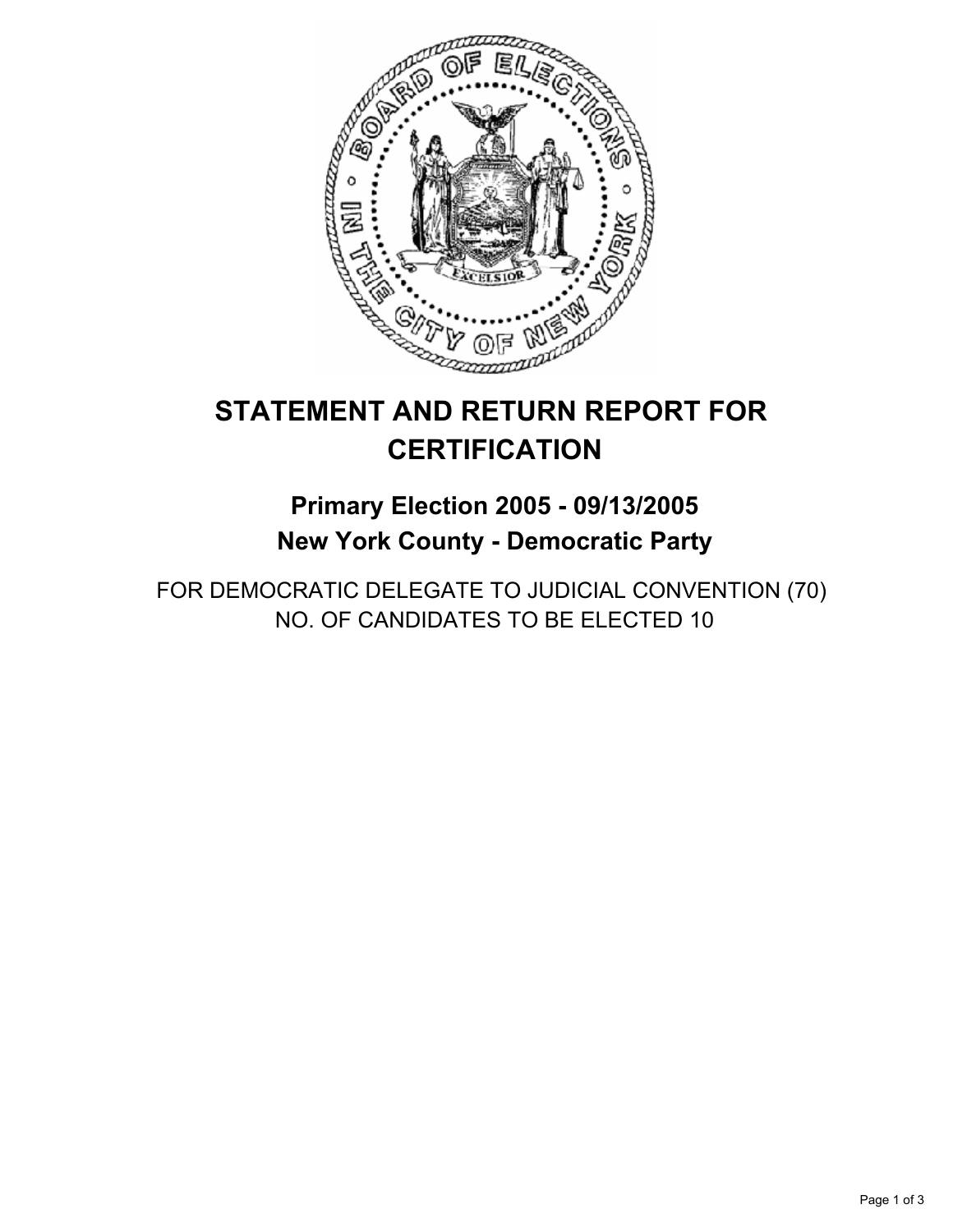

| <b>EMERGENCY</b>              | 68     |
|-------------------------------|--------|
| ABSENTEE/MILITARY             | 197    |
| <b>AFFIDAVIT</b>              | 234    |
| <b>WILLIAM A ALLEN</b>        | 2,257  |
| <b>KEITH LT WRIGHT</b>        | 8,211  |
| <b>GERALDINE L DANIELS</b>    | 3,546  |
| <b>DELORES DORSEY STEWART</b> | 2,698  |
| <b>MARILYN JOSEPH</b>         | 2,801  |
| <b>SYLVIA TYLER</b>           | 2,672  |
| <b>JOSEPH J HASLIP</b>        | 2,592  |
| <b>THERESA FREEMAN</b>        | 2,819  |
| <b>TONY SPENCER</b>           | 2,705  |
| <b>DAVID WEAVER</b>           | 2,426  |
| ADAKU AHARANWA                | 1,924  |
| <b>TOTAL VOTES</b>            | 34,651 |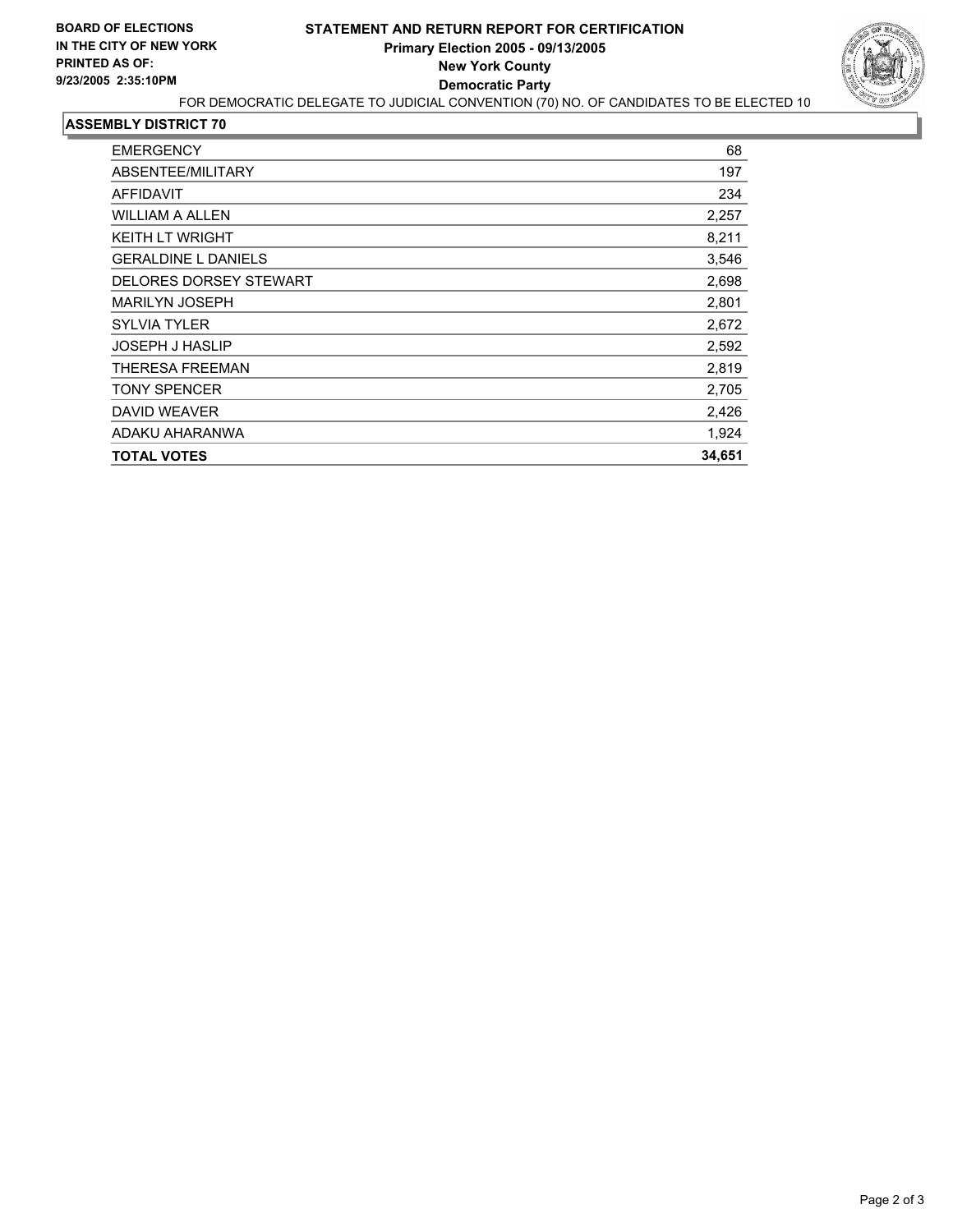#### **STATEMENT AND RETURN REPORT FOR CERTIFICATION Primary Election 2005 - 09/13/2005 New York County Democratic Party** FOR DEMOCRATIC DELEGATE TO JUDICIAL CONVENTION (70) NO. OF CANDIDATES TO BE ELECTED 10



### **TOTAL FOR DEMOCRATIC DELEGATE TO JUDICIAL CONVENTION (70) - New York County**

| <b>EMERGENCY</b>           | 68     |
|----------------------------|--------|
| ABSENTEE/MILITARY          | 197    |
| AFFIDAVIT                  | 234    |
| <b>WILLIAM A ALLEN</b>     | 2,257  |
| <b>KEITH LT WRIGHT</b>     | 8,211  |
| <b>GERALDINE L DANIELS</b> | 3,546  |
| DELORES DORSEY STEWART     | 2,698  |
| <b>MARILYN JOSEPH</b>      | 2,801  |
| <b>SYLVIA TYLER</b>        | 2,672  |
| <b>JOSEPH J HASLIP</b>     | 2,592  |
| THERESA FREEMAN            | 2,819  |
| <b>TONY SPENCER</b>        | 2,705  |
| <b>DAVID WEAVER</b>        | 2,426  |
| ADAKU AHARANWA             | 1,924  |
| <b>TOTAL VOTES</b>         | 34,651 |
|                            |        |

We certify this statement to be correct, and have caused the same to be attested by the signatures of the members of the board, or a majority thereof, on

Date

Secretary Chairman

Canvassing Board **Canvassing Board** Canvassing Board **Deputy Chief Clerk** 

Canvassing Board

Chief Clerk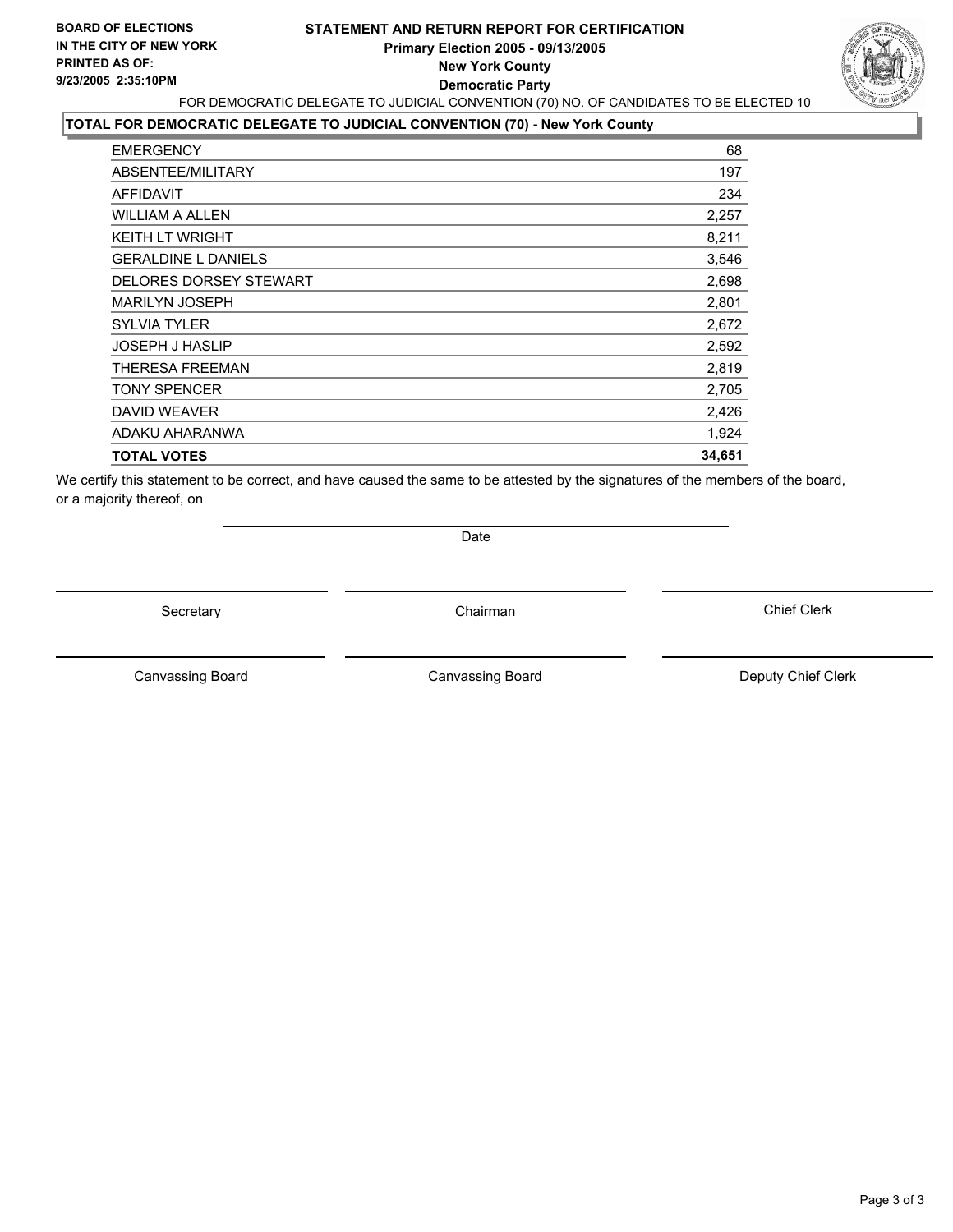

## **Primary Election 2005 - 09/13/2005 New York County - Democratic Party**

FOR DEMOCRATIC ALTERNATE DELEGATE TO THE JUDICIAL CONVENTION (66) NO. OF OILIDIDATES TO BE ELESTED 8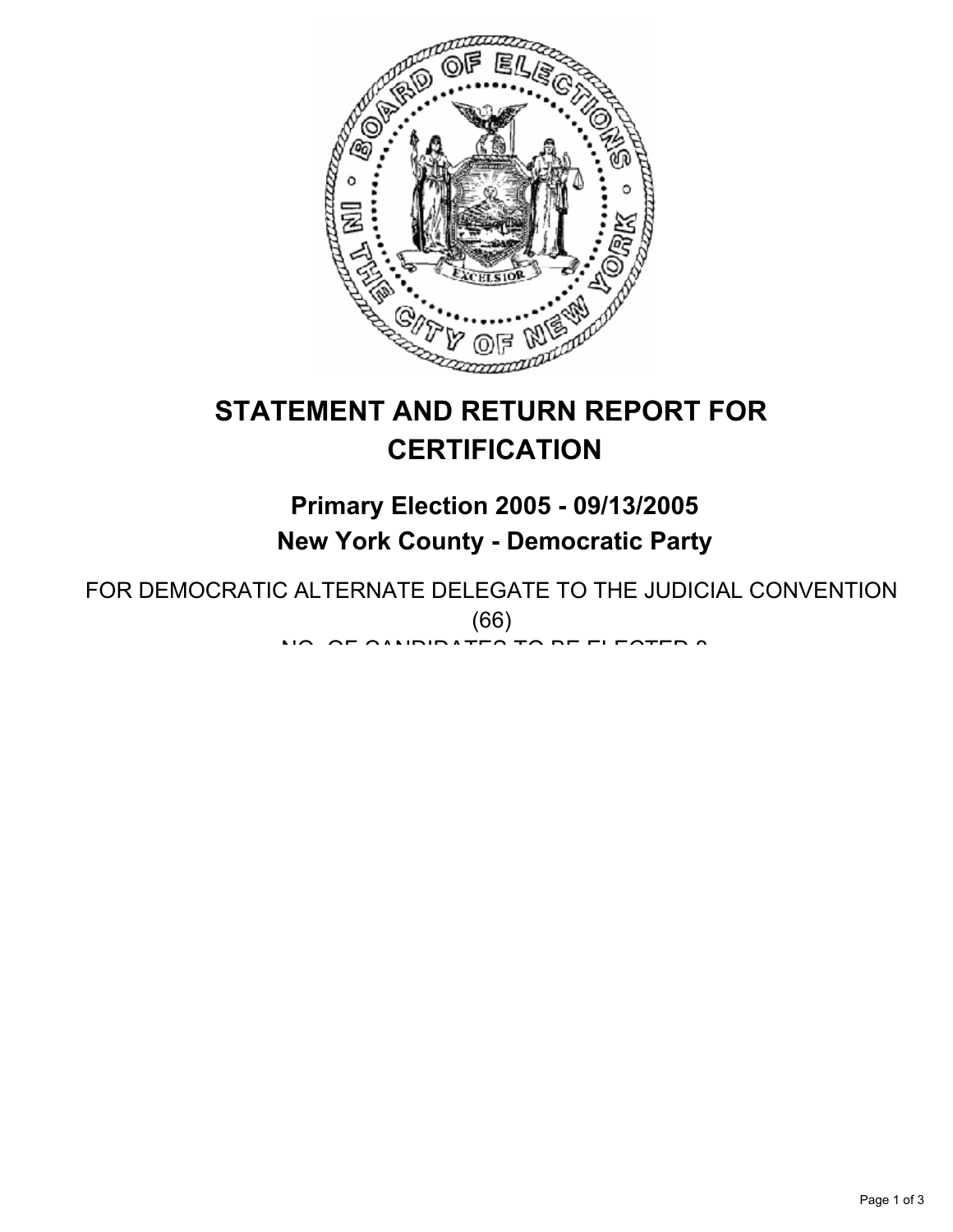

| 331<br>167<br>2,762<br>2,886<br>2,302<br>2,538<br>2,343<br>2,213<br>2,251<br>2,217<br>1,994<br>2,851<br>2,392<br>1,584<br>1,680<br>1,509<br>1,490<br>1,594<br>2,081<br>1,562<br>1,690<br>1,730<br>1,498<br>1,465<br>1,655<br>1,609<br>47,896 | <b>EMERGENCY</b>            | 66 |
|----------------------------------------------------------------------------------------------------------------------------------------------------------------------------------------------------------------------------------------------|-----------------------------|----|
|                                                                                                                                                                                                                                              | ABSENTEE/MILITARY           |    |
|                                                                                                                                                                                                                                              | <b>AFFIDAVIT</b>            |    |
|                                                                                                                                                                                                                                              | <b>EMILY GISKE</b>          |    |
|                                                                                                                                                                                                                                              | <b>CELIA M WU</b>           |    |
|                                                                                                                                                                                                                                              | FRIEDA K BRADLOW            |    |
|                                                                                                                                                                                                                                              | <b>LAURA A MORRISON</b>     |    |
|                                                                                                                                                                                                                                              | ELLEN M PETERSON-LEWIS      |    |
|                                                                                                                                                                                                                                              | <b>PATRICK MAHON</b>        |    |
|                                                                                                                                                                                                                                              | <b>MARY ANN CARLESE</b>     |    |
|                                                                                                                                                                                                                                              | <b>HERMAN GERSON</b>        |    |
|                                                                                                                                                                                                                                              | <b>JAMES STRATTON</b>       |    |
|                                                                                                                                                                                                                                              | <b>DIANE STEIN</b>          |    |
|                                                                                                                                                                                                                                              | SOPHIE GERSON               |    |
|                                                                                                                                                                                                                                              | <b>LEWIS TODD</b>           |    |
|                                                                                                                                                                                                                                              | PETER GLEASON               |    |
|                                                                                                                                                                                                                                              | SHEA HOVEY                  |    |
|                                                                                                                                                                                                                                              | <b>IAN DUTTON</b>           |    |
|                                                                                                                                                                                                                                              | <b>ARTHUR KRIEMELMAN</b>    |    |
|                                                                                                                                                                                                                                              | <b>SUSAN J KENT</b>         |    |
|                                                                                                                                                                                                                                              | <b>HARRY MALAKOFF</b>       |    |
|                                                                                                                                                                                                                                              | <b>BRADFORD JAY SUSSMAN</b> |    |
|                                                                                                                                                                                                                                              | <b>JOANNA SACCONE</b>       |    |
|                                                                                                                                                                                                                                              | <b>GREGG A FRIEDENBERG</b>  |    |
|                                                                                                                                                                                                                                              | <b>ARTHUR HARRIS</b>        |    |
|                                                                                                                                                                                                                                              | <b>MAYROSE FRIEDMAN</b>     |    |
|                                                                                                                                                                                                                                              | <b>AUBREY LEES</b>          |    |
|                                                                                                                                                                                                                                              | <b>TOTAL VOTES</b>          |    |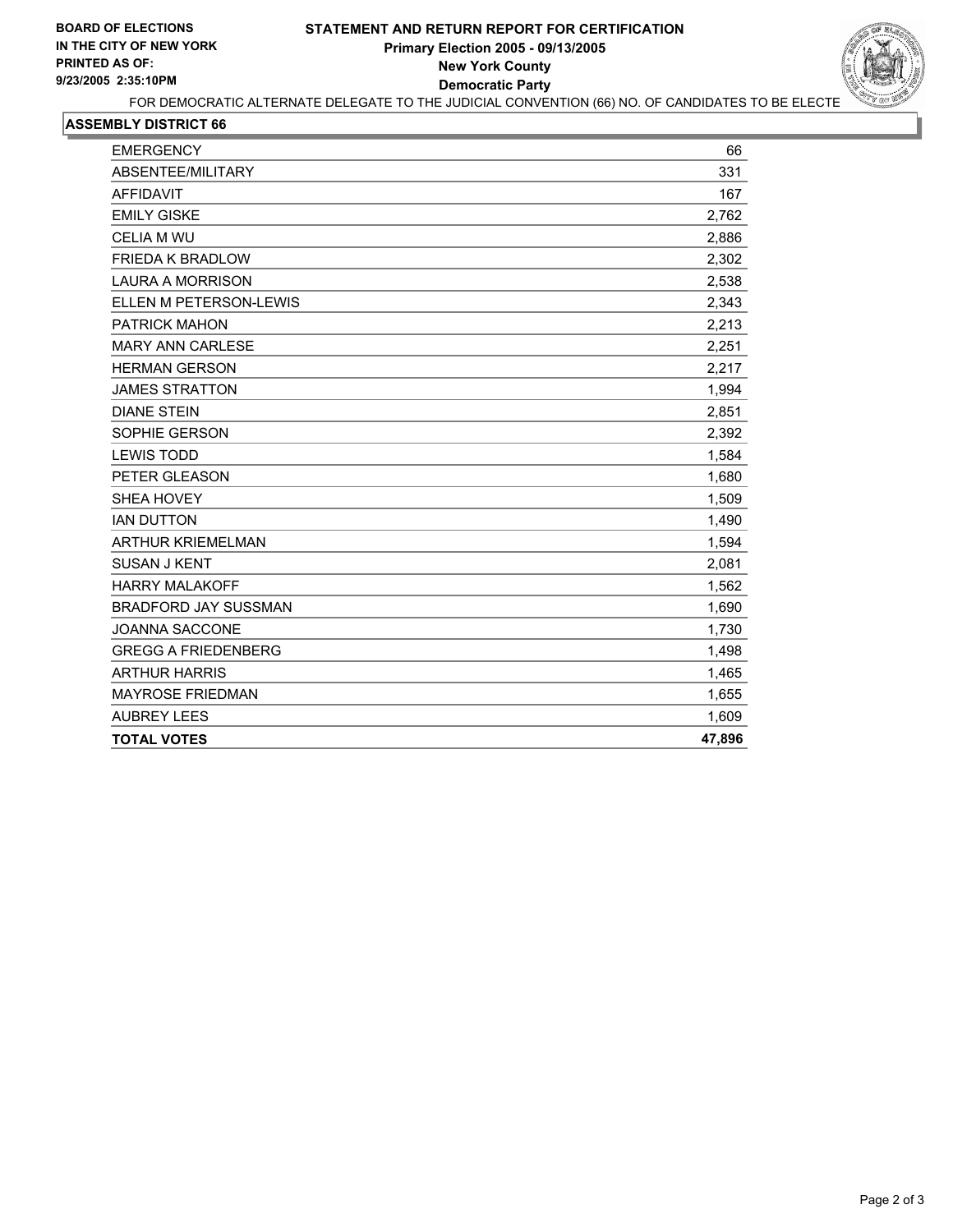### **STATEMENT AND RETURN REPORT FOR CERTIFICATION Primary Election 2005 - 09/13/2005 New York County Democratic Party**



FOR DEMOCRATIC ALTERNATE DELEGATE TO THE JUDICIAL CONVENTION (66) NO. OF CANDIDATES TO BE ELECTE

### **TOTAL FOR DEMOCRATIC ALTERNATE DELEGATE TO THE JUDICIAL CONVENTION (66) - New York County**

| <b>EMERGENCY</b>            | 66     |
|-----------------------------|--------|
| ABSENTEE/MILITARY           | 331    |
| <b>AFFIDAVIT</b>            | 167    |
| <b>EMILY GISKE</b>          | 2,762  |
| <b>CELIA M WU</b>           | 2.886  |
| <b>FRIEDA K BRADLOW</b>     | 2,302  |
| <b>LAURA A MORRISON</b>     | 2,538  |
| ELLEN M PETERSON-LEWIS      | 2,343  |
| <b>PATRICK MAHON</b>        | 2,213  |
| <b>MARY ANN CARLESE</b>     | 2,251  |
| <b>HERMAN GERSON</b>        | 2,217  |
| <b>JAMES STRATTON</b>       | 1,994  |
| <b>DIANE STEIN</b>          | 2,851  |
| SOPHIE GERSON               | 2.392  |
| <b>LEWIS TODD</b>           | 1,584  |
| PETER GLEASON               | 1,680  |
| SHEA HOVEY                  | 1,509  |
| <b>IAN DUTTON</b>           | 1,490  |
| ARTHUR KRIEMELMAN           | 1,594  |
| <b>SUSAN J KENT</b>         | 2,081  |
| <b>HARRY MALAKOFF</b>       | 1,562  |
| <b>BRADFORD JAY SUSSMAN</b> | 1,690  |
| <b>JOANNA SACCONE</b>       | 1,730  |
| <b>GREGG A FRIEDENBERG</b>  | 1,498  |
| <b>ARTHUR HARRIS</b>        | 1,465  |
| <b>MAYROSE FRIEDMAN</b>     | 1,655  |
| <b>AUBREY LEES</b>          | 1,609  |
| <b>TOTAL VOTES</b>          | 47,896 |

We certify this statement to be correct, and have caused the same to be attested by the signatures of the members of the board, or a majority thereof, on

Date

Secretary **Chairman** 

Chief Clerk

Canvassing Board

Canvassing Board **Canvassing Canvassing Board** Deputy Chief Clerk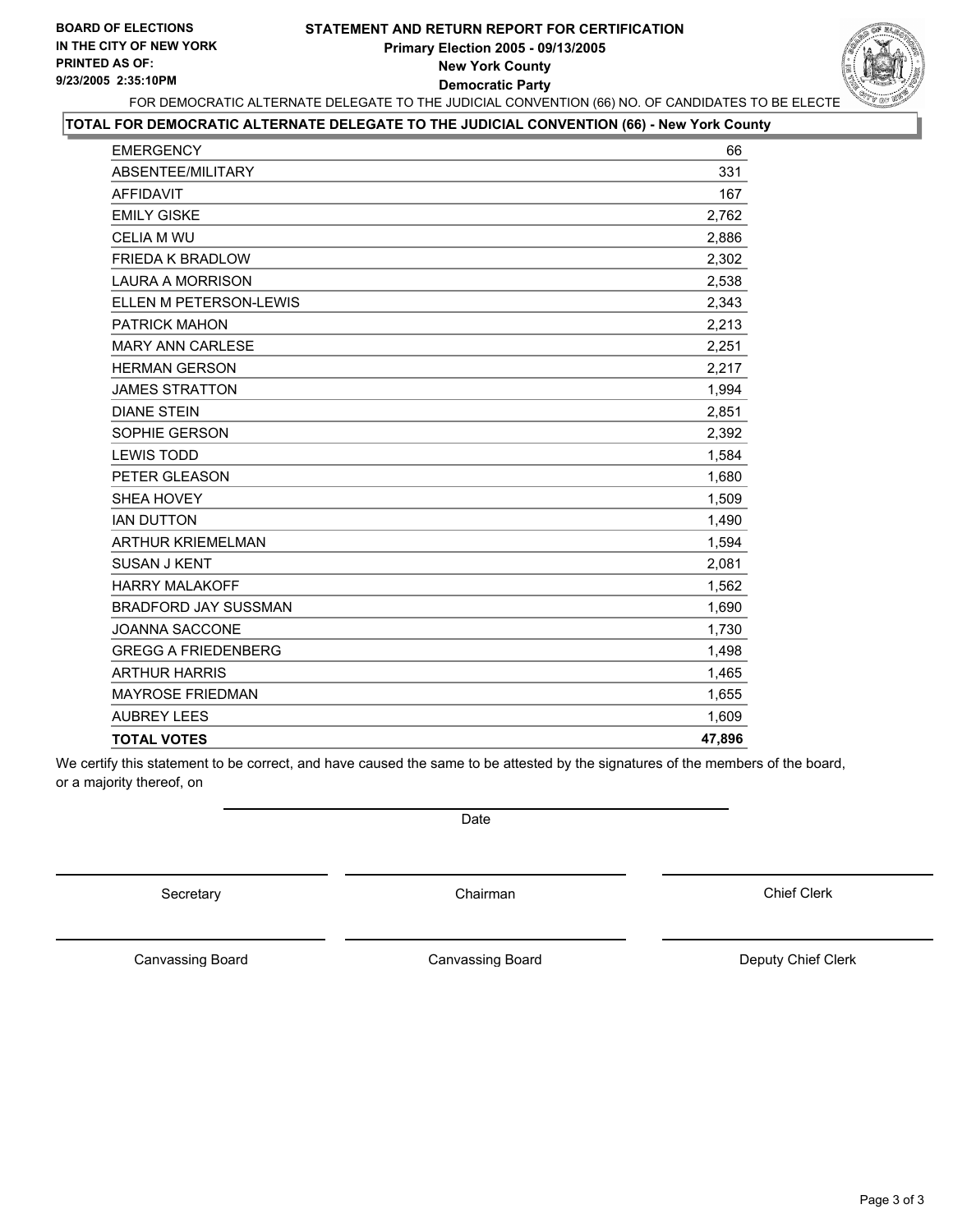

## **Primary Election 2005 - 09/13/2005 New York County - Democratic Party**

FOR DEMOCRATIC ALTERNATE DELEGATE TO THE JUDICIAL CONVENTION (68) NO. OF OILIDIDATES TO BE ELESTED 8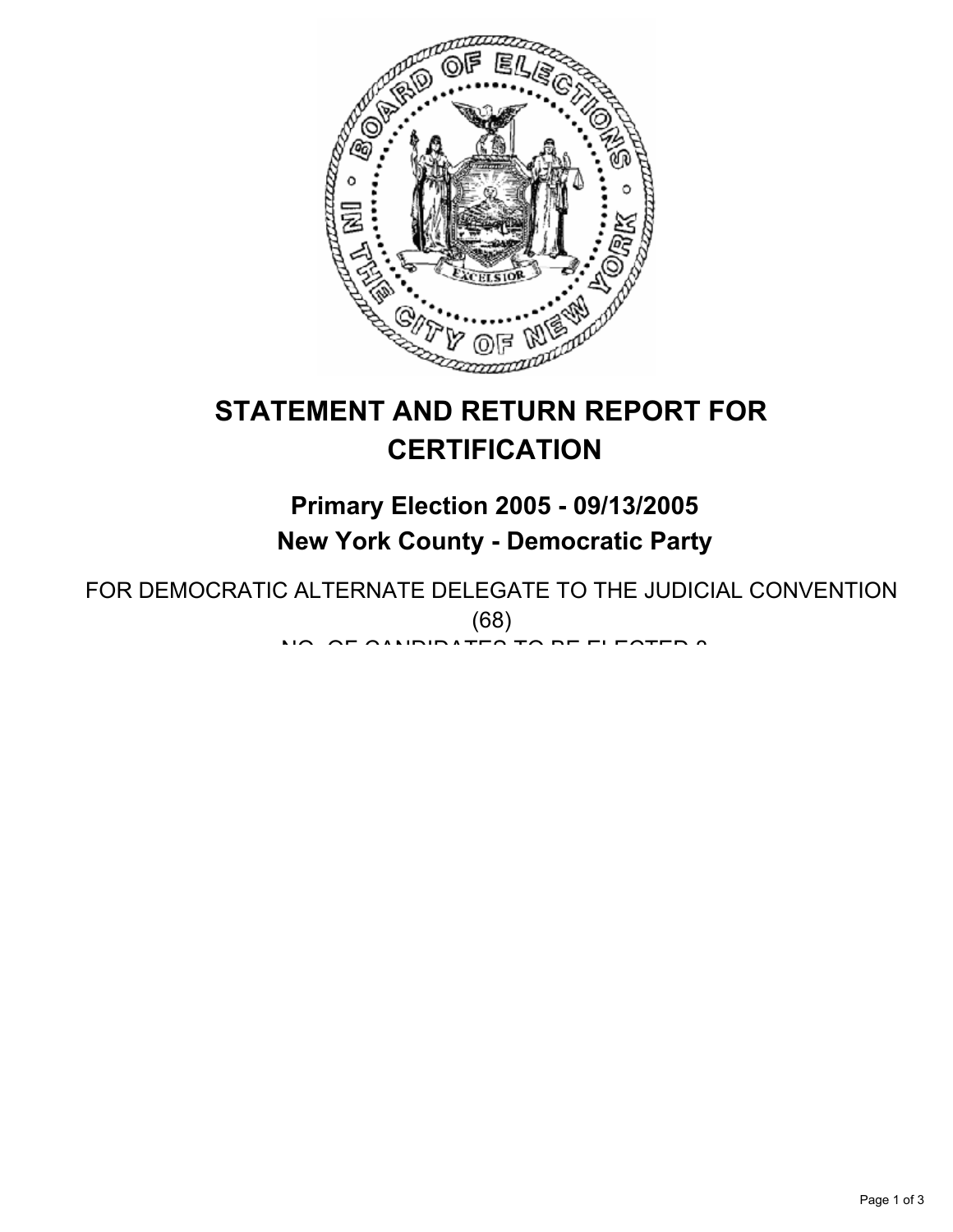

| <b>EMERGENCY</b>        | 11     |
|-------------------------|--------|
| ABSENTEE/MILITARY       | 129    |
| <b>AFFIDAVIT</b>        | 208    |
| <b>GLADYS PEREZ</b>     | 3,363  |
| <b>WYNTA EBRON</b>      | 1,055  |
| <b>DANA MARSHALL</b>    | 1,495  |
| <b>ESMAY ROBINSON</b>   | 1,260  |
| PAMELA COTTO            | 1,343  |
| <b>ELEANOR PETTAWAY</b> | 1,140  |
| <b>ANN MCIVER</b>       | 897    |
| <b>JAI BAMS</b>         | 653    |
| <b>MARIBEL MASSO</b>    | 2,106  |
| <b>HARRY RODRIGUEZ</b>  | 2,382  |
| ELIEZER BERRIOS         | 1,348  |
| <b>EVETTE ZAYAS</b>     | 1,542  |
| <b>H CANDY VASQUEZ</b>  | 1,389  |
| <b>CATHERINE AKHTAR</b> | 1,049  |
| <b>TOTAL VOTES</b>      | 21,022 |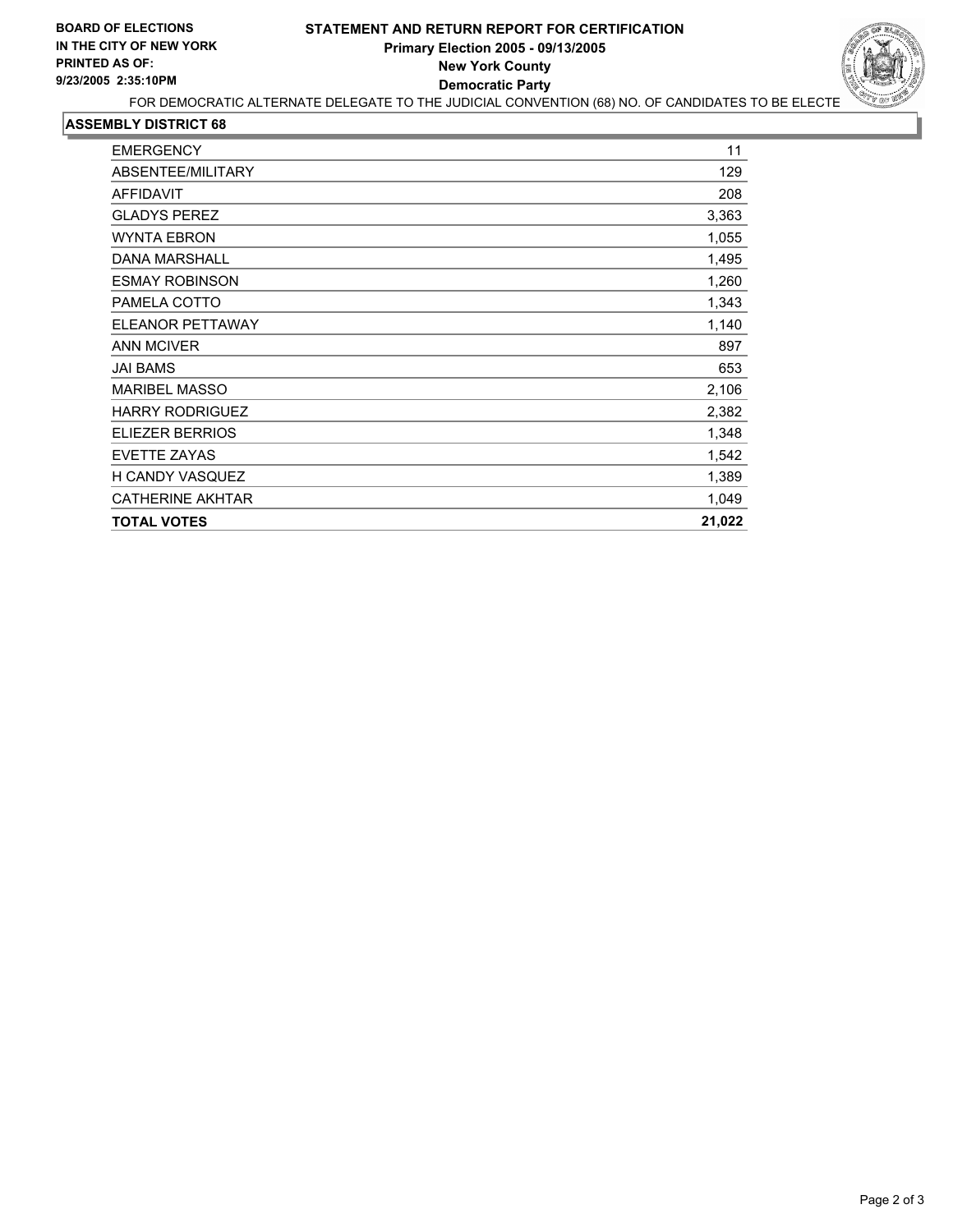### **STATEMENT AND RETURN REPORT FOR CERTIFICATION Primary Election 2005 - 09/13/2005 New York County Democratic Party**



FOR DEMOCRATIC ALTERNATE DELEGATE TO THE JUDICIAL CONVENTION (68) NO. OF CANDIDATES TO BE ELECTE

### **TOTAL FOR DEMOCRATIC ALTERNATE DELEGATE TO THE JUDICIAL CONVENTION (68) - New York County**

| <b>EMERGENCY</b>        | 11     |
|-------------------------|--------|
| ABSENTEE/MILITARY       | 129    |
| <b>AFFIDAVIT</b>        | 208    |
| <b>GLADYS PEREZ</b>     | 3,363  |
| <b>WYNTA EBRON</b>      | 1,055  |
| <b>DANA MARSHALL</b>    | 1,495  |
| <b>ESMAY ROBINSON</b>   | 1,260  |
| PAMELA COTTO            | 1,343  |
| <b>ELEANOR PETTAWAY</b> | 1,140  |
| <b>ANN MCIVER</b>       | 897    |
| <b>JAI BAMS</b>         | 653    |
| <b>MARIBEL MASSO</b>    | 2,106  |
| <b>HARRY RODRIGUEZ</b>  | 2,382  |
| <b>ELIEZER BERRIOS</b>  | 1,348  |
| EVETTE ZAYAS            | 1,542  |
| H CANDY VASQUEZ         | 1,389  |
| <b>CATHERINE AKHTAR</b> | 1,049  |
| <b>TOTAL VOTES</b>      | 21,022 |

We certify this statement to be correct, and have caused the same to be attested by the signatures of the members of the board, or a majority thereof, on

Secretary **Chairman** 

Date

Chief Clerk

Canvassing Board

Canvassing Board **Canvassing Canvassing Canvassing Canvassing Canvassing Canvassing Canvassing Canvassing Canvassing Canvassing Canvassing Canvassing Canvassing Canvassing Canvassing Canvassing Canvassing Canvassing Canvas**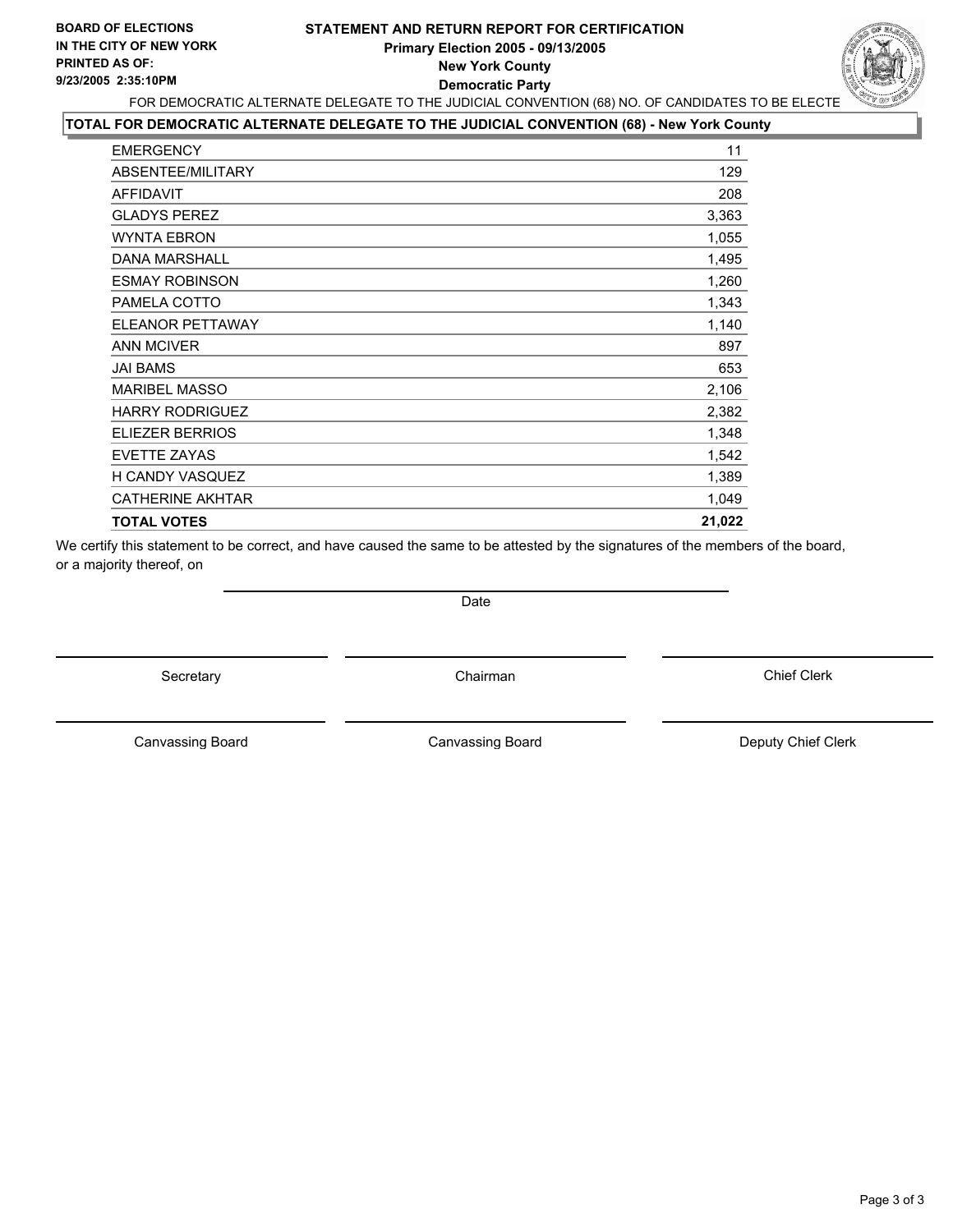

## **Primary Election 2005 - 09/13/2005 New York County - Democratic Party**

FOR DEMOCRATIC COUNTY COMMITTEE (042/66) NO. OF CANDIDATES TO BE ELECTED 2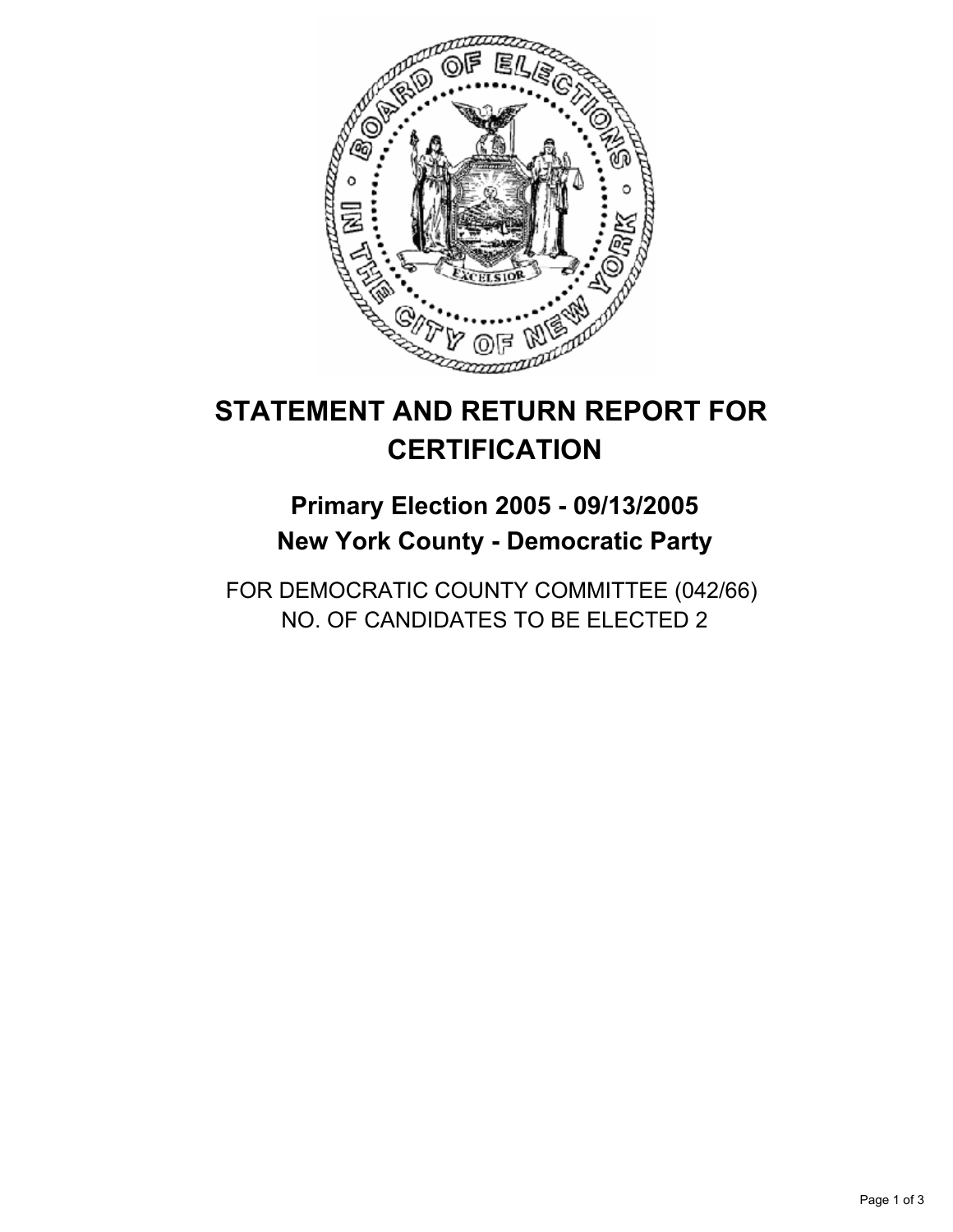

| <b>EMERGENCY</b>        |    |
|-------------------------|----|
| ABSENTEE/MILITARY       |    |
| AFFIDAVIT               |    |
| JOHN E CHANDLER         | 22 |
| <b>FRIEDA K BRADLOW</b> | 33 |
| <b>GUS THEODORO</b>     | 16 |
| <b>SHAUN MASSIAH</b>    | 12 |
| <b>TOTAL VOTES</b>      | 83 |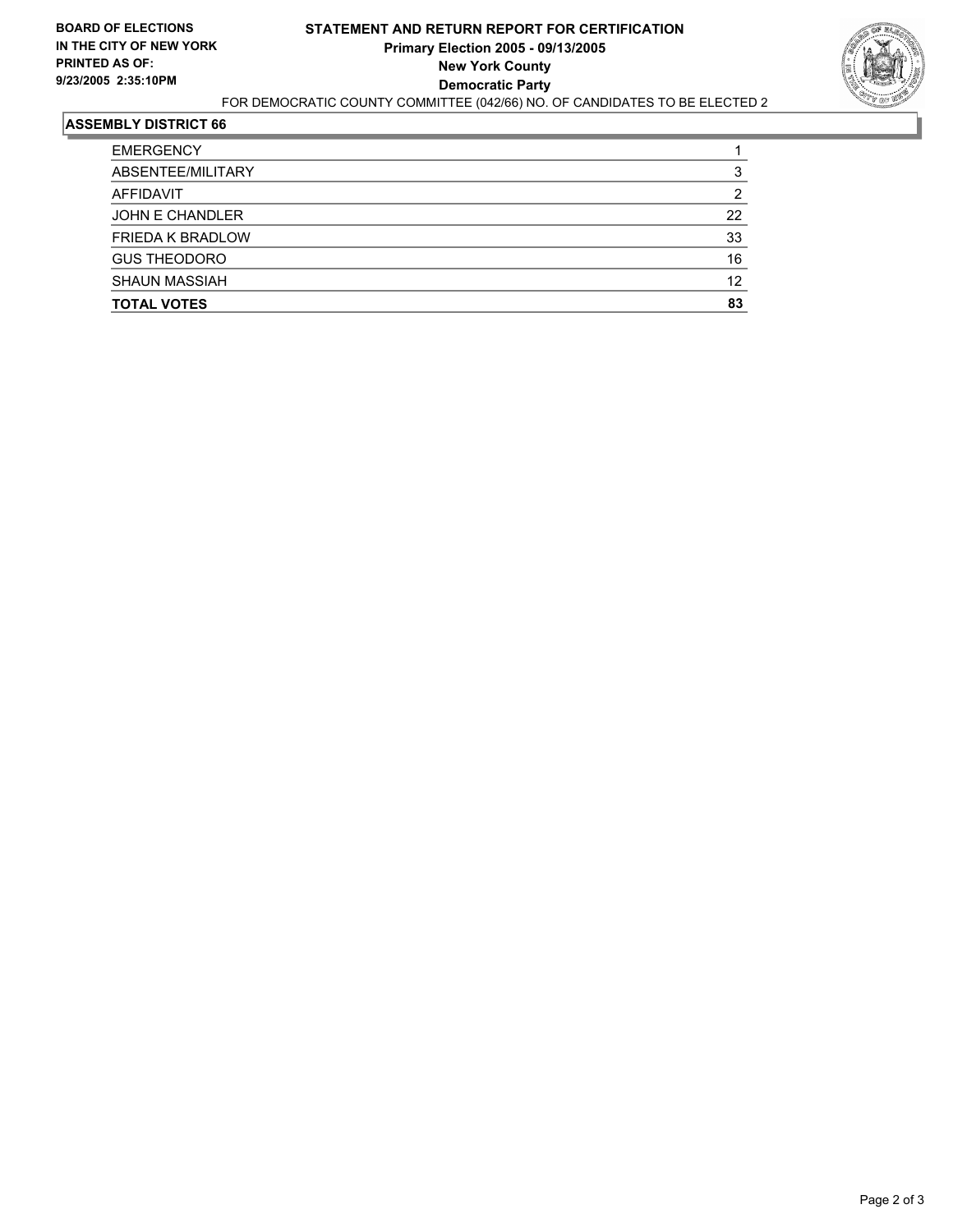#### **STATEMENT AND RETURN REPORT FOR CERTIFICATION Primary Election 2005 - 09/13/2005 New York County Democratic Party** FOR DEMOCRATIC COUNTY COMMITTEE (042/66) NO. OF CANDIDATES TO BE ELECTED 2



### **TOTAL FOR DEMOCRATIC COUNTY COMMITTEE (042/66) - New York County**

| <b>EMERGENCY</b>        |    |
|-------------------------|----|
| ABSENTEE/MILITARY       | 3  |
| AFFIDAVIT               | ົ  |
| JOHN E CHANDLER         | 22 |
| <b>FRIEDA K BRADLOW</b> | 33 |
| <b>GUS THEODORO</b>     | 16 |
| <b>SHAUN MASSIAH</b>    | 12 |
| <b>TOTAL VOTES</b>      | 83 |

We certify this statement to be correct, and have caused the same to be attested by the signatures of the members of the board, or a majority thereof, on

Secretary **Chairman** 

Date

Chief Clerk

Canvassing Board

Canvassing Board **Canvassing Board** Canvassing Board **Deputy Chief Clerk**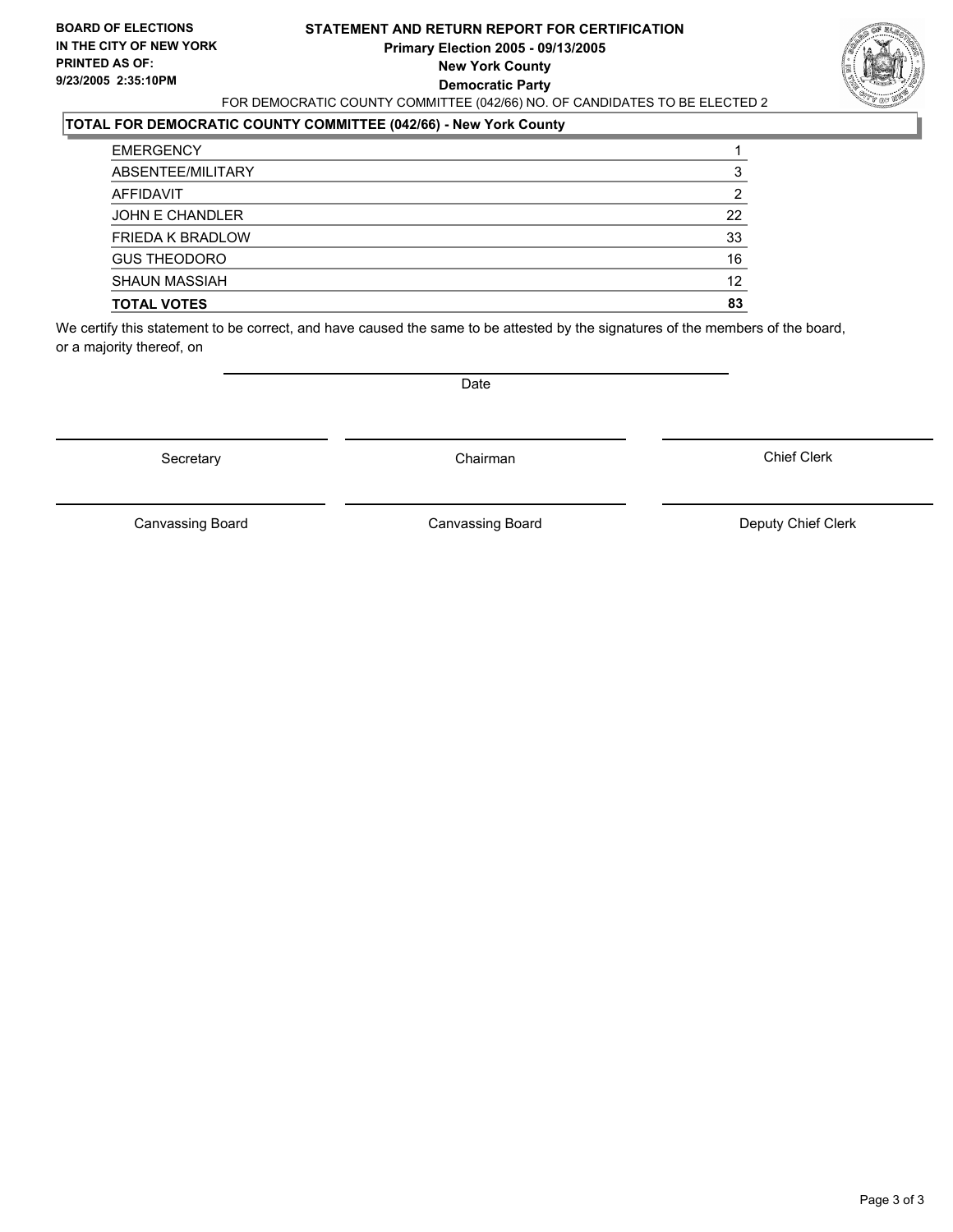

## **Primary Election 2005 - 09/13/2005 New York County - Democratic Party**

FOR DEMOCRATIC COUNTY COMMITTEE (057/66) NO. OF CANDIDATES TO BE ELECTED 2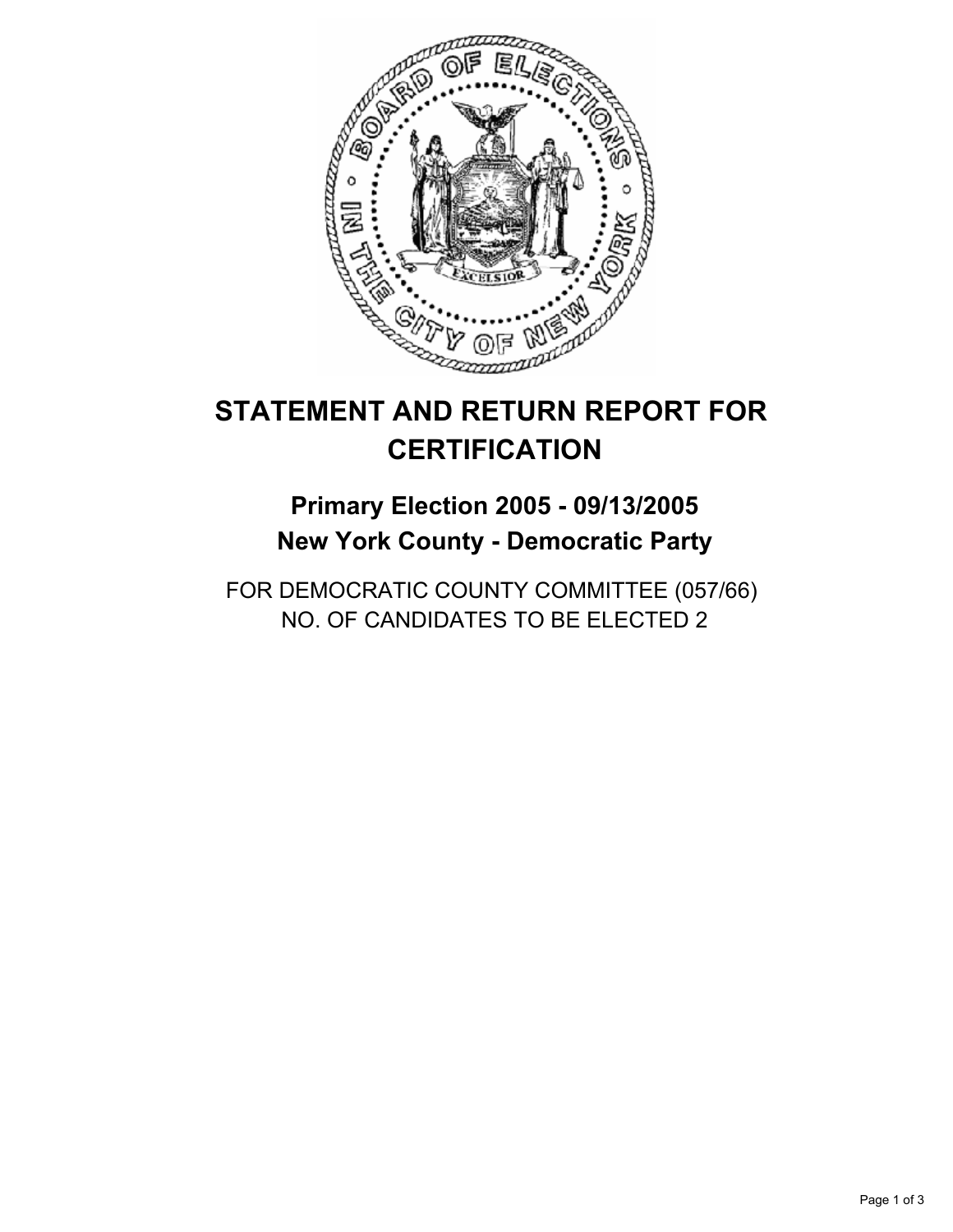

| <b>TOTAL VOTES</b>       | 178 |
|--------------------------|-----|
| <b>FRANCINE L BASKIN</b> | 53  |
| <b>KATHARINE B WOLPE</b> | 56  |
| <b>BONNIE ROSENSTOCK</b> | 28  |
| <b>ESTHER PARKER</b>     | 41  |
| AFFIDAVIT                | 2   |
| ABSENTEE/MILITARY        |     |
| <b>EMERGENCY</b>         |     |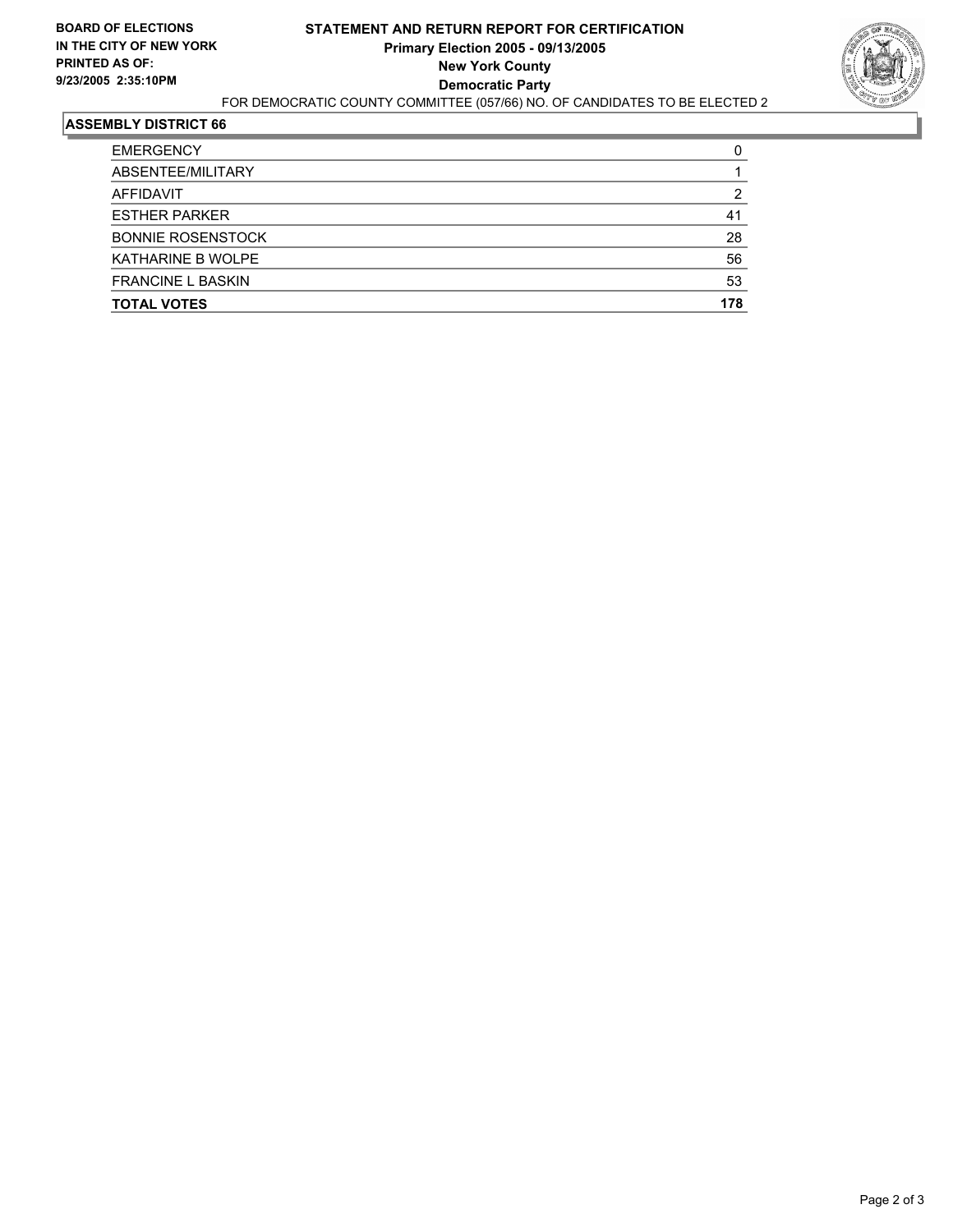#### **STATEMENT AND RETURN REPORT FOR CERTIFICATION Primary Election 2005 - 09/13/2005 New York County Democratic Party** FOR DEMOCRATIC COUNTY COMMITTEE (057/66) NO. OF CANDIDATES TO BE ELECTED 2



### **TOTAL FOR DEMOCRATIC COUNTY COMMITTEE (057/66) - New York County**

| <b>EMERGENCY</b>         |     |
|--------------------------|-----|
| ABSENTEE/MILITARY        |     |
| AFFIDAVIT                | 2   |
| <b>ESTHER PARKER</b>     | 41  |
| <b>BONNIE ROSENSTOCK</b> | 28  |
| <b>KATHARINE B WOLPE</b> | 56  |
| <b>FRANCINE L BASKIN</b> | 53  |
| <b>TOTAL VOTES</b>       | 178 |

We certify this statement to be correct, and have caused the same to be attested by the signatures of the members of the board, or a majority thereof, on

Secretary **Chairman** 

Date

Chief Clerk

Canvassing Board

Canvassing Board **Canvassing Board** Canvassing Board **Deputy Chief Clerk**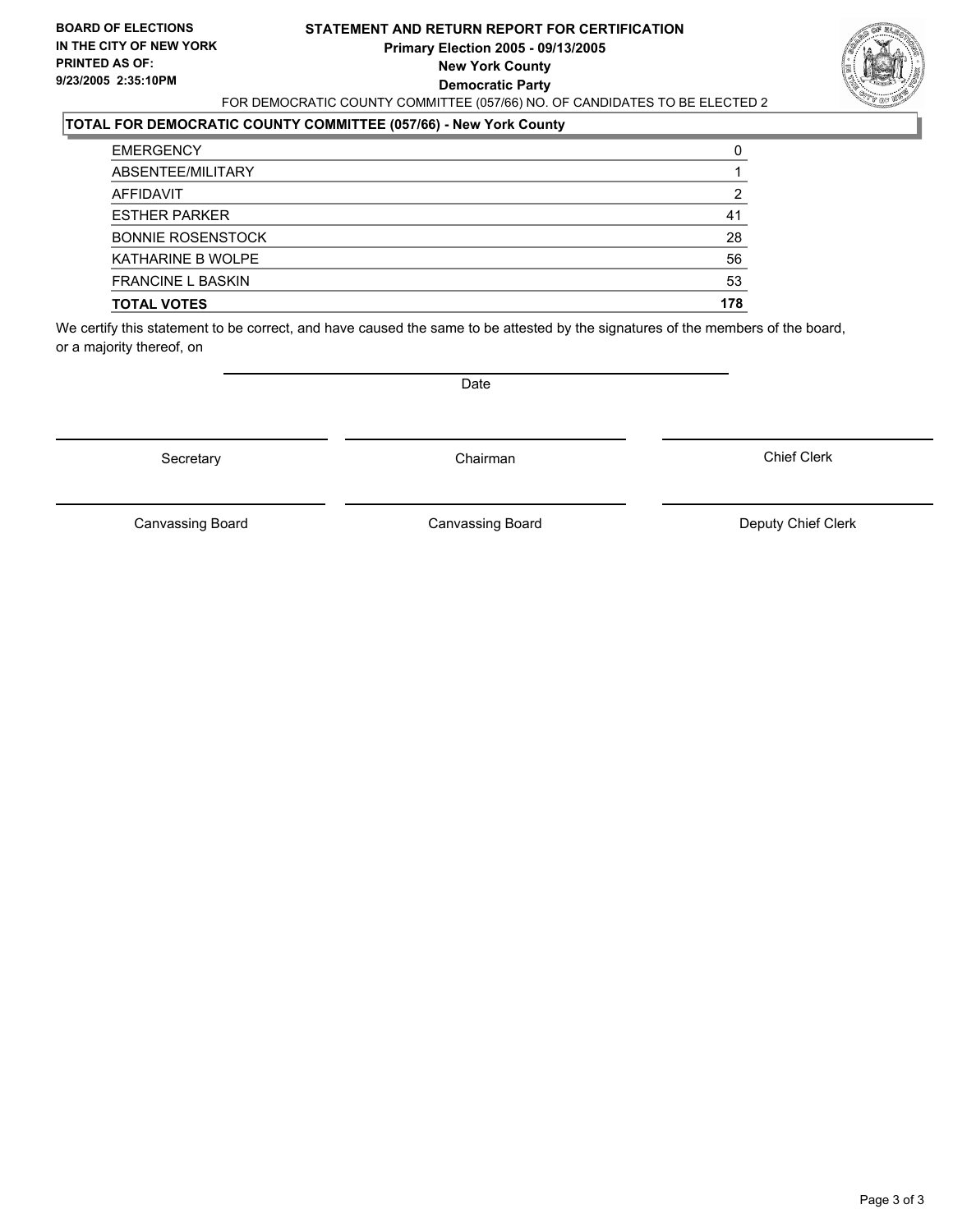

## **Primary Election 2005 - 09/13/2005 New York County - Democratic Party**

FOR DEMOCRATIC COUNTY COMMITTEE (058/66) NO. OF CANDIDATES TO BE ELECTED 2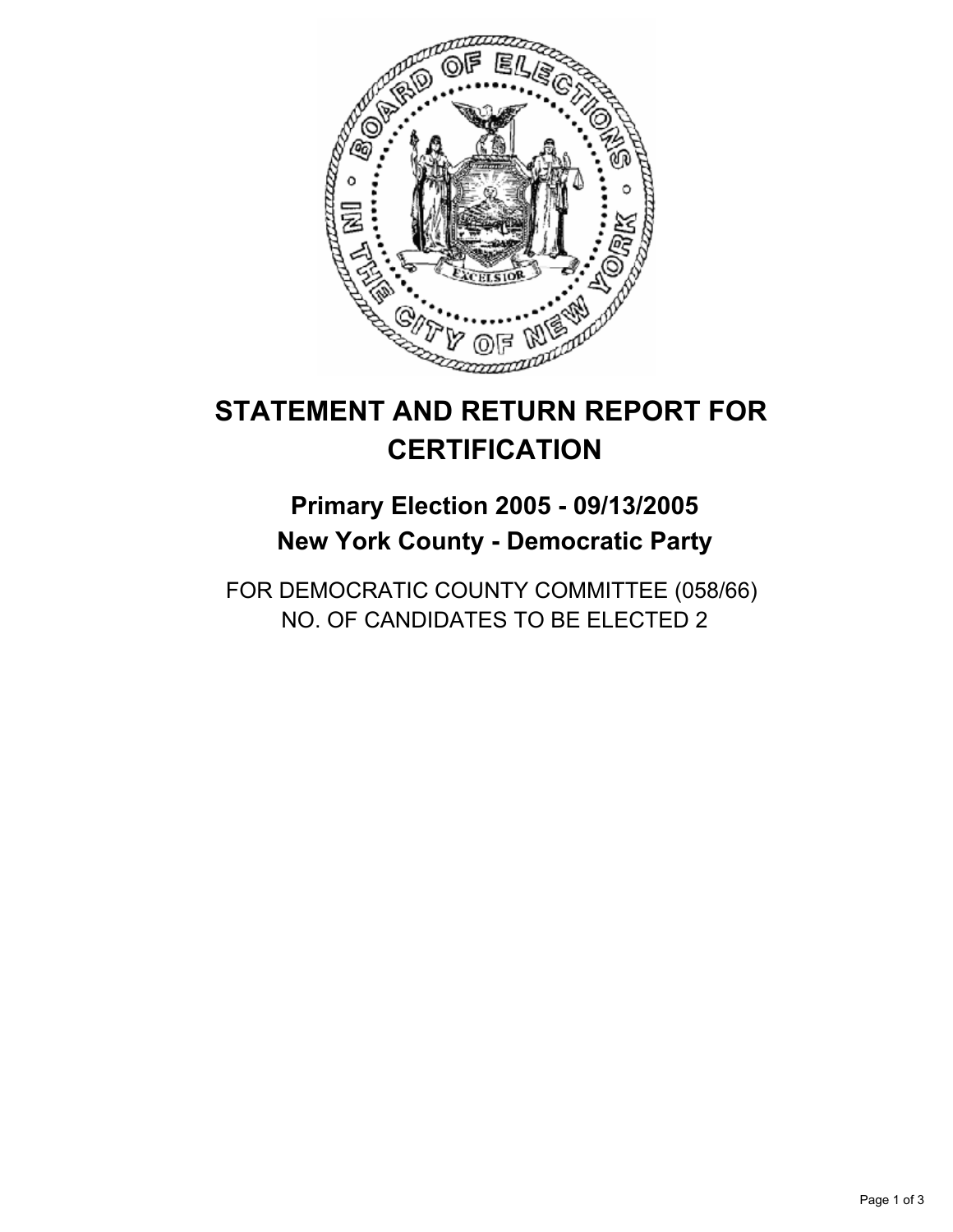

| <b>TOTAL VOTES</b>     | 156 |
|------------------------|-----|
| CHRISTOPHER E DELPHIN  | 17  |
| <b>MARTIN TESSLER</b>  | 41  |
| <b>BARBARA BERGER</b>  | 48  |
| <b>LAURIE BENJAMIN</b> | 50  |
| AFFIDAVIT              |     |
| ABSENTEE/MILITARY      | 6   |
| <b>EMERGENCY</b>       |     |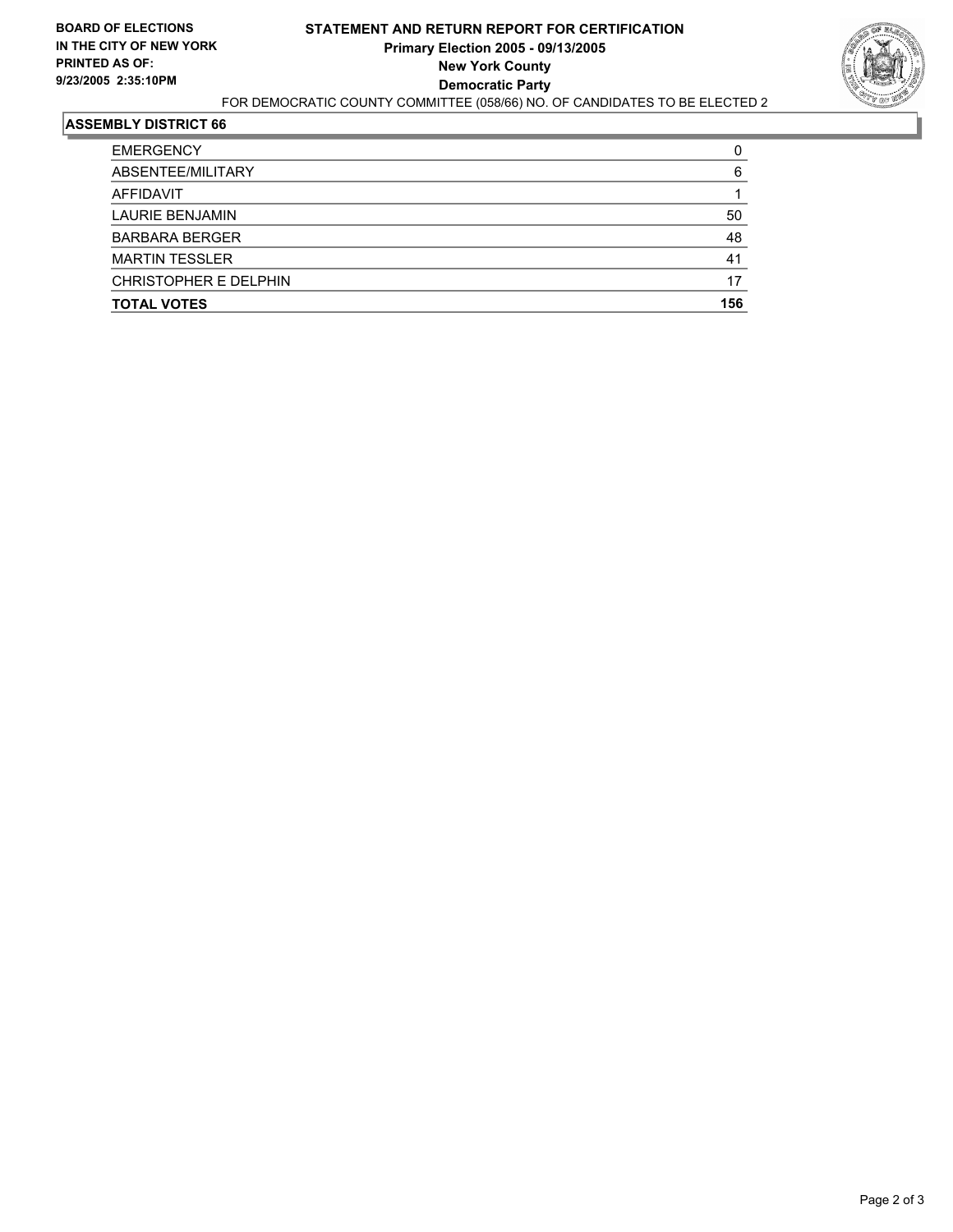#### **STATEMENT AND RETURN REPORT FOR CERTIFICATION Primary Election 2005 - 09/13/2005 New York County Democratic Party** FOR DEMOCRATIC COUNTY COMMITTEE (058/66) NO. OF CANDIDATES TO BE ELECTED 2



### **TOTAL FOR DEMOCRATIC COUNTY COMMITTEE (058/66) - New York County**

| <b>EMERGENCY</b>      |     |
|-----------------------|-----|
| ABSENTEE/MILITARY     | 6   |
| AFFIDAVIT             |     |
| LAURIE BENJAMIN       | 50  |
| <b>BARBARA BERGER</b> | 48  |
| <b>MARTIN TESSLER</b> | 41  |
| CHRISTOPHER E DELPHIN | 17  |
| <b>TOTAL VOTES</b>    | 156 |

We certify this statement to be correct, and have caused the same to be attested by the signatures of the members of the board, or a majority thereof, on

Secretary **Chairman** 

Date

Chief Clerk

Canvassing Board

Canvassing Board **Canvassing Board** Canvassing Board **Deputy Chief Clerk**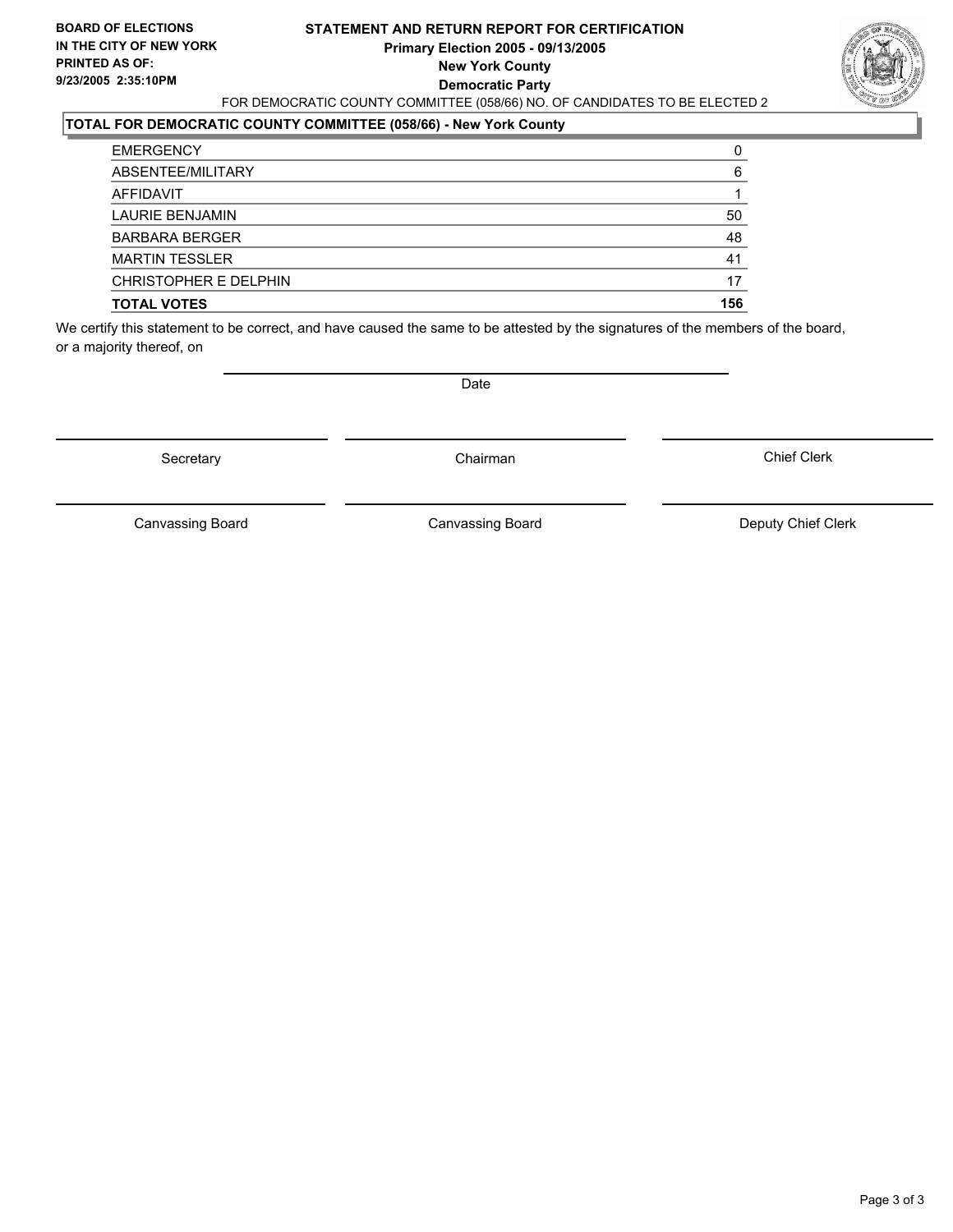

## **Primary Election 2005 - 09/13/2005 New York County - Democratic Party**

FOR DEMOCRATIC COUNTY COMMITTEE (059/66) NO. OF CANDIDATES TO BE ELECTED 2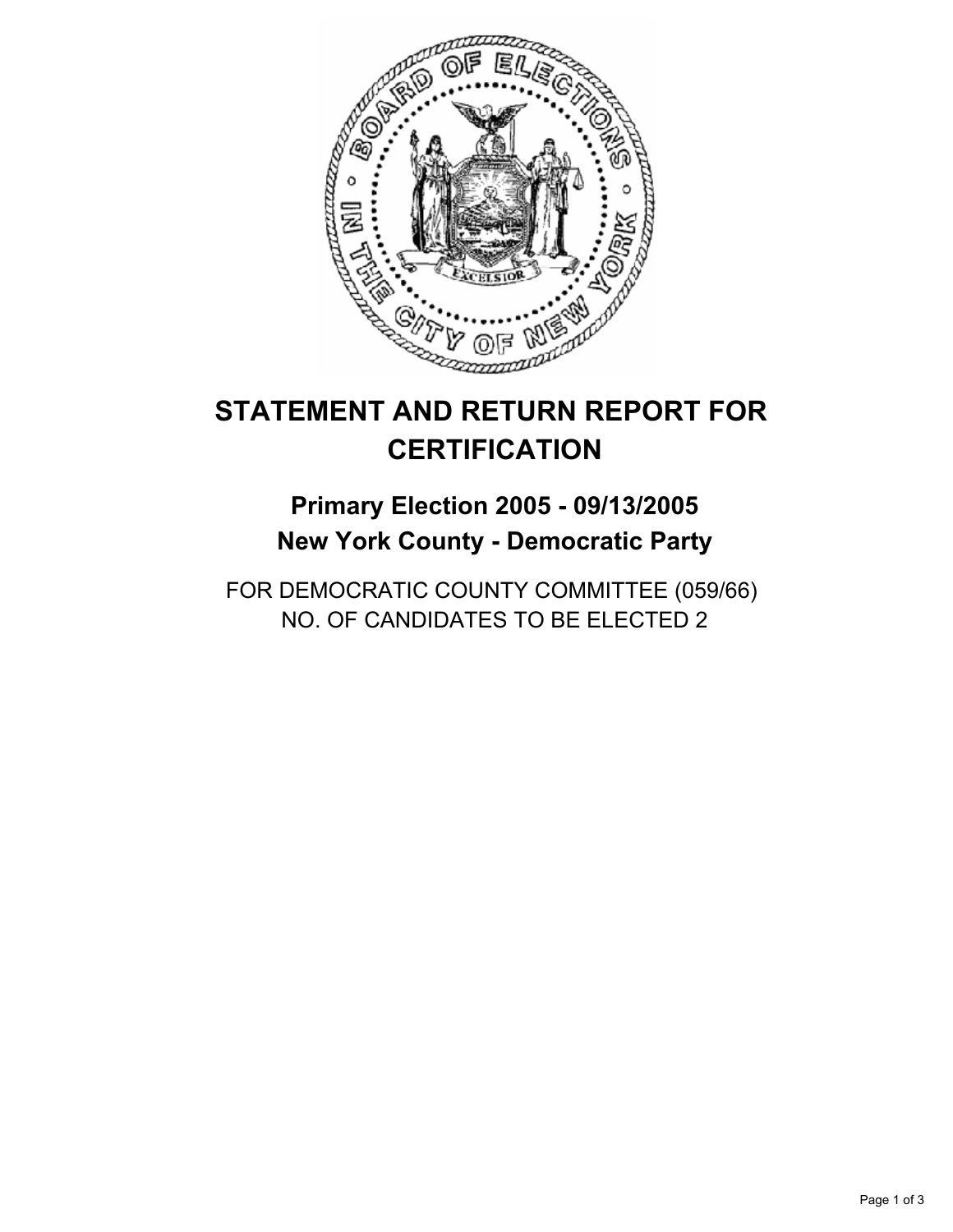

| <b>TOTAL VOTES</b>         | 135 |
|----------------------------|-----|
| <b>COLEEN L FITZSIMONS</b> | 38  |
| RONALD L ILLARDO           | 29  |
| <b>BARBARA K SAUERMAN</b>  | 46  |
| <b>JULIAN W HARMAN III</b> | 22  |
| AFFIDAVIT                  | ≏   |
| ABSENTEE/MILITARY          |     |
| <b>EMERGENCY</b>           |     |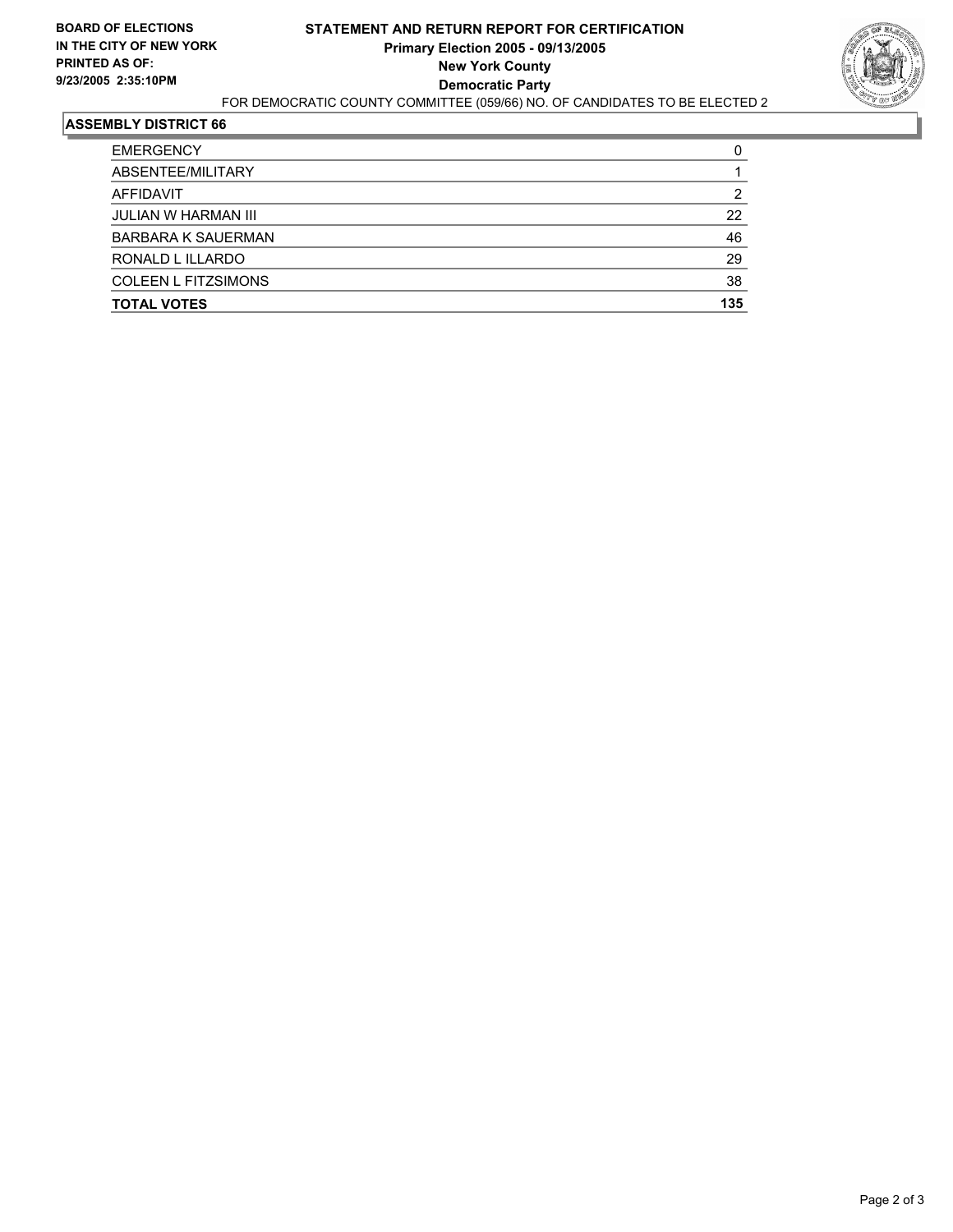#### **STATEMENT AND RETURN REPORT FOR CERTIFICATION Primary Election 2005 - 09/13/2005 New York County Democratic Party** FOR DEMOCRATIC COUNTY COMMITTEE (059/66) NO. OF CANDIDATES TO BE ELECTED 2



#### **TOTAL FOR DEMOCRATIC COUNTY COMMITTEE (059/66) - New York County**

| <b>TOTAL VOTES</b>         | 135 |
|----------------------------|-----|
| <b>COLEEN L FITZSIMONS</b> | 38  |
| RONALD L ILLARDO           | 29  |
| <b>BARBARA K SAUERMAN</b>  | 46  |
| <b>JULIAN W HARMAN III</b> | 22  |
| AFFIDAVIT                  | 2   |
| ABSENTEE/MILITARY          |     |
| <b>EMERGENCY</b>           | 0   |

We certify this statement to be correct, and have caused the same to be attested by the signatures of the members of the board, or a majority thereof, on

Secretary **Chairman** 

Date

Chief Clerk

Canvassing Board

Canvassing Board **Canvassing Board** Canvassing Board **Deputy Chief Clerk**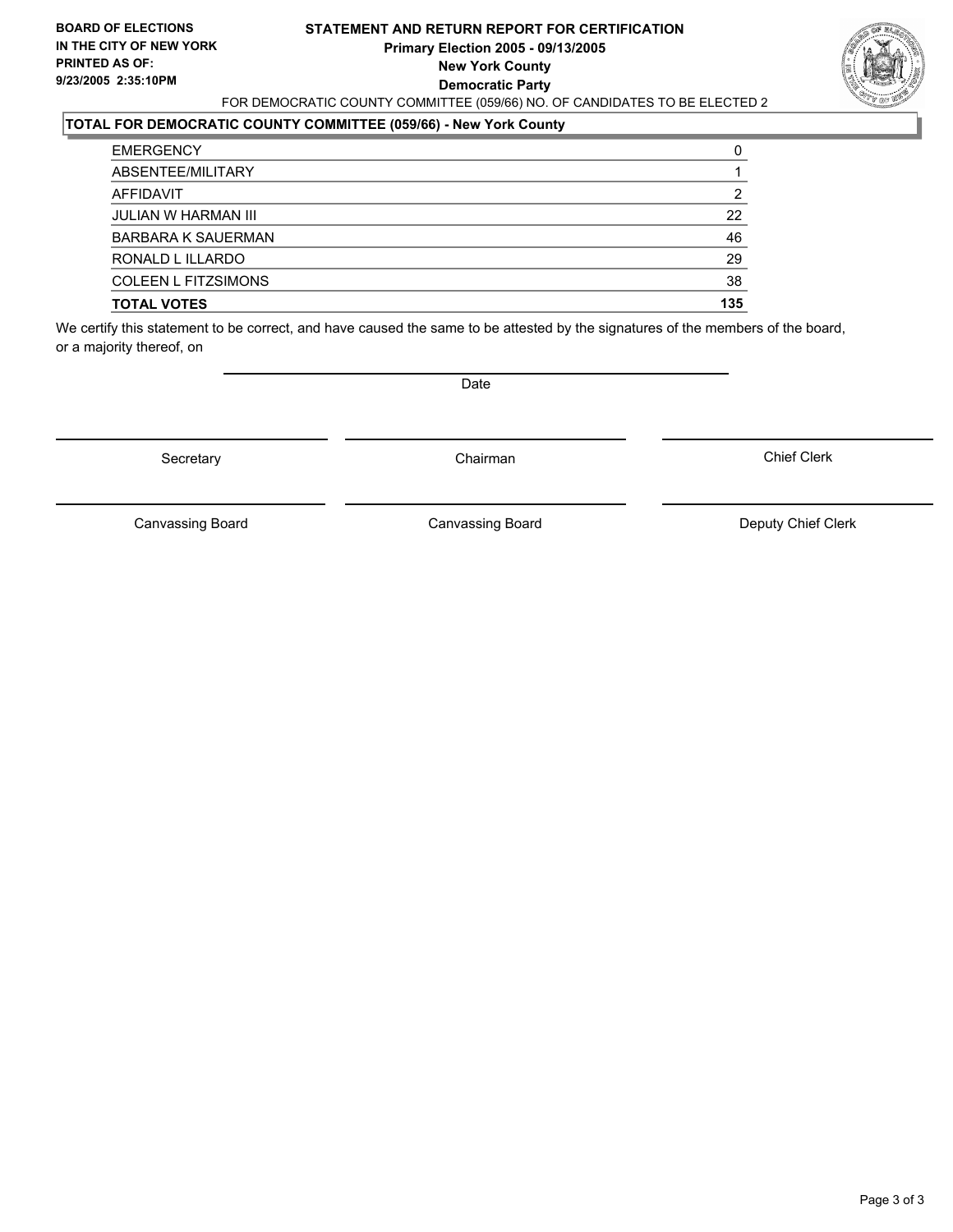

## **Primary Election 2005 - 09/13/2005 New York County - Democratic Party**

FOR DEMOCRATIC COUNTY COMMITTEE (060/66) NO. OF CANDIDATES TO BE ELECTED 2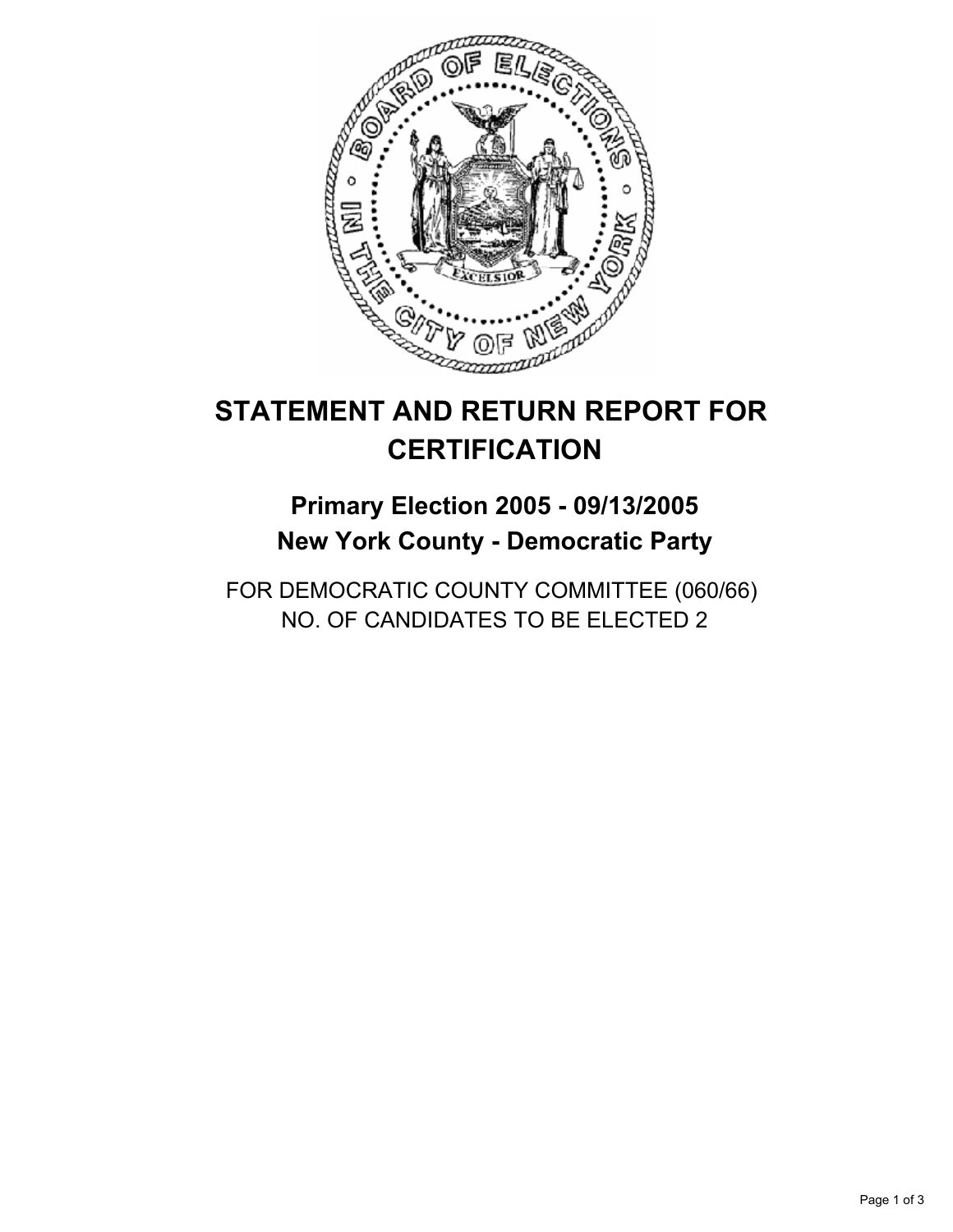

| <b>TOTAL VOTES</b>       | 160 |
|--------------------------|-----|
| <b>JERRY R LONG</b>      | 33  |
| <b>GEORGINA M CHRIST</b> | 59  |
| ANNA K RABINOWITZ        | 40  |
| RONALD E BELLIN          | 28  |
| AFFIDAVIT                | b   |
| ABSENTEE/MILITARY        |     |
| <b>EMERGENCY</b>         |     |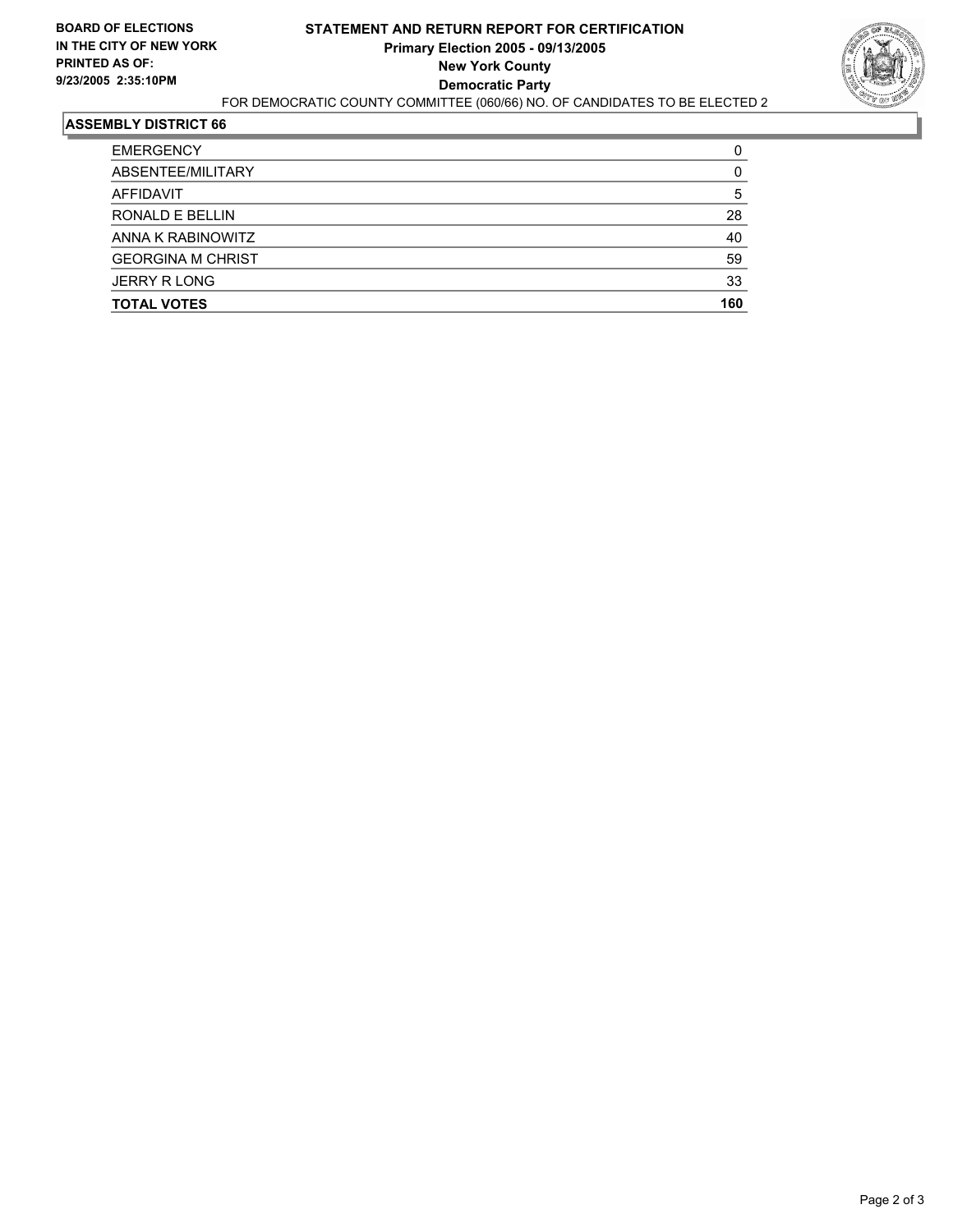#### **STATEMENT AND RETURN REPORT FOR CERTIFICATION Primary Election 2005 - 09/13/2005 New York County Democratic Party** FOR DEMOCRATIC COUNTY COMMITTEE (060/66) NO. OF CANDIDATES TO BE ELECTED 2



### **TOTAL FOR DEMOCRATIC COUNTY COMMITTEE (060/66) - New York County**

| 5   |
|-----|
| 28  |
| 40  |
| 59  |
| 33  |
| 160 |
|     |

We certify this statement to be correct, and have caused the same to be attested by the signatures of the members of the board, or a majority thereof, on

Secretary **Chairman** 

Date

Chief Clerk

Canvassing Board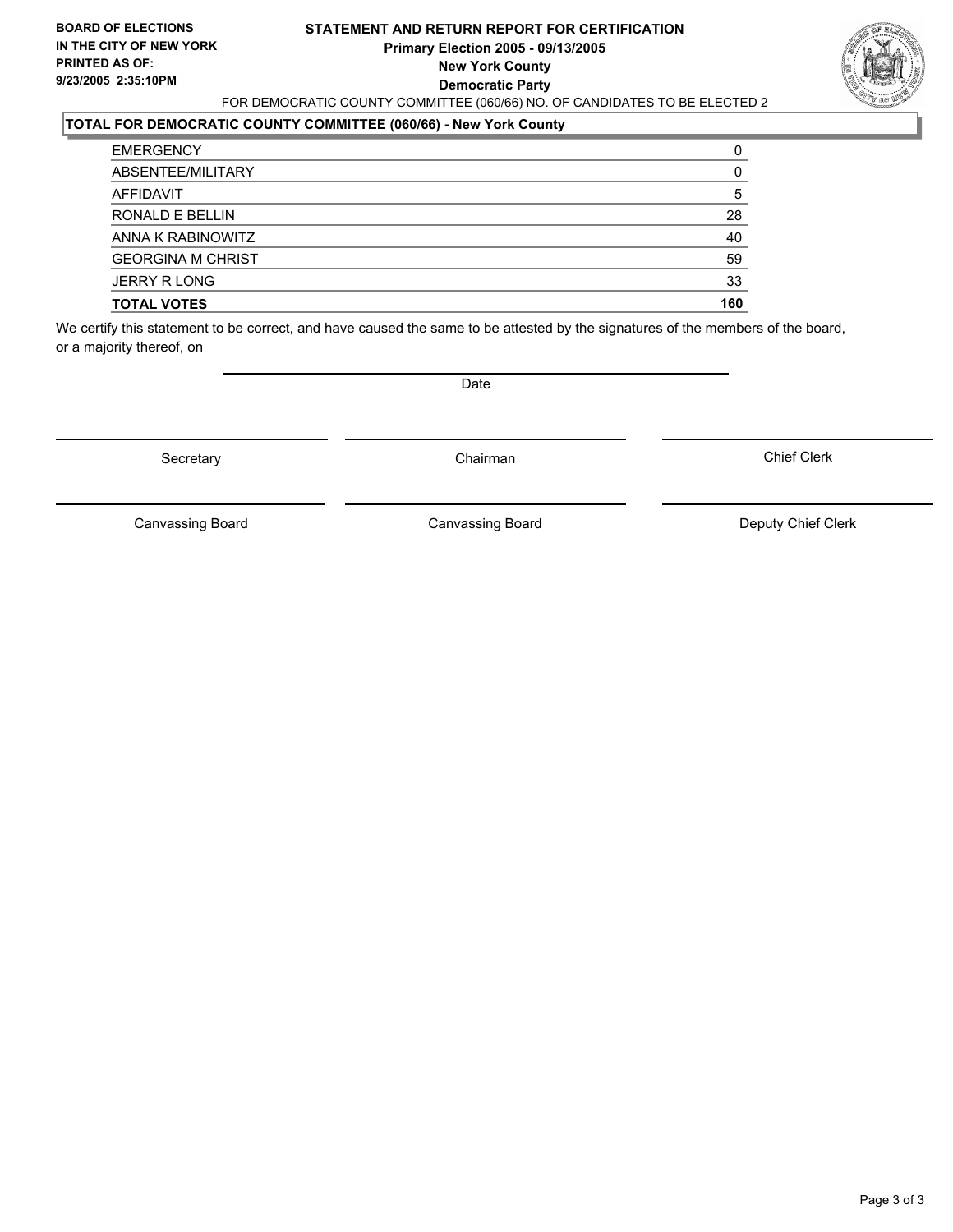

## **Primary Election 2005 - 09/13/2005 New York County - Democratic Party**

FOR DEMOCRATIC COUNTY COMMITTEE (065/66) NO. OF CANDIDATES TO BE ELECTED 2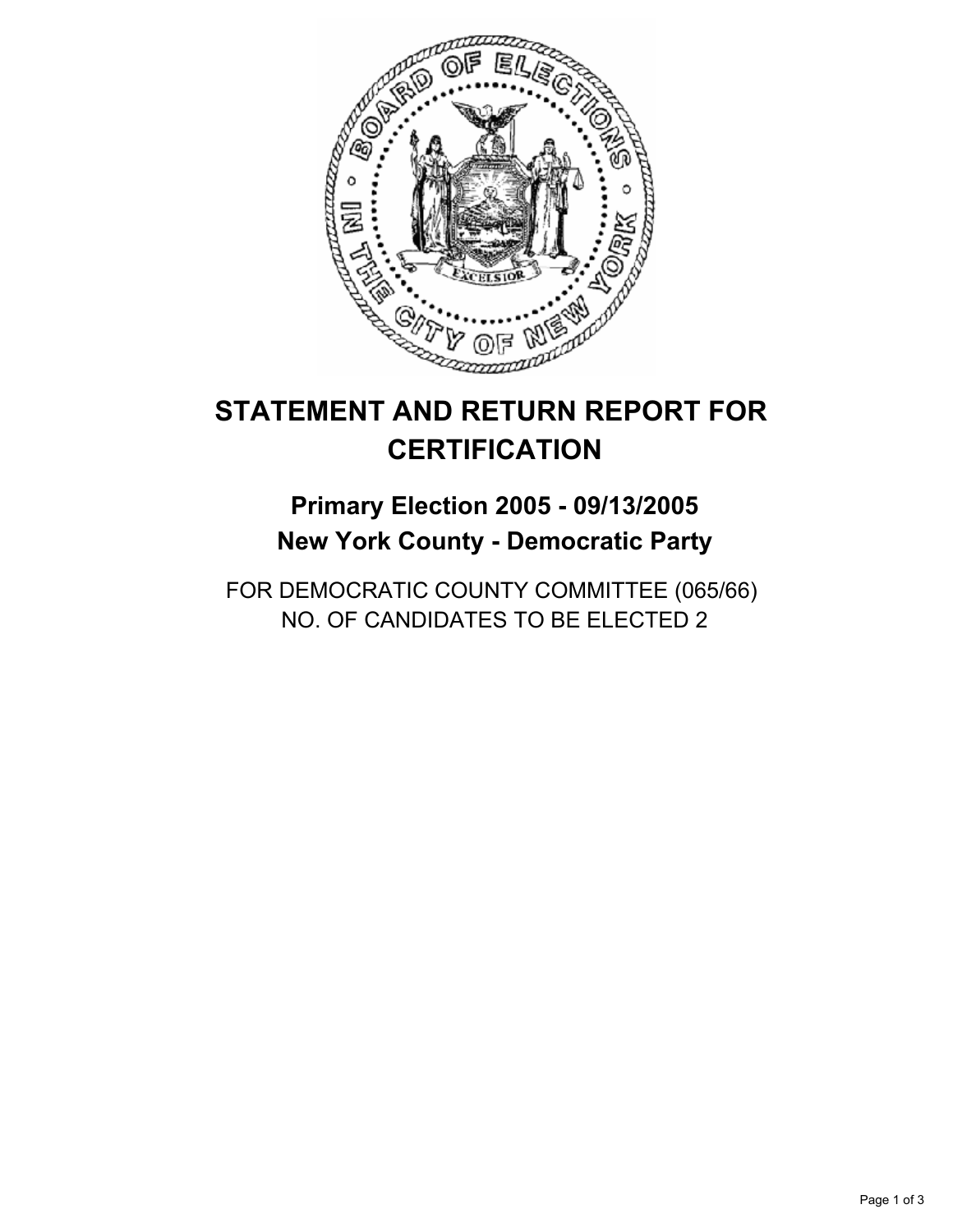

| <b>EMERGENCY</b>     |     |
|----------------------|-----|
| ABSENTEE/MILITARY    |     |
| AFFIDAVIT            | 6   |
| <b>JUSTIN BAYER</b>  | 21  |
| <b>LUCY CECERE</b>   | 25  |
| BARBARA A BOXER      | 38  |
| <b>FRANK P NERVO</b> | 16  |
| <b>TOTAL VOTES</b>   | 100 |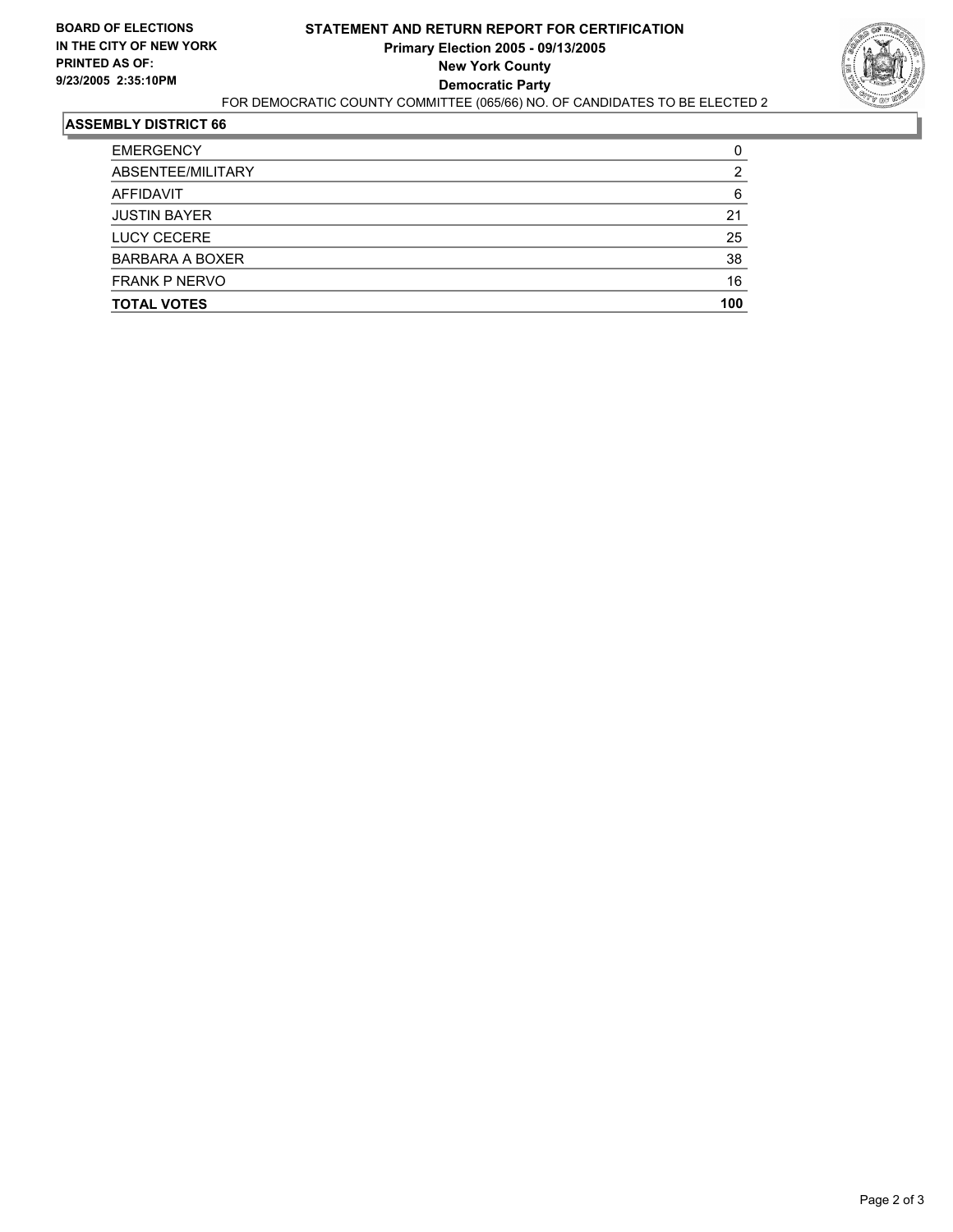#### **STATEMENT AND RETURN REPORT FOR CERTIFICATION Primary Election 2005 - 09/13/2005 New York County Democratic Party** FOR DEMOCRATIC COUNTY COMMITTEE (065/66) NO. OF CANDIDATES TO BE ELECTED 2



### **TOTAL FOR DEMOCRATIC COUNTY COMMITTEE (065/66) - New York County**

| 6   |
|-----|
| 21  |
| 25  |
| 38  |
| 16  |
| 100 |
|     |

We certify this statement to be correct, and have caused the same to be attested by the signatures of the members of the board, or a majority thereof, on

Secretary **Chairman** 

Date

Chief Clerk

Canvassing Board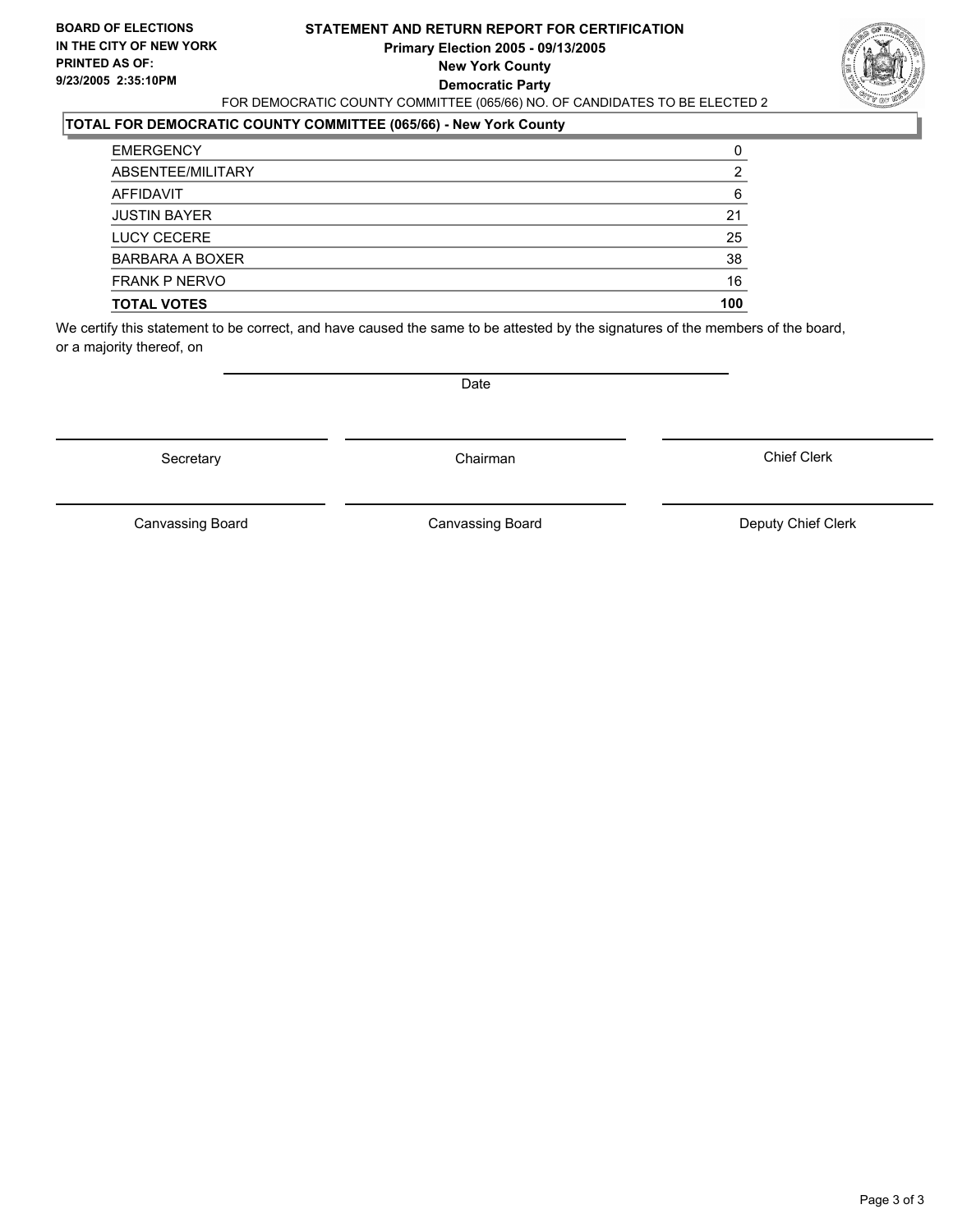

## **Primary Election 2005 - 09/13/2005 New York County - Democratic Party**

FOR DEMOCRATIC COUNTY COMMITTEE (067/66) NO. OF CANDIDATES TO BE ELECTED 2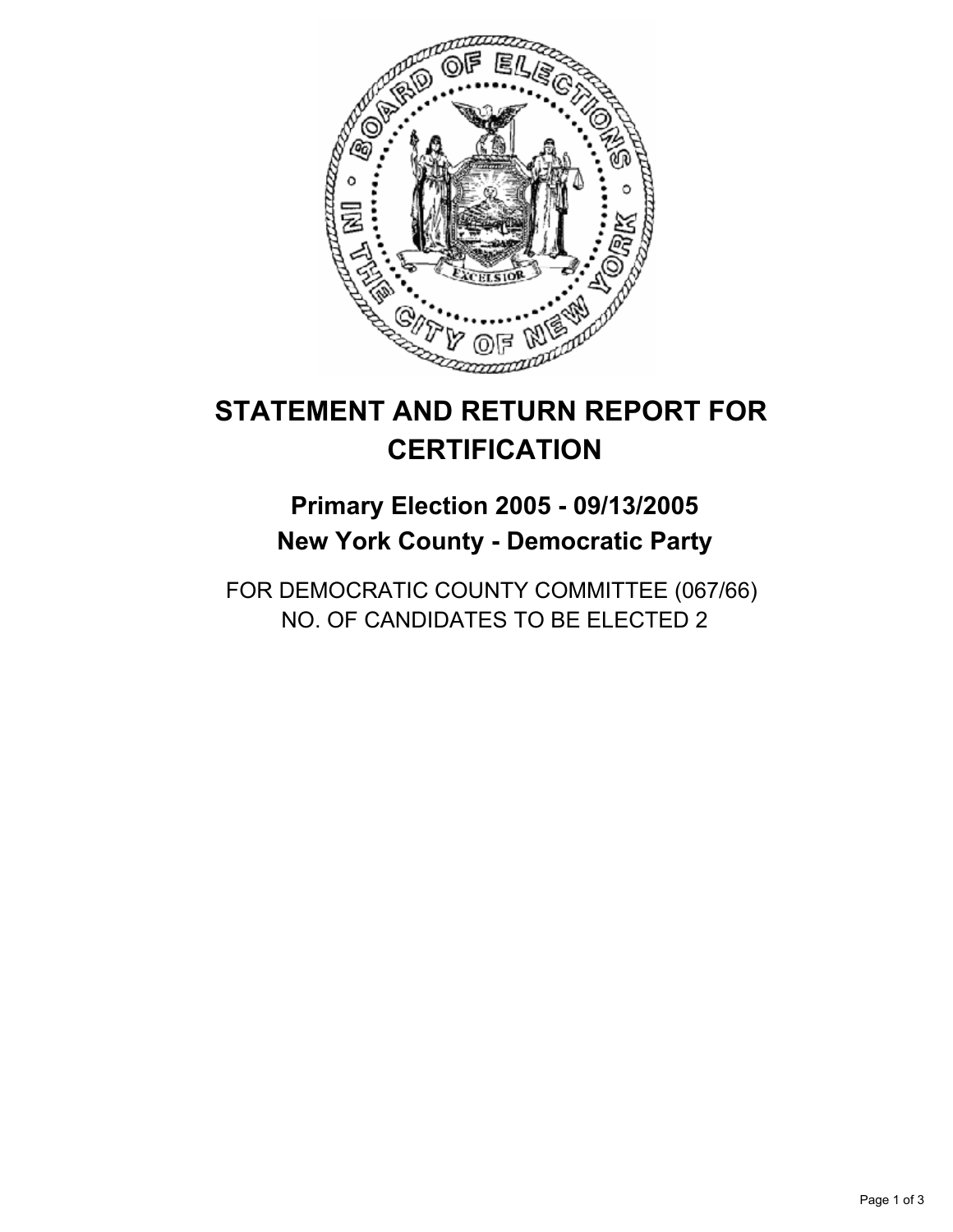

| ABSENTEE/MILITARY<br>AFFIDAVIT | я   |
|--------------------------------|-----|
|                                |     |
|                                |     |
| <b>HARRIET FIELDS</b>          | 35  |
| <b>RICHARD FIELDS</b>          | 11  |
| <b>ANN ROBINSON</b>            | 33  |
| <b>HERMAN GERSON</b>           | 31  |
| <b>TOTAL VOTES</b>             | 110 |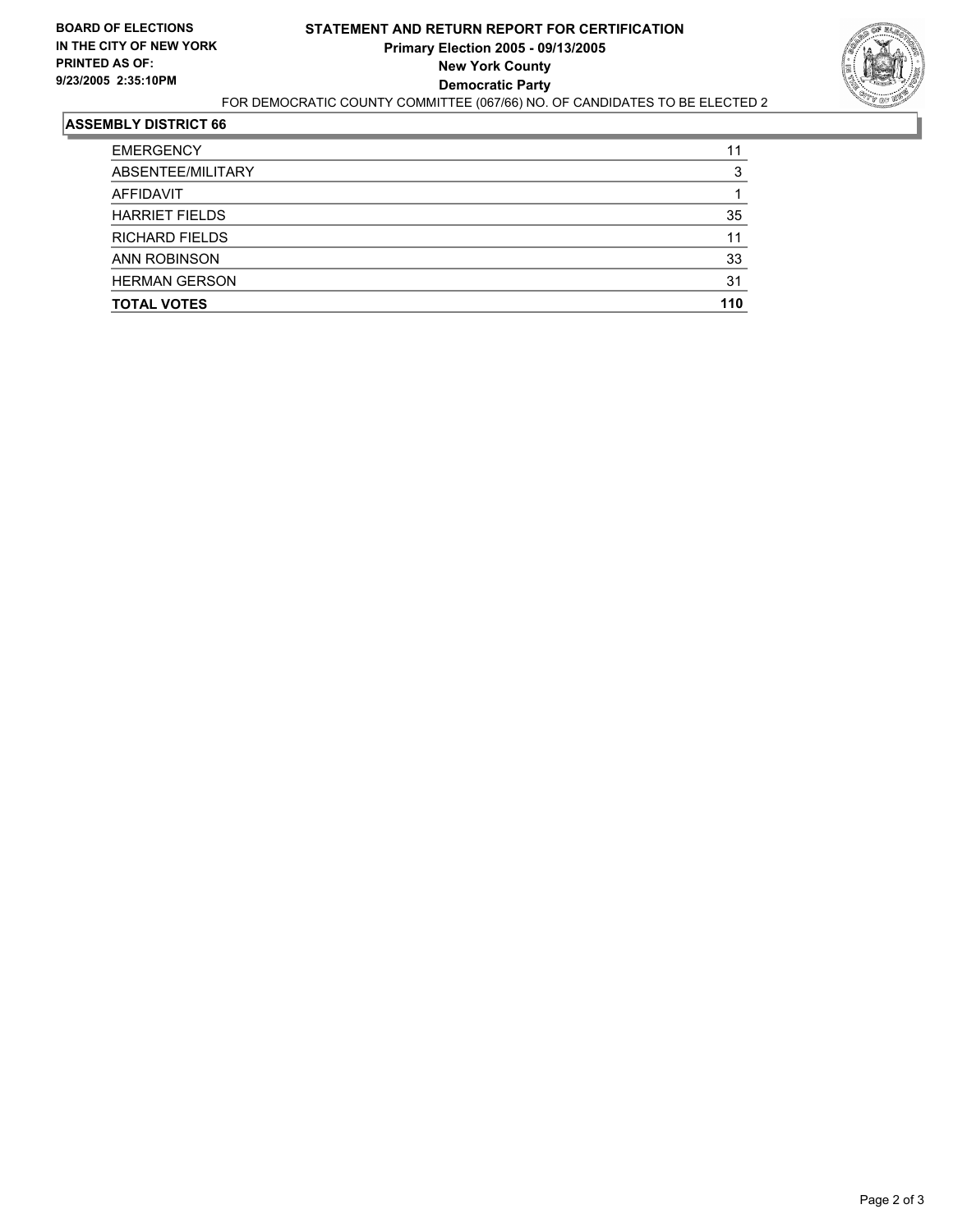#### **STATEMENT AND RETURN REPORT FOR CERTIFICATION Primary Election 2005 - 09/13/2005 New York County Democratic Party** FOR DEMOCRATIC COUNTY COMMITTEE (067/66) NO. OF CANDIDATES TO BE ELECTED 2



### **TOTAL FOR DEMOCRATIC COUNTY COMMITTEE (067/66) - New York County**

| <b>EMERGENCY</b>      | 11  |
|-----------------------|-----|
| ABSENTEE/MILITARY     |     |
| AFFIDAVIT             |     |
| <b>HARRIET FIELDS</b> | 35  |
| <b>RICHARD FIELDS</b> | 11  |
| <b>ANN ROBINSON</b>   | 33  |
| <b>HERMAN GERSON</b>  | 31  |
| <b>TOTAL VOTES</b>    | 110 |

We certify this statement to be correct, and have caused the same to be attested by the signatures of the members of the board, or a majority thereof, on

Secretary **Chairman** 

Date

Chief Clerk

Canvassing Board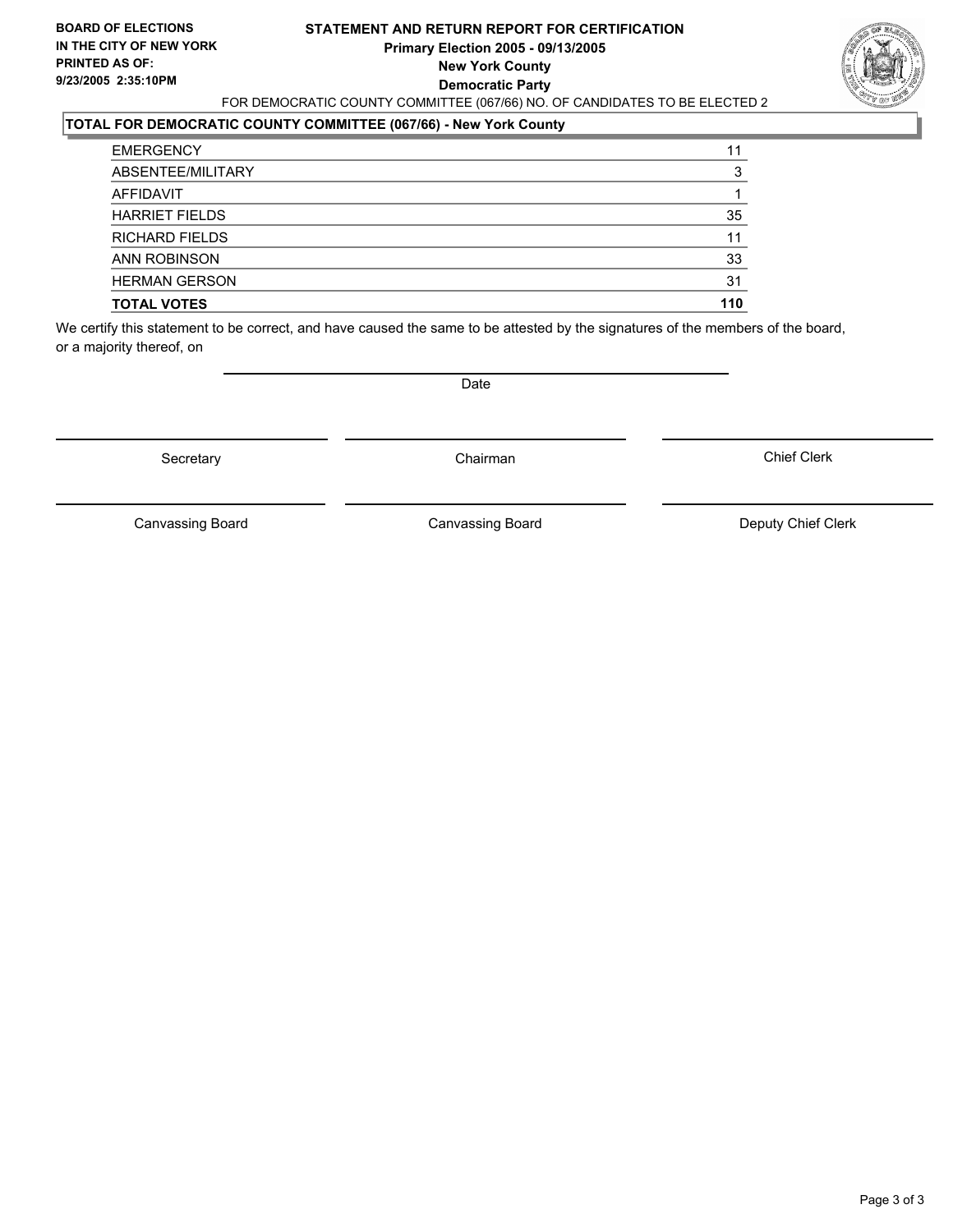

## **Primary Election 2005 - 09/13/2005 New York County - Democratic Party**

FOR DEMOCRATIC COUNTY COMMITTEE (068/66) NO. OF CANDIDATES TO BE ELECTED 2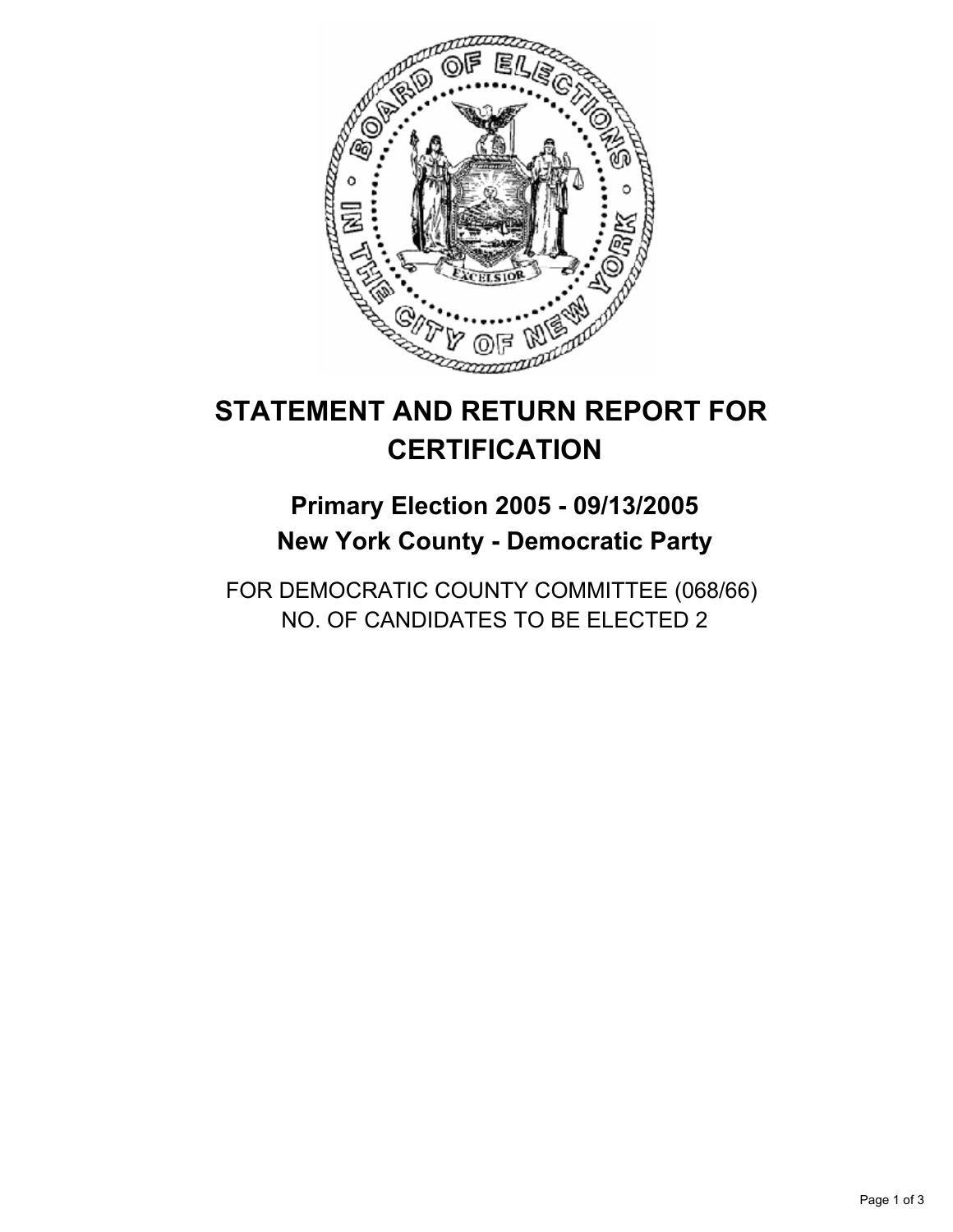

| <b>TOTAL VOTES</b>         | 253 |
|----------------------------|-----|
| <b>SARA R WEINSTEIN</b>    | 68  |
| <b>RICHARD P PANSON</b>    | 19  |
| <b>JEREMY D RICHARDSON</b> | 48  |
| <b>KAREN S BOXER</b>       | 118 |
| AFFIDAVIT                  |     |
| ABSENTEE/MILITARY          | 8   |
| <b>EMERGENCY</b>           | C   |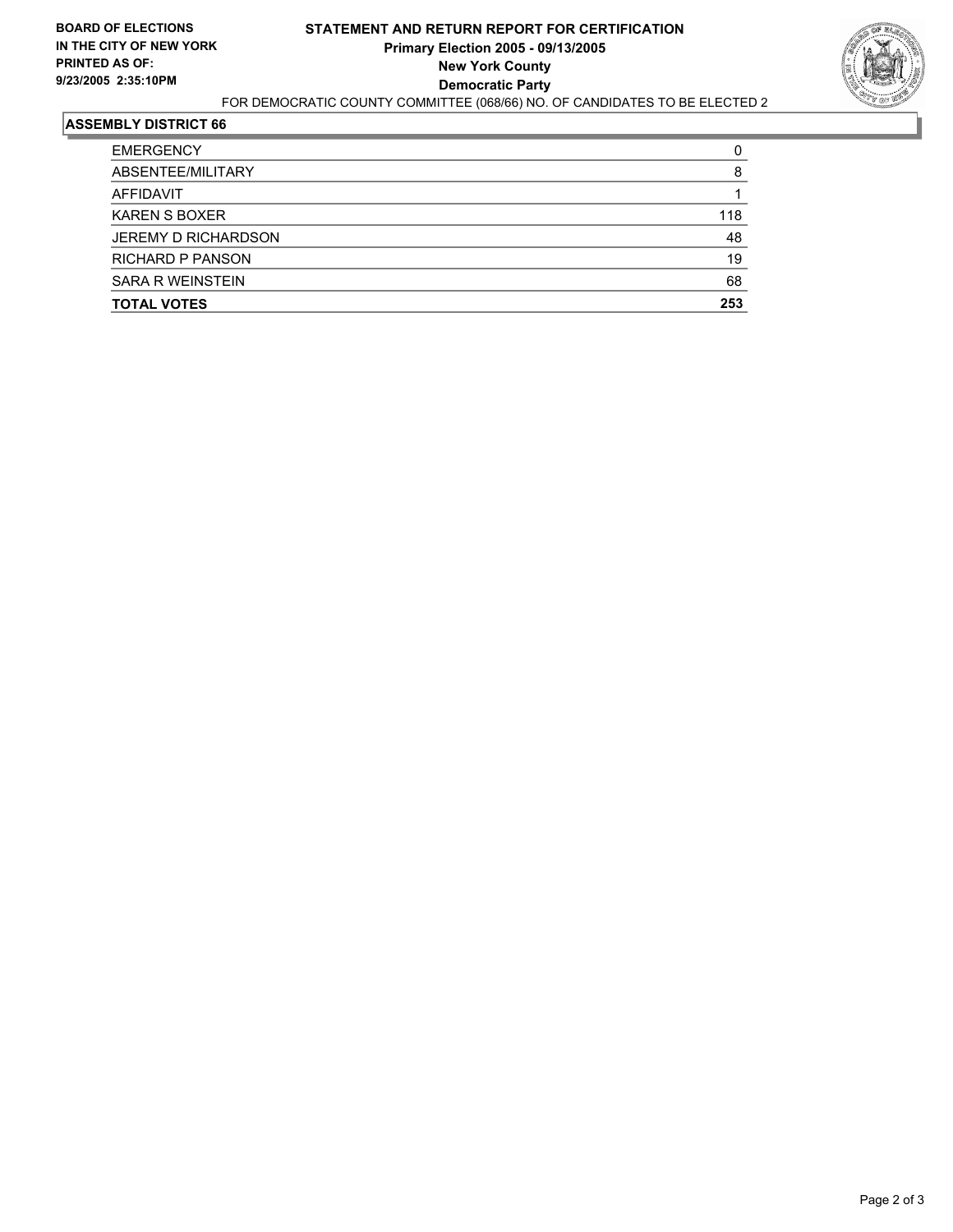#### **STATEMENT AND RETURN REPORT FOR CERTIFICATION Primary Election 2005 - 09/13/2005 New York County Democratic Party** FOR DEMOCRATIC COUNTY COMMITTEE (068/66) NO. OF CANDIDATES TO BE ELECTED 2



### **TOTAL FOR DEMOCRATIC COUNTY COMMITTEE (068/66) - New York County**

| <b>TOTAL VOTES</b>      | 253 |
|-------------------------|-----|
| <b>SARA R WEINSTEIN</b> | 68  |
| RICHARD P PANSON        | 19  |
| JEREMY D RICHARDSON     | 48  |
| <b>KAREN S BOXER</b>    | 118 |
| AFFIDAVIT               |     |
| ABSENTEE/MILITARY       | 8   |
| <b>EMERGENCY</b>        |     |

We certify this statement to be correct, and have caused the same to be attested by the signatures of the members of the board, or a majority thereof, on

Secretary **Chairman** 

Date

Chief Clerk

Canvassing Board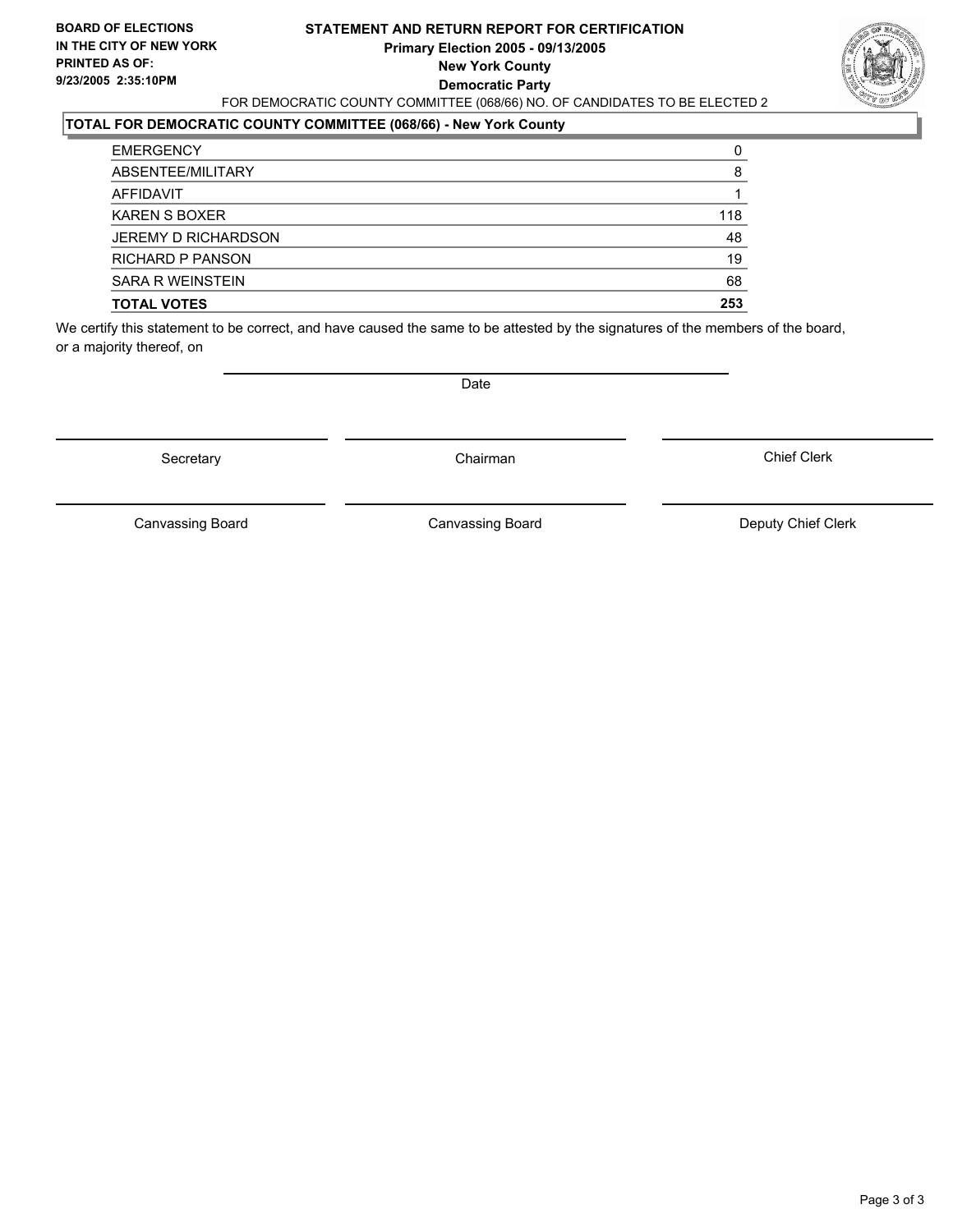

## **Primary Election 2005 - 09/13/2005 New York County - Democratic Party**

FOR DEMOCRATIC COUNTY COMMITTEE (069/66) NO. OF CANDIDATES TO BE ELECTED 2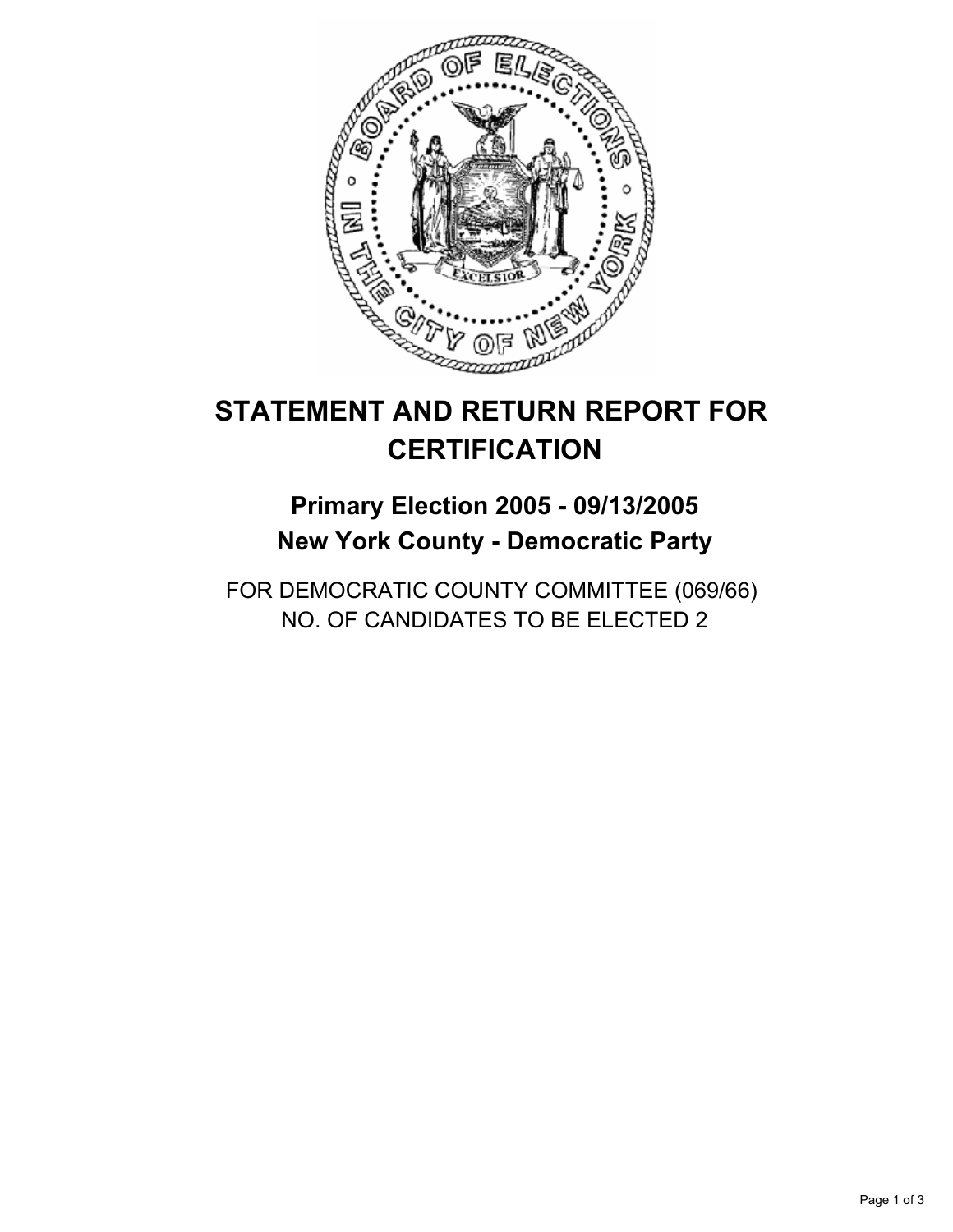

| <b>EMERGENCY</b>        |    |
|-------------------------|----|
| ABSENTEE/MILITARY       |    |
| AFFIDAVIT               |    |
| <b>MARYANN BRADY</b>    | 40 |
| <b>LAWRENCE VRBA</b>    | 11 |
| <b>BRANDEZ J EBANKS</b> | 17 |
| <b>PETER J GRIFFIN</b>  | 28 |
| <b>TOTAL VOTES</b>      | 96 |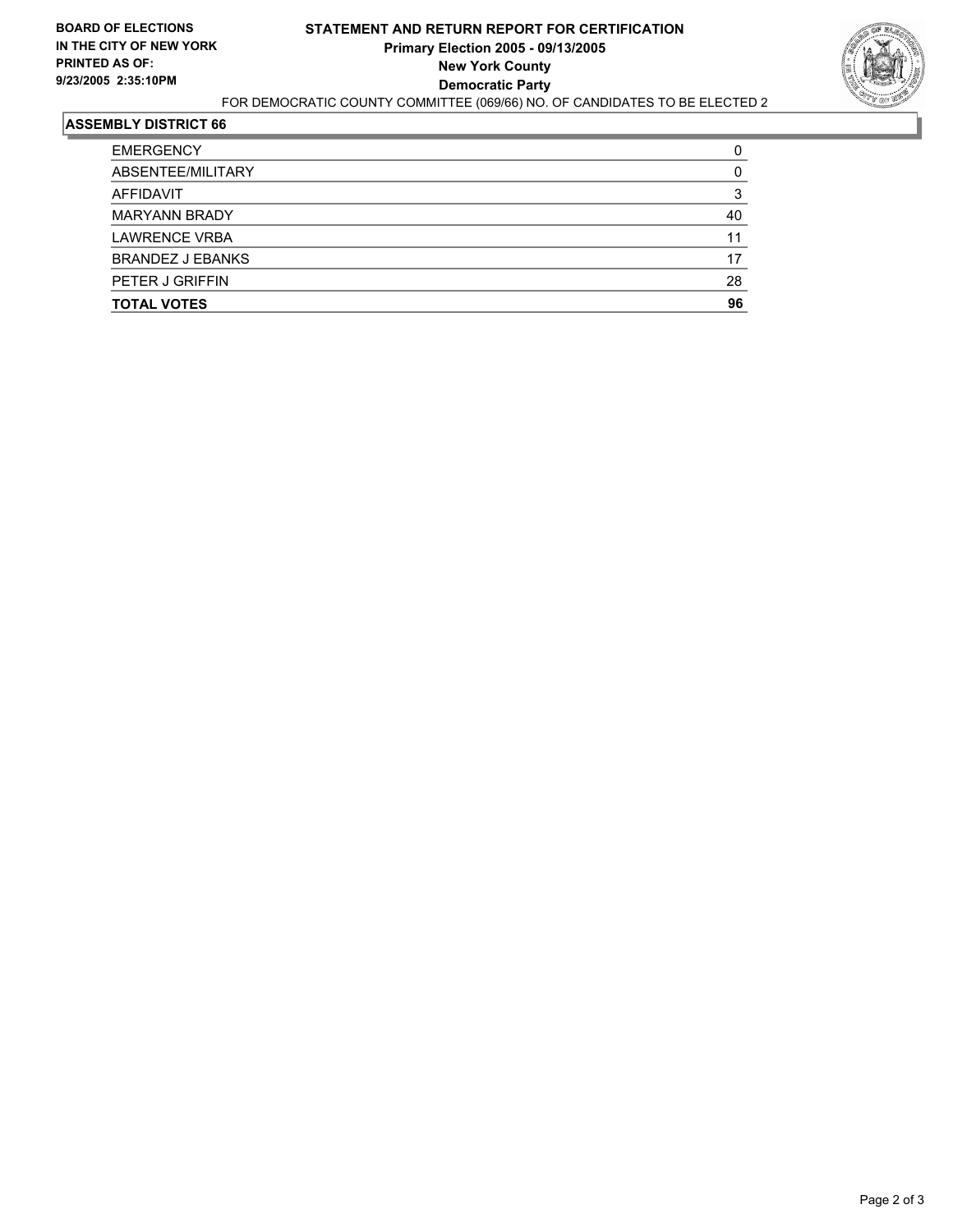#### **STATEMENT AND RETURN REPORT FOR CERTIFICATION Primary Election 2005 - 09/13/2005 New York County Democratic Party** FOR DEMOCRATIC COUNTY COMMITTEE (069/66) NO. OF CANDIDATES TO BE ELECTED 2



### **TOTAL FOR DEMOCRATIC COUNTY COMMITTEE (069/66) - New York County**

| <b>TOTAL VOTES</b>      | 96 |
|-------------------------|----|
| PETER J GRIFFIN         | 28 |
| <b>BRANDEZ J EBANKS</b> | 17 |
| <b>LAWRENCE VRBA</b>    | 11 |
| <b>MARYANN BRADY</b>    | 40 |
| AFFIDAVIT               |    |
| ABSENTEE/MILITARY       |    |
| <b>EMERGENCY</b>        |    |

We certify this statement to be correct, and have caused the same to be attested by the signatures of the members of the board, or a majority thereof, on

Secretary **Chairman** 

Date

Chief Clerk

Canvassing Board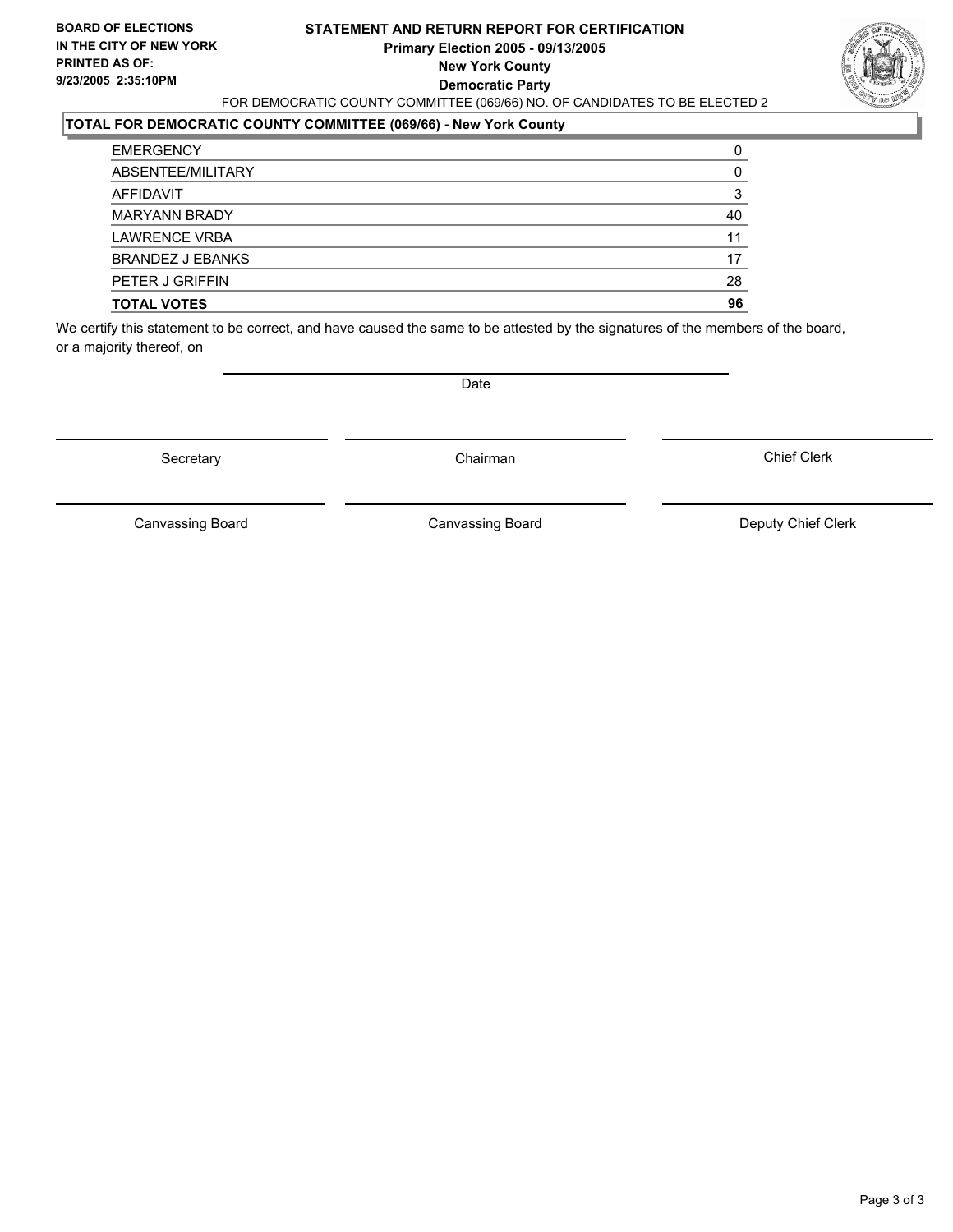

## **Primary Election 2005 - 09/13/2005 New York County - Democratic Party**

FOR DEMOCRATIC COUNTY COMMITTEE (073/66) NO. OF CANDIDATES TO BE ELECTED 2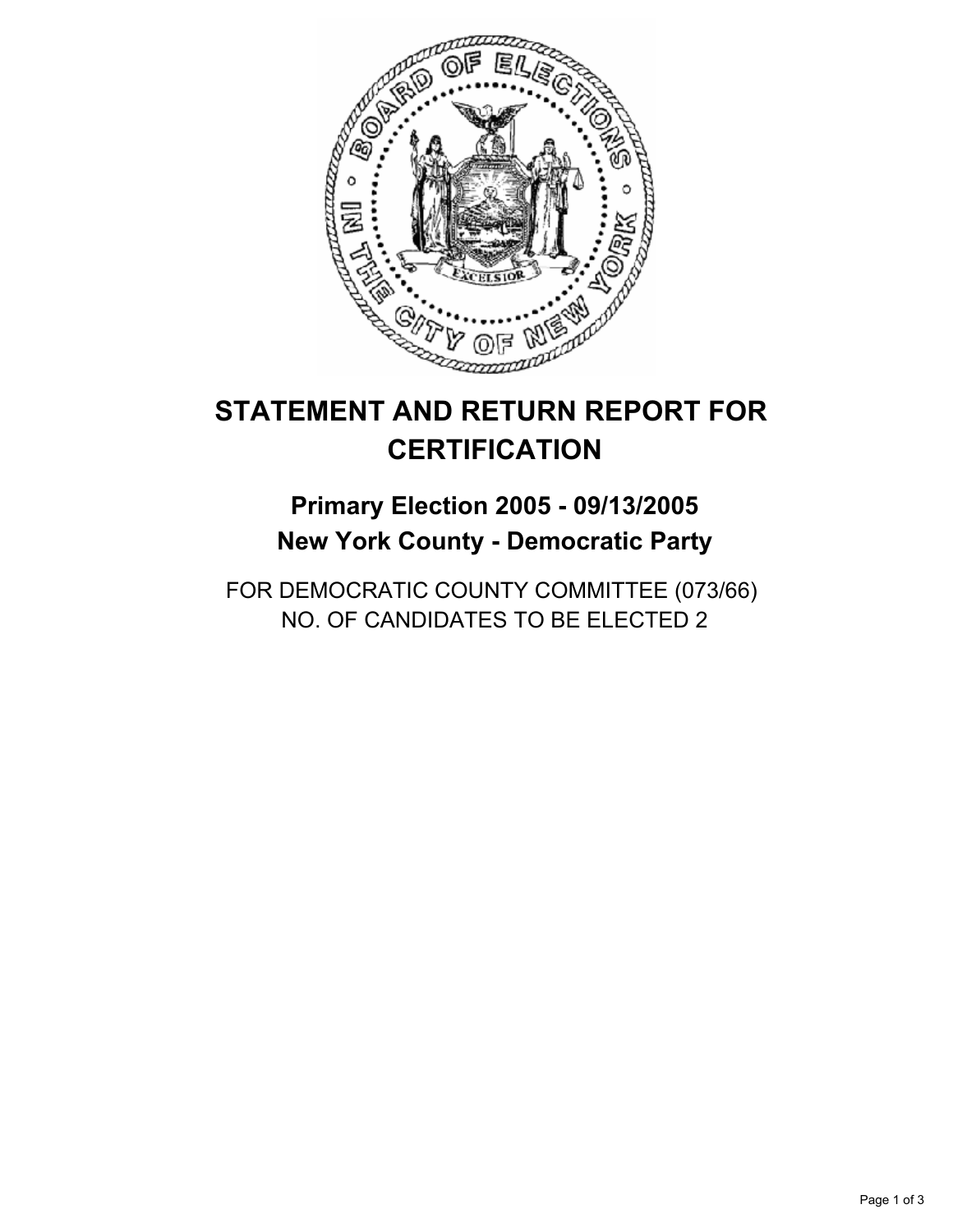

| <b>TOTAL VOTES</b>     | 107 |
|------------------------|-----|
| <b>JULIET VARNEDOE</b> | 34  |
| <b>JON VARNEDOE</b>    | 17  |
| <b>TERESA HOMMEL</b>   | 17  |
| THOMAS MULHOLLAND      | 39  |
| AFFIDAVIT              |     |
| ABSENTEE/MILITARY      |     |
| <b>EMERGENCY</b>       |     |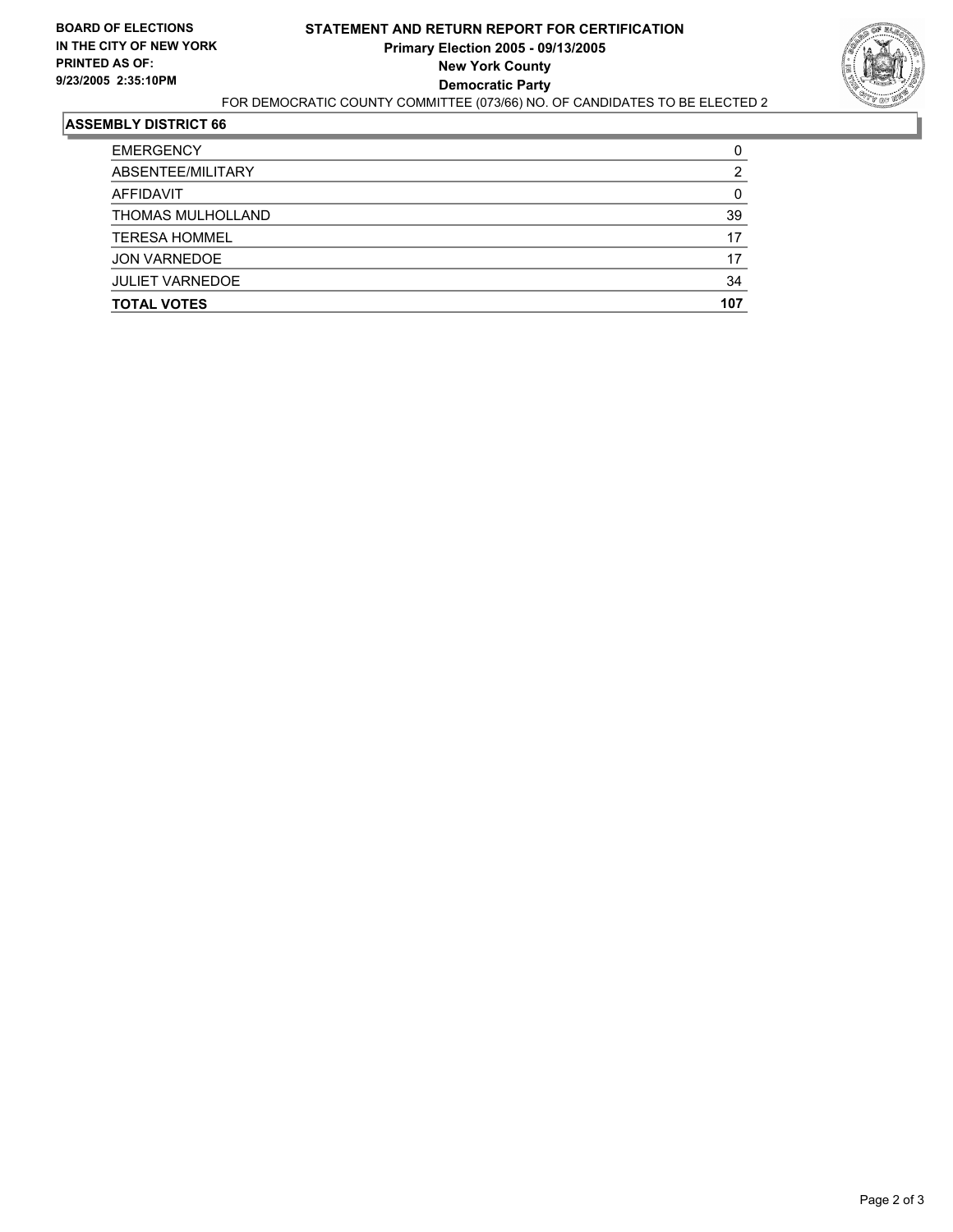#### **STATEMENT AND RETURN REPORT FOR CERTIFICATION Primary Election 2005 - 09/13/2005 New York County Democratic Party** FOR DEMOCRATIC COUNTY COMMITTEE (073/66) NO. OF CANDIDATES TO BE ELECTED 2



### **TOTAL FOR DEMOCRATIC COUNTY COMMITTEE (073/66) - New York County**

| <b>TOTAL VOTES</b>     | 107 |
|------------------------|-----|
| <b>JULIET VARNEDOE</b> | 34  |
| <b>JON VARNEDOE</b>    | 17  |
| <b>TERESA HOMMEL</b>   | 17  |
| THOMAS MULHOLLAND      | 39  |
| AFFIDAVIT              |     |
| ABSENTEE/MILITARY      |     |
| <b>EMERGENCY</b>       | G   |

We certify this statement to be correct, and have caused the same to be attested by the signatures of the members of the board, or a majority thereof, on

Secretary **Chairman** 

Date

Chief Clerk

Canvassing Board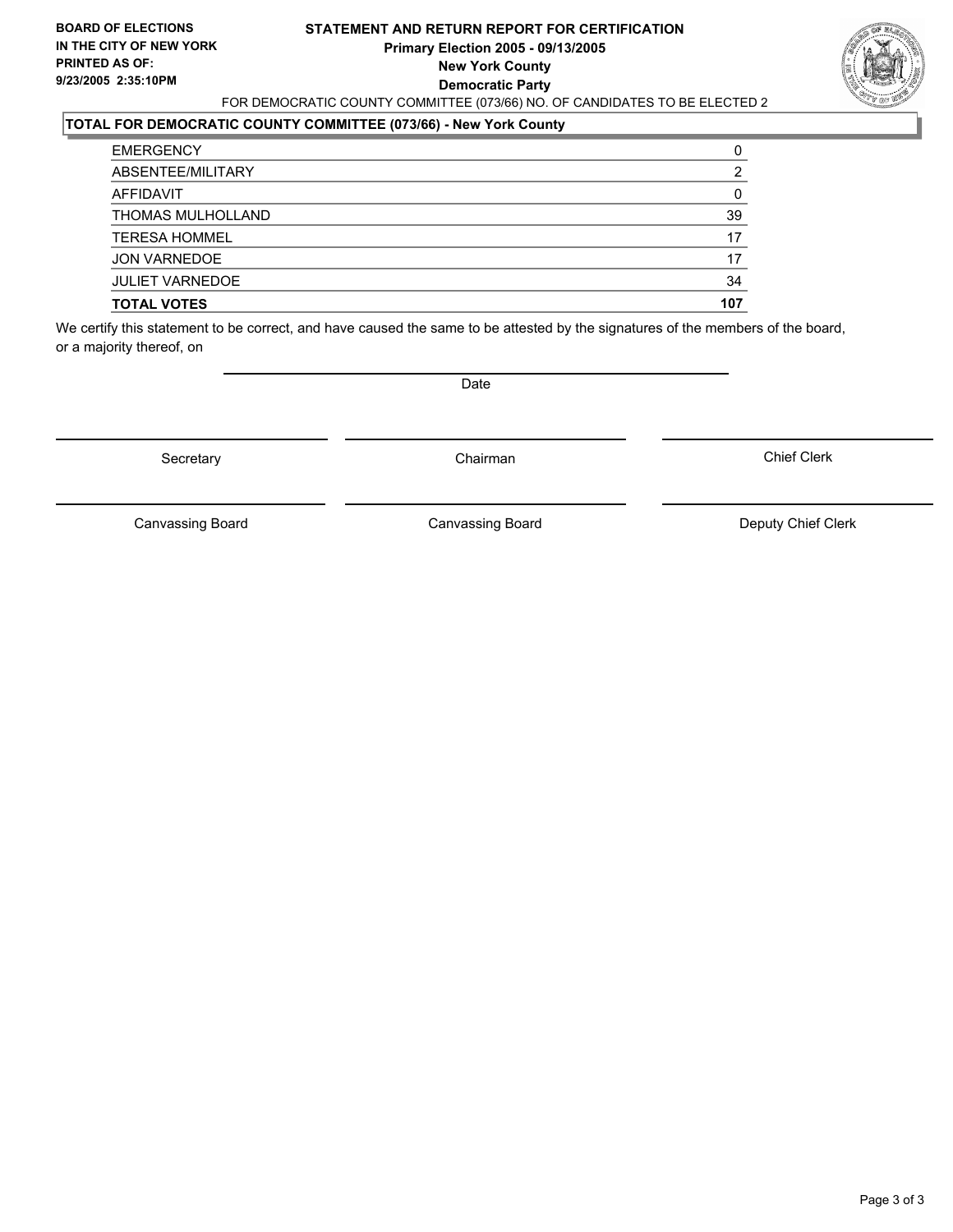

## **Primary Election 2005 - 09/13/2005 New York County - Democratic Party**

FOR DEMOCRATIC COUNTY COMMITTEE (078/66) NO. OF CANDIDATES TO BE ELECTED 2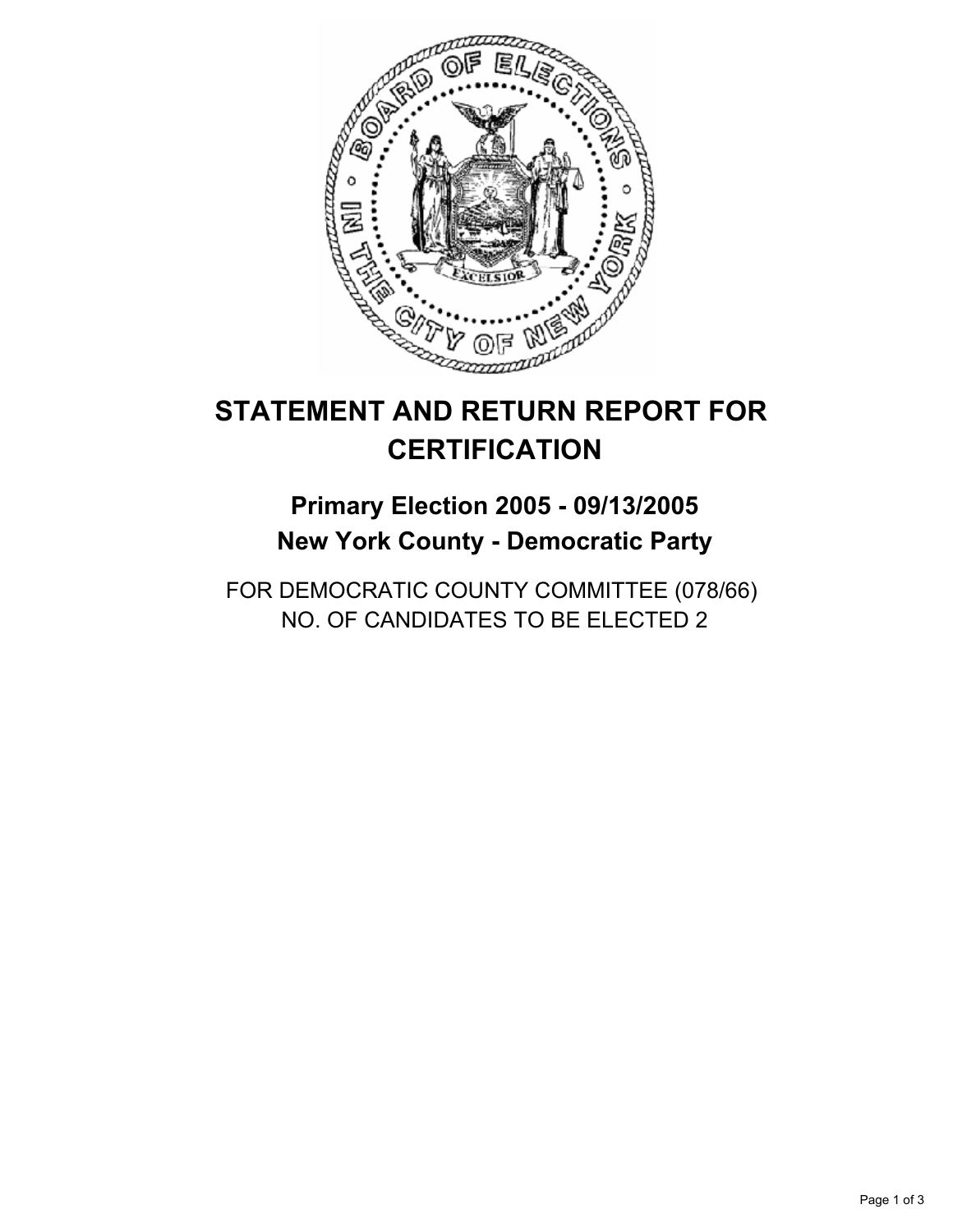

| <b>TOTAL VOTES</b>    | 110 |
|-----------------------|-----|
| <b>EMMANUEL VITA</b>  | 17  |
| ALEXANDER M QUINN     | 28  |
| <b>SHARON WOOLUMS</b> | 25  |
| CYNTHIA C BENJAMIN    | 40  |
| AFFIDAVIT             |     |
| ABSENTEE/MILITARY     |     |
| <b>EMERGENCY</b>      |     |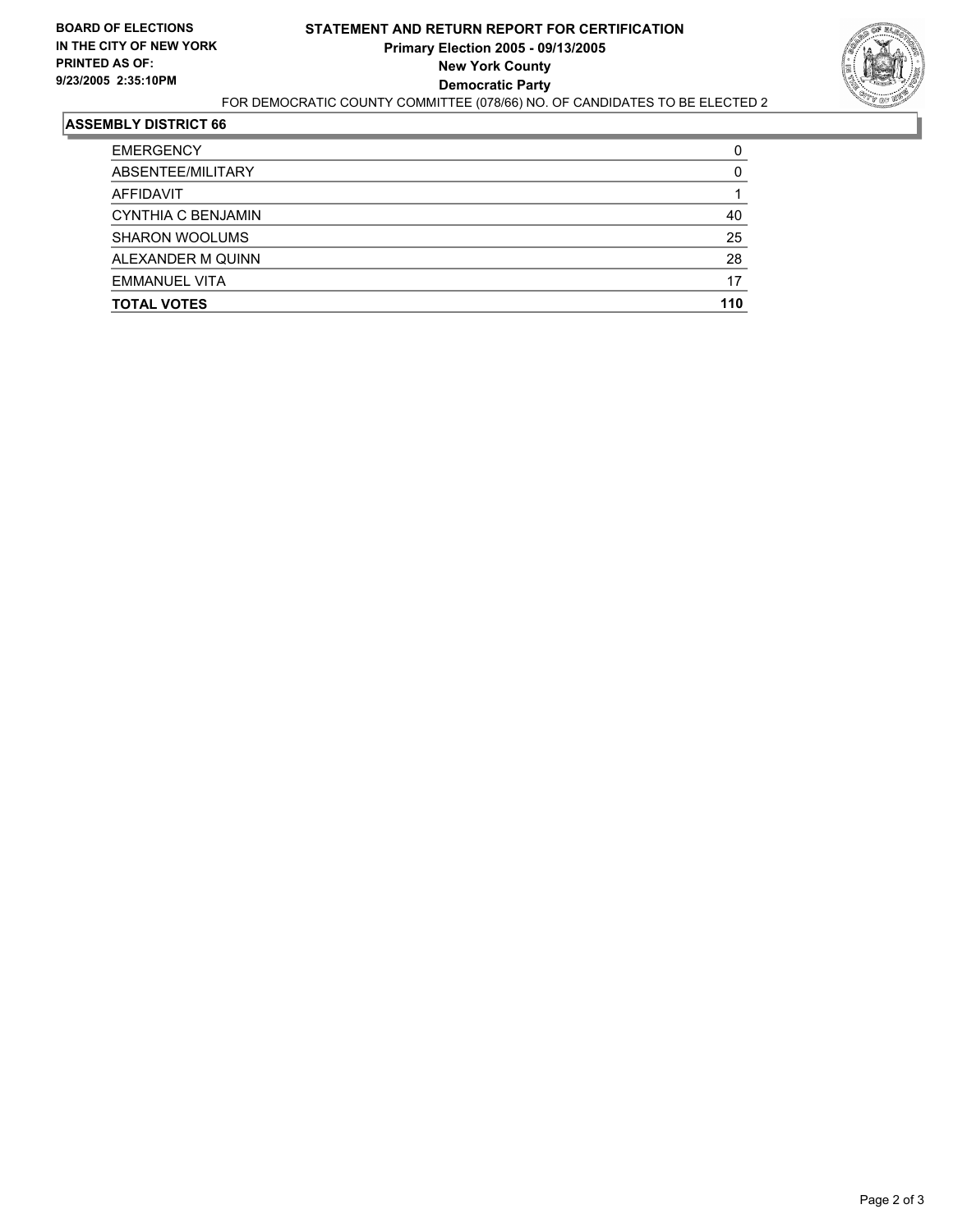#### **STATEMENT AND RETURN REPORT FOR CERTIFICATION Primary Election 2005 - 09/13/2005 New York County Democratic Party** FOR DEMOCRATIC COUNTY COMMITTEE (078/66) NO. OF CANDIDATES TO BE ELECTED 2



### **TOTAL FOR DEMOCRATIC COUNTY COMMITTEE (078/66) - New York County**

| <b>TOTAL VOTES</b>    | 110 |
|-----------------------|-----|
| <b>EMMANUEL VITA</b>  | 17  |
| ALEXANDER M QUINN     | 28  |
| <b>SHARON WOOLUMS</b> | 25  |
| CYNTHIA C BENJAMIN    | 40  |
| AFFIDAVIT             |     |
| ABSENTEE/MILITARY     | 0   |
| <b>EMERGENCY</b>      |     |

We certify this statement to be correct, and have caused the same to be attested by the signatures of the members of the board, or a majority thereof, on

Secretary **Chairman** 

Date

Chief Clerk

Canvassing Board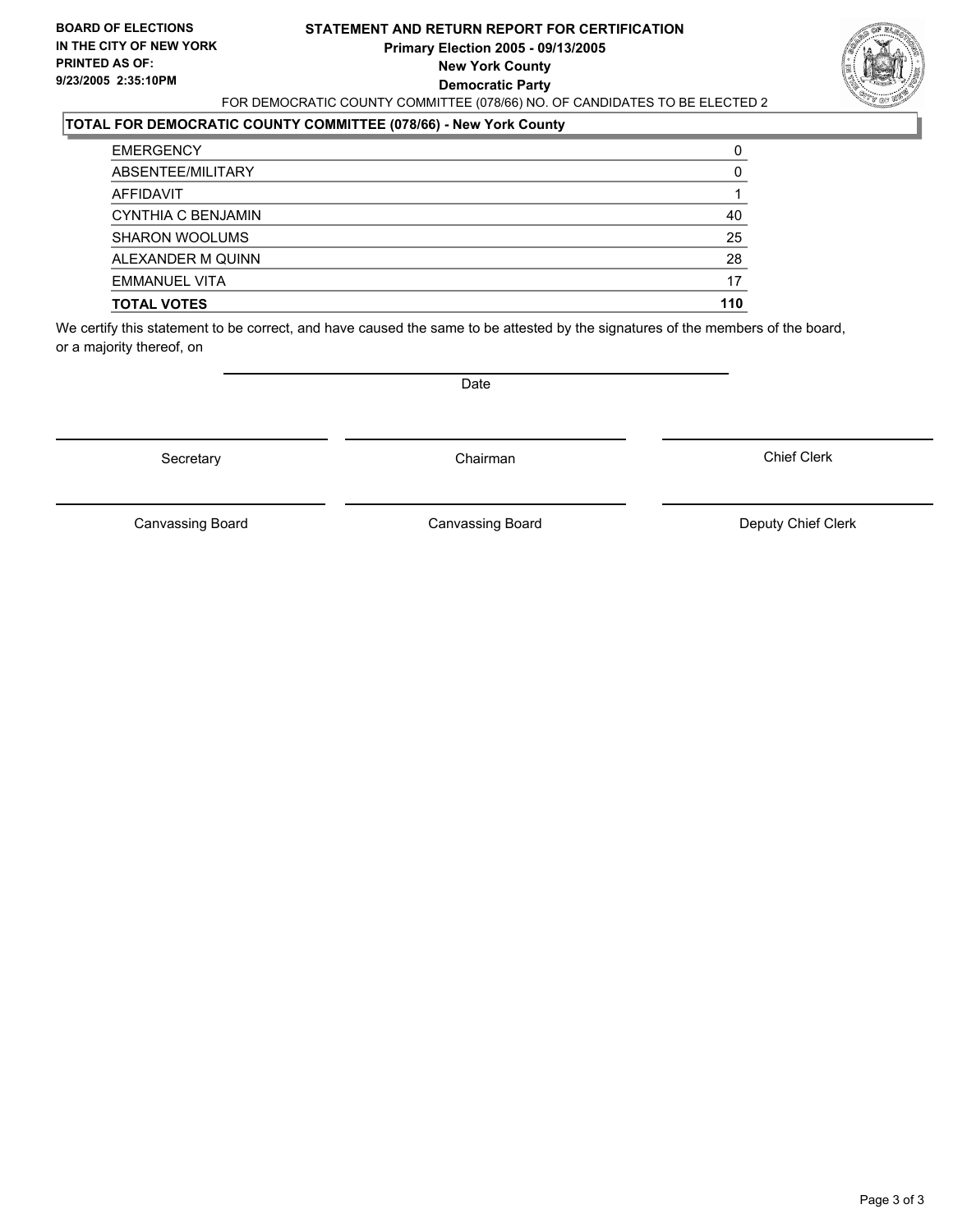

## **Primary Election 2005 - 09/13/2005 New York County - Democratic Party**

FOR DEMOCRATIC COUNTY COMMITTEE (079/66) NO. OF CANDIDATES TO BE ELECTED 2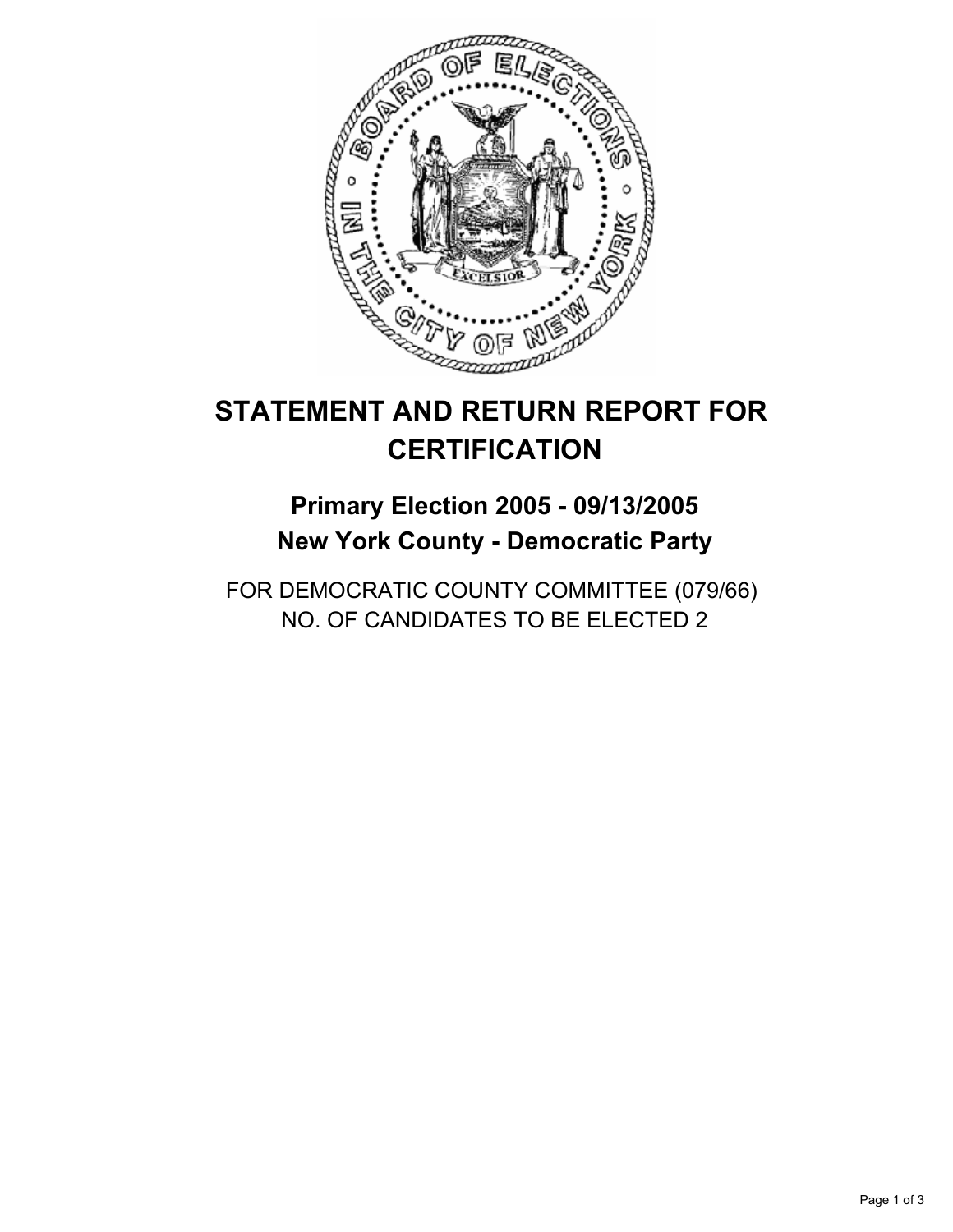

| 45  |
|-----|
| 37  |
| 48  |
| 28  |
| 158 |
|     |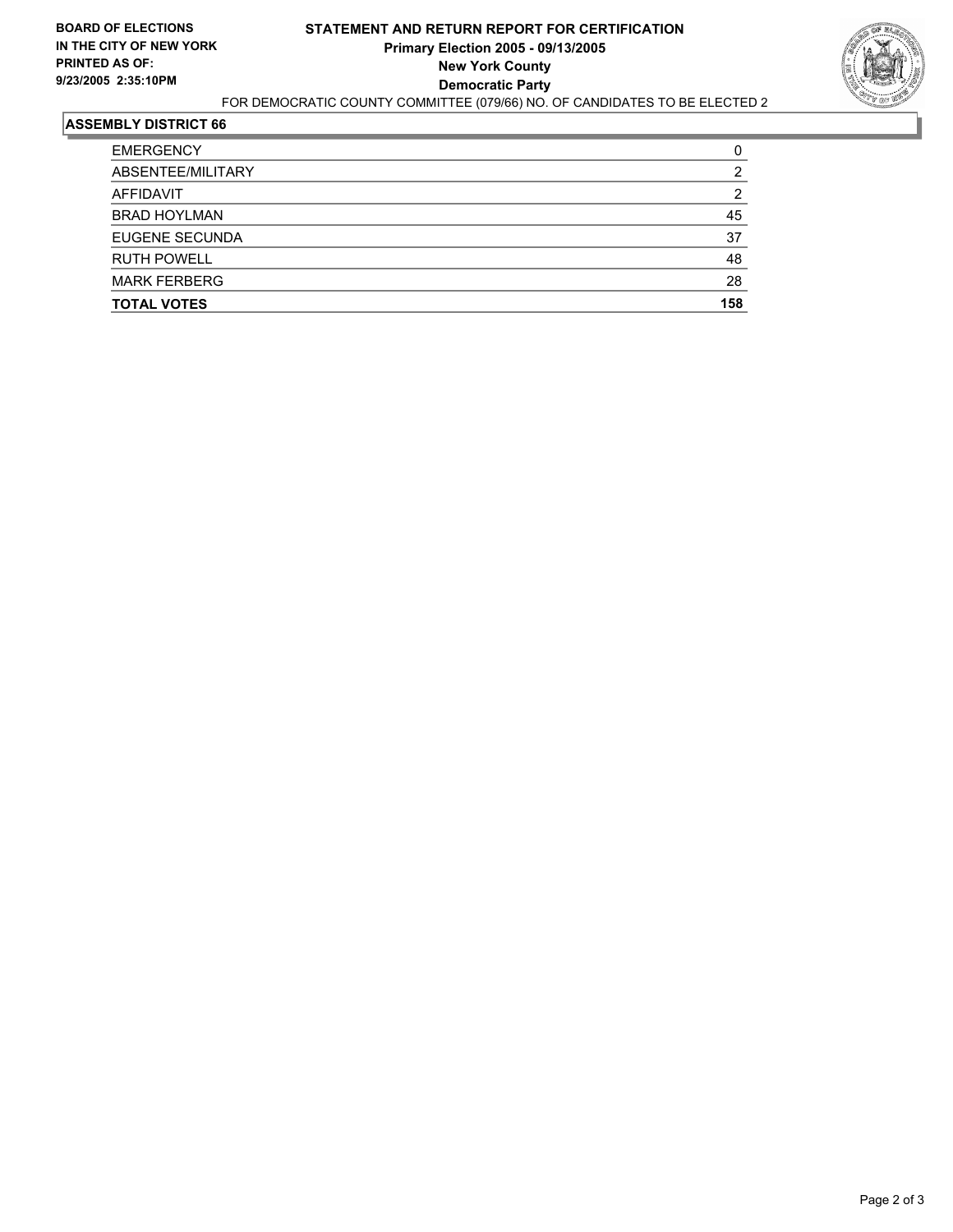#### **STATEMENT AND RETURN REPORT FOR CERTIFICATION Primary Election 2005 - 09/13/2005 New York County Democratic Party** FOR DEMOCRATIC COUNTY COMMITTEE (079/66) NO. OF CANDIDATES TO BE ELECTED 2



### **TOTAL FOR DEMOCRATIC COUNTY COMMITTEE (079/66) - New York County**

| <b>TOTAL VOTES</b>    | 158 |
|-----------------------|-----|
| <b>MARK FERBERG</b>   | 28  |
| <b>RUTH POWELL</b>    | 48  |
| <b>EUGENE SECUNDA</b> | 37  |
| <b>BRAD HOYLMAN</b>   | 45  |
| <b>AFFIDAVIT</b>      | כי  |
| ABSENTEE/MILITARY     | 2   |
| <b>EMERGENCY</b>      |     |

We certify this statement to be correct, and have caused the same to be attested by the signatures of the members of the board, or a majority thereof, on

Secretary **Chairman** 

Date

Chief Clerk

Canvassing Board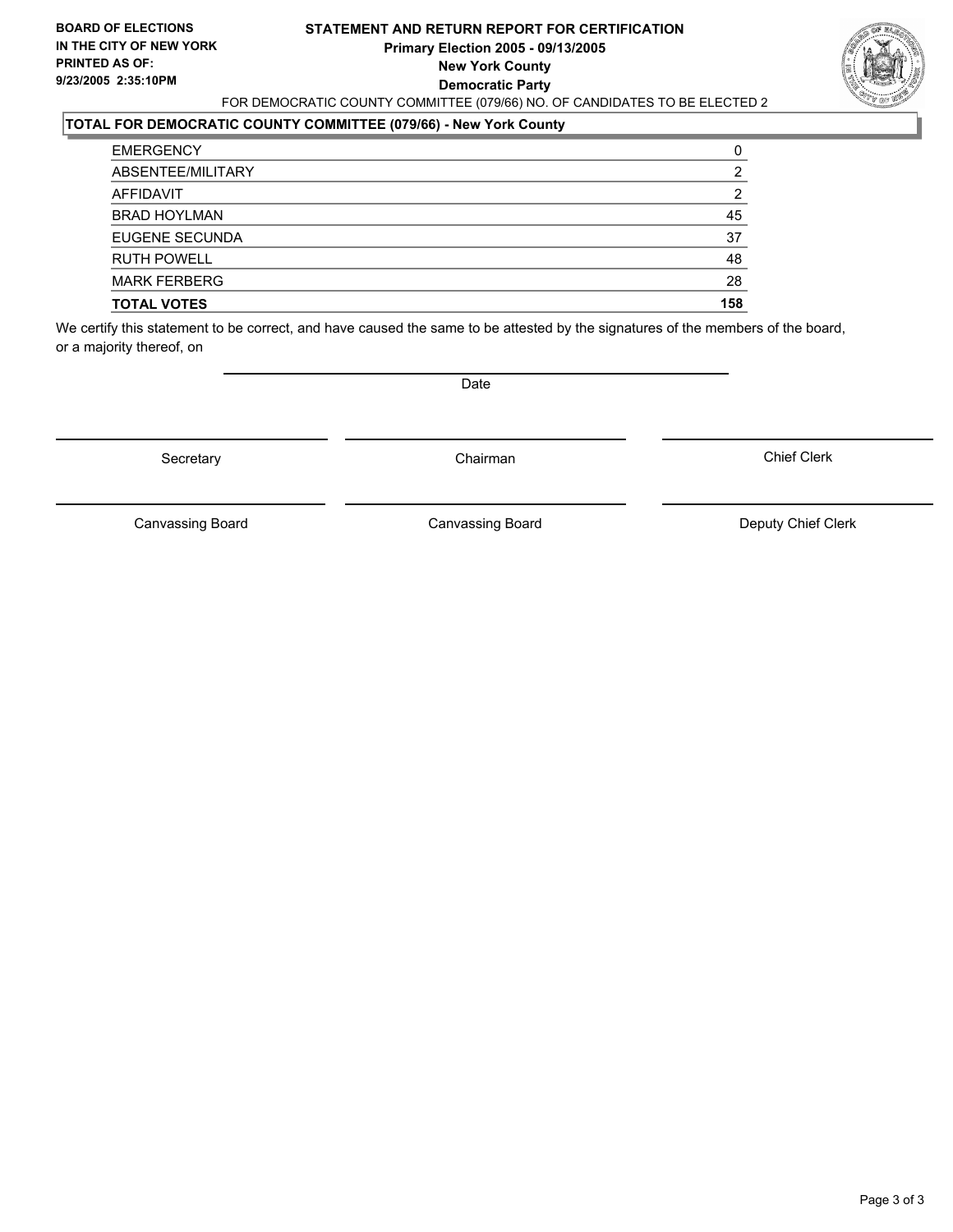

## **Primary Election 2005 - 09/13/2005 New York County - Democratic Party**

FOR DEMOCRATIC COUNTY COMMITTEE (082/66) NO. OF CANDIDATES TO BE ELECTED 2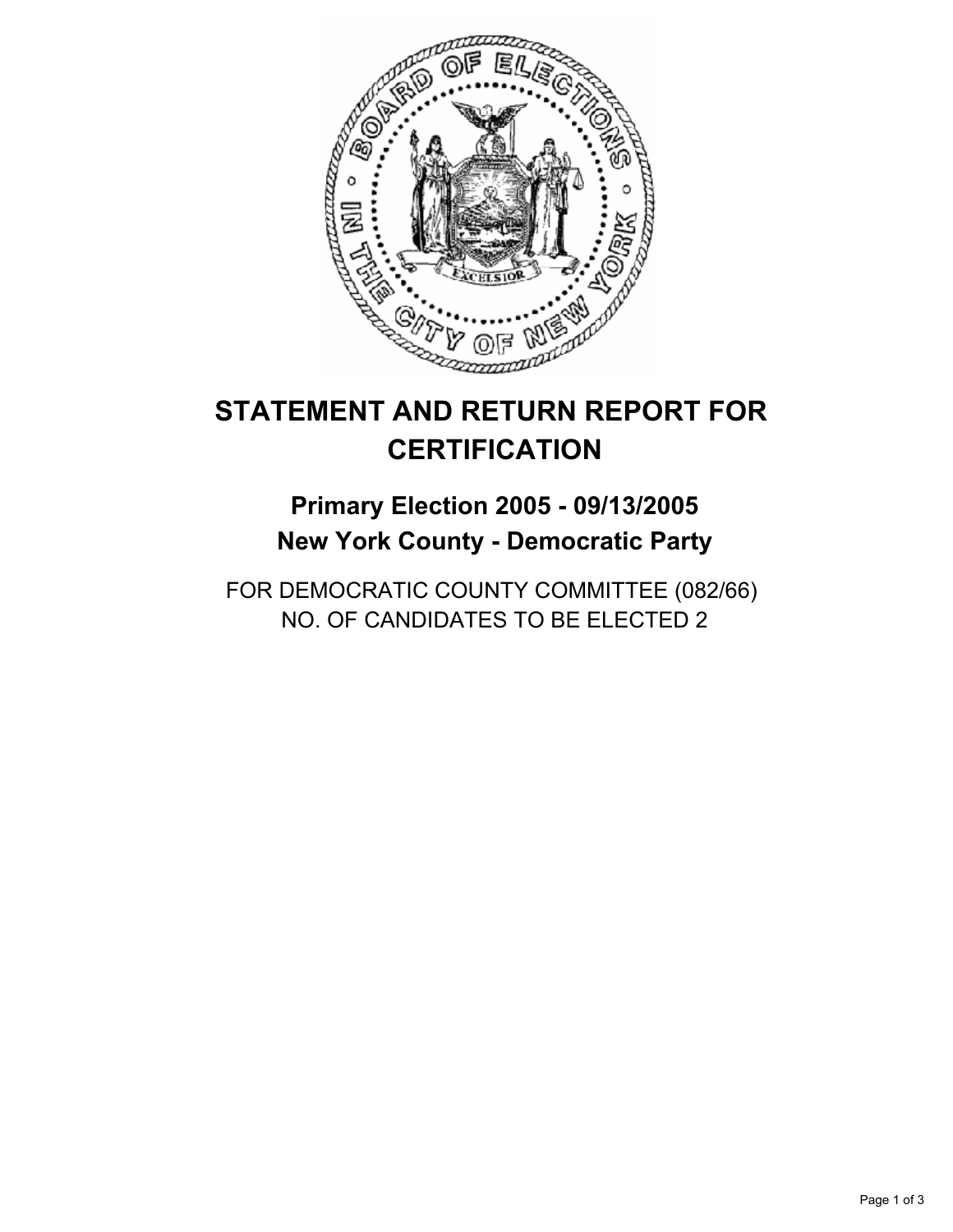

| <b>TOTAL VOTES</b>     | 159 |
|------------------------|-----|
| DAMIAN J KENNEDY       | 28  |
| DAVID E NOH            | 25  |
| <b>JAMES H BRENNAN</b> | 39  |
| <b>MARY DUGAN</b>      | 67  |
| AFFIDAVIT              |     |
| ABSENTEE/MILITARY      | g   |
| <b>EMERGENCY</b>       |     |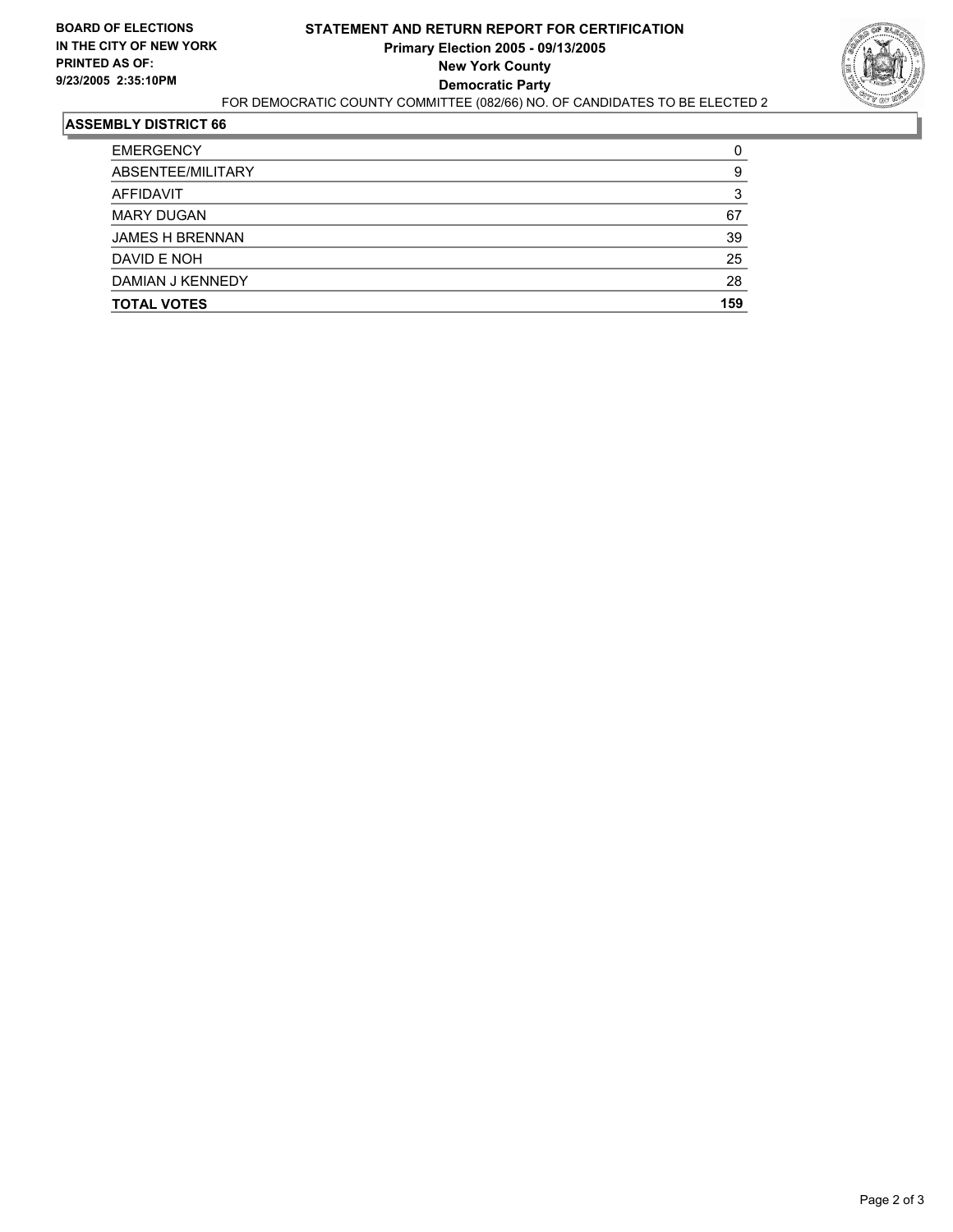#### **STATEMENT AND RETURN REPORT FOR CERTIFICATION Primary Election 2005 - 09/13/2005 New York County Democratic Party** FOR DEMOCRATIC COUNTY COMMITTEE (082/66) NO. OF CANDIDATES TO BE ELECTED 2



### **TOTAL FOR DEMOCRATIC COUNTY COMMITTEE (082/66) - New York County**

| <b>TOTAL VOTES</b>     | 159 |
|------------------------|-----|
| DAMIAN J KENNEDY       | 28  |
| DAVID E NOH            | 25  |
| <b>JAMES H BRENNAN</b> | 39  |
| <b>MARY DUGAN</b>      | 67  |
| <b>AFFIDAVIT</b>       |     |
| ABSENTEE/MILITARY      | 9   |
| <b>EMERGENCY</b>       |     |

We certify this statement to be correct, and have caused the same to be attested by the signatures of the members of the board, or a majority thereof, on

Secretary **Chairman** 

Date

Chief Clerk

Canvassing Board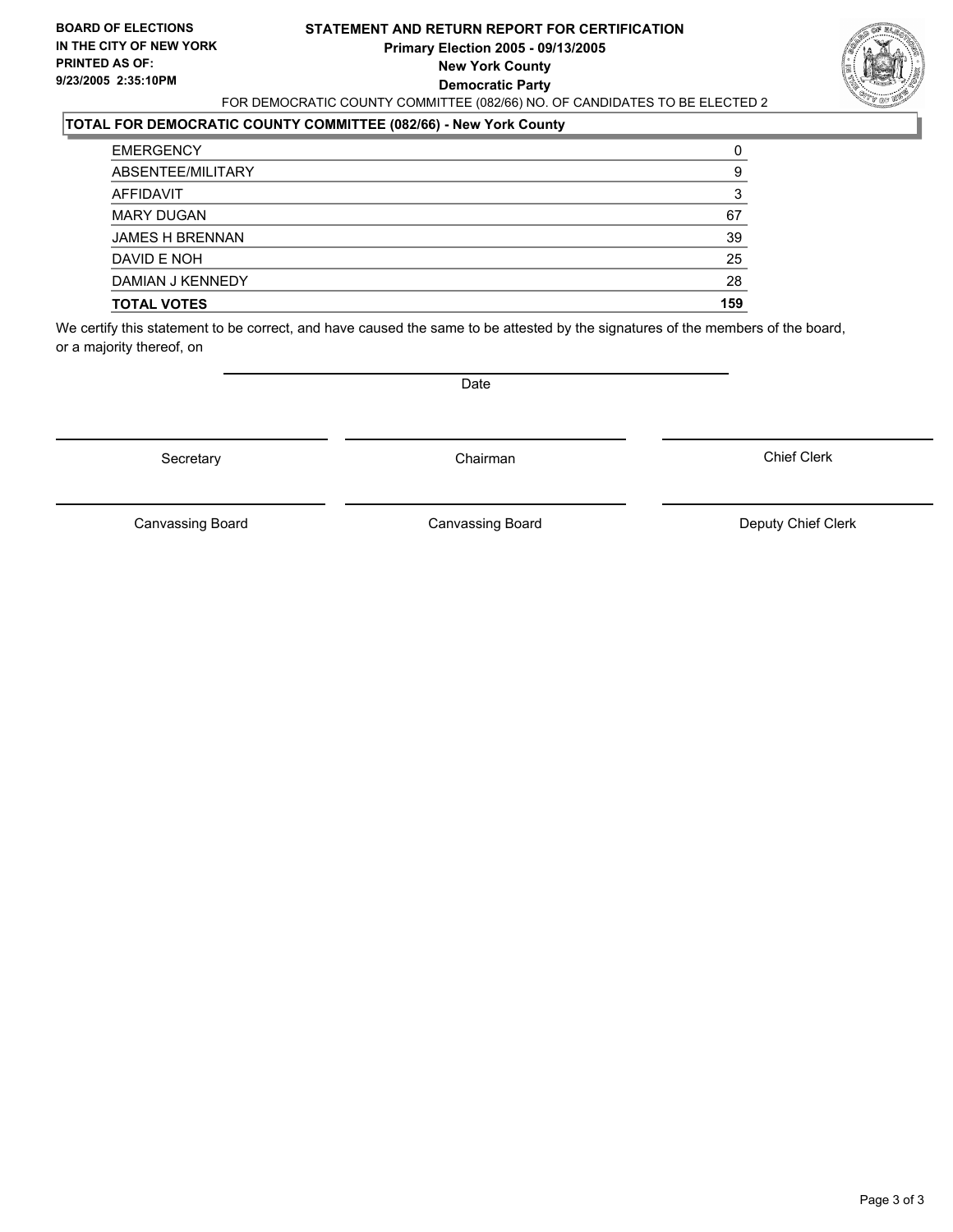

## **Primary Election 2005 - 09/13/2005 New York County - Democratic Party**

FOR DEMOCRATIC COUNTY COMMITTEE (084/66) NO. OF CANDIDATES TO BE ELECTED 2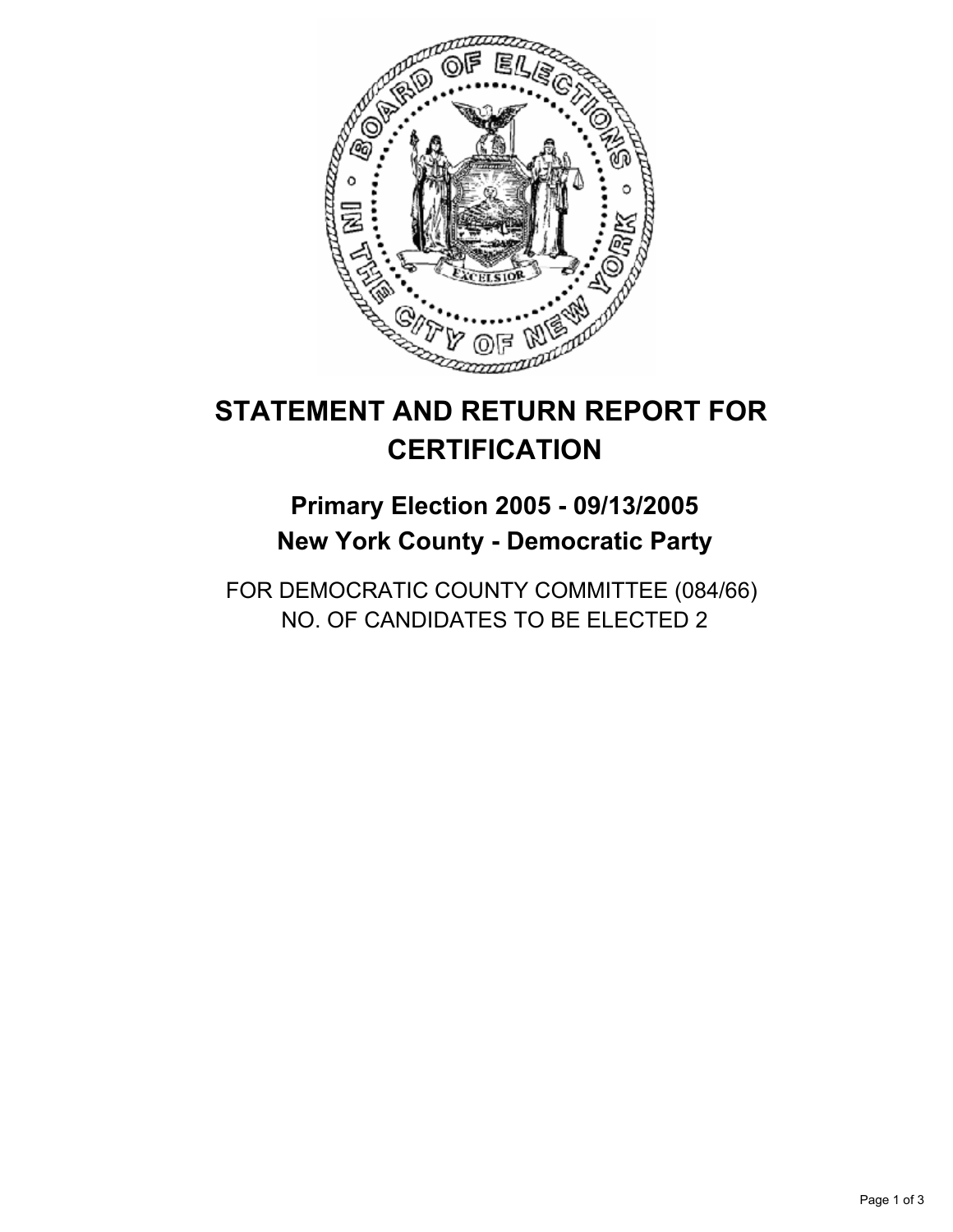

| <b>EMERGENCY</b>        |     |
|-------------------------|-----|
| ABSENTEE/MILITARY       |     |
| AFFIDAVIT               |     |
| <b>BENJAMIN B GREEN</b> | 44  |
| <b>JUDITH MARSH</b>     | 41  |
| DANIEL S PIANKO         |     |
| ARIEL P CANNON          | 14  |
| <b>TOTAL VOTES</b>      | 106 |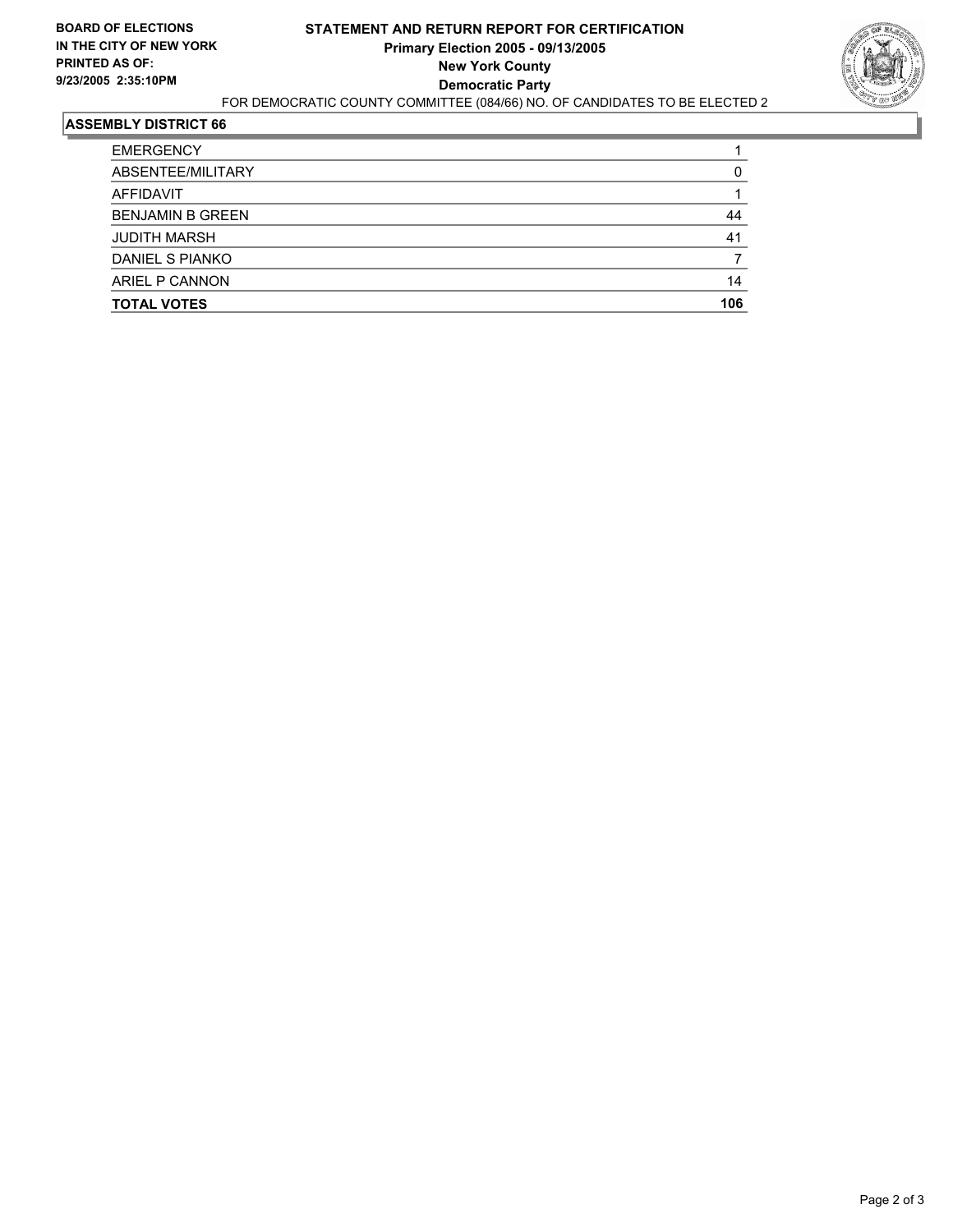#### **STATEMENT AND RETURN REPORT FOR CERTIFICATION Primary Election 2005 - 09/13/2005 New York County Democratic Party** FOR DEMOCRATIC COUNTY COMMITTEE (084/66) NO. OF CANDIDATES TO BE ELECTED 2



### **TOTAL FOR DEMOCRATIC COUNTY COMMITTEE (084/66) - New York County**

| <b>TOTAL VOTES</b>      | 106 |
|-------------------------|-----|
| ARIEL P CANNON          | 14  |
| DANIEL S PIANKO         |     |
| <b>JUDITH MARSH</b>     | 41  |
| <b>BENJAMIN B GREEN</b> | 44  |
| AFFIDAVIT               |     |
| ABSENTEE/MILITARY       |     |
| <b>EMERGENCY</b>        |     |

We certify this statement to be correct, and have caused the same to be attested by the signatures of the members of the board, or a majority thereof, on

Secretary **Chairman** 

Date

Chief Clerk

Canvassing Board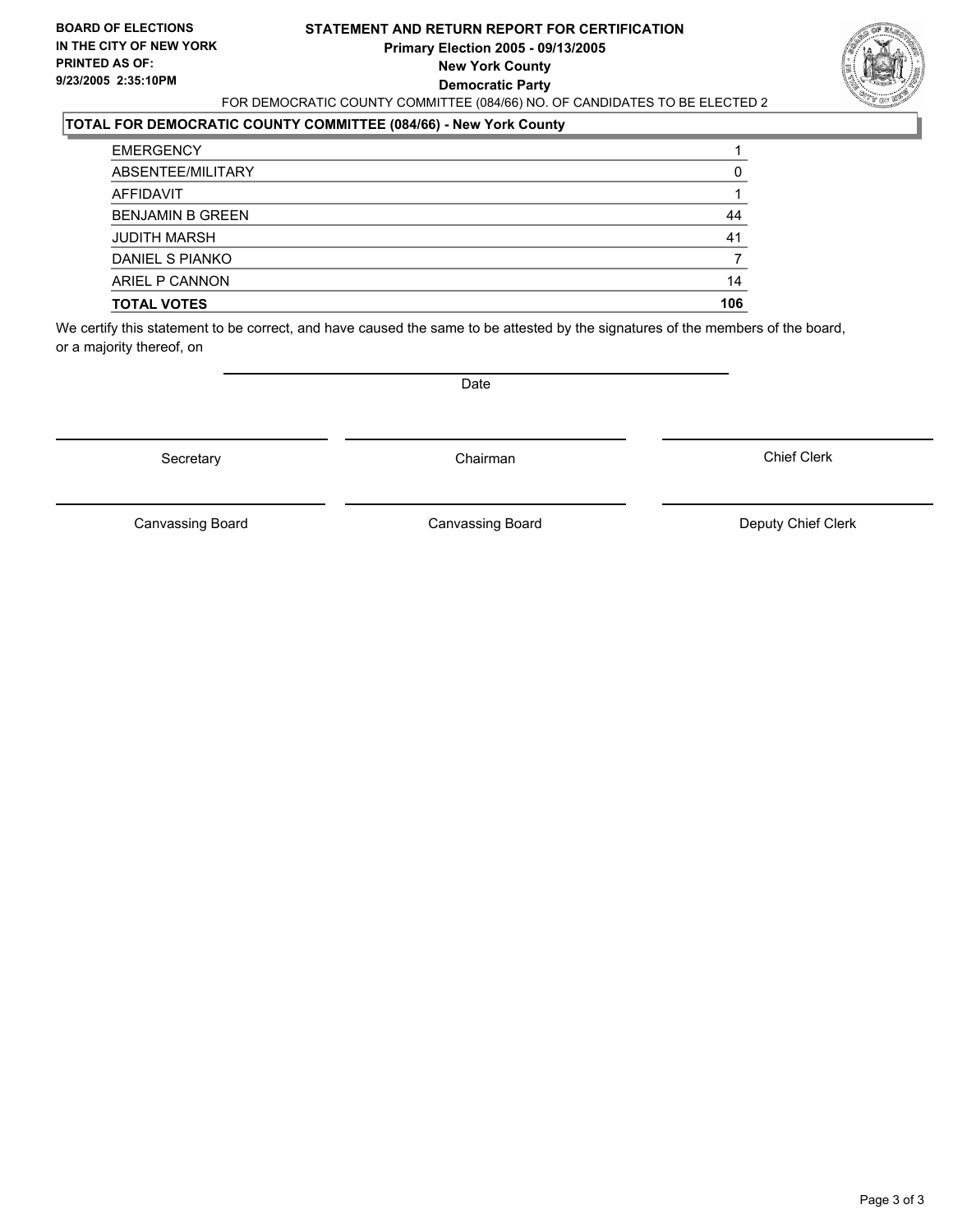

## **Primary Election 2005 - 09/13/2005 New York County - Democratic Party**

FOR DEMOCRATIC COUNTY COMMITTEE (085/66) NO. OF CANDIDATES TO BE ELECTED 2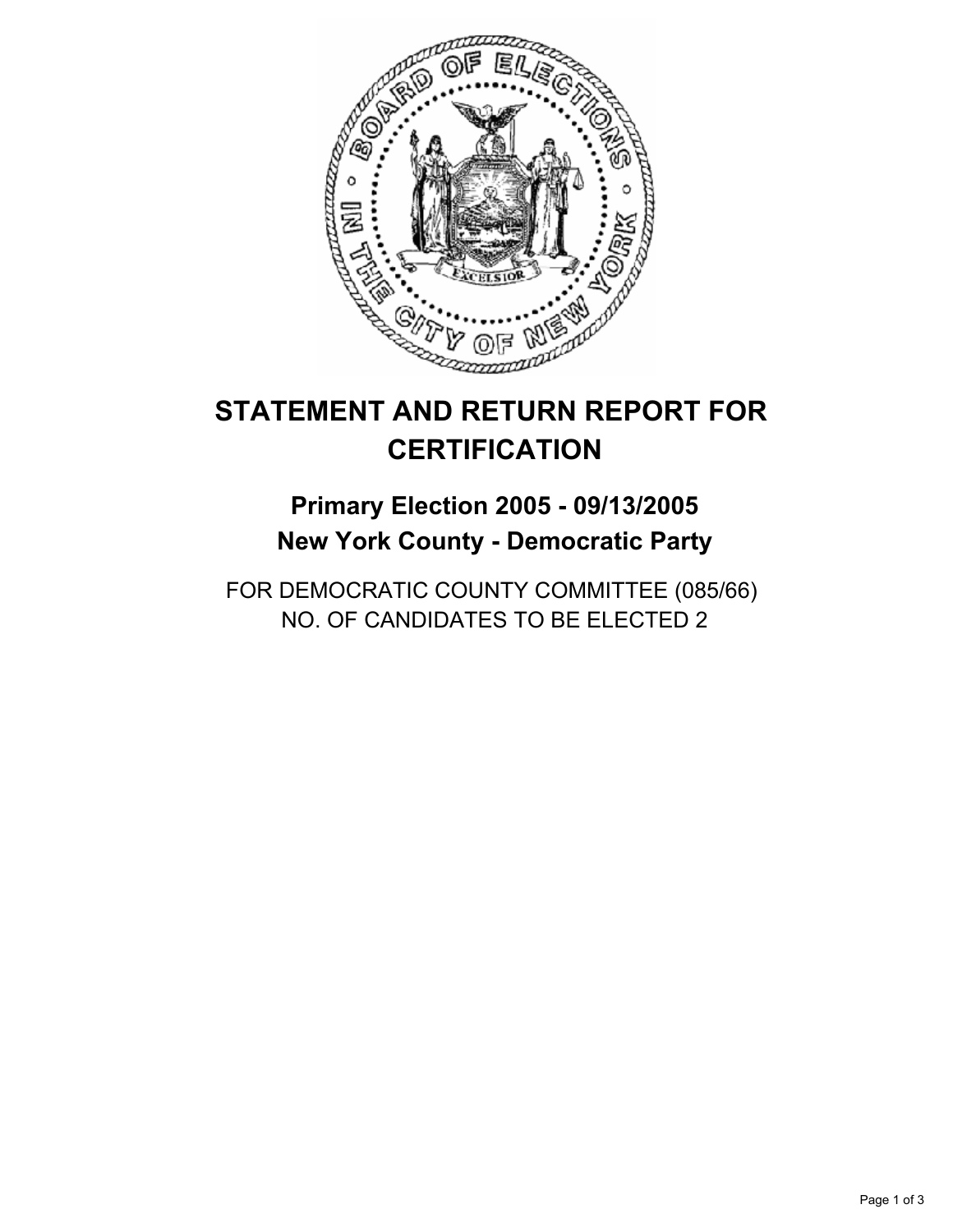

| <b>EMERGENCY</b>          |     |
|---------------------------|-----|
| ABSENTEE/MILITARY         |     |
| AFFIDAVIT                 |     |
| MICHAEL C CAFFREY         | 45  |
| <b>ARTHUR SHEA</b>        | 36  |
| PETER WANG                | 38  |
| <b>JUDITH A BENDEWALD</b> | 43  |
| <b>TOTAL VOTES</b>        | 162 |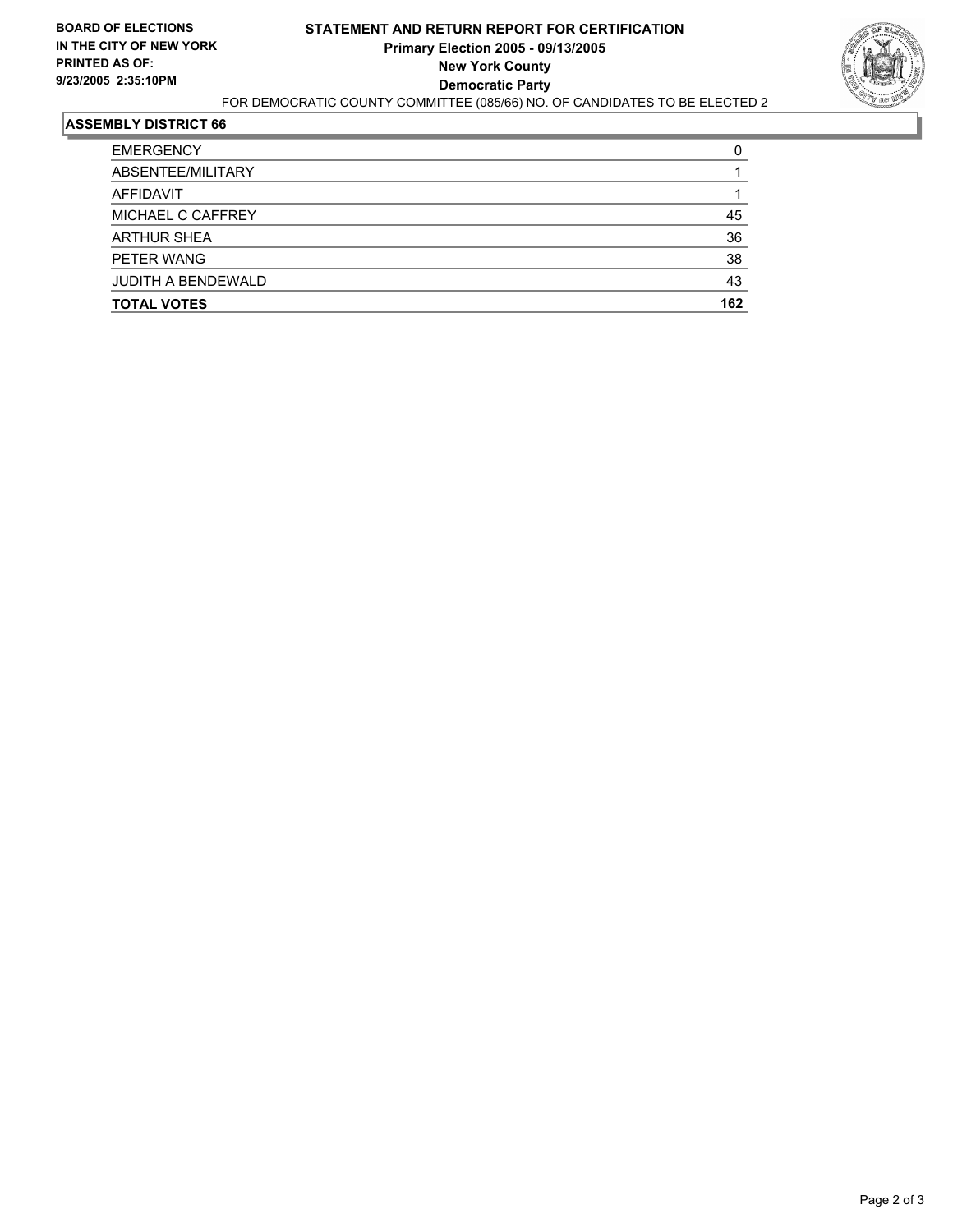#### **STATEMENT AND RETURN REPORT FOR CERTIFICATION Primary Election 2005 - 09/13/2005 New York County Democratic Party** FOR DEMOCRATIC COUNTY COMMITTEE (085/66) NO. OF CANDIDATES TO BE ELECTED 2



### **TOTAL FOR DEMOCRATIC COUNTY COMMITTEE (085/66) - New York County**

| <b>TOTAL VOTES</b>        | 162 |
|---------------------------|-----|
| <b>JUDITH A BENDEWALD</b> | 43  |
| PETER WANG                | 38  |
| <b>ARTHUR SHEA</b>        | 36  |
| MICHAEL C CAFFREY         | 45  |
| AFFIDAVIT                 |     |
| ABSENTEE/MILITARY         |     |
| <b>EMERGENCY</b>          |     |

We certify this statement to be correct, and have caused the same to be attested by the signatures of the members of the board, or a majority thereof, on

Secretary **Chairman** 

Date

Chief Clerk

Canvassing Board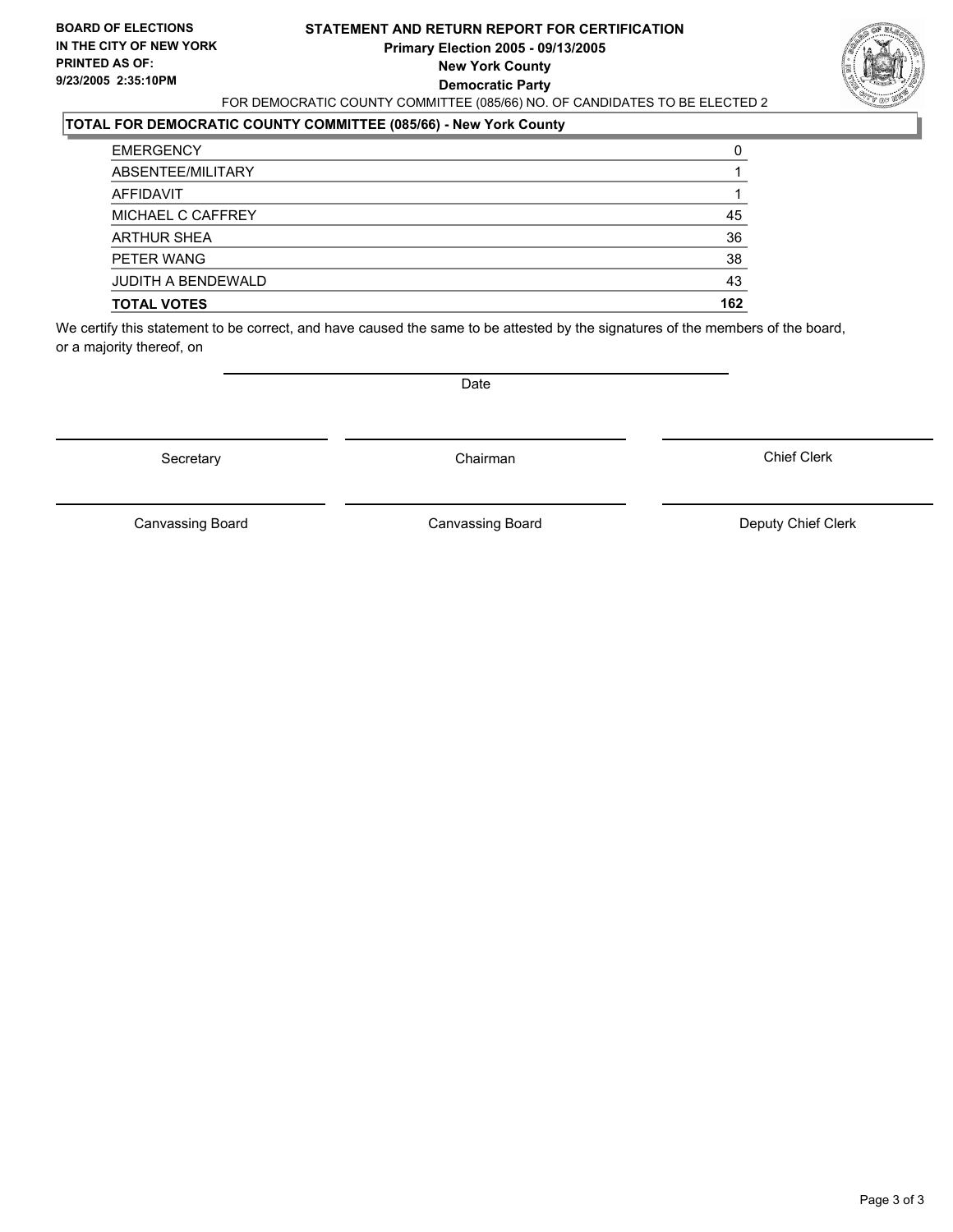

## **Primary Election 2005 - 09/13/2005 New York County - Democratic Party**

FOR DEMOCRATIC COUNTY COMMITTEE (086/66) NO. OF CANDIDATES TO BE ELECTED 2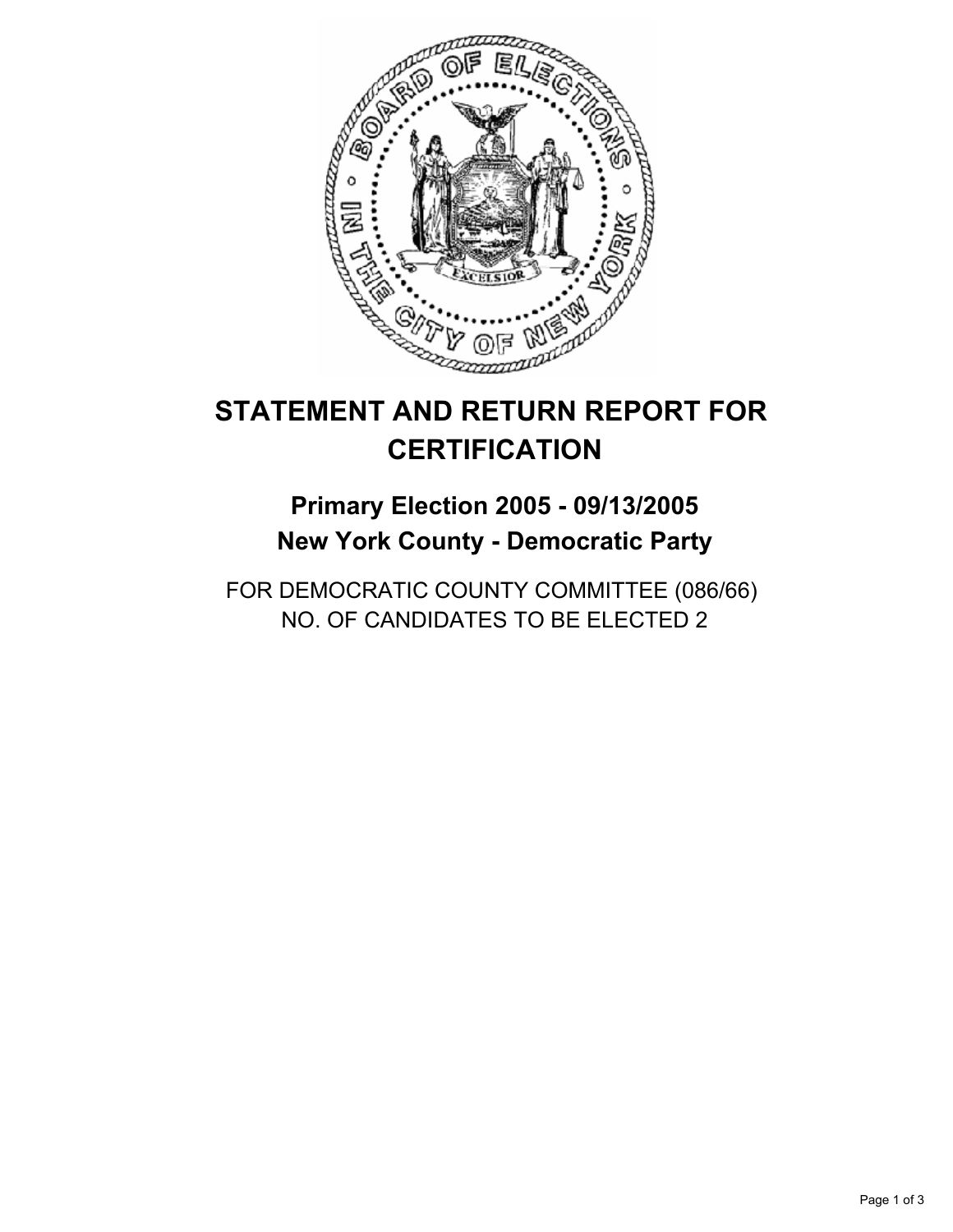

| <b>EMERGENCY</b>      | C   |
|-----------------------|-----|
| ABSENTEE/MILITARY     | 2   |
| AFFIDAVIT             |     |
| ELIZABETH J MICKEL    | 65  |
| EDWIN ORTIZ JR.       | 39  |
| PHILIP MOUQUINHO      | 18  |
| <b>JUDITH MAXWELL</b> | 44  |
| <b>TOTAL VOTES</b>    | 166 |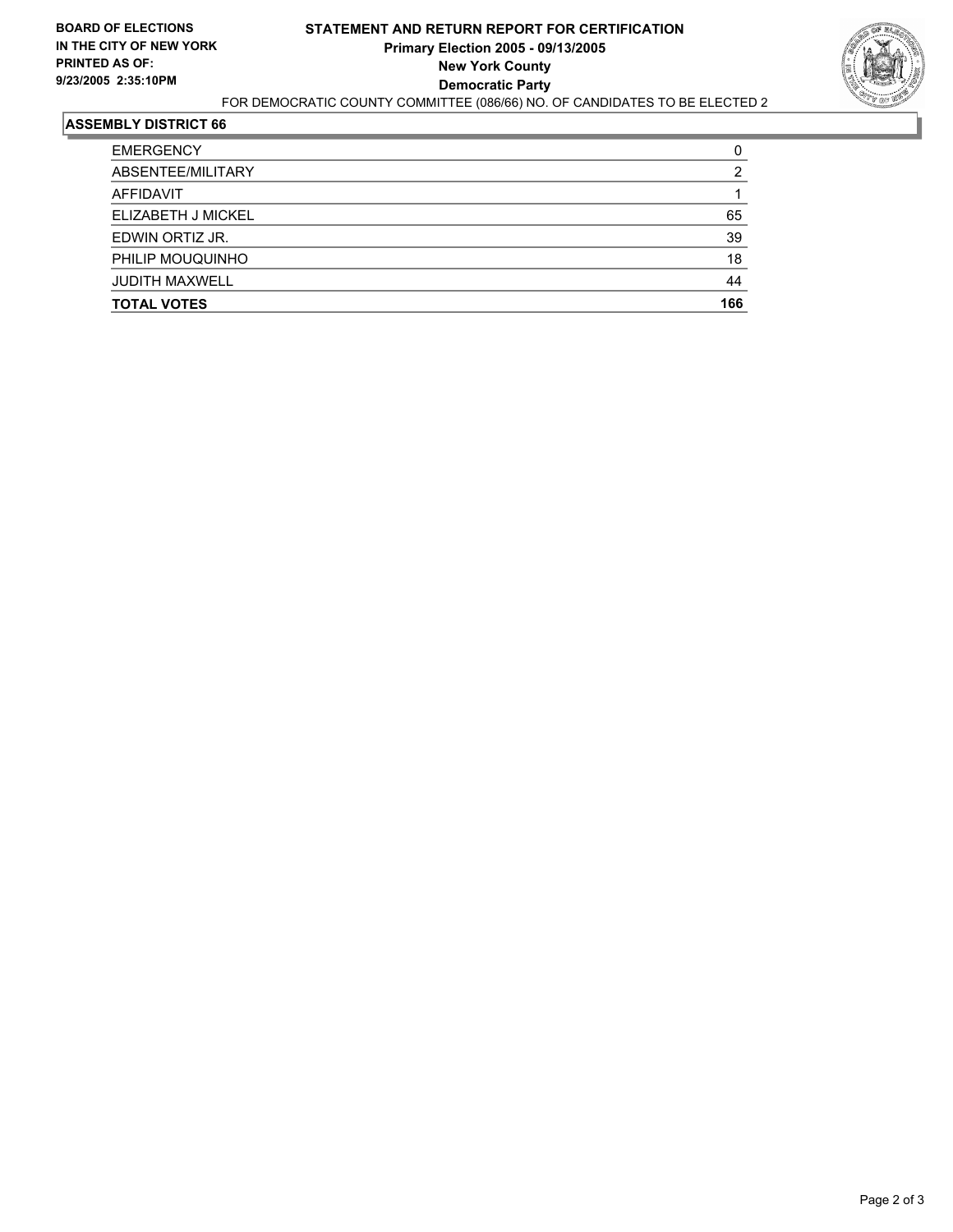#### **STATEMENT AND RETURN REPORT FOR CERTIFICATION Primary Election 2005 - 09/13/2005 New York County Democratic Party** FOR DEMOCRATIC COUNTY COMMITTEE (086/66) NO. OF CANDIDATES TO BE ELECTED 2



### **TOTAL FOR DEMOCRATIC COUNTY COMMITTEE (086/66) - New York County**

| <b>TOTAL VOTES</b>    | 166 |
|-----------------------|-----|
| <b>JUDITH MAXWELL</b> | 44  |
| PHILIP MOUQUINHO      | 18  |
| EDWIN ORTIZ JR.       | 39  |
| ELIZABETH J MICKEL    | 65  |
| AFFIDAVIT             |     |
| ABSENTEE/MILITARY     |     |
| <b>EMERGENCY</b>      | C   |

We certify this statement to be correct, and have caused the same to be attested by the signatures of the members of the board, or a majority thereof, on

Secretary **Chairman** 

Date

Chief Clerk

Canvassing Board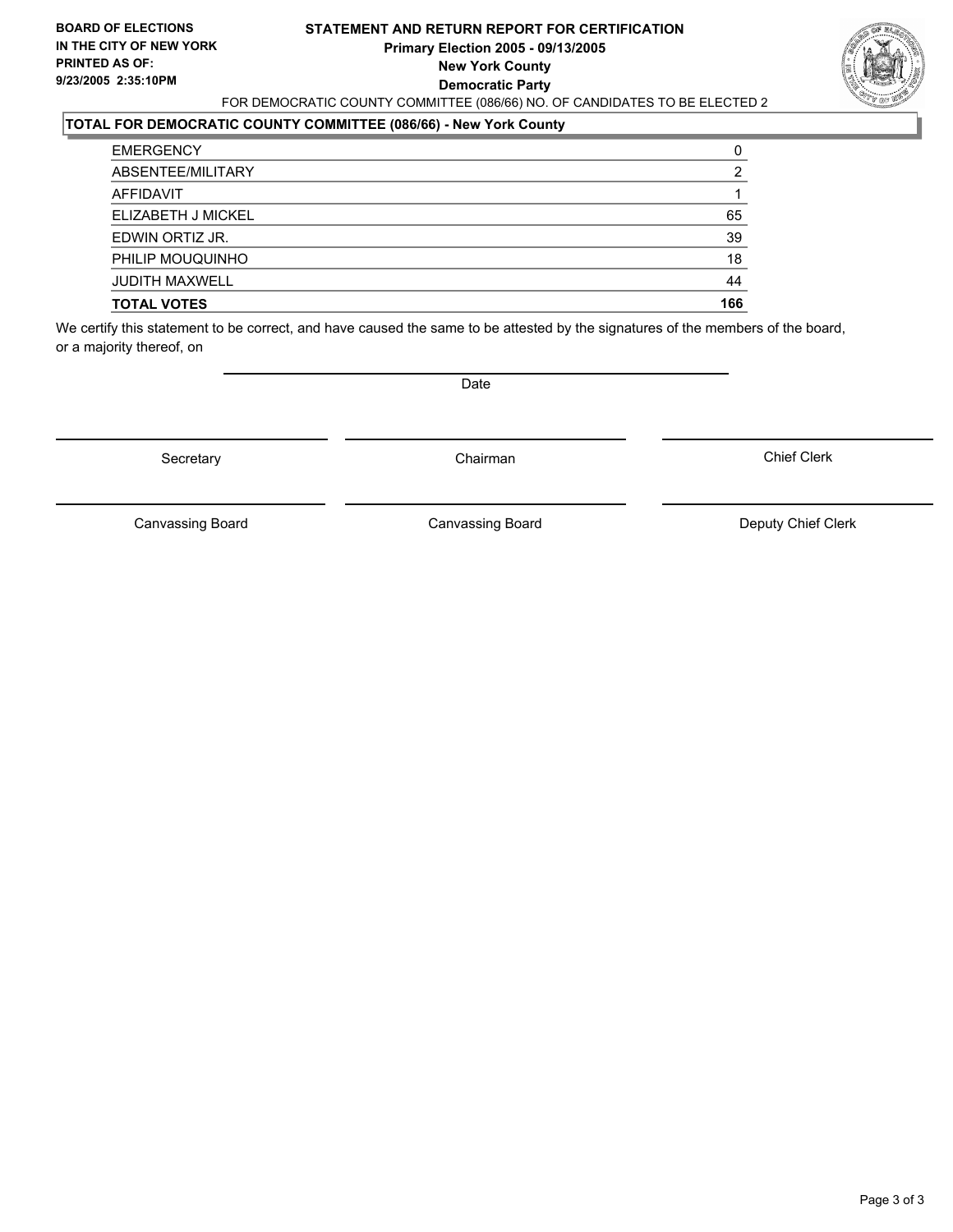

# **Primary Election 2005 - 09/13/2005 New York County - Democratic Party**

FOR DEMOCRATIC COUNTY COMMITTEE (088/66) NO. OF CANDIDATES TO BE ELECTED 2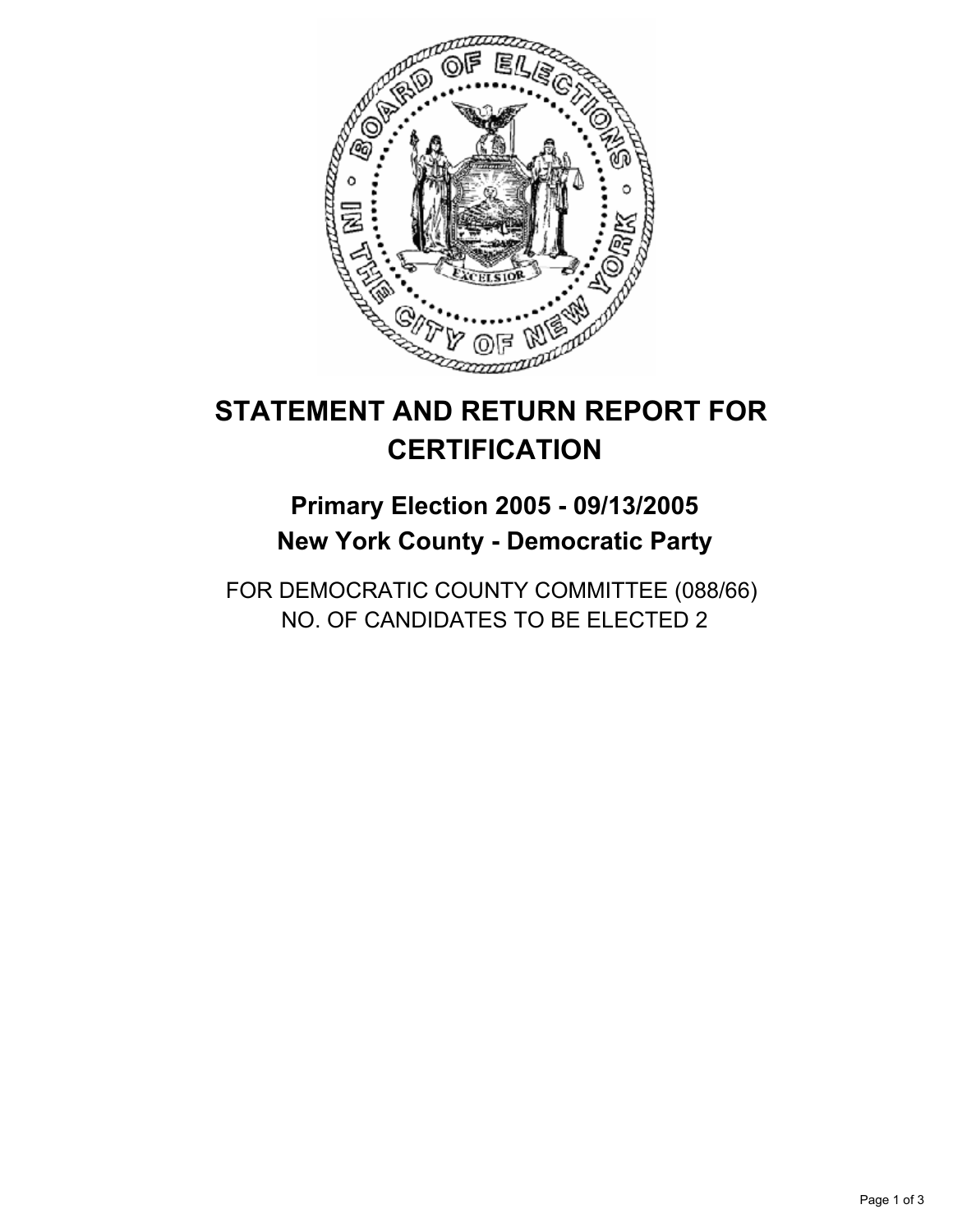

| <b>EMERGENCY</b>         |    |
|--------------------------|----|
| ABSENTEE/MILITARY        |    |
| AFFIDAVIT                |    |
| ROSE C JAMES             | 35 |
| <b>HARRY M KOUTOUKAS</b> | 24 |
| <b>JEAN KRAMPNER</b>     | 28 |
| <b>HERBERT KRAMPNER</b>  | 10 |
| <b>TOTAL VOTES</b>       | 97 |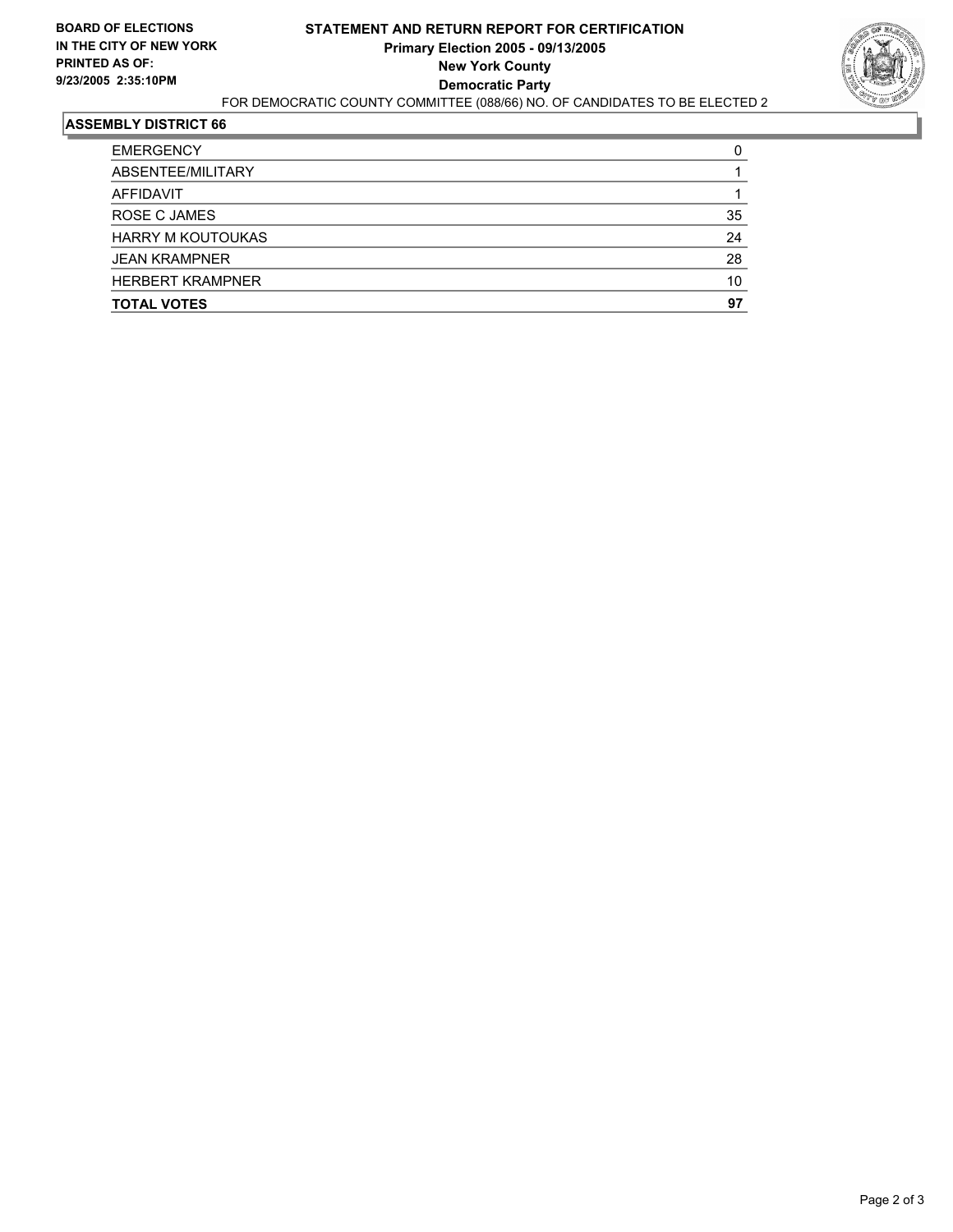## **STATEMENT AND RETURN REPORT FOR CERTIFICATION Primary Election 2005 - 09/13/2005 New York County Democratic Party** FOR DEMOCRATIC COUNTY COMMITTEE (088/66) NO. OF CANDIDATES TO BE ELECTED 2



## **TOTAL FOR DEMOCRATIC COUNTY COMMITTEE (088/66) - New York County**

| <b>EMERGENCY</b>         |    |
|--------------------------|----|
| ABSENTEE/MILITARY        |    |
| <b>AFFIDAVIT</b>         |    |
| ROSE C JAMES             | 35 |
| <b>HARRY M KOUTOUKAS</b> | 24 |
| <b>JEAN KRAMPNER</b>     | 28 |
| <b>HERBERT KRAMPNER</b>  | 10 |
| <b>TOTAL VOTES</b>       | 97 |

We certify this statement to be correct, and have caused the same to be attested by the signatures of the members of the board, or a majority thereof, on

Secretary **Chairman** 

Date

Chief Clerk

Canvassing Board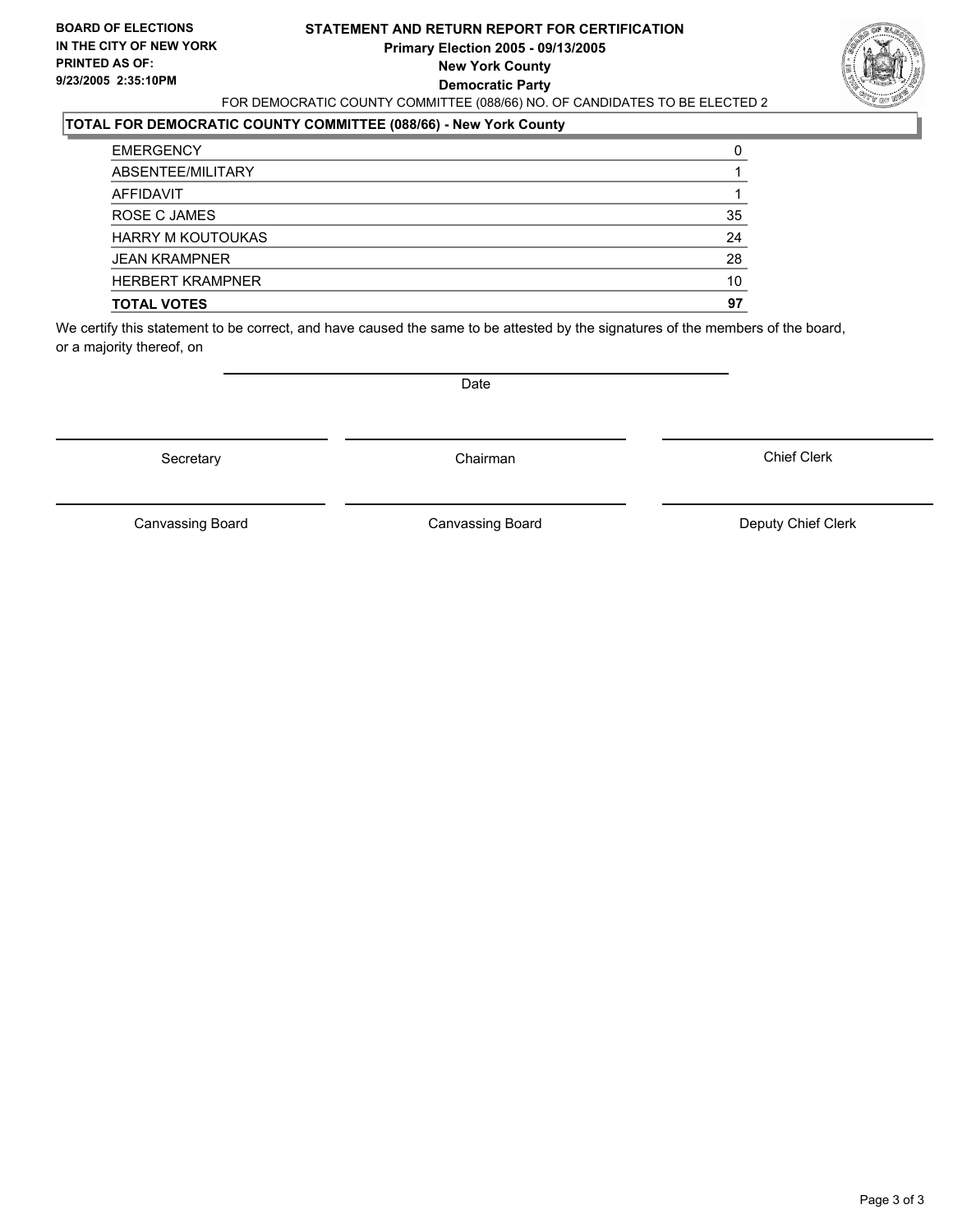

# **Primary Election 2005 - 09/13/2005 New York County - Democratic Party**

FOR DEMOCRATIC COUNTY COMMITTEE (090/66) NO. OF CANDIDATES TO BE ELECTED 2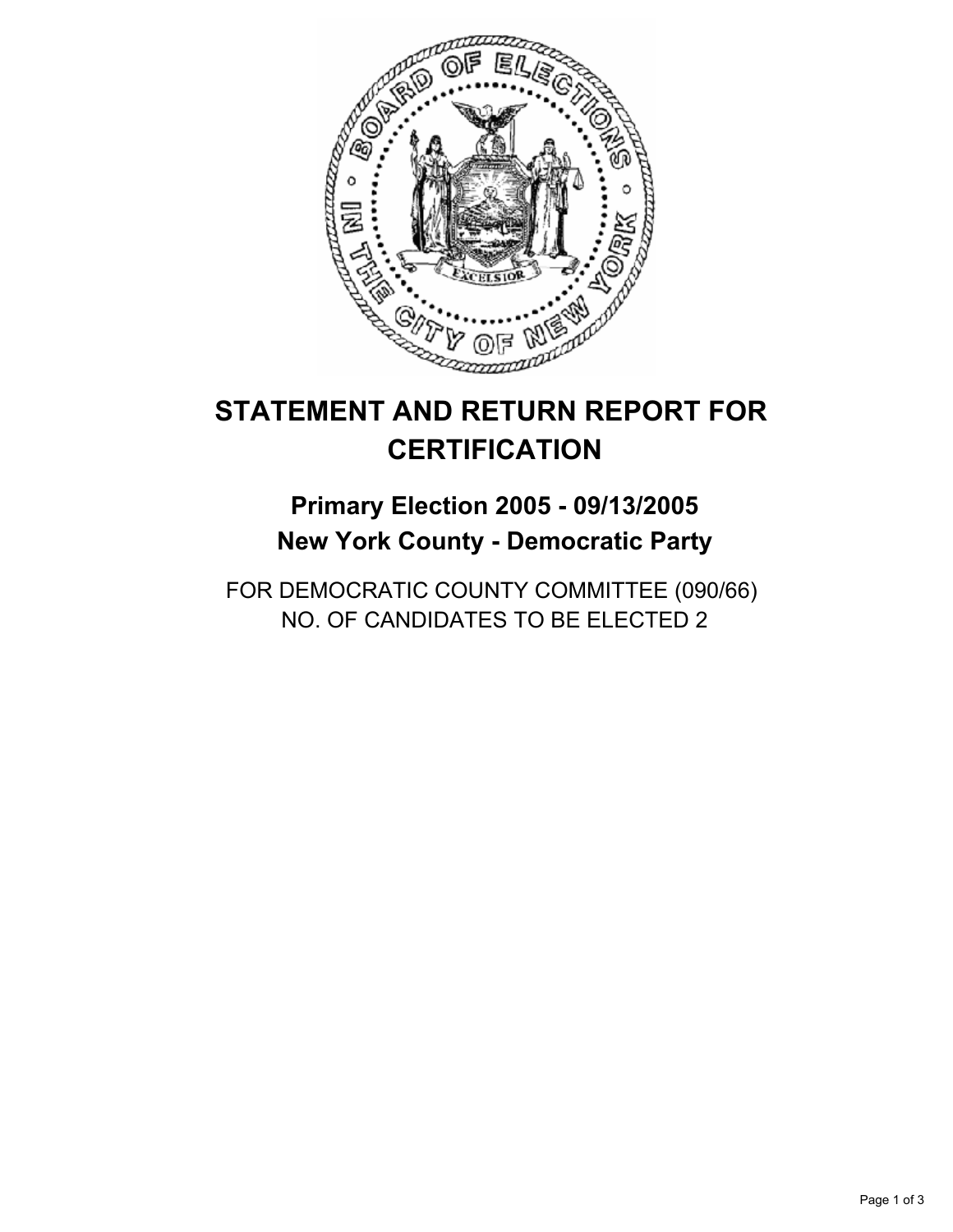

| <b>TOTAL VOTES</b>      | 182 |
|-------------------------|-----|
| MICHAEL P LAWLER        | 23  |
| <b>BARBARA GORIN</b>    | 40  |
| <b>LORNA GOTTESMAN</b>  | 57  |
| <b>MARY ANN CARLESE</b> | 62  |
| AFFIDAVIT               |     |
| ABSENTEE/MILITARY       |     |
| <b>EMERGENCY</b>        |     |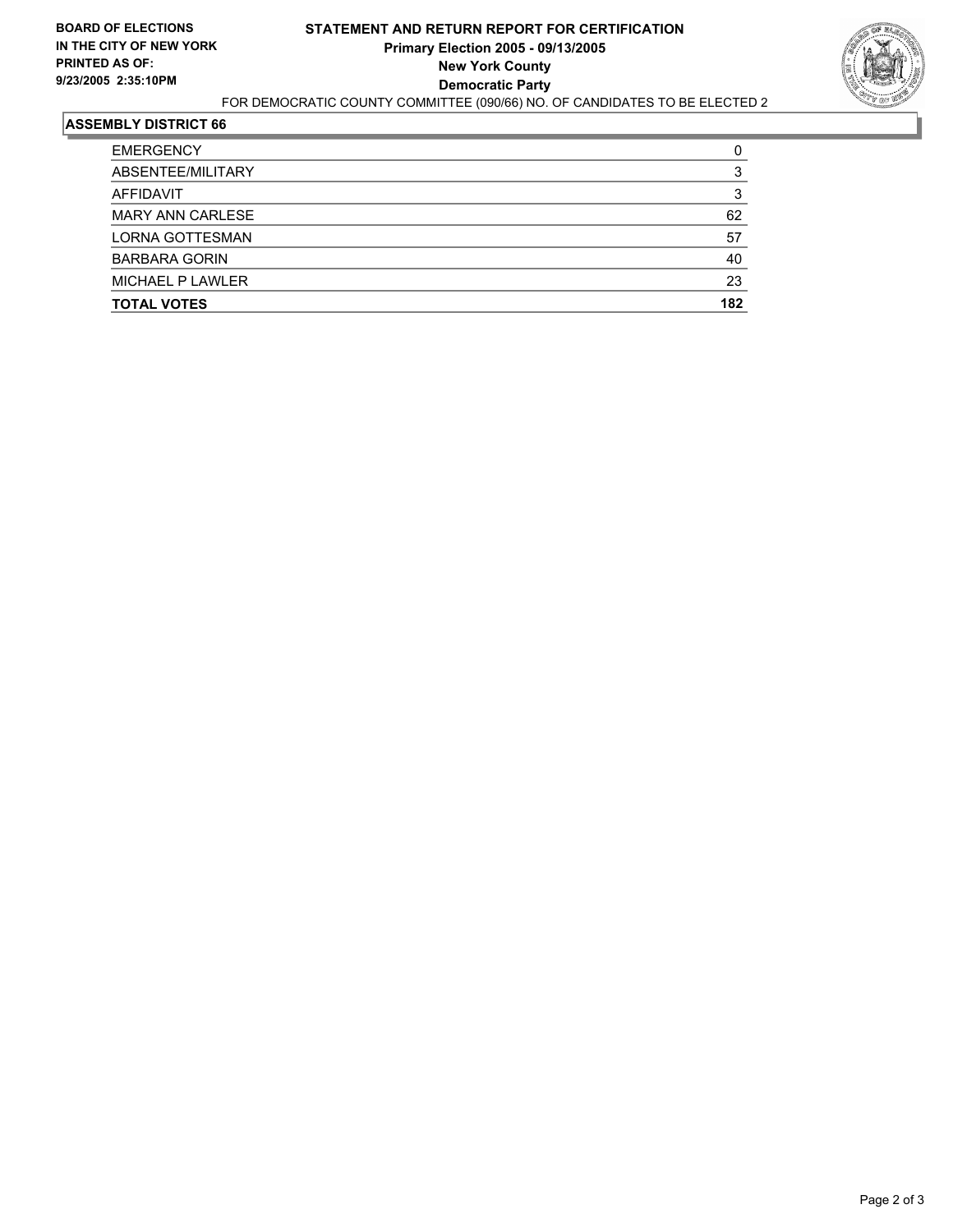## **STATEMENT AND RETURN REPORT FOR CERTIFICATION Primary Election 2005 - 09/13/2005 New York County Democratic Party** FOR DEMOCRATIC COUNTY COMMITTEE (090/66) NO. OF CANDIDATES TO BE ELECTED 2



## **TOTAL FOR DEMOCRATIC COUNTY COMMITTEE (090/66) - New York County**

| <b>TOTAL VOTES</b>     | 182 |
|------------------------|-----|
| MICHAEL P LAWLER       | 23  |
| <b>BARBARA GORIN</b>   | 40  |
| <b>LORNA GOTTESMAN</b> | 57  |
| MARY ANN CARLESE       | 62  |
| AFFIDAVIT              |     |
| ABSENTEE/MILITARY      |     |
| <b>EMERGENCY</b>       | 0   |

We certify this statement to be correct, and have caused the same to be attested by the signatures of the members of the board, or a majority thereof, on

Secretary **Chairman** 

Date

Chief Clerk

Canvassing Board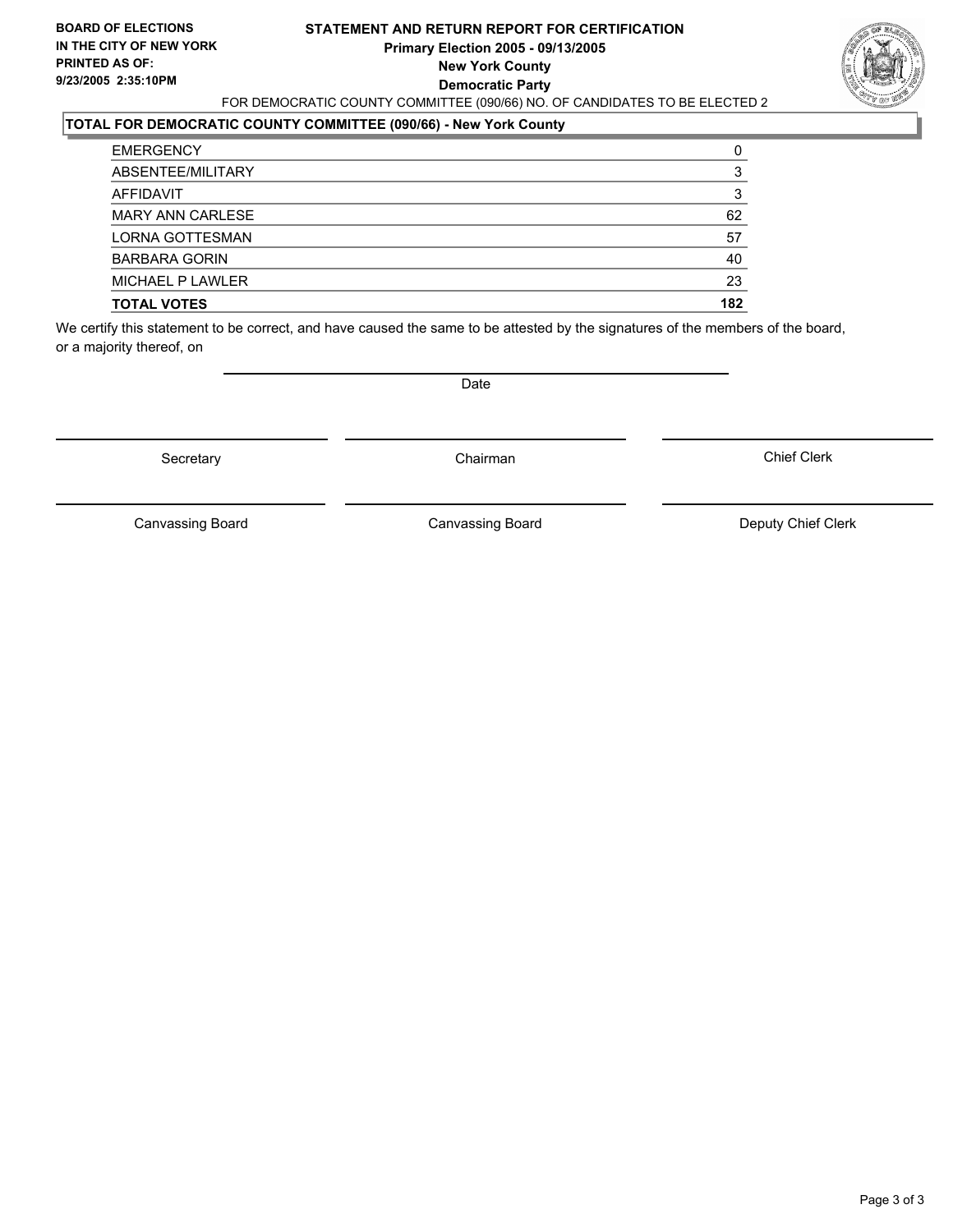

# **Primary Election 2005 - 09/13/2005 New York County - Democratic Party**

FOR DEMOCRATIC COUNTY COMMITTEE (091/66) NO. OF CANDIDATES TO BE ELECTED 2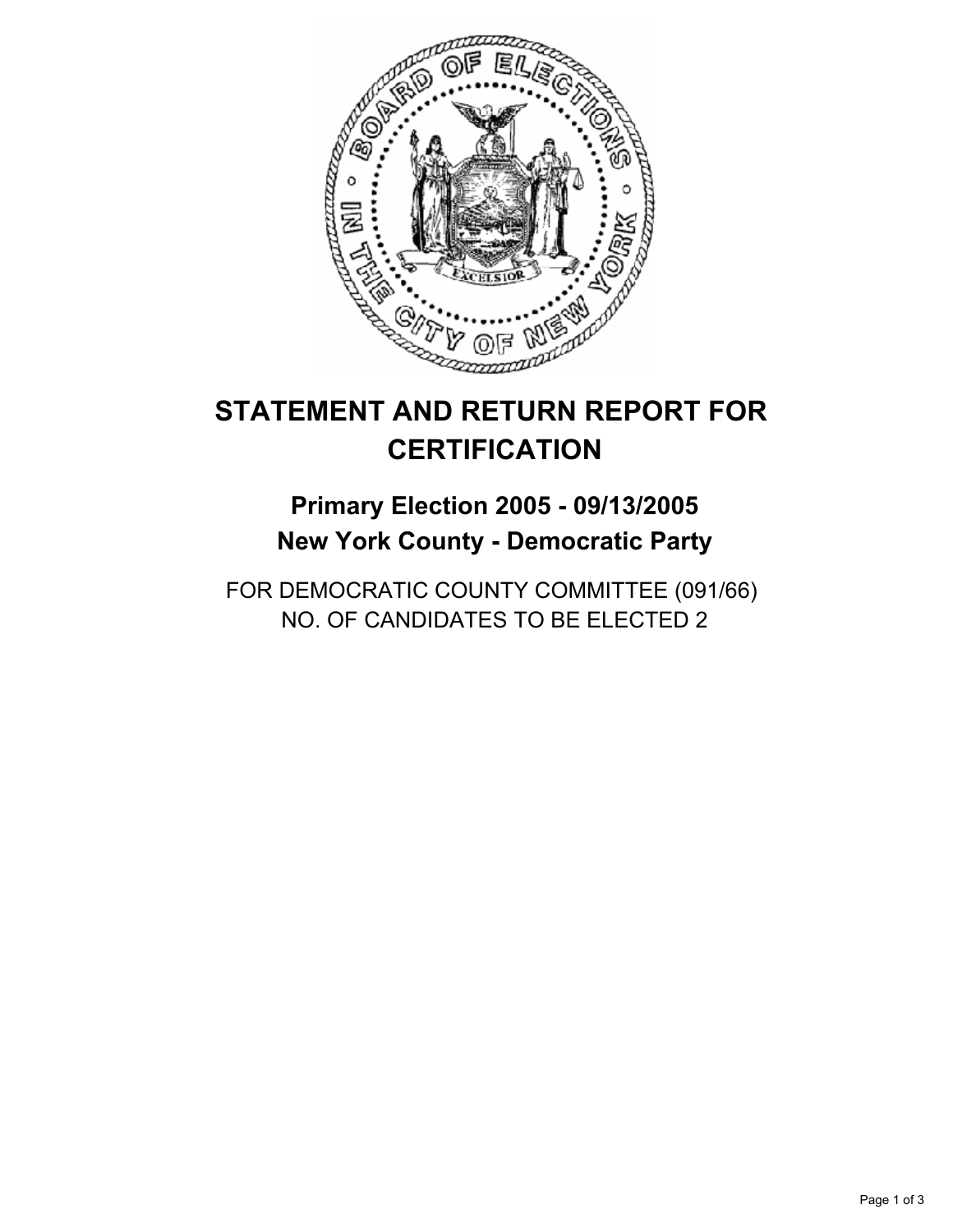

| <b>TOTAL VOTES</b>       | 167 |
|--------------------------|-----|
| SHARONE SCHWARTZ         | 41  |
| MARIA PASSANNANTE-DERR   | 48  |
| <b>JAMES SANT'ANDREA</b> | 26  |
| <b>BRIAN MURPHY</b>      | 52  |
| AFFIDAVIT                | b   |
| ABSENTEE/MILITARY        | 6   |
| <b>EMERGENCY</b>         |     |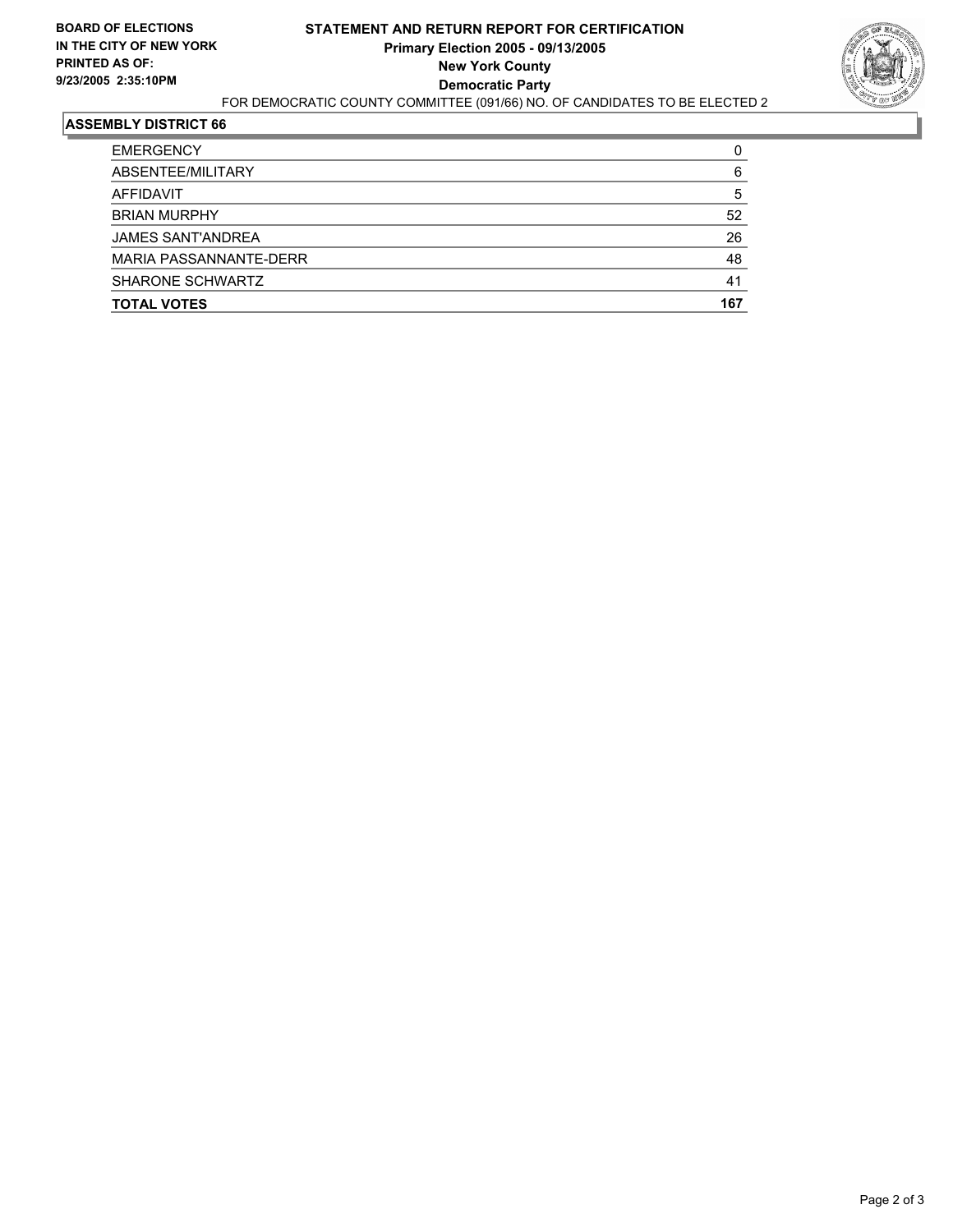## **STATEMENT AND RETURN REPORT FOR CERTIFICATION Primary Election 2005 - 09/13/2005 New York County Democratic Party** FOR DEMOCRATIC COUNTY COMMITTEE (091/66) NO. OF CANDIDATES TO BE ELECTED 2



## **TOTAL FOR DEMOCRATIC COUNTY COMMITTEE (091/66) - New York County**

| <b>TOTAL VOTES</b>       | 167 |
|--------------------------|-----|
| <b>SHARONE SCHWARTZ</b>  | 41  |
| MARIA PASSANNANTE-DERR   | 48  |
| <b>JAMES SANT'ANDREA</b> | 26  |
| <b>BRIAN MURPHY</b>      | 52  |
| AFFIDAVIT                | 5   |
| ABSENTEE/MILITARY        | 6   |
| <b>EMERGENCY</b>         |     |

We certify this statement to be correct, and have caused the same to be attested by the signatures of the members of the board, or a majority thereof, on

Secretary **Chairman** 

Date

Chief Clerk

Canvassing Board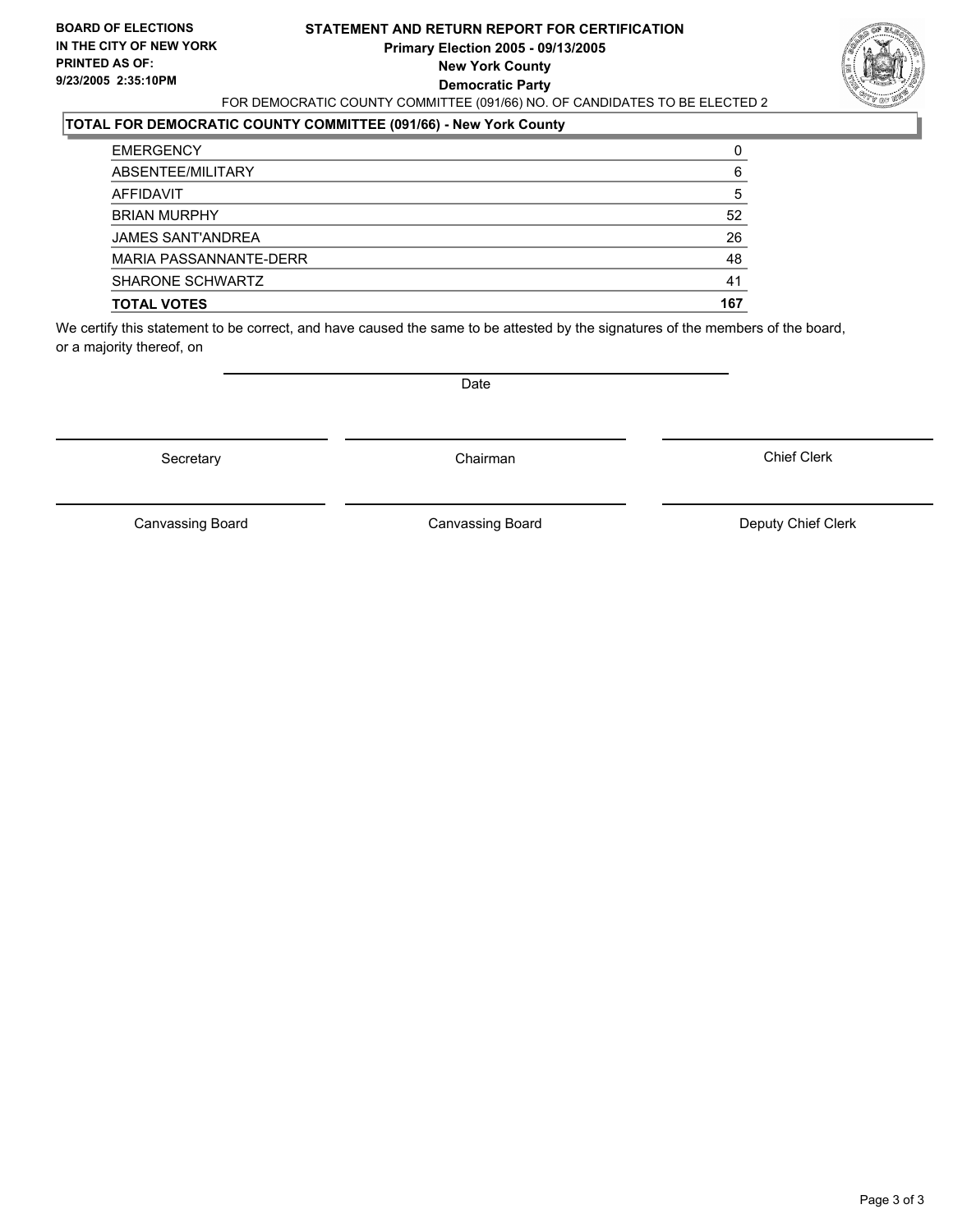

# **Primary Election 2005 - 09/13/2005 New York County - Democratic Party**

FOR DEMOCRATIC COUNTY COMMITTEE (094/66) NO. OF CANDIDATES TO BE ELECTED 2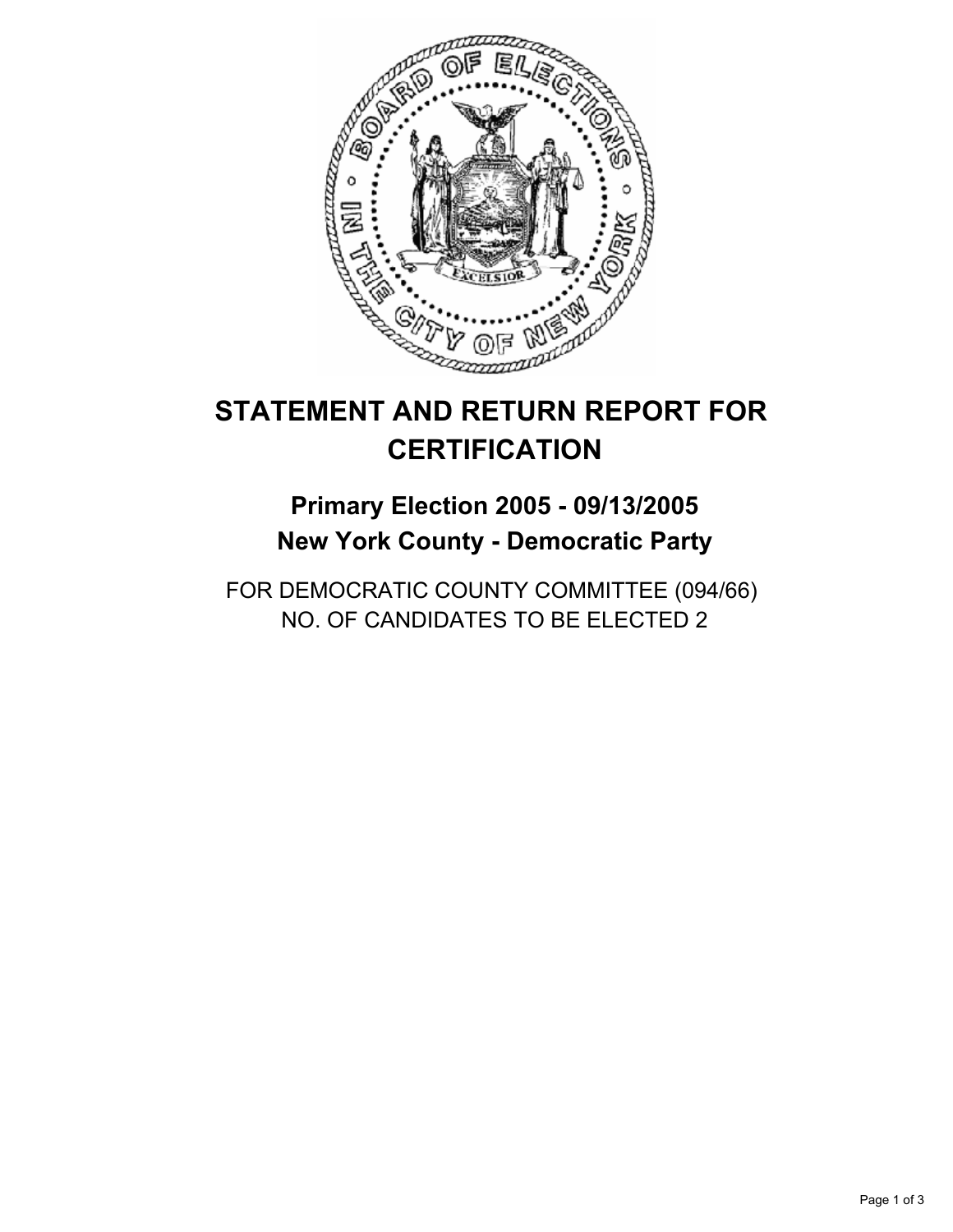

| <b>TOTAL VOTES</b>    | 232 |
|-----------------------|-----|
| <b>DANIEL BRIGHT</b>  | 24  |
| <b>BARBARA LIDSKY</b> | 44  |
| ROBERTA A KAPLAN      | 72  |
| RACHEL LAVINE         | 92  |
| AFFIDAVIT             | 2   |
| ABSENTEE/MILITARY     | 9   |
| <b>EMERGENCY</b>      |     |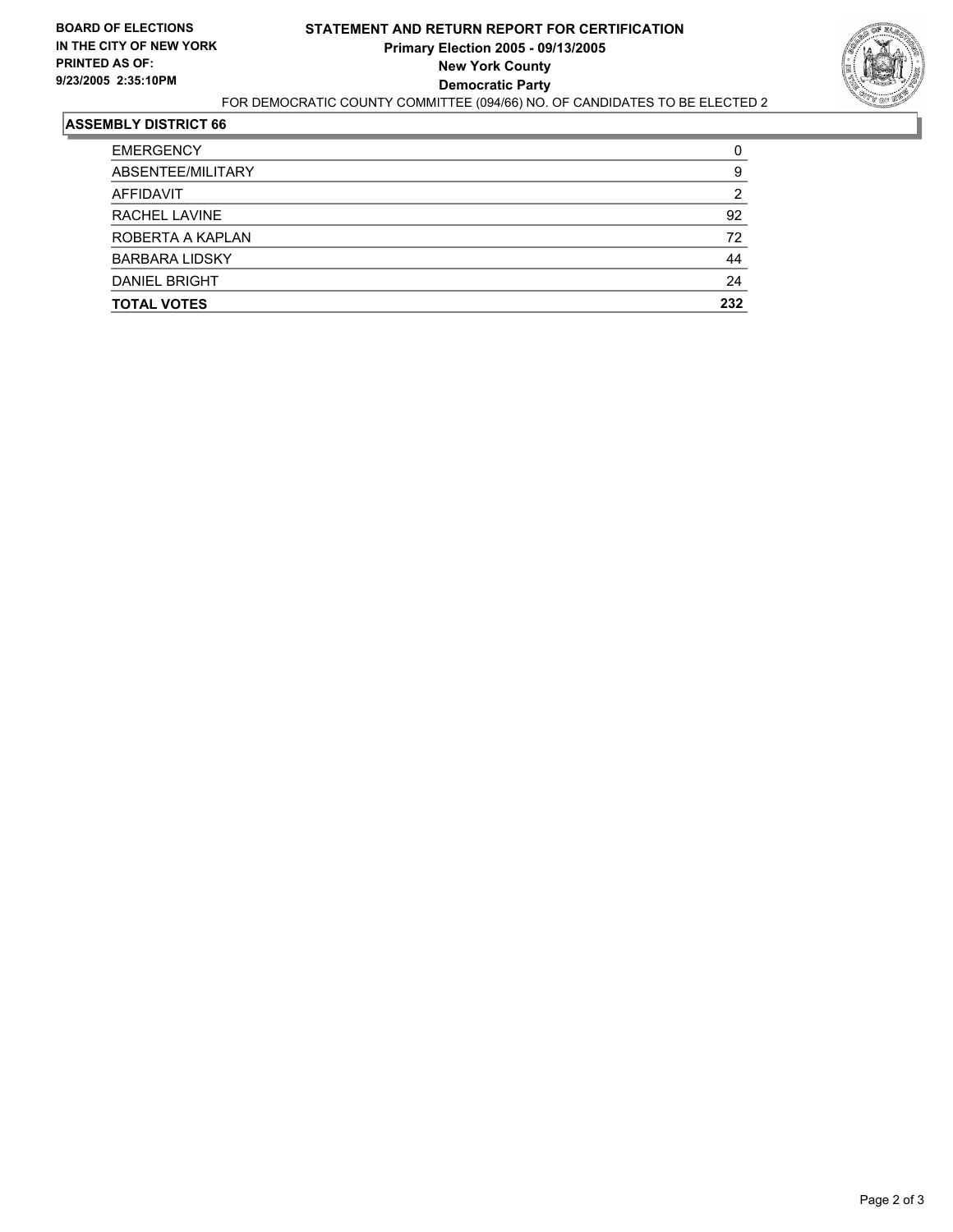## **STATEMENT AND RETURN REPORT FOR CERTIFICATION Primary Election 2005 - 09/13/2005 New York County Democratic Party** FOR DEMOCRATIC COUNTY COMMITTEE (094/66) NO. OF CANDIDATES TO BE ELECTED 2



#### **TOTAL FOR DEMOCRATIC COUNTY COMMITTEE (094/66) - New York County**

| 9   |
|-----|
| 2   |
| 92  |
| 72  |
| 44  |
| 24  |
| 232 |
|     |

We certify this statement to be correct, and have caused the same to be attested by the signatures of the members of the board, or a majority thereof, on

Secretary **Chairman** 

Date

Chief Clerk

Canvassing Board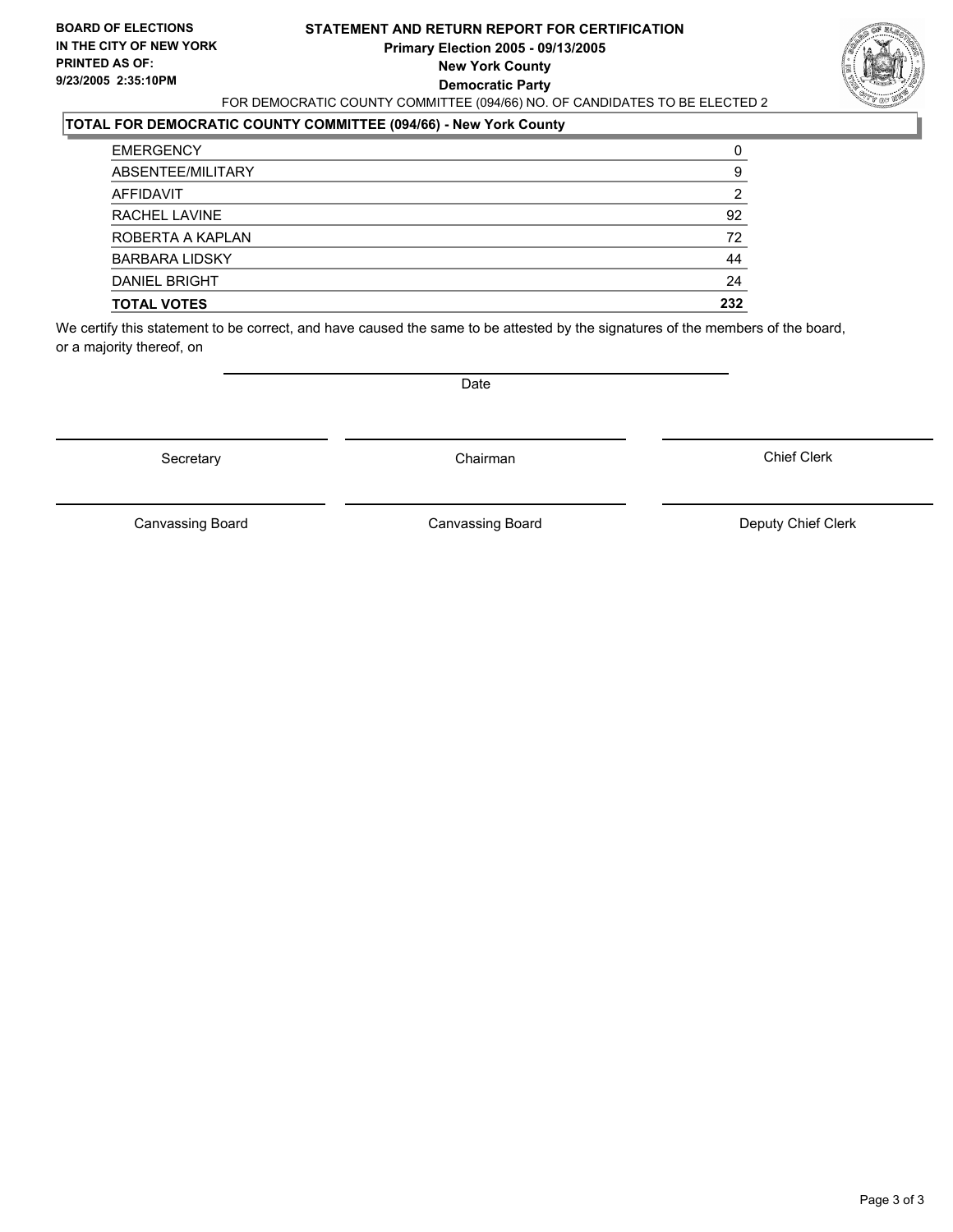

# **Primary Election 2005 - 09/13/2005 New York County - Democratic Party**

FOR DEMOCRATIC COUNTY COMMITTEE (095/66) NO. OF CANDIDATES TO BE ELECTED 2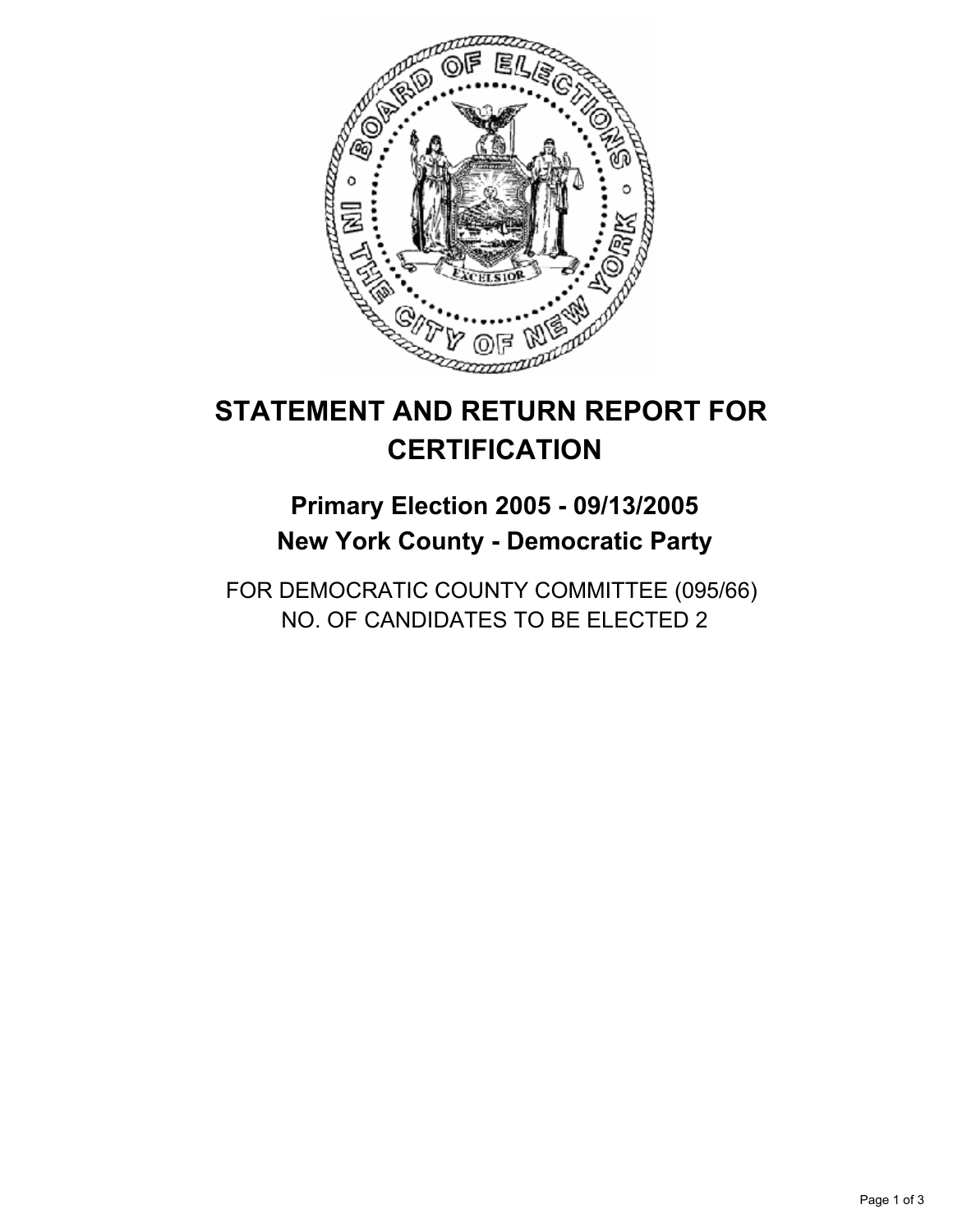

| ABSENTEE/MILITARY        |     |
|--------------------------|-----|
|                          |     |
| AFFIDAVIT                |     |
| <b>LOIS KAGGEN</b>       | 52  |
| ALFRED B LEWIS           | 21  |
| <b>RITA P REZNIK</b>     | 41  |
| <b>BERNARD S SOLOMON</b> | 23  |
| <b>TOTAL VOTES</b>       | 137 |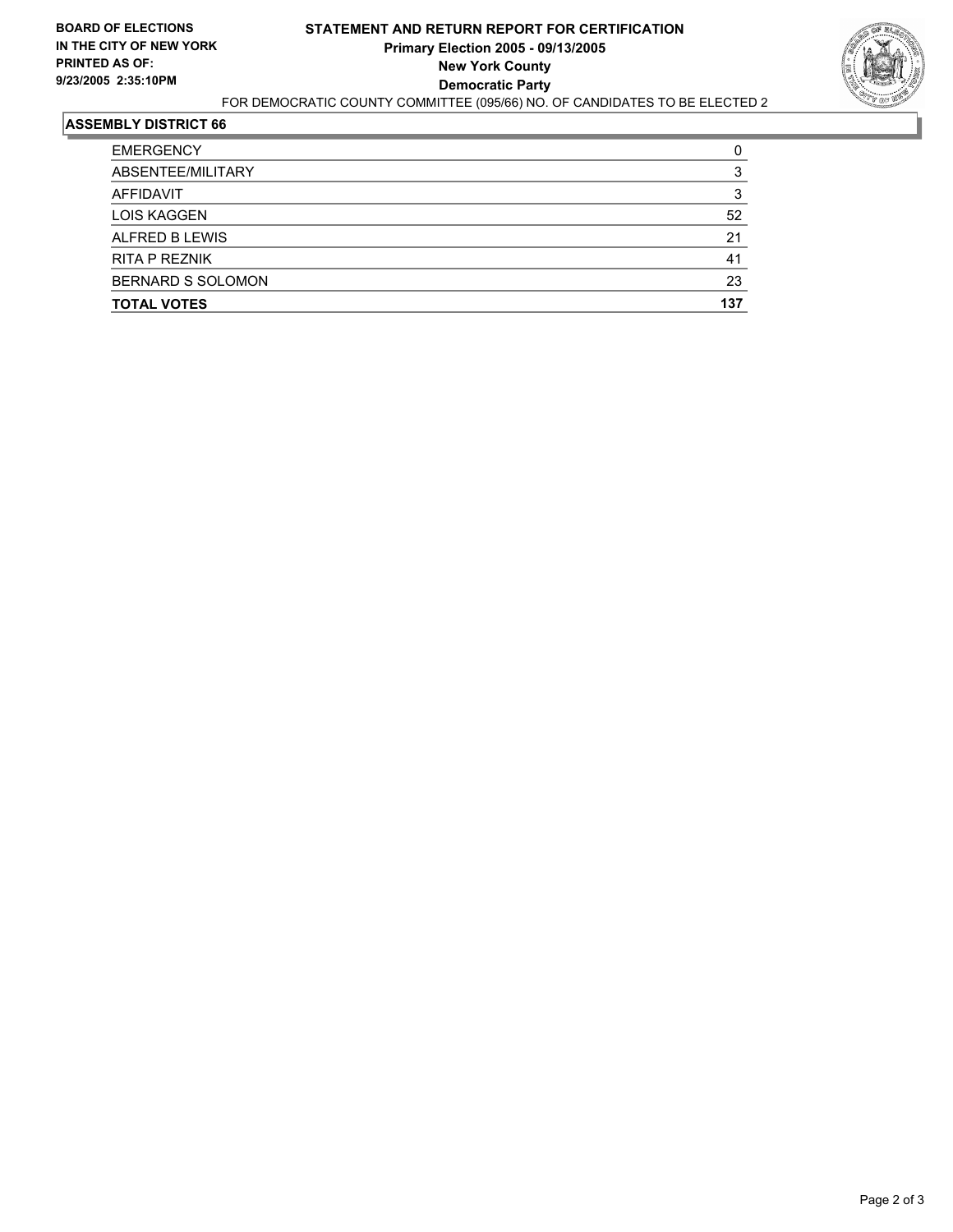## **STATEMENT AND RETURN REPORT FOR CERTIFICATION Primary Election 2005 - 09/13/2005 New York County Democratic Party** FOR DEMOCRATIC COUNTY COMMITTEE (095/66) NO. OF CANDIDATES TO BE ELECTED 2



## **TOTAL FOR DEMOCRATIC COUNTY COMMITTEE (095/66) - New York County**

| <b>EMERGENCY</b>         |     |
|--------------------------|-----|
| ABSENTEE/MILITARY        |     |
| AFFIDAVIT                |     |
| <b>LOIS KAGGEN</b>       | 52  |
| ALFRED B LEWIS           | 21  |
| RITA P REZNIK            | 41  |
| <b>BERNARD S SOLOMON</b> | 23  |
| <b>TOTAL VOTES</b>       | 137 |

We certify this statement to be correct, and have caused the same to be attested by the signatures of the members of the board, or a majority thereof, on

Secretary **Chairman** 

Date

Chief Clerk

Canvassing Board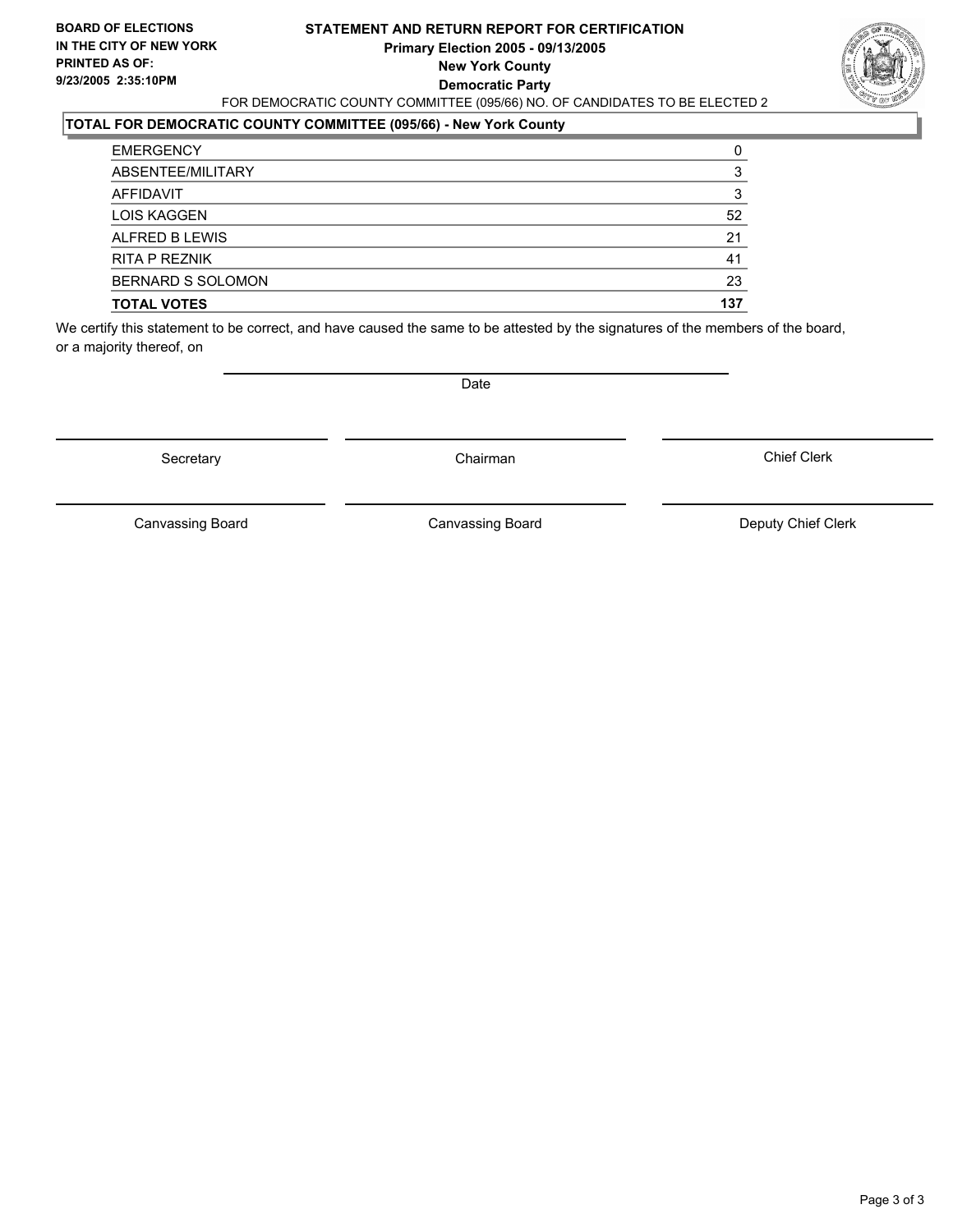

# **Primary Election 2005 - 09/13/2005 New York County - Democratic Party**

FOR DEMOCRATIC COUNTY COMMITTEE (099/66) NO. OF CANDIDATES TO BE ELECTED 2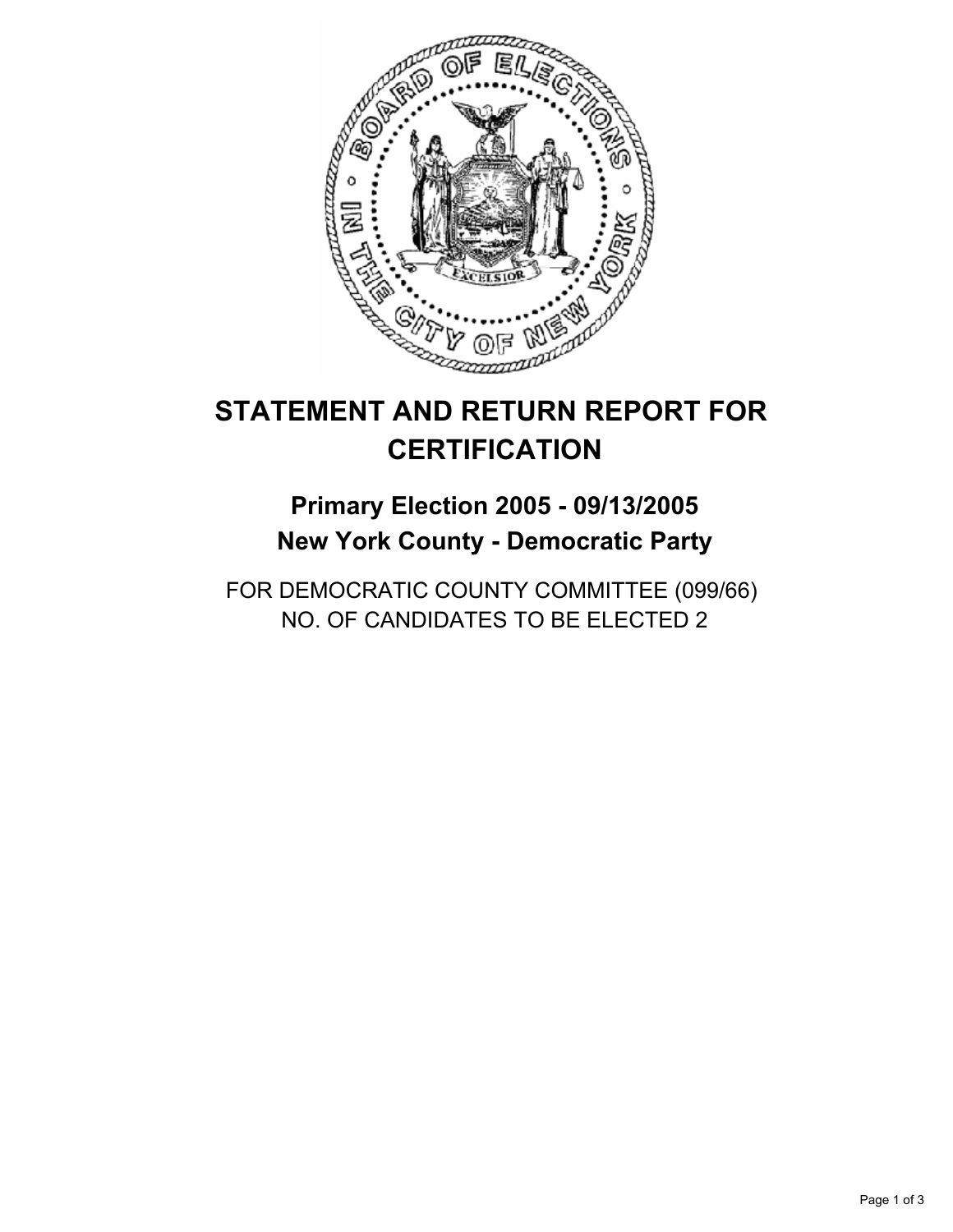

| <b>TOTAL VOTES</b>       | 236 |
|--------------------------|-----|
| <b>SCOTT M COHEN</b>     | 46  |
| <b>JUDITH STOLLERMAN</b> | 45  |
| <b>PATRICIA S RUDDEN</b> | 69  |
| <b>MARILYN APELSON</b>   | 76  |
| AFFIDAVIT                |     |
| ABSENTEE/MILITARY        | 6   |
| <b>EMERGENCY</b>         | C   |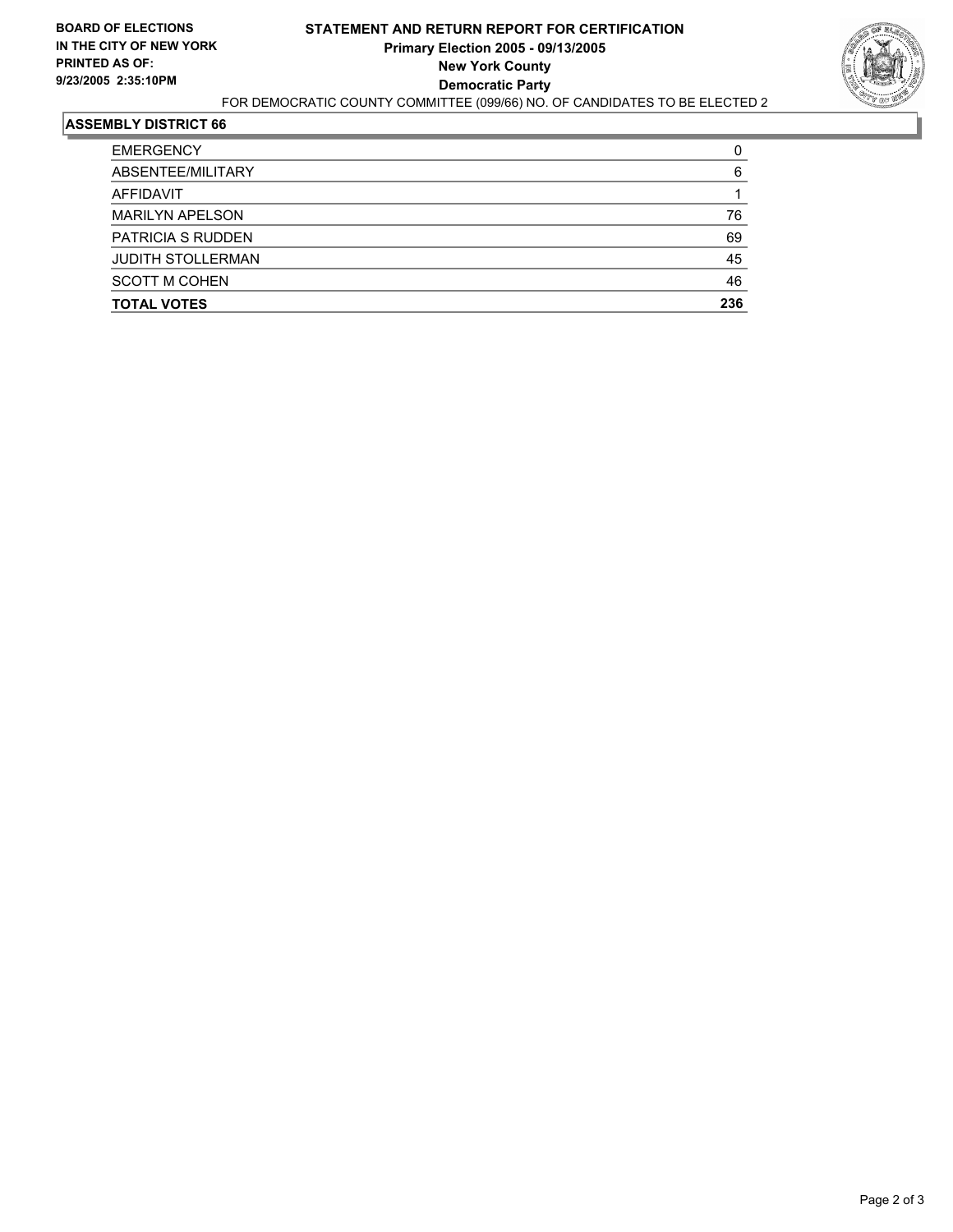## **STATEMENT AND RETURN REPORT FOR CERTIFICATION Primary Election 2005 - 09/13/2005 New York County Democratic Party** FOR DEMOCRATIC COUNTY COMMITTEE (099/66) NO. OF CANDIDATES TO BE ELECTED 2



#### **TOTAL FOR DEMOCRATIC COUNTY COMMITTEE (099/66) - New York County**

| <b>TOTAL VOTES</b>       | 236 |
|--------------------------|-----|
| <b>SCOTT M COHEN</b>     | 46  |
| <b>JUDITH STOLLERMAN</b> | 45  |
| <b>PATRICIA S RUDDEN</b> | 69  |
| <b>MARILYN APELSON</b>   | 76  |
| AFFIDAVIT                |     |
| ABSENTEE/MILITARY        | 6   |
| <b>EMERGENCY</b>         | 0   |

We certify this statement to be correct, and have caused the same to be attested by the signatures of the members of the board, or a majority thereof, on

Secretary **Chairman** 

Date

Chief Clerk

Canvassing Board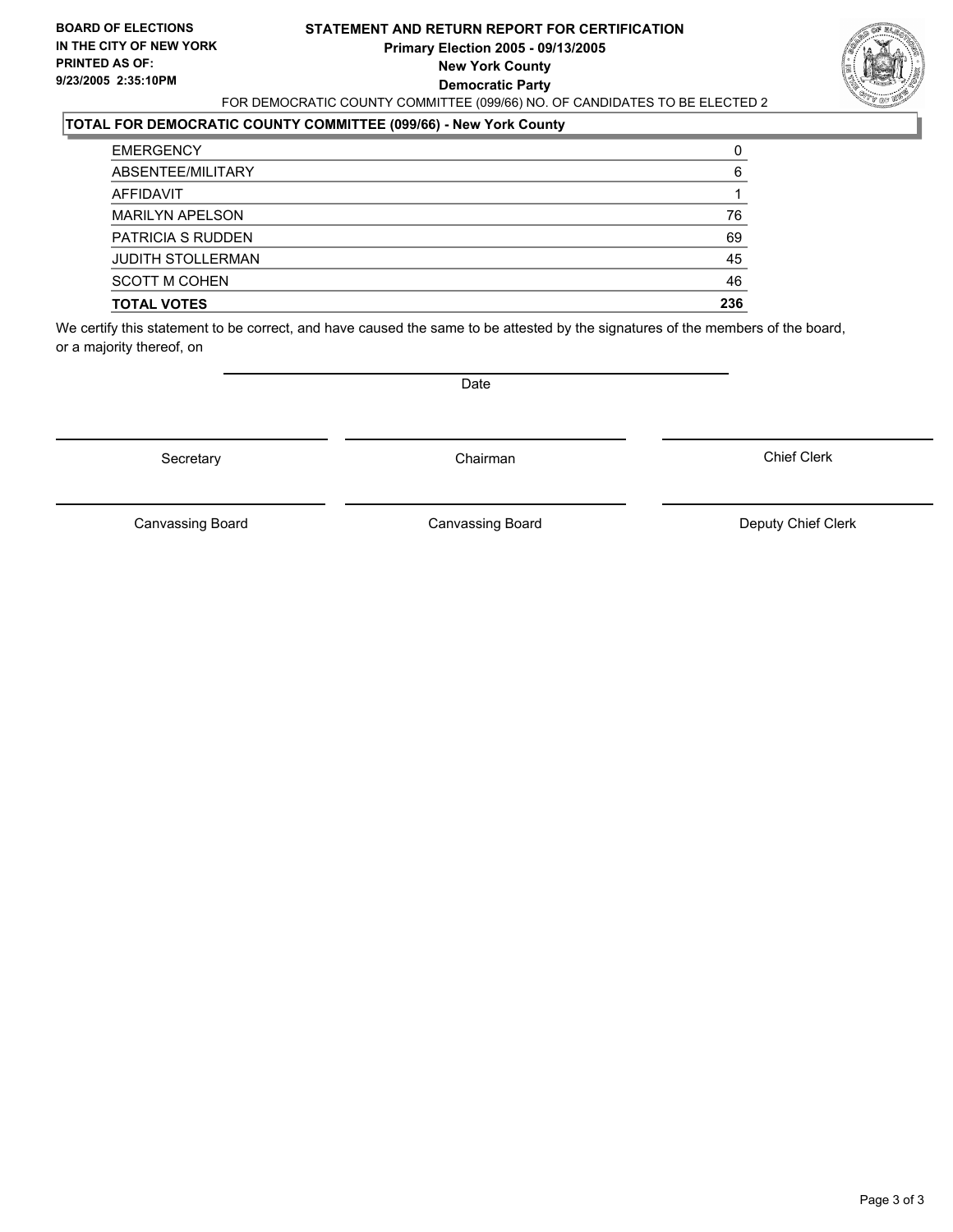

# **Primary Election 2005 - 09/13/2005 New York County - Democratic Party**

FOR DEMOCRATIC COUNTY COMMITTEE (100/66) NO. OF CANDIDATES TO BE ELECTED 2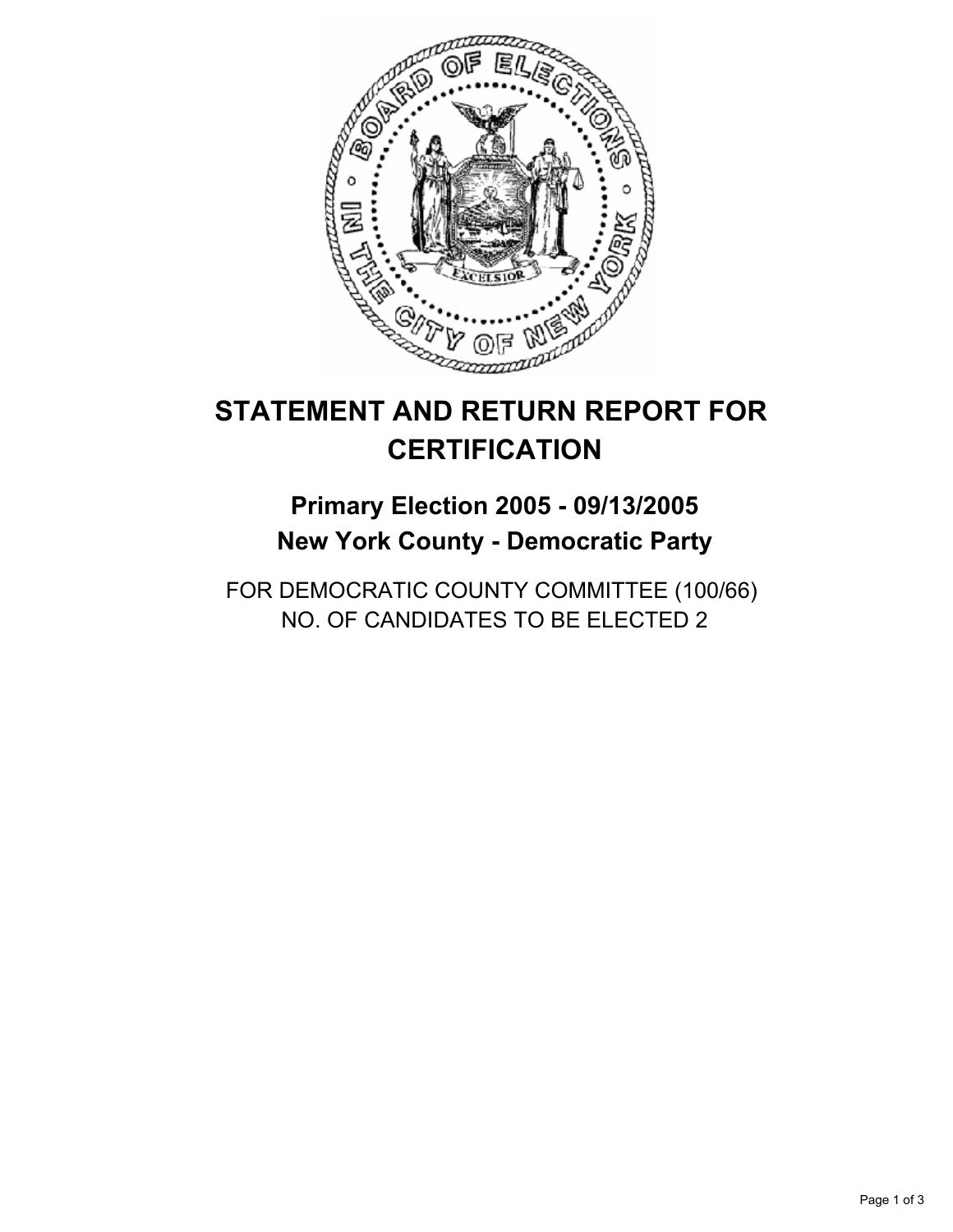

| <b>TOTAL VOTES</b>       | 155 |
|--------------------------|-----|
| DANIELLE M SANDOW        | 24  |
| <b>SUSAN J KENT</b>      | 37  |
| <b>JOAN C BRANCACCIO</b> | 44  |
| <b>HARRIETTE BOXER</b>   | 50  |
| AFFIDAVIT                |     |
| ABSENTEE/MILITARY        | 8   |
| <b>EMERGENCY</b>         |     |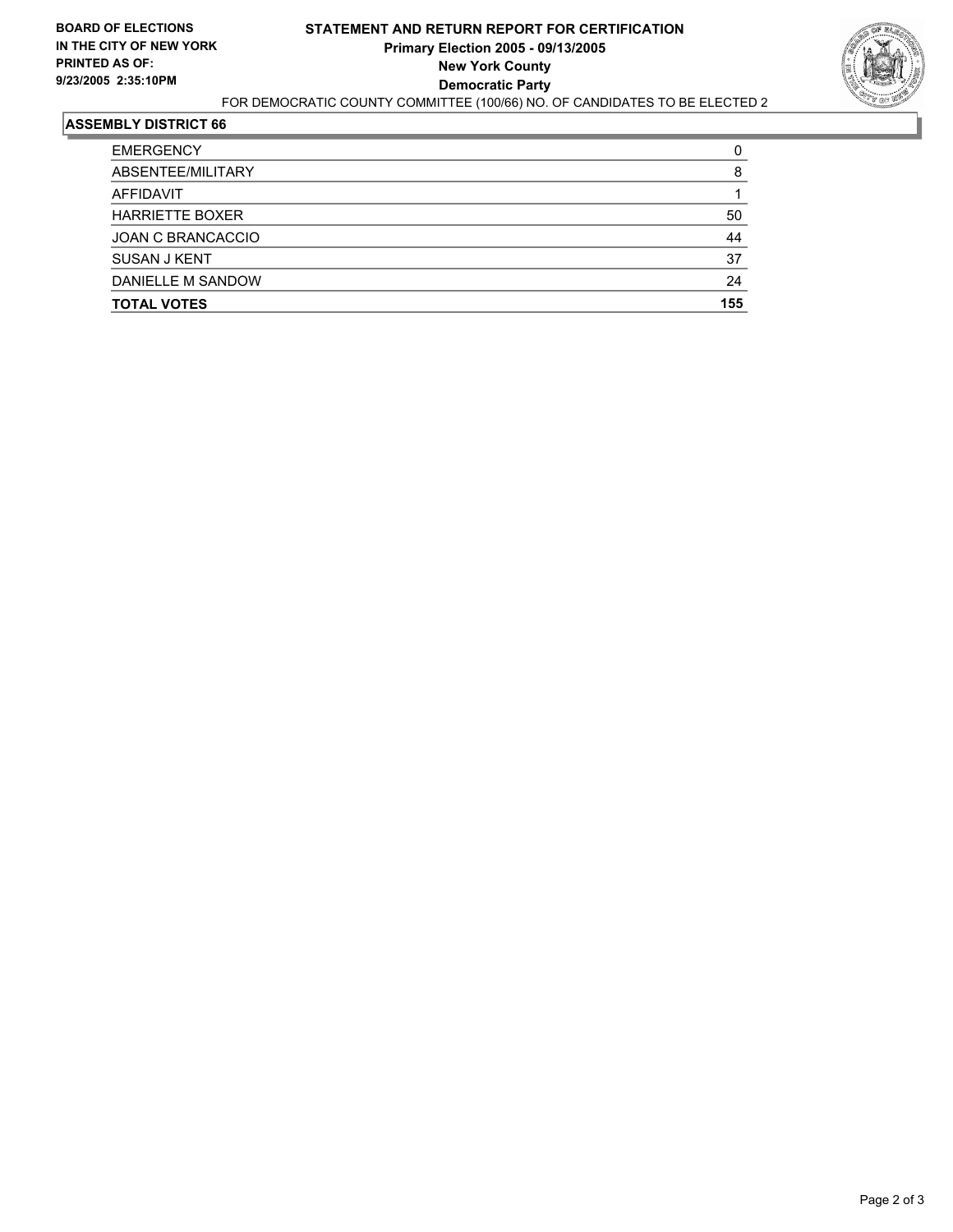## **STATEMENT AND RETURN REPORT FOR CERTIFICATION Primary Election 2005 - 09/13/2005 New York County Democratic Party** FOR DEMOCRATIC COUNTY COMMITTEE (100/66) NO. OF CANDIDATES TO BE ELECTED 2



## **TOTAL FOR DEMOCRATIC COUNTY COMMITTEE (100/66) - New York County**

| <b>TOTAL VOTES</b>       | 155 |
|--------------------------|-----|
| DANIELLE M SANDOW        | 24  |
| SUSAN J KENT             | 37  |
| <b>JOAN C BRANCACCIO</b> | 44  |
| <b>HARRIETTE BOXER</b>   | 50  |
| AFFIDAVIT                |     |
| ABSENTEE/MILITARY        | 8   |
| <b>EMERGENCY</b>         |     |

We certify this statement to be correct, and have caused the same to be attested by the signatures of the members of the board, or a majority thereof, on

Secretary **Chairman** 

Date

Chief Clerk

Canvassing Board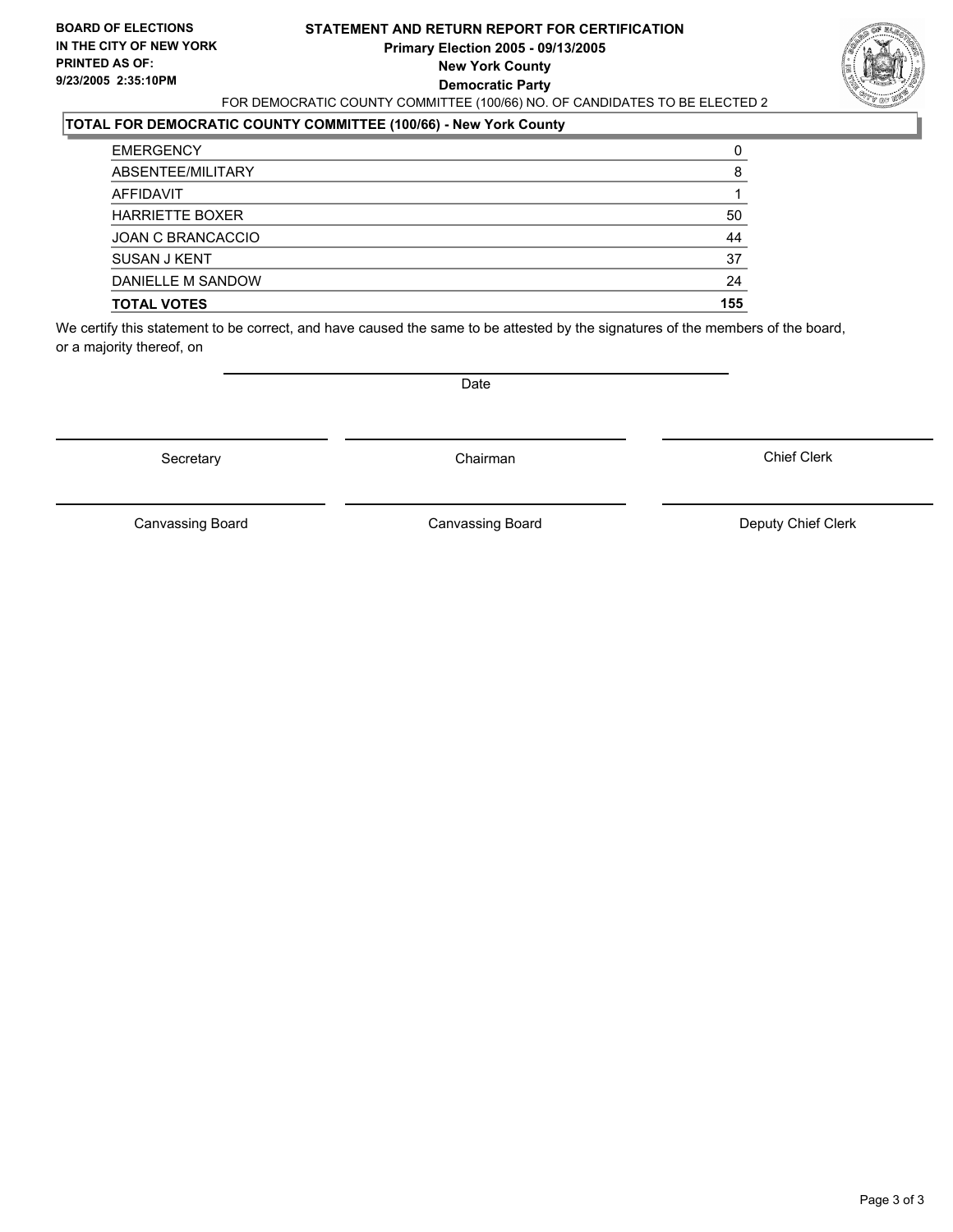

# **Primary Election 2005 - 09/13/2005 New York County - Democratic Party**

FOR DEMOCRATIC COUNTY COMMITTEE (101/66) NO. OF CANDIDATES TO BE ELECTED 2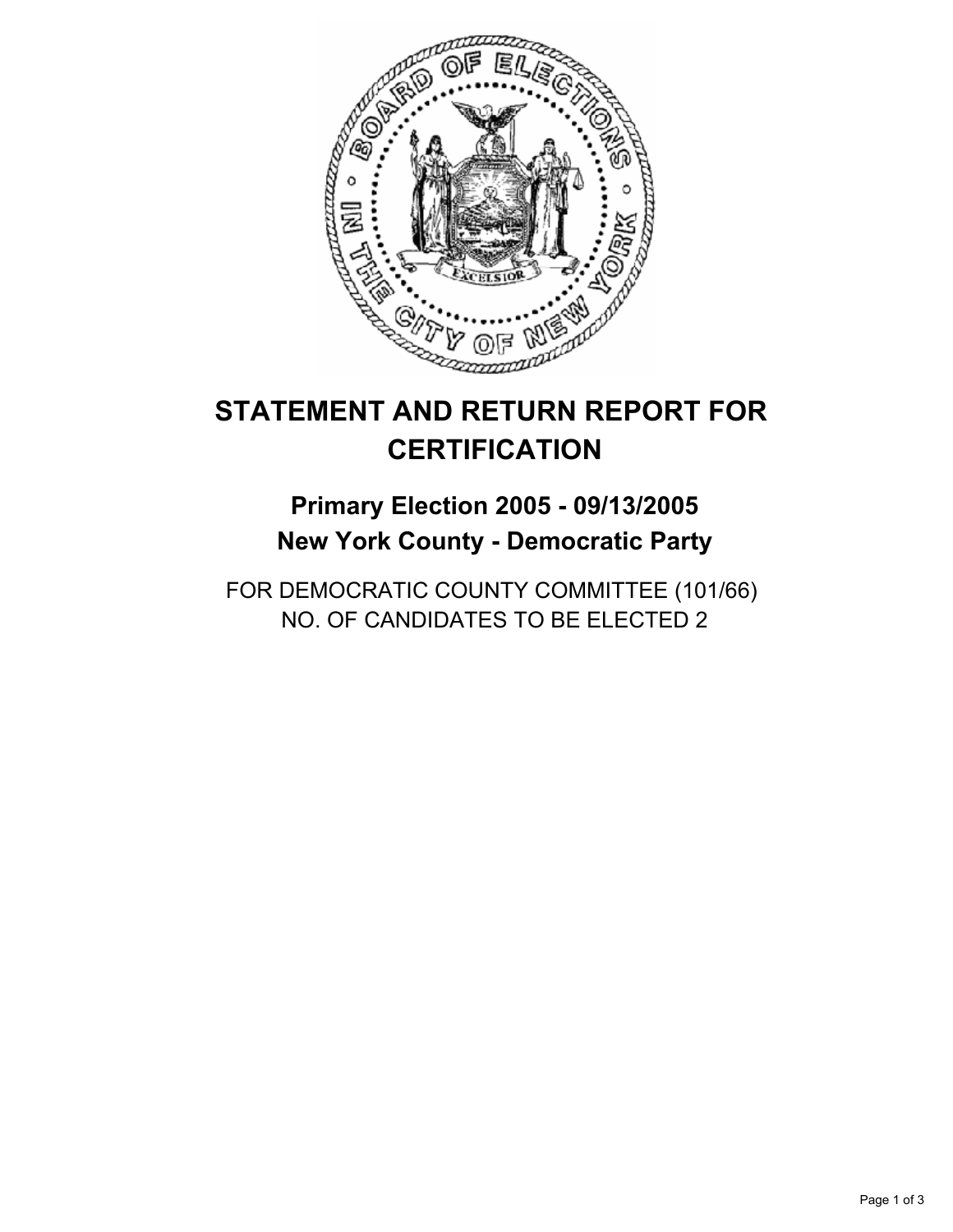

| <b>TOTAL VOTES</b>    | 240 |
|-----------------------|-----|
| <b>JOANNA SACCONE</b> | 45  |
| PHILLIP SACCONE       | 36  |
| ROCHELLE WEINSTEIN    | 75  |
| PAMELA J BLACK        | 84  |
| AFFIDAVIT             |     |
| ABSENTEE/MILITARY     |     |
| <b>EMERGENCY</b>      |     |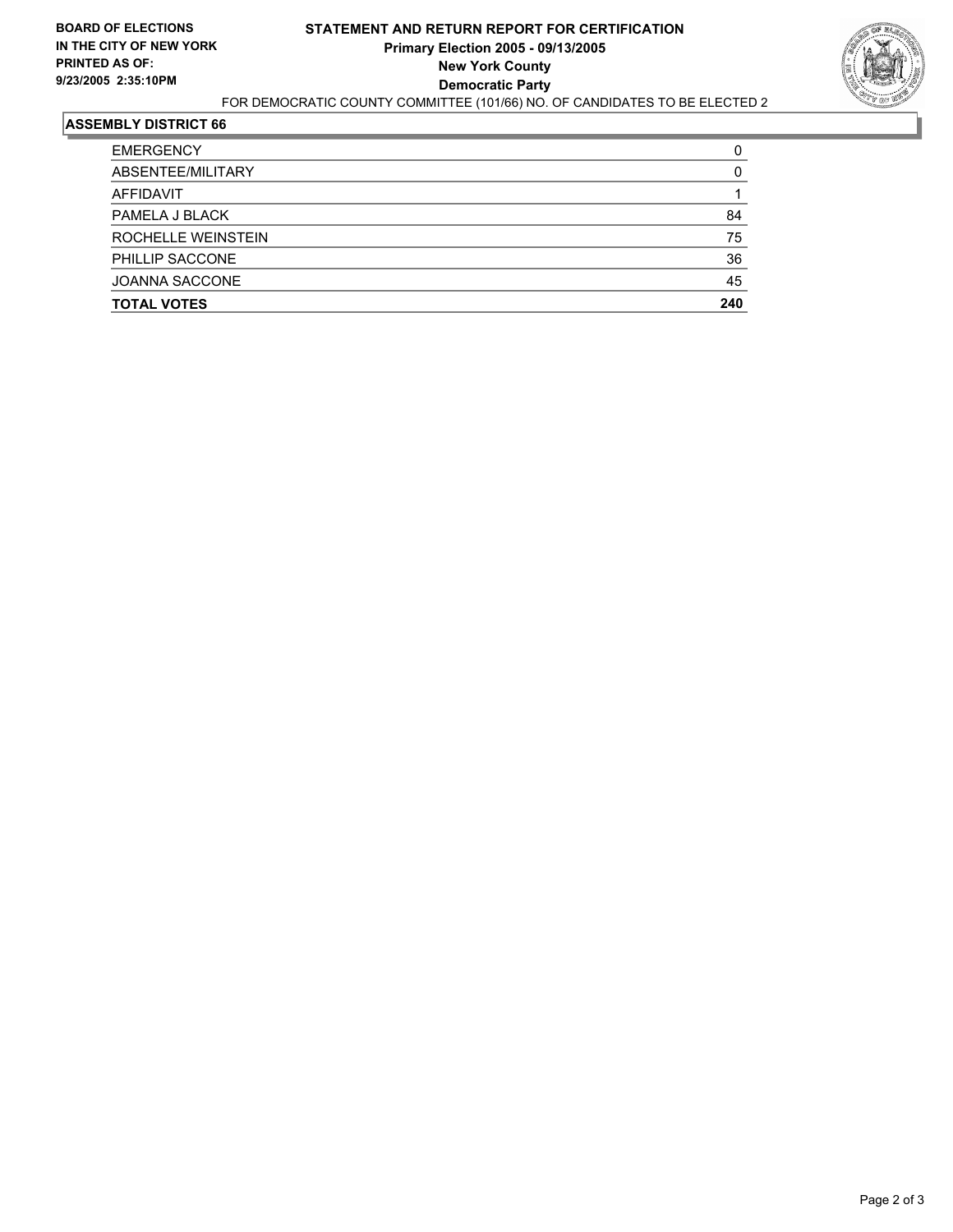## **STATEMENT AND RETURN REPORT FOR CERTIFICATION Primary Election 2005 - 09/13/2005 New York County Democratic Party** FOR DEMOCRATIC COUNTY COMMITTEE (101/66) NO. OF CANDIDATES TO BE ELECTED 2



## **TOTAL FOR DEMOCRATIC COUNTY COMMITTEE (101/66) - New York County**

| <b>EMERGENCY</b>      |     |
|-----------------------|-----|
| ABSENTEE/MILITARY     | 0   |
| AFFIDAVIT             |     |
| PAMELA J BLACK        | 84  |
| ROCHELLE WEINSTEIN    | 75  |
| PHILLIP SACCONE       | 36  |
| <b>JOANNA SACCONE</b> | 45  |
| <b>TOTAL VOTES</b>    | 240 |

We certify this statement to be correct, and have caused the same to be attested by the signatures of the members of the board, or a majority thereof, on

Secretary **Chairman** 

Date

Chief Clerk

Canvassing Board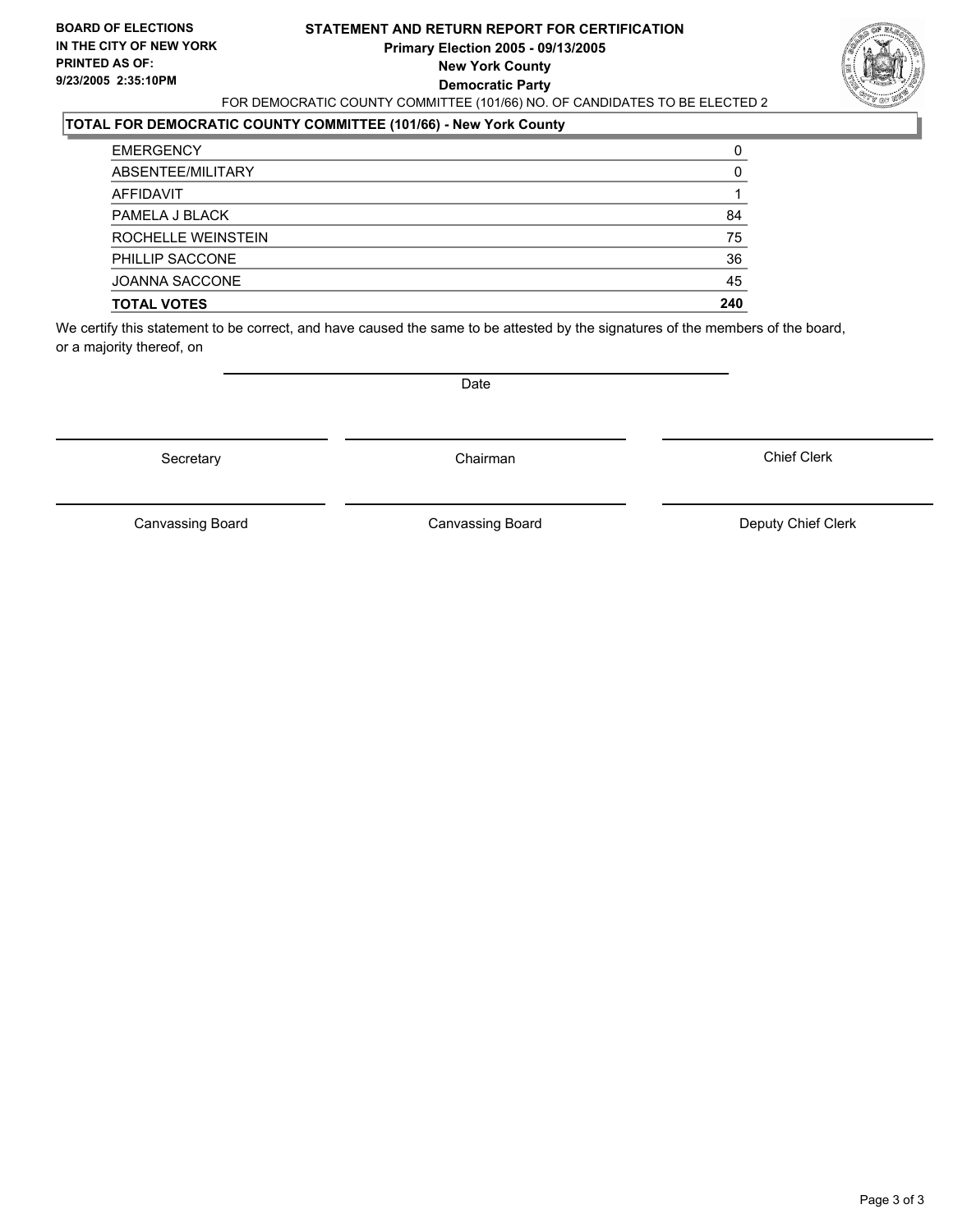

# **Primary Election 2005 - 09/13/2005 New York County - Democratic Party**

FOR DEMOCRATIC COUNTY COMMITTEE (102/66) NO. OF CANDIDATES TO BE ELECTED 2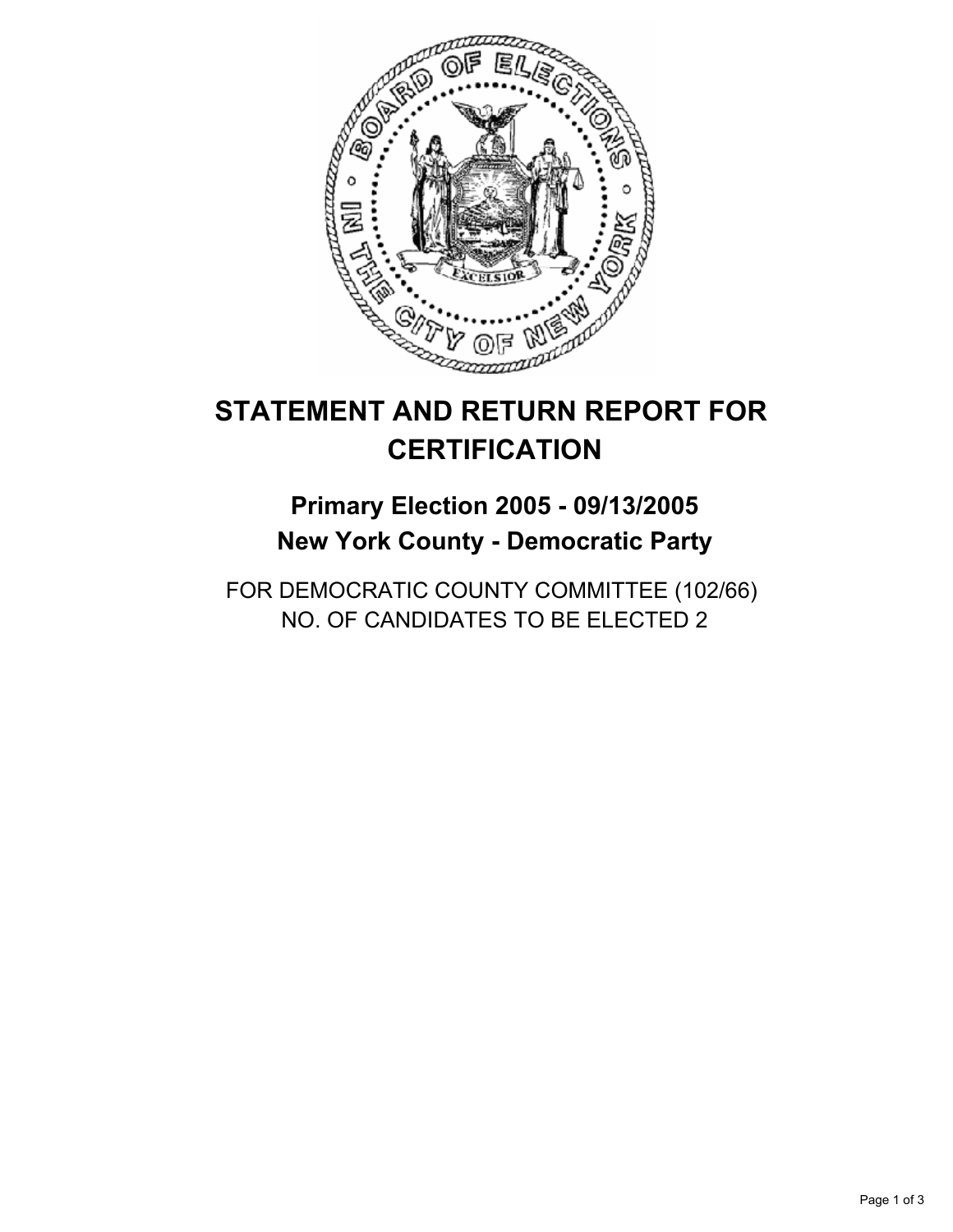

| <b>TOTAL VOTES</b>    | 176 |
|-----------------------|-----|
| <b>CORY JOHNSON</b>   | 42  |
| <b>JOANNE SHAPIRO</b> | 42  |
| CARYL BERTOLINO       | 37  |
| STEPHANIE CANNON      | 55  |
| AFFIDAVIT             |     |
| ABSENTEE/MILITARY     |     |
| <b>EMERGENCY</b>      |     |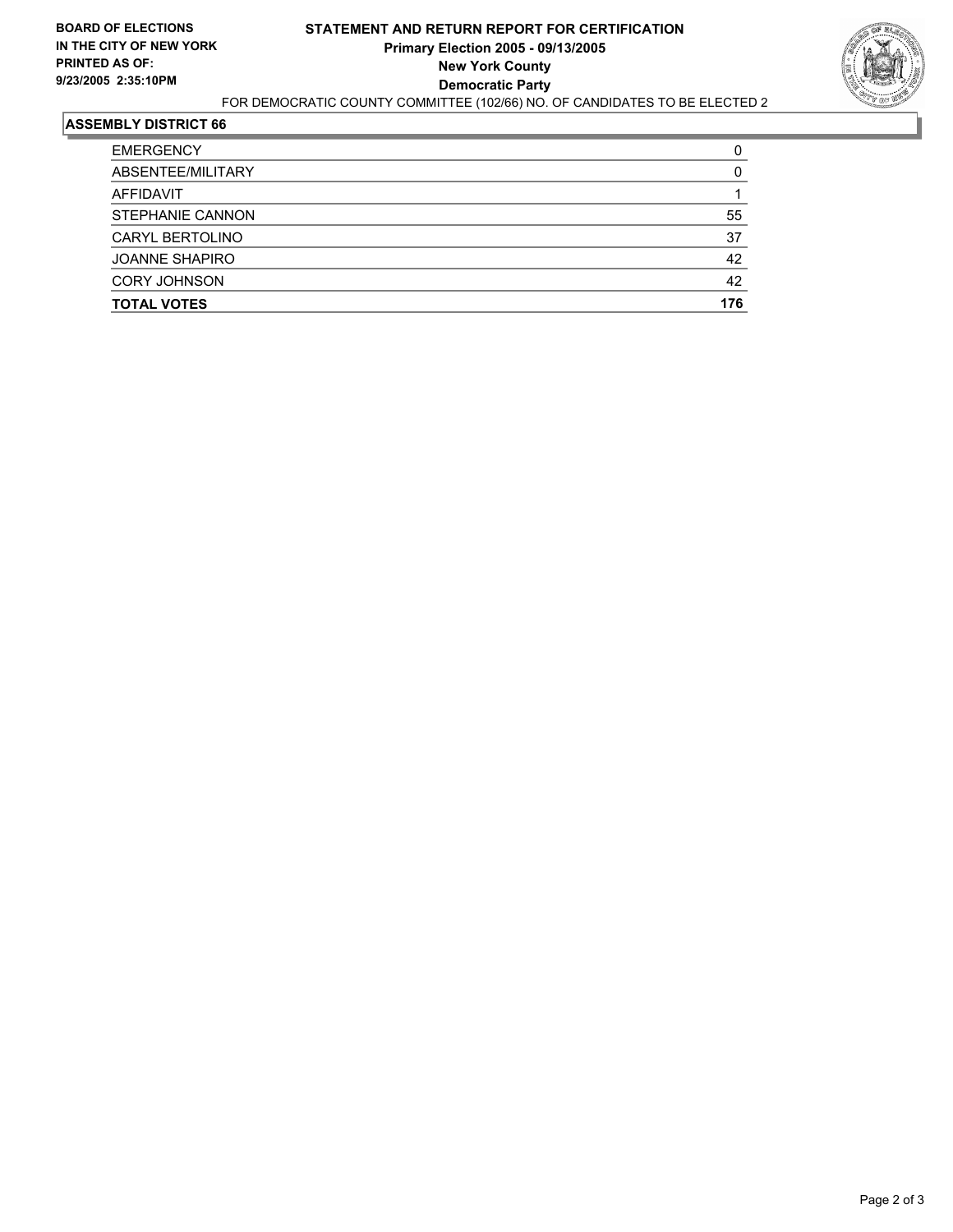## **STATEMENT AND RETURN REPORT FOR CERTIFICATION Primary Election 2005 - 09/13/2005 New York County Democratic Party** FOR DEMOCRATIC COUNTY COMMITTEE (102/66) NO. OF CANDIDATES TO BE ELECTED 2



## **TOTAL FOR DEMOCRATIC COUNTY COMMITTEE (102/66) - New York County**

| <b>TOTAL VOTES</b>      | 176 |
|-------------------------|-----|
| <b>CORY JOHNSON</b>     | 42  |
| <b>JOANNE SHAPIRO</b>   | 42  |
| CARYL BERTOLINO         | 37  |
| <b>STEPHANIE CANNON</b> | 55  |
| AFFIDAVIT               |     |
| ABSENTEE/MILITARY       | 0   |
| <b>EMERGENCY</b>        |     |

We certify this statement to be correct, and have caused the same to be attested by the signatures of the members of the board, or a majority thereof, on

Secretary **Chairman** 

Date

Chief Clerk

Canvassing Board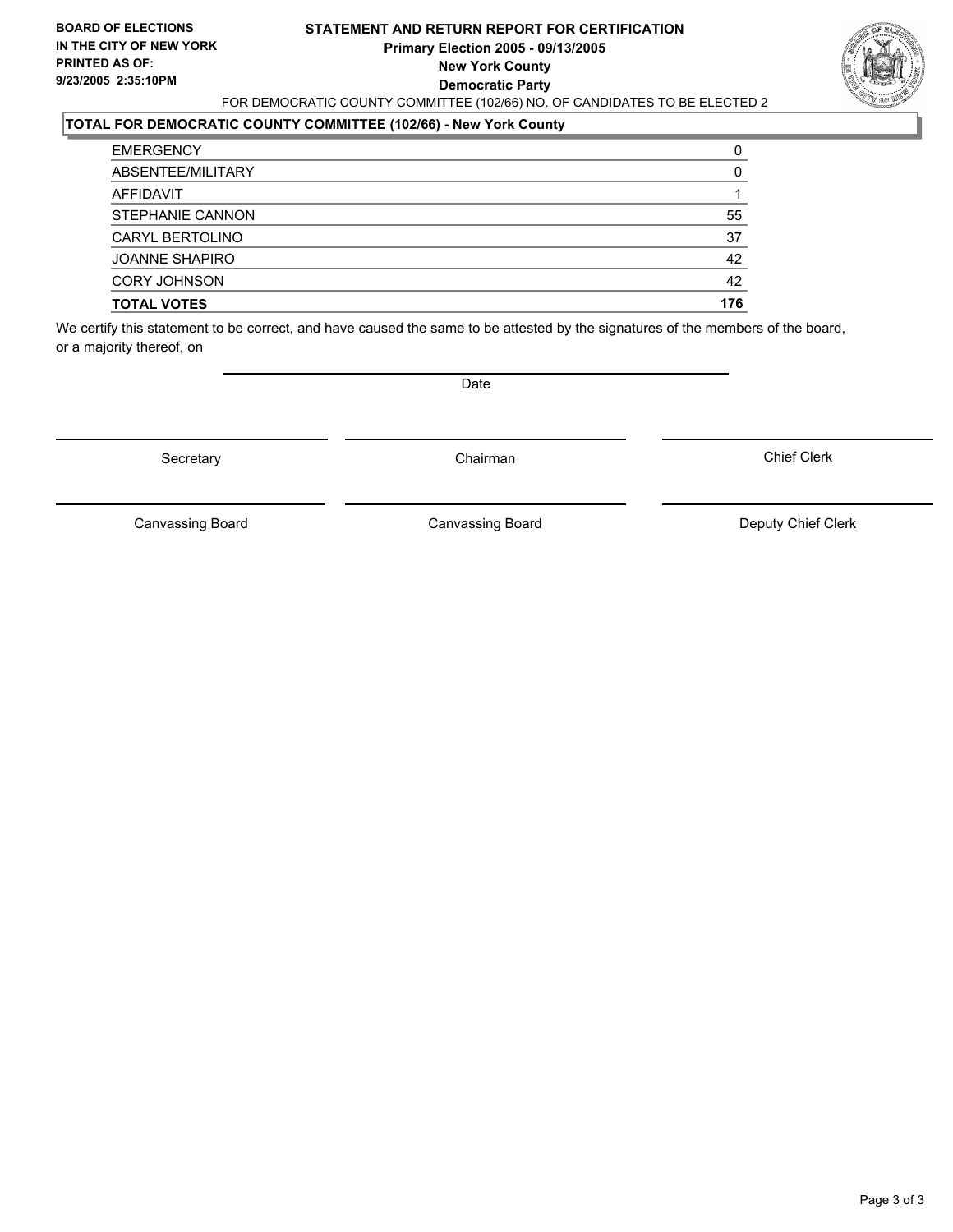

# **Primary Election 2005 - 09/13/2005 New York County - Democratic Party**

FOR DEMOCRATIC COUNTY COMMITTEE (105/66) NO. OF CANDIDATES TO BE ELECTED 2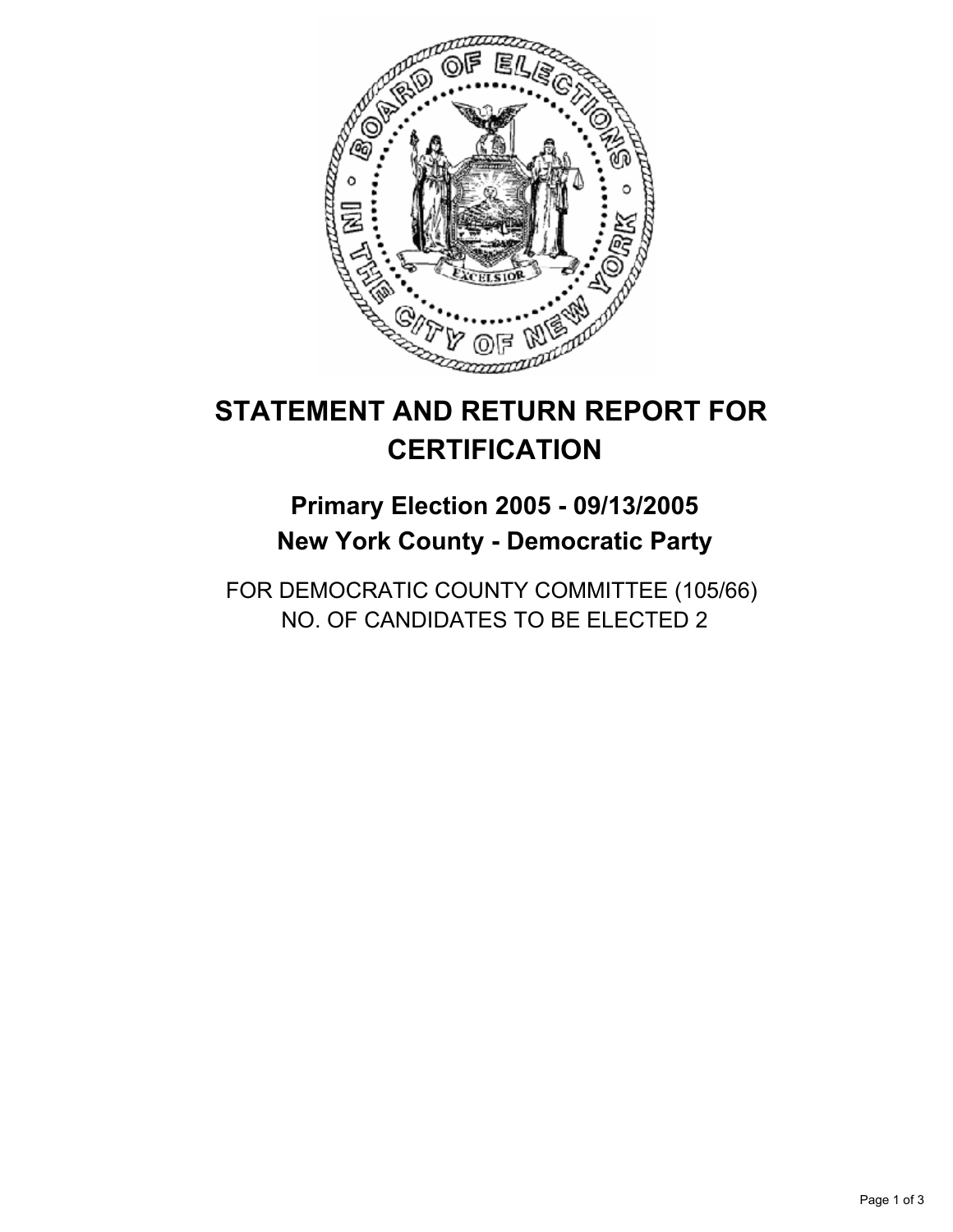

| <b>EMERGENCY</b>      |     |
|-----------------------|-----|
| ABSENTEE/MILITARY     |     |
| AFFIDAVIT             |     |
| <b>LAURA MORRISON</b> | 69  |
| <b>LEONA HAIMSON</b>  | 32  |
| <b>CAROL YANKAY</b>   | 49  |
| DAVID TETENS          | 30  |
| <b>TOTAL VOTES</b>    | 180 |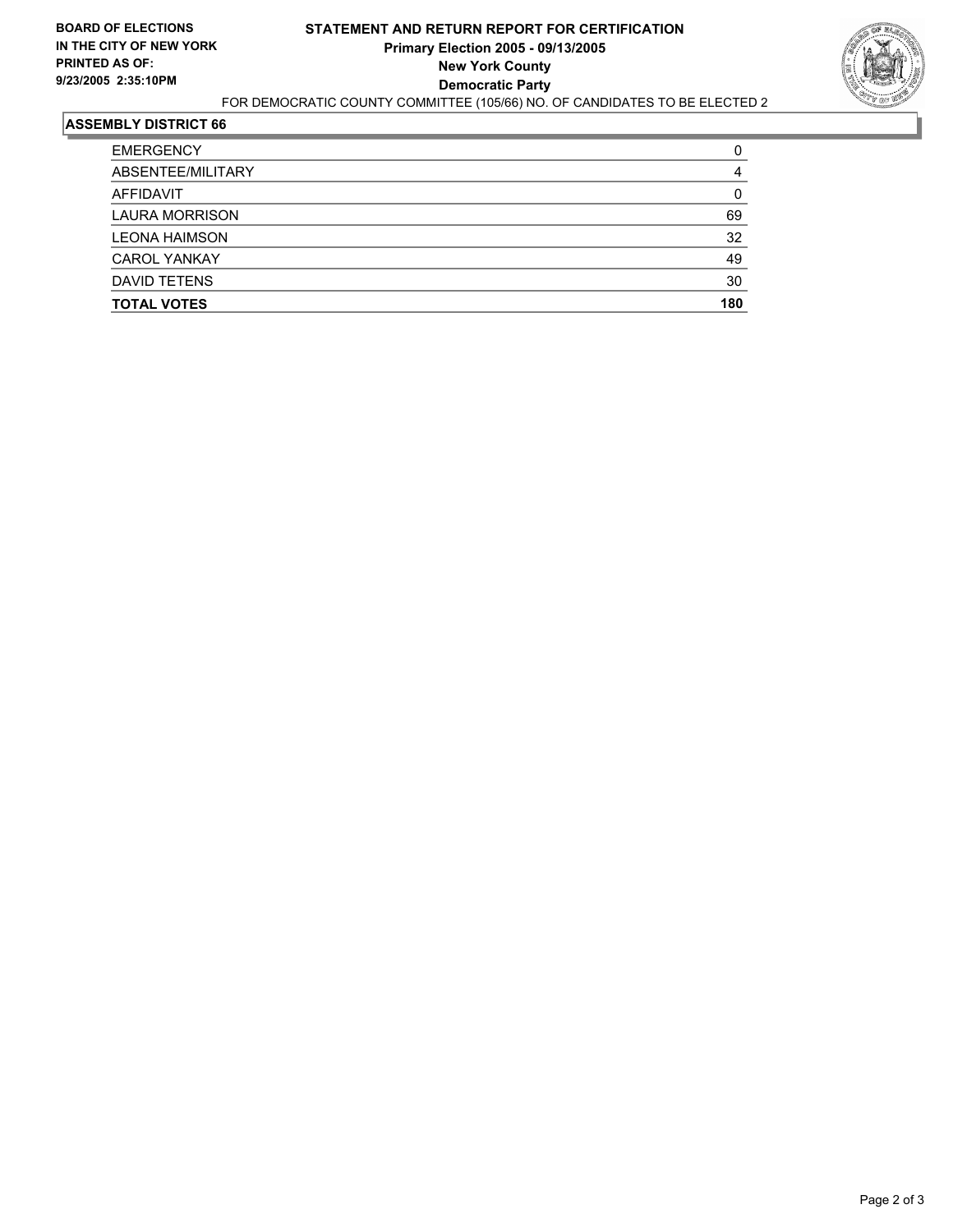## **STATEMENT AND RETURN REPORT FOR CERTIFICATION Primary Election 2005 - 09/13/2005 New York County Democratic Party** FOR DEMOCRATIC COUNTY COMMITTEE (105/66) NO. OF CANDIDATES TO BE ELECTED 2



## **TOTAL FOR DEMOCRATIC COUNTY COMMITTEE (105/66) - New York County**

| <b>TOTAL VOTES</b>    | 180 |
|-----------------------|-----|
| DAVID TETENS          | 30  |
| <b>CAROL YANKAY</b>   | 49  |
| <b>LEONA HAIMSON</b>  | 32  |
| <b>LAURA MORRISON</b> | 69  |
| AFFIDAVIT             |     |
| ABSENTEE/MILITARY     |     |
| <b>EMERGENCY</b>      |     |

We certify this statement to be correct, and have caused the same to be attested by the signatures of the members of the board, or a majority thereof, on

Secretary **Chairman** 

Date

Chief Clerk

Canvassing Board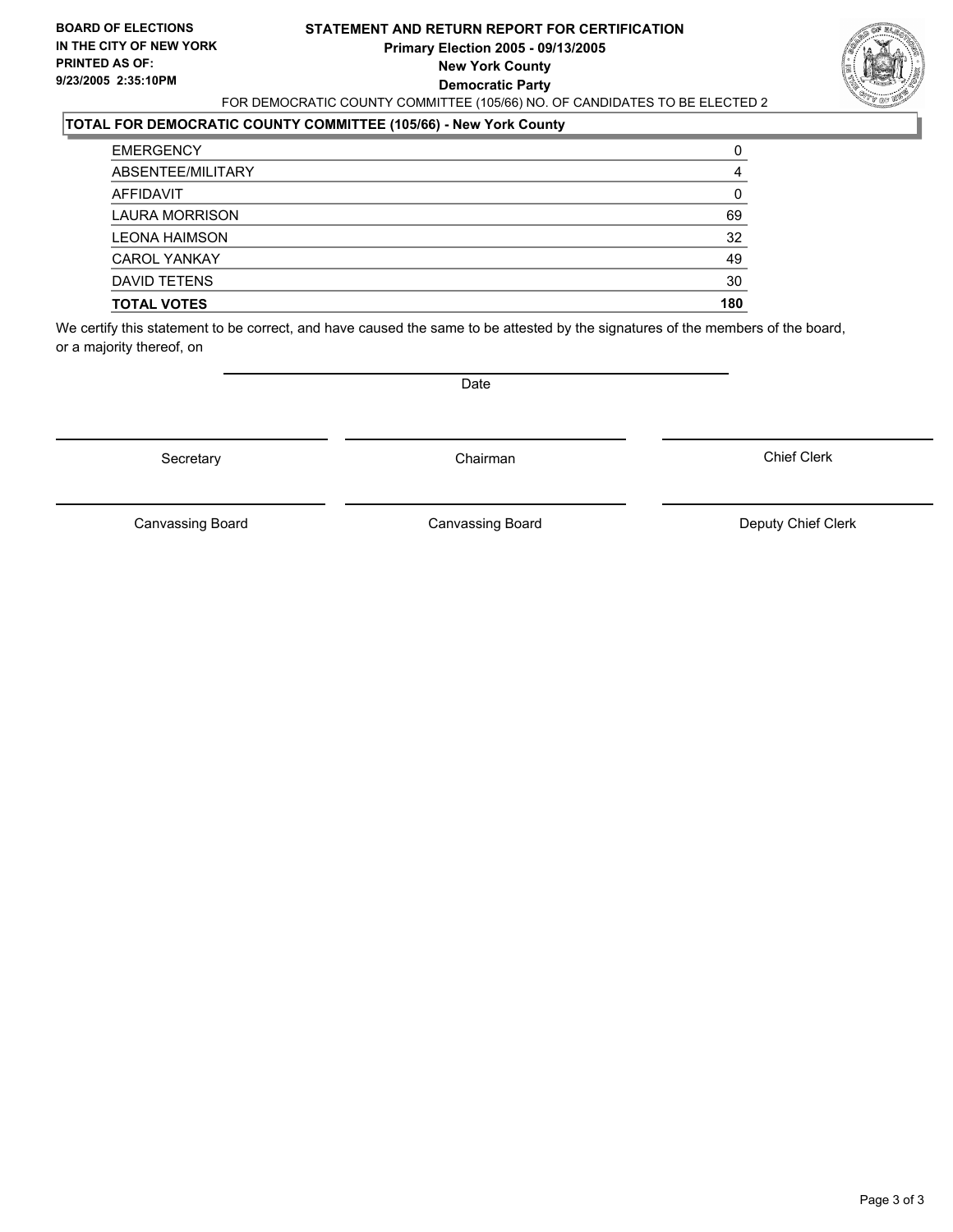

# **Primary Election 2005 - 09/13/2005 New York County - Democratic Party**

FOR DEMOCRATIC COUNTY COMMITTEE (108/66) NO. OF CANDIDATES TO BE ELECTED 2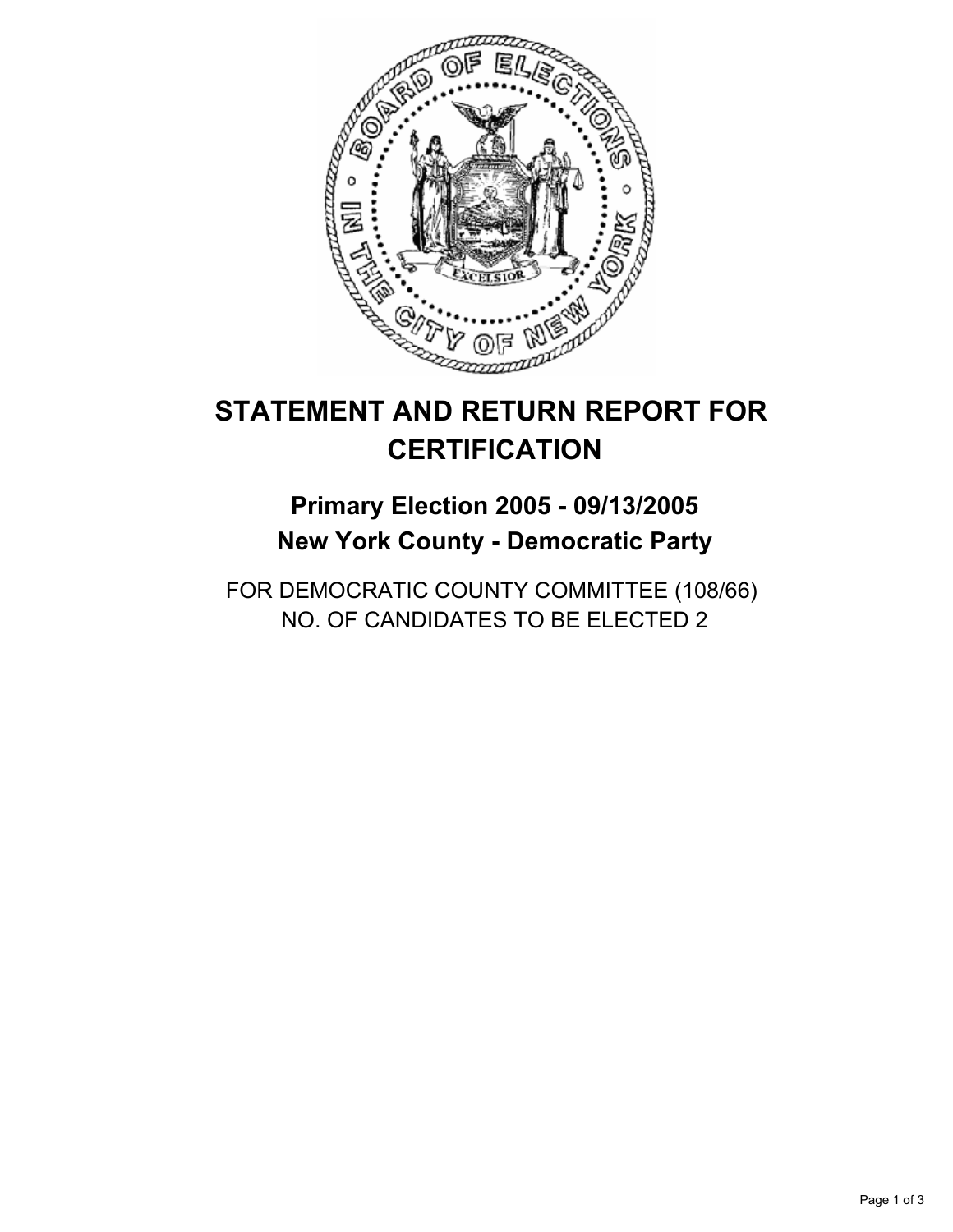

| <b>EMERGENCY</b>      |     |
|-----------------------|-----|
| ABSENTEE/MILITARY     |     |
| AFFIDAVIT             |     |
| <b>JEANNE W LIBBY</b> | 39  |
| DAVID S SPEGAL        | 32  |
| <b>ANNETTE ZANER</b>  | 56  |
| <b>CELIA WU</b>       | 58  |
| <b>TOTAL VOTES</b>    | 185 |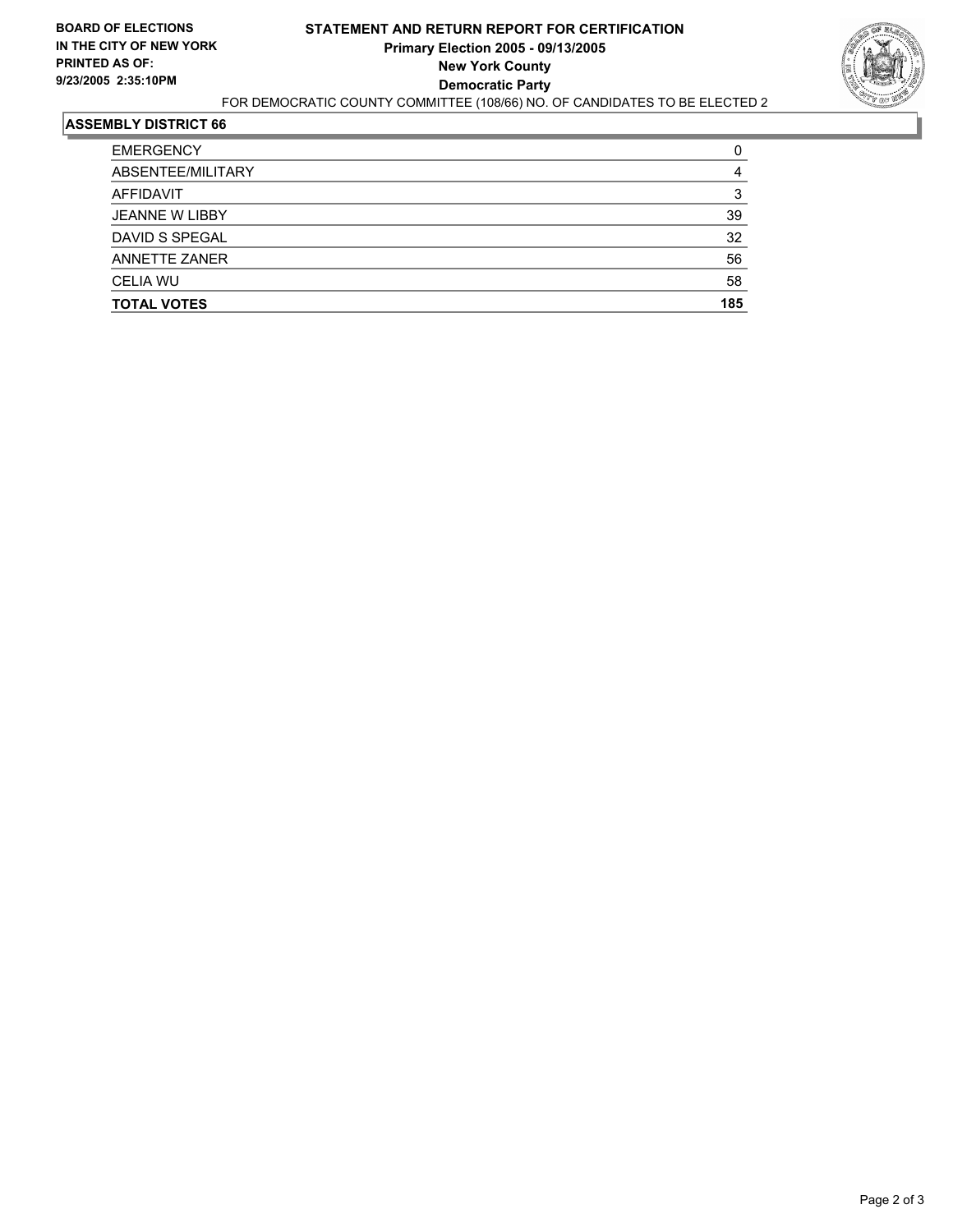## **STATEMENT AND RETURN REPORT FOR CERTIFICATION Primary Election 2005 - 09/13/2005 New York County Democratic Party** FOR DEMOCRATIC COUNTY COMMITTEE (108/66) NO. OF CANDIDATES TO BE ELECTED 2



#### **TOTAL FOR DEMOCRATIC COUNTY COMMITTEE (108/66) - New York County**

| <b>TOTAL VOTES</b>    | 185 |
|-----------------------|-----|
| <b>CELIA WU</b>       | 58  |
| <b>ANNETTE ZANER</b>  | 56  |
| DAVID S SPEGAL        | 32  |
| <b>JEANNE W LIBBY</b> | 39  |
| AFFIDAVIT             |     |
| ABSENTEE/MILITARY     |     |
| <b>EMERGENCY</b>      |     |

We certify this statement to be correct, and have caused the same to be attested by the signatures of the members of the board, or a majority thereof, on

Secretary **Chairman** 

Date

Chief Clerk

Canvassing Board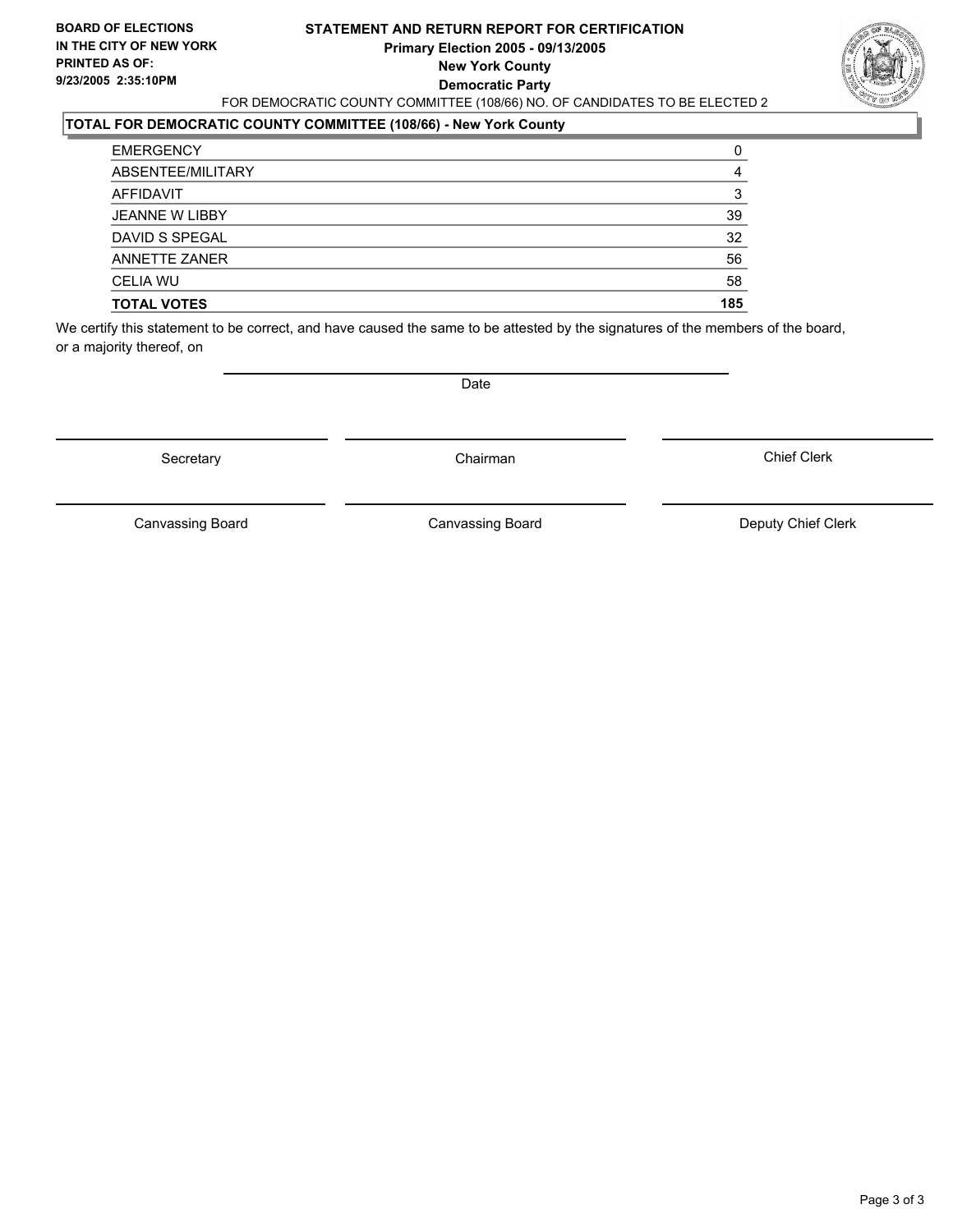

# **Primary Election 2005 - 09/13/2005 New York County - Democratic Party**

FOR DEMOCRATIC COUNTY COMMITTEE (109/66) NO. OF CANDIDATES TO BE ELECTED 2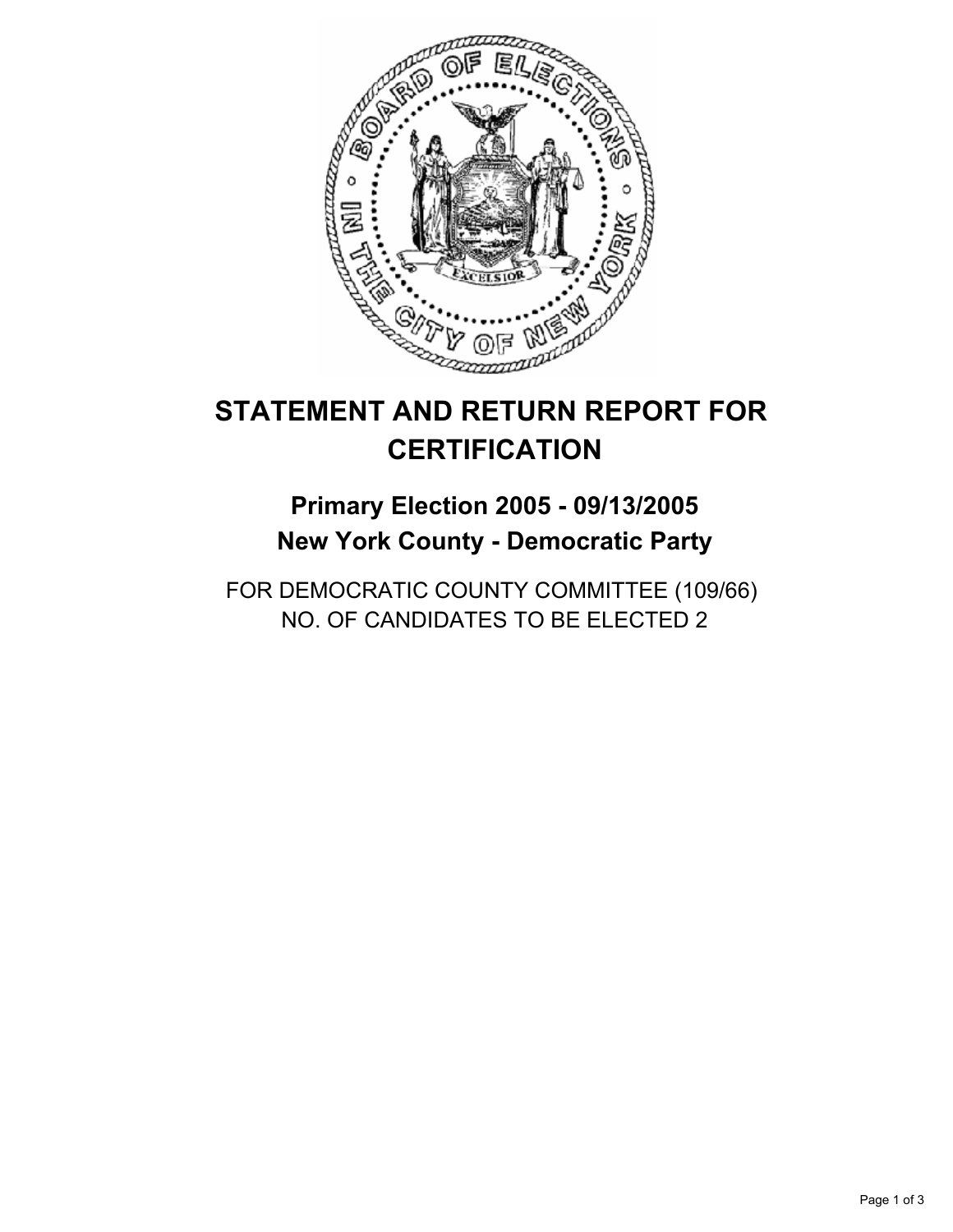

| <b>TOTAL VOTES</b>       | 145 |
|--------------------------|-----|
| <b>CYNTHIA M BRENNAN</b> | 32  |
| <b>JUDY A LANG</b>       | 27  |
| NADINE HOFFMANN          | 45  |
| ANTHONY S HOFFMANN       | 41  |
| AFFIDAVIT                |     |
| ABSENTEE/MILITARY        |     |
| <b>EMERGENCY</b>         |     |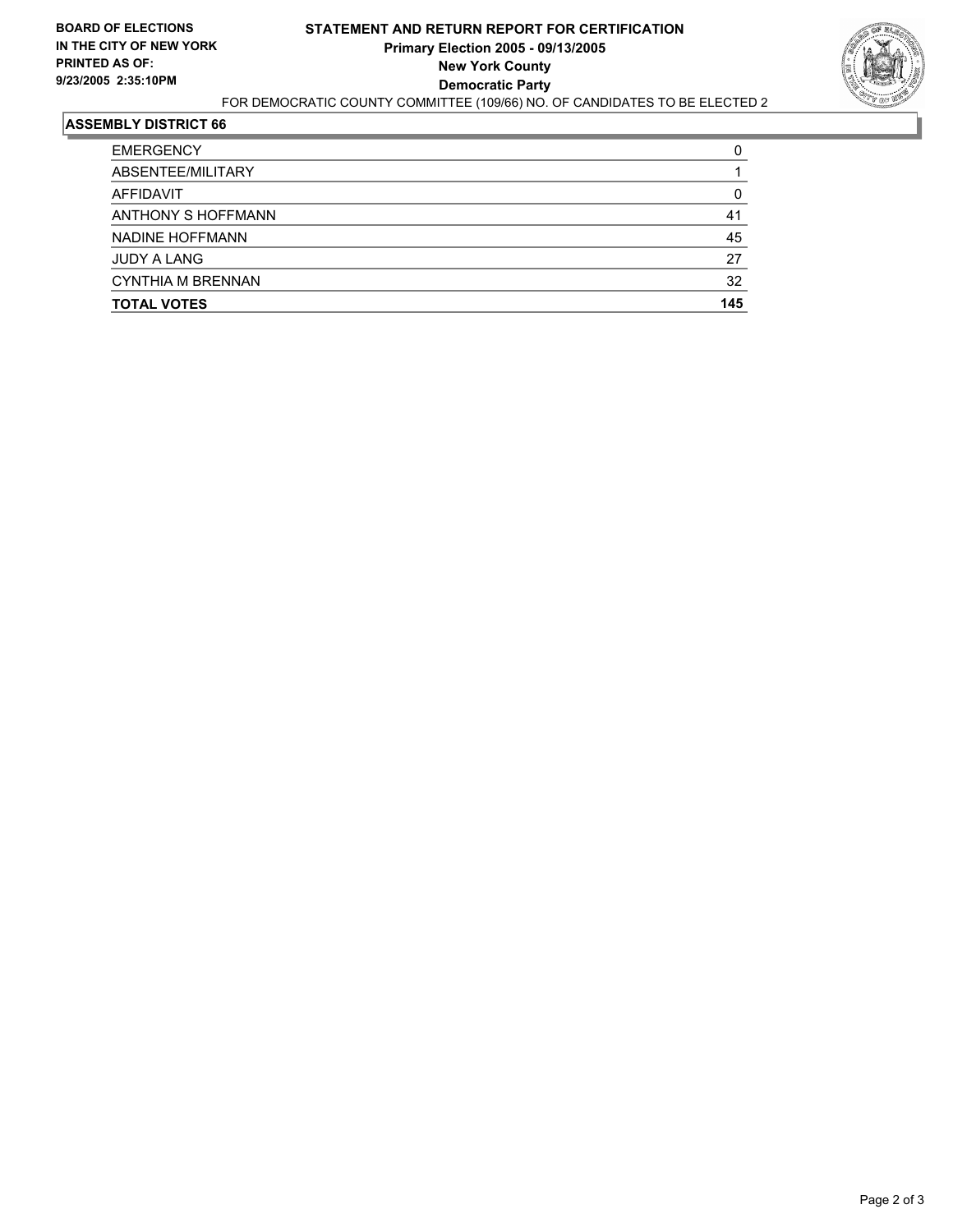## **STATEMENT AND RETURN REPORT FOR CERTIFICATION Primary Election 2005 - 09/13/2005 New York County Democratic Party** FOR DEMOCRATIC COUNTY COMMITTEE (109/66) NO. OF CANDIDATES TO BE ELECTED 2



## **TOTAL FOR DEMOCRATIC COUNTY COMMITTEE (109/66) - New York County**

| <b>TOTAL VOTES</b>       | 145 |
|--------------------------|-----|
| <b>CYNTHIA M BRENNAN</b> | 32  |
| <b>JUDY A LANG</b>       | 27  |
| NADINE HOFFMANN          | 45  |
| ANTHONY S HOFFMANN       | 41  |
| AFFIDAVIT                |     |
| ABSENTEE/MILITARY        |     |
| <b>EMERGENCY</b>         | 0   |

We certify this statement to be correct, and have caused the same to be attested by the signatures of the members of the board, or a majority thereof, on

Secretary **Chairman** 

Date

Chief Clerk

Canvassing Board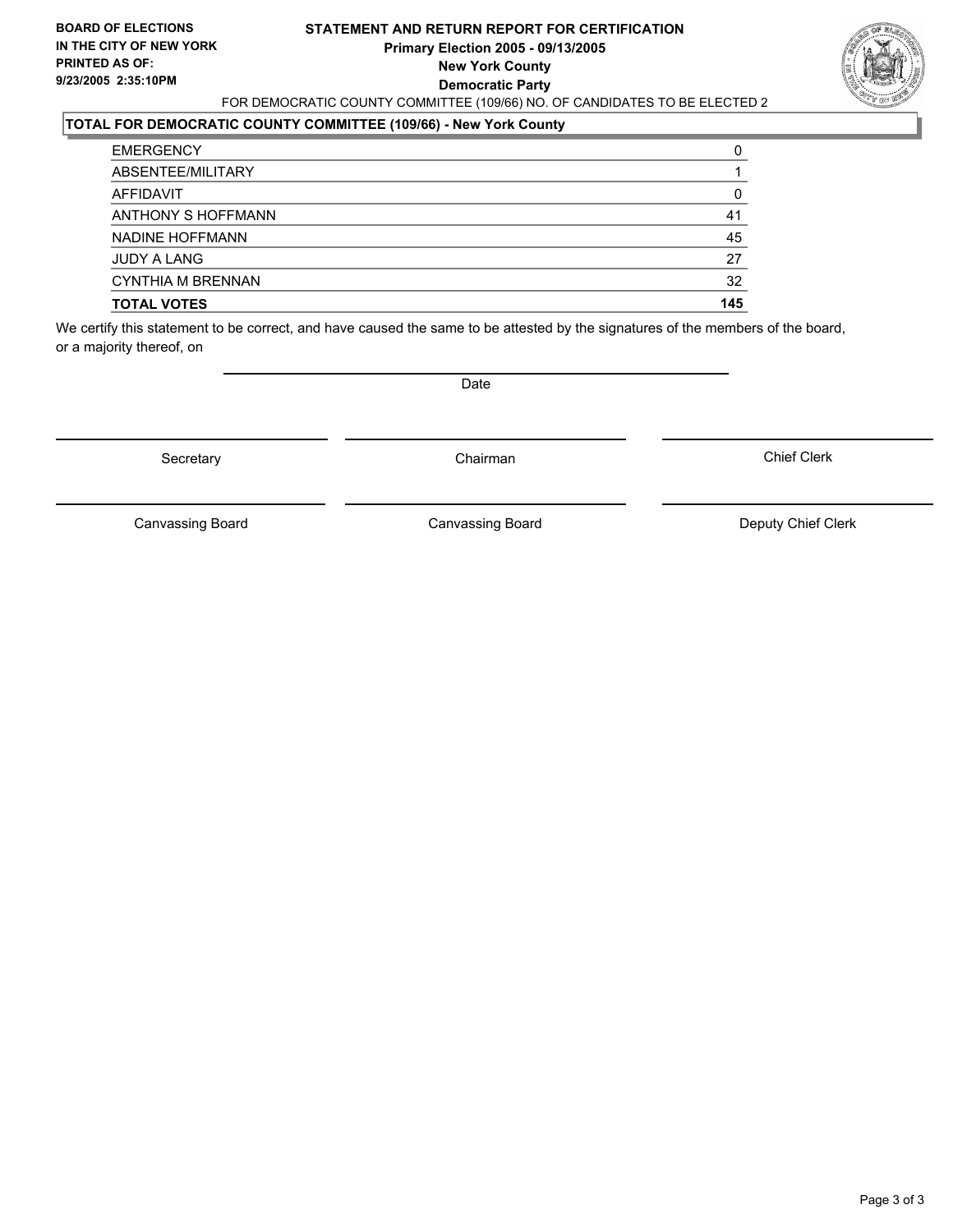

# **STATEMENT AND RETURN REPORT FOR CERTIFICATION**

## **Primary Election 2005 - 09/13/2005 New York County - Democratic Party**

FOR DEMOCRATIC COUNTY COMMITTEE (110/66) NO. OF CANDIDATES TO BE ELECTED 2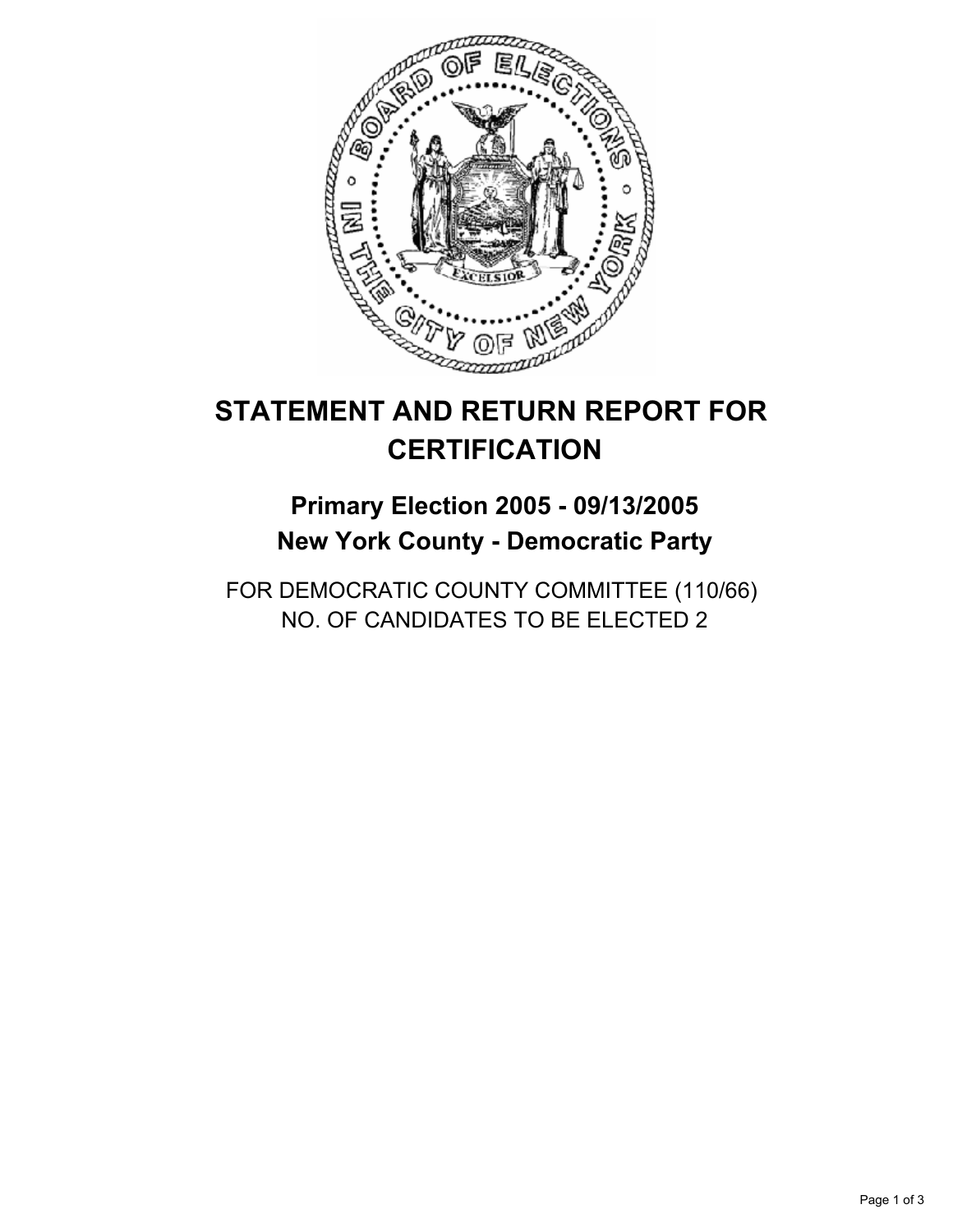

#### **ASSEMBLY DISTRICT 66**

| <b>EMERGENCY</b>          |  |
|---------------------------|--|
| ABSENTEE/MILITARY         |  |
| AFFIDAVIT                 |  |
| <b>GEORGE E COMINSKIE</b> |  |
| MAE V GAMBLE              |  |
| MICHELLE MALAKOFF         |  |
| DAVID S SPEGAL            |  |
| <b>TOTAL VOTES</b>        |  |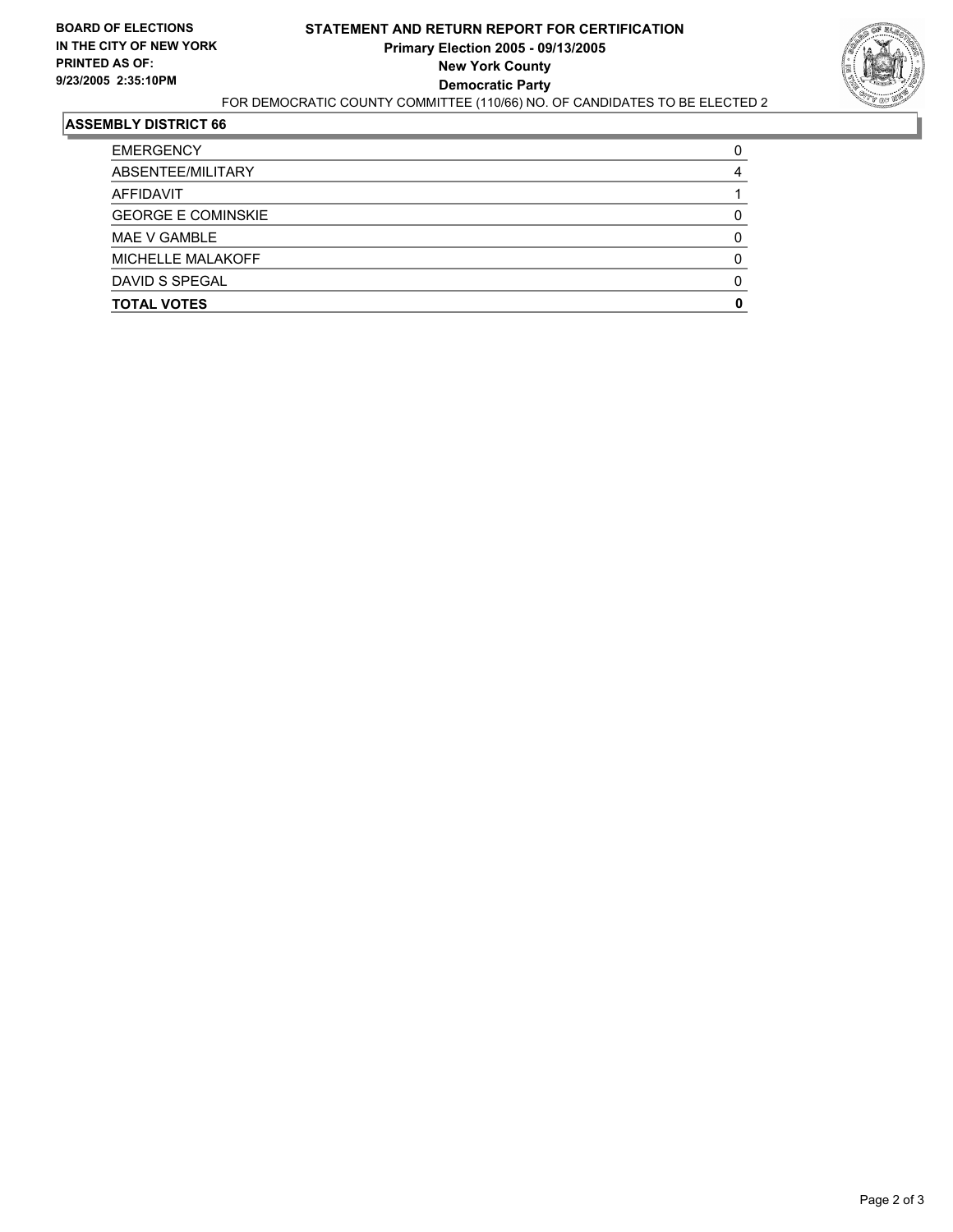#### **STATEMENT AND RETURN REPORT FOR CERTIFICATION Primary Election 2005 - 09/13/2005 New York County Democratic Party** FOR DEMOCRATIC COUNTY COMMITTEE (110/66) NO. OF CANDIDATES TO BE ELECTED 2



### **TOTAL FOR DEMOCRATIC COUNTY COMMITTEE (110/66) - New York County**

| <b>TOTAL VOTES</b>        |  |
|---------------------------|--|
| DAVID S SPEGAL            |  |
| MICHELLE MALAKOFF         |  |
| MAE V GAMBLE              |  |
| <b>GEORGE E COMINSKIE</b> |  |
| AFFIDAVIT                 |  |
| ABSENTEE/MILITARY         |  |
| <b>EMERGENCY</b>          |  |

We certify this statement to be correct, and have caused the same to be attested by the signatures of the members of the board, or a majority thereof, on

Secretary **Chairman** 

Date

Chief Clerk

Canvassing Board

Canvassing Board **Canvassing Board** Canvassing Board **Deputy Chief Clerk**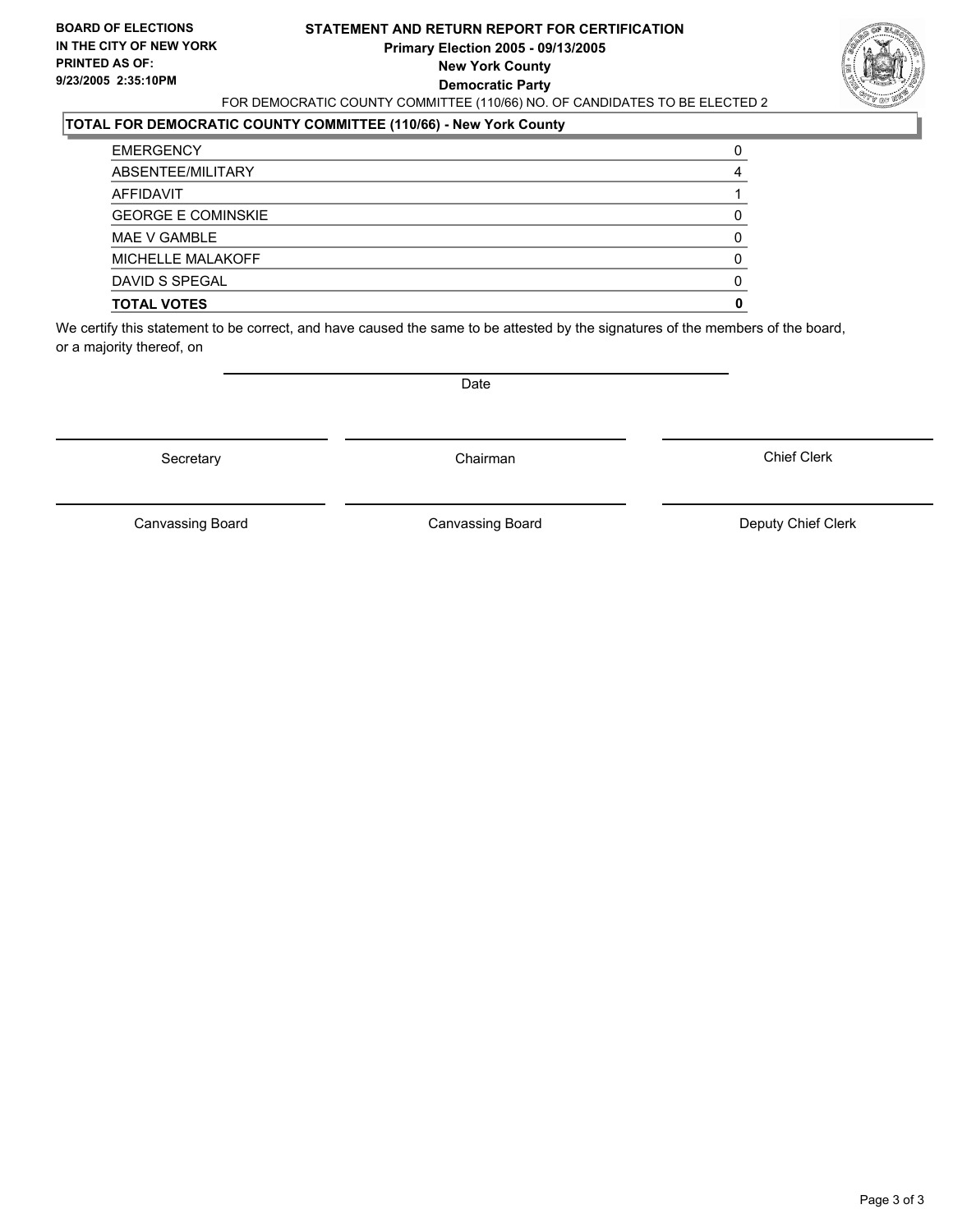

# **STATEMENT AND RETURN REPORT FOR CERTIFICATION**

## **Primary Election 2005 - 09/13/2005 New York County - Democratic Party**

FOR DEMOCRATIC COUNTY COMMITTEE (111/66) NO. OF CANDIDATES TO BE ELECTED 2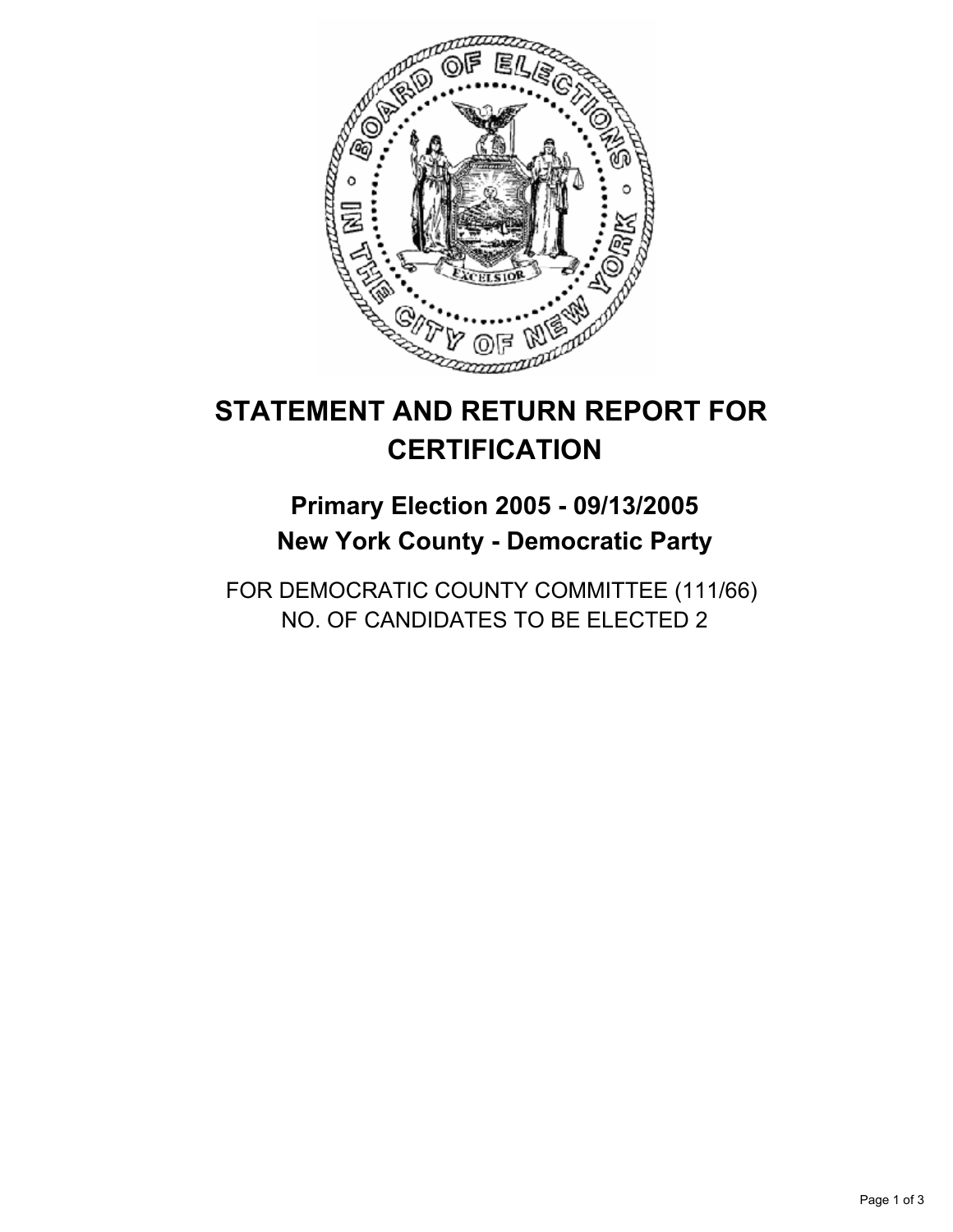

#### **ASSEMBLY DISTRICT 66**

| <b>EMERGENCY</b>        |     |
|-------------------------|-----|
| ABSENTEE/MILITARY       | 11  |
| AFFIDAVIT               |     |
| <b>KEEN BERGER</b>      | 55  |
| <b>PATRICK MAHON</b>    | 44  |
| <b>HARRY S MALAKOFF</b> | 27  |
| <b>ALAN ROSKOFF</b>     | 34  |
| <b>TOTAL VOTES</b>      | 160 |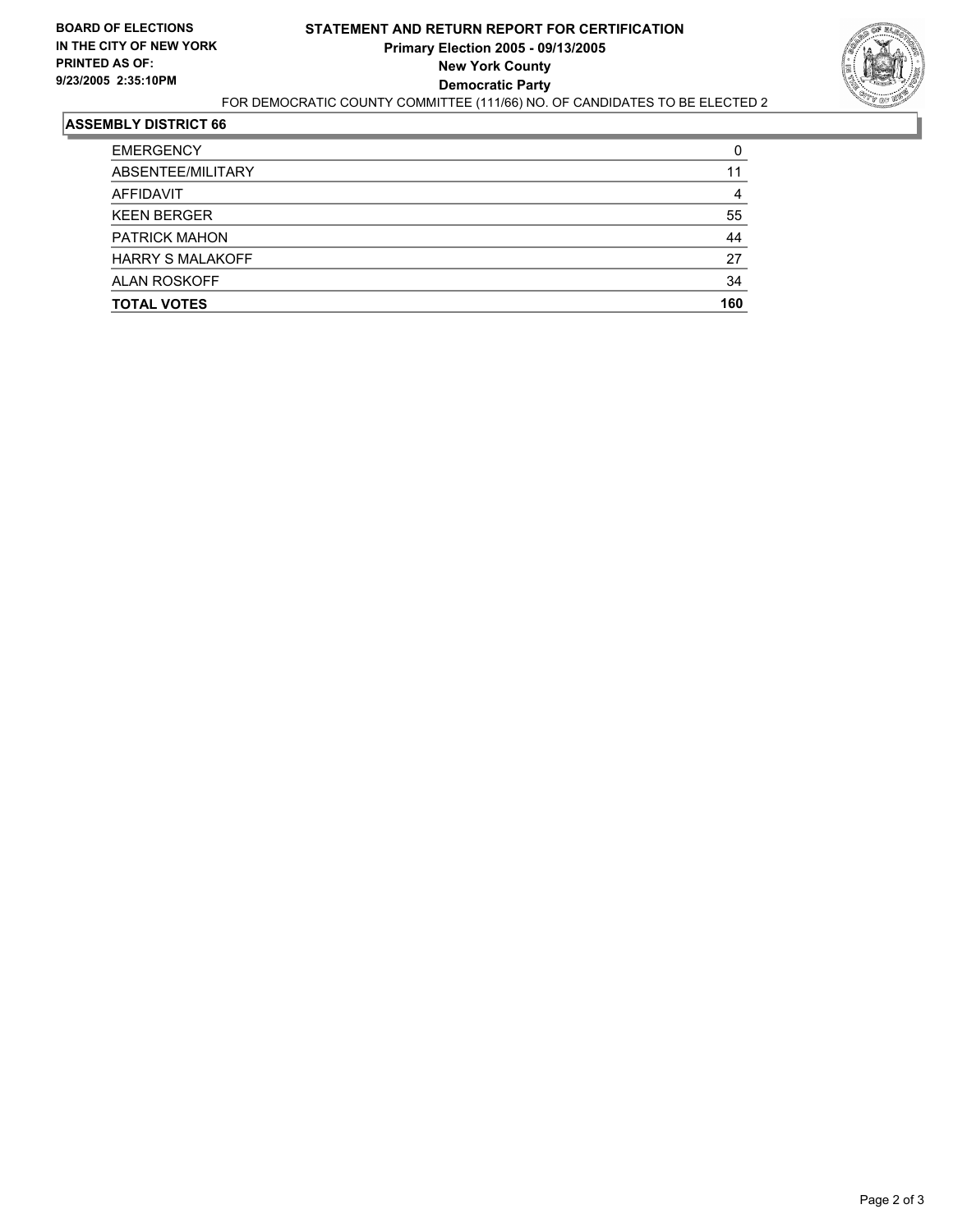#### **STATEMENT AND RETURN REPORT FOR CERTIFICATION Primary Election 2005 - 09/13/2005 New York County Democratic Party** FOR DEMOCRATIC COUNTY COMMITTEE (111/66) NO. OF CANDIDATES TO BE ELECTED 2



### **TOTAL FOR DEMOCRATIC COUNTY COMMITTEE (111/66) - New York County**

| <b>TOTAL VOTES</b>      | 160 |
|-------------------------|-----|
| <b>ALAN ROSKOFF</b>     | 34  |
| <b>HARRY S MALAKOFF</b> | 27  |
| <b>PATRICK MAHON</b>    | 44  |
| <b>KEEN BERGER</b>      | 55  |
| AFFIDAVIT               |     |
| ABSENTEE/MILITARY       | 11  |
| <b>EMERGENCY</b>        | 0   |

We certify this statement to be correct, and have caused the same to be attested by the signatures of the members of the board, or a majority thereof, on

Secretary **Chairman** 

Date

Chief Clerk

Canvassing Board

Canvassing Board **Canvassing Board** Canvassing Board **Deputy Chief Clerk**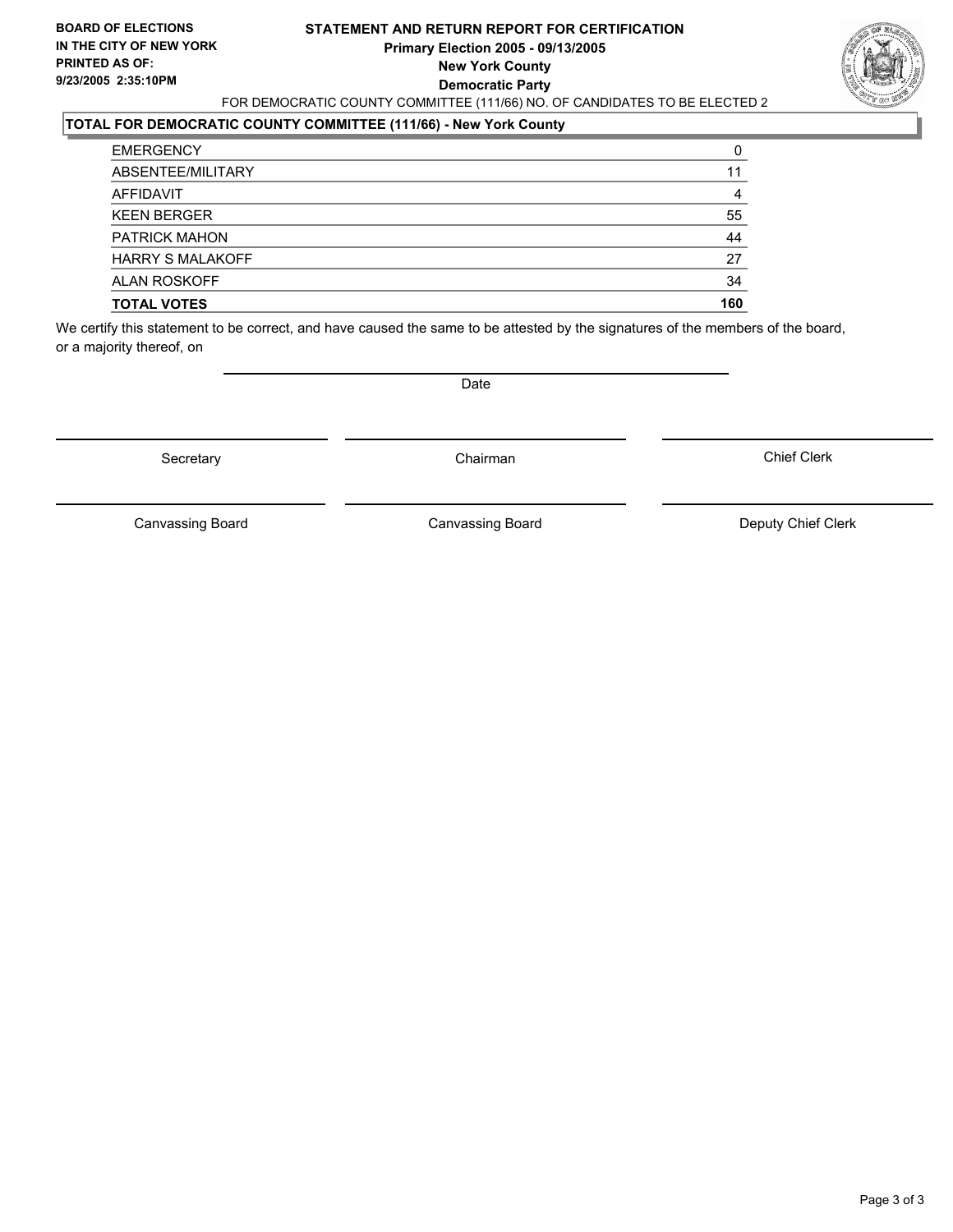

# **STATEMENT AND RETURN REPORT FOR CERTIFICATION**

## **Primary Election 2005 - 09/13/2005 New York County - Democratic Party**

FOR DEMOCRATIC COUNTY COMMITTEE (113/66) NO. OF CANDIDATES TO BE ELECTED 2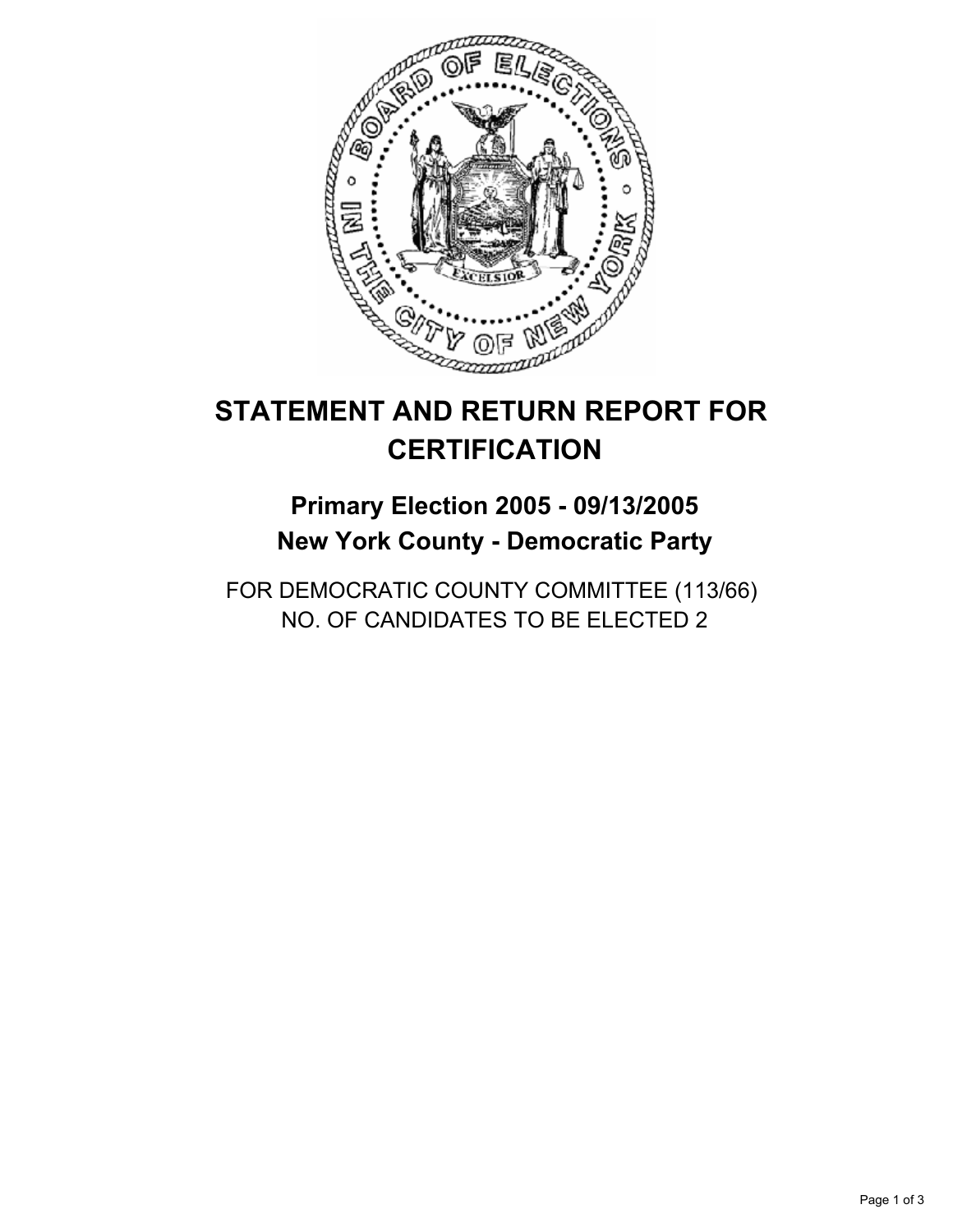

#### **ASSEMBLY DISTRICT 66**

| <b>EMERGENCY</b>         |     |
|--------------------------|-----|
| ABSENTEE/MILITARY        |     |
| AFFIDAVIT                |     |
| <b>SUSAN BROWNMILLER</b> | 91  |
| <b>KEVIN BURKE</b>       | 39  |
| ANNA MARIA COLOMBO       | 43  |
| KATHERINE JACOBSON       | 42  |
| <b>TOTAL VOTES</b>       | 215 |